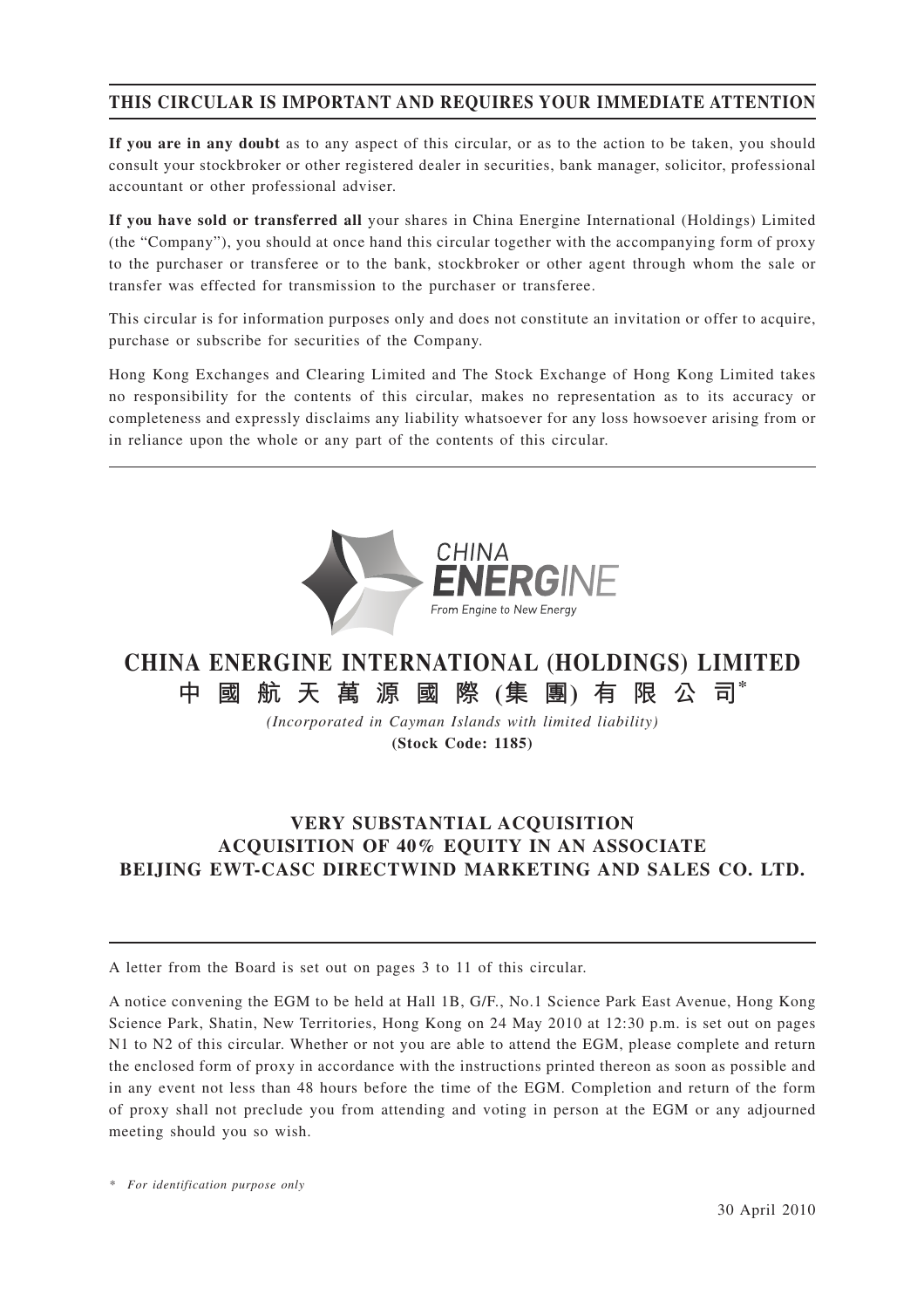## **CONTENTS**

## *Pages*

|  | Appendix III - Unaudited pro forma financial information of the Enlarged Group. III-1 |
|--|---------------------------------------------------------------------------------------|
|  |                                                                                       |
|  |                                                                                       |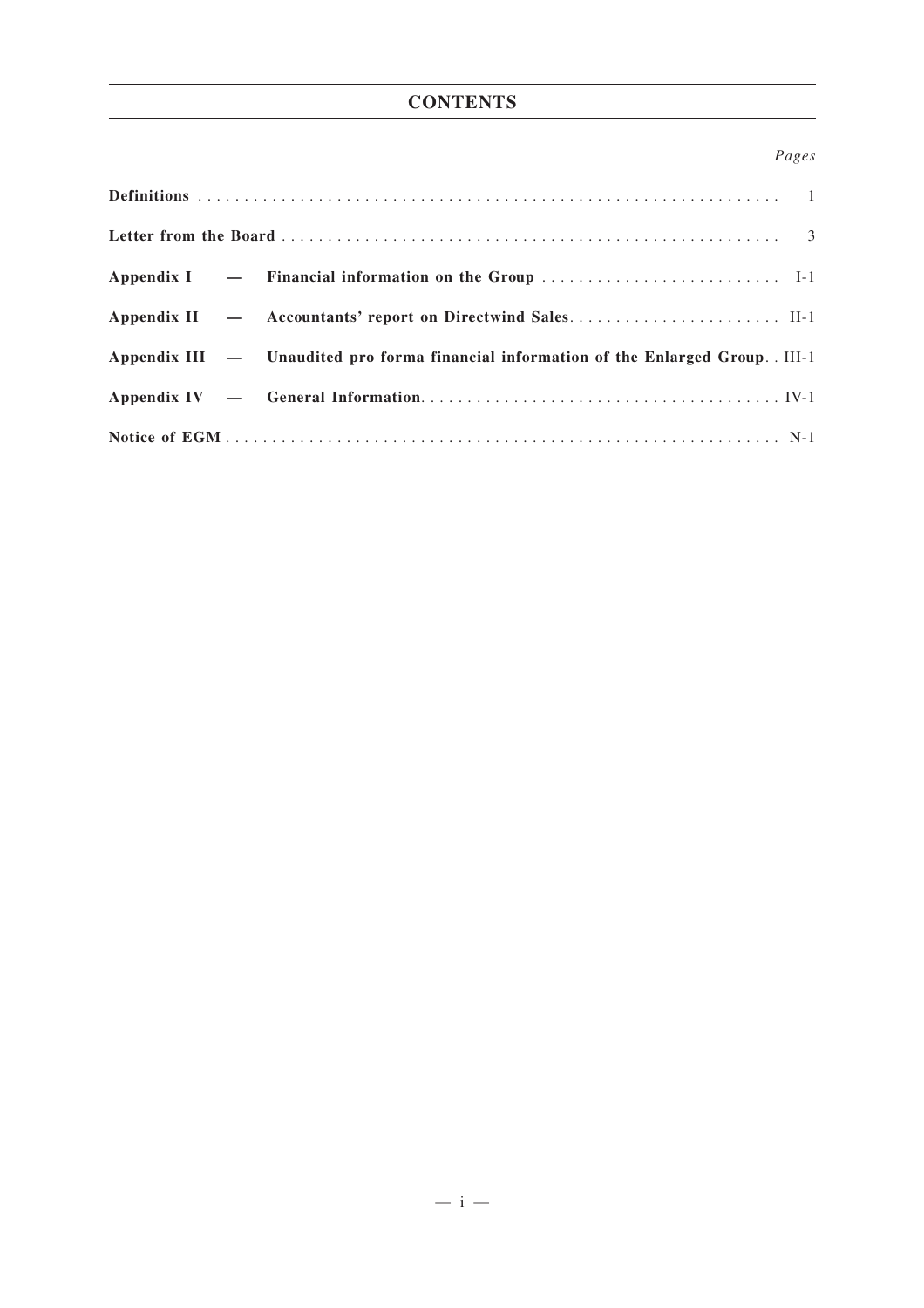## **DEFINITIONS**

*In this circular, the following expressions shall have the following meanings, unless the context otherwise requires:*

| "Acquisition"               | acquisition of 40% equity in Directwind Sales pursuant to the<br><b>Equity Transfer Agreement</b>                                                                                                                                                                                 |
|-----------------------------|-----------------------------------------------------------------------------------------------------------------------------------------------------------------------------------------------------------------------------------------------------------------------------------|
| "associate(s)"              | having the meaning ascribed thereto in the Listing Rules                                                                                                                                                                                                                          |
| "Board"                     | the board of Directors                                                                                                                                                                                                                                                            |
| "CALT"                      | China Academy of Launch Vehicle Technology,<br>the<br>Company's major controlling shareholder of a state-owned<br>entity established in the PRC and wholly-owned by China<br>Aerospace Science and Technology Corporation, the ultimate<br>controlling shareholder of the Company |
| "Company"                   | China Energine International (Holdings) Limited, a company<br>incorporated in the Cayman Islands with limited liability, the<br>shares of which are listed on the Main Board of the Stock<br>Exchange                                                                             |
| "Completion"                | completion of the Equity Transfer Agreement                                                                                                                                                                                                                                       |
| "Connected person(s)"       | having the meaning ascribed thereto in the Listing Rules                                                                                                                                                                                                                          |
| "Director(s)"               | the director(s) of the Company                                                                                                                                                                                                                                                    |
| "Direct Energy"             | Beijing Direct Energy Corp., a company established in<br>Beijing, the PRC, holding 15% equity interest in Directwind<br>Sales                                                                                                                                                     |
| "Directwind Sales"          | Beijing EWT-CASC Directwind Marketing and Sales Co.<br>Ltd., an associate of the Company as to 25% equity<br>incorporated in Beijing, the PRC                                                                                                                                     |
| "EGM"                       | the extraordinary general meeting of Company to be convened<br>to consider and, if thought fit, approve, among other things,<br>the entering into of the Equity Transfer Agreement                                                                                                |
| "Enlarged Group"            | the Group immediately after the Acquisition                                                                                                                                                                                                                                       |
| "Equity Transfer Agreement" | the equity transfer agreement dated 10 February 2010 and<br>entered into between the Company and EWT in relation to<br>purchase and sales of a 40% equity interest in Directwind<br>Sales                                                                                         |
| "EWT"                       | Emergya Wind Technologies B.V., a company incorporated in<br>Netherlands                                                                                                                                                                                                          |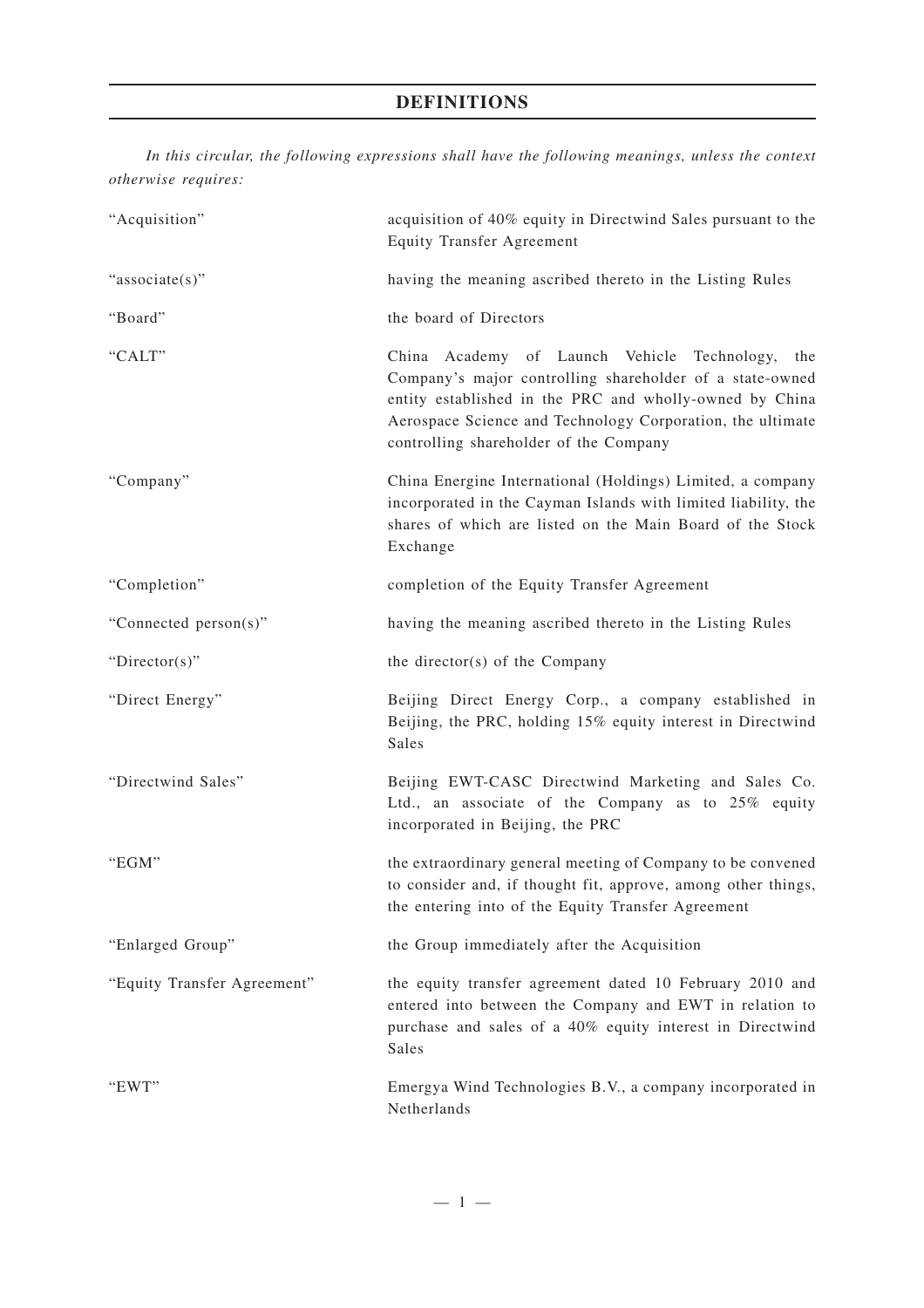## **DEFINITIONS**

| "Group"                        | the Company and its subsidiaries                                                                                                                                                                                                                                          |
|--------------------------------|---------------------------------------------------------------------------------------------------------------------------------------------------------------------------------------------------------------------------------------------------------------------------|
| "HKFRS"                        | Hong Kong Financial Reporting Standards                                                                                                                                                                                                                                   |
| "HK\$"                         | Hong Kong Dollars, the lawful currency of Hong Kong                                                                                                                                                                                                                       |
| "Hong Kong"                    | the Hong Kong Special Administrative Region of the People's<br>Republic of China                                                                                                                                                                                          |
| "IM Composite Material"        | Inner Mongolia CASC Energine Composite Material Co. Ltd.,<br>a subsidiary of the Company as to 56.41% equity established<br>in Wulangchabu City, Inner Mongolia, the PRC                                                                                                  |
| "IM Turbine Manufacture"       | Inner Mongolia CASC Energine Wind Turbine Manufacture<br>Co. Ltd., a subsidiary of the Company as to 95% equity<br>established in Wulangchabu City, Inner Mongolia, the PRC                                                                                               |
| "independent third party(ies)" | party(ies) who is(are) independent of and not connected nor<br>acting in concert with the Directors, chief executive or<br>substantial Shareholders of the Company or its subsidiaries,<br>or any of their respective associates, or parties acting in<br>concert with it |
| "Listing Rules"                | the Rules Governing the Listing of Securities on the Stock<br>Exchange                                                                                                                                                                                                    |
| "Latest Practicable Date"      | 27 April 2010, being the latest practicable date prior to the<br>printing of this circular for ascertaining certain information<br>contained herein                                                                                                                       |
| "RMB"                          | Renminbi, the legal currency of the PRC                                                                                                                                                                                                                                   |
| "SFO"                          | the Securities and Futures Ordinance (Chapter 571 of the<br>Laws of Hong Kong);                                                                                                                                                                                           |
| "Share $(s)$ "                 | ordinary share(s) of $HK$0.10$ in the capital of the Company                                                                                                                                                                                                              |
| "Shareholder(s)"               | holder(s) of Shares                                                                                                                                                                                                                                                       |
| "Stock Exchange"               | The Stock Exchange of Hong Kong Limited                                                                                                                                                                                                                                   |
| "subsidiary(ies)"              | having the meaning ascribed thereto in the Listing Rules                                                                                                                                                                                                                  |
| $``\%"$                        | per cent                                                                                                                                                                                                                                                                  |

*For the purpose of this announcement, the exchange rate of RMB:HK\$ is RMB1:HK\$1.14.*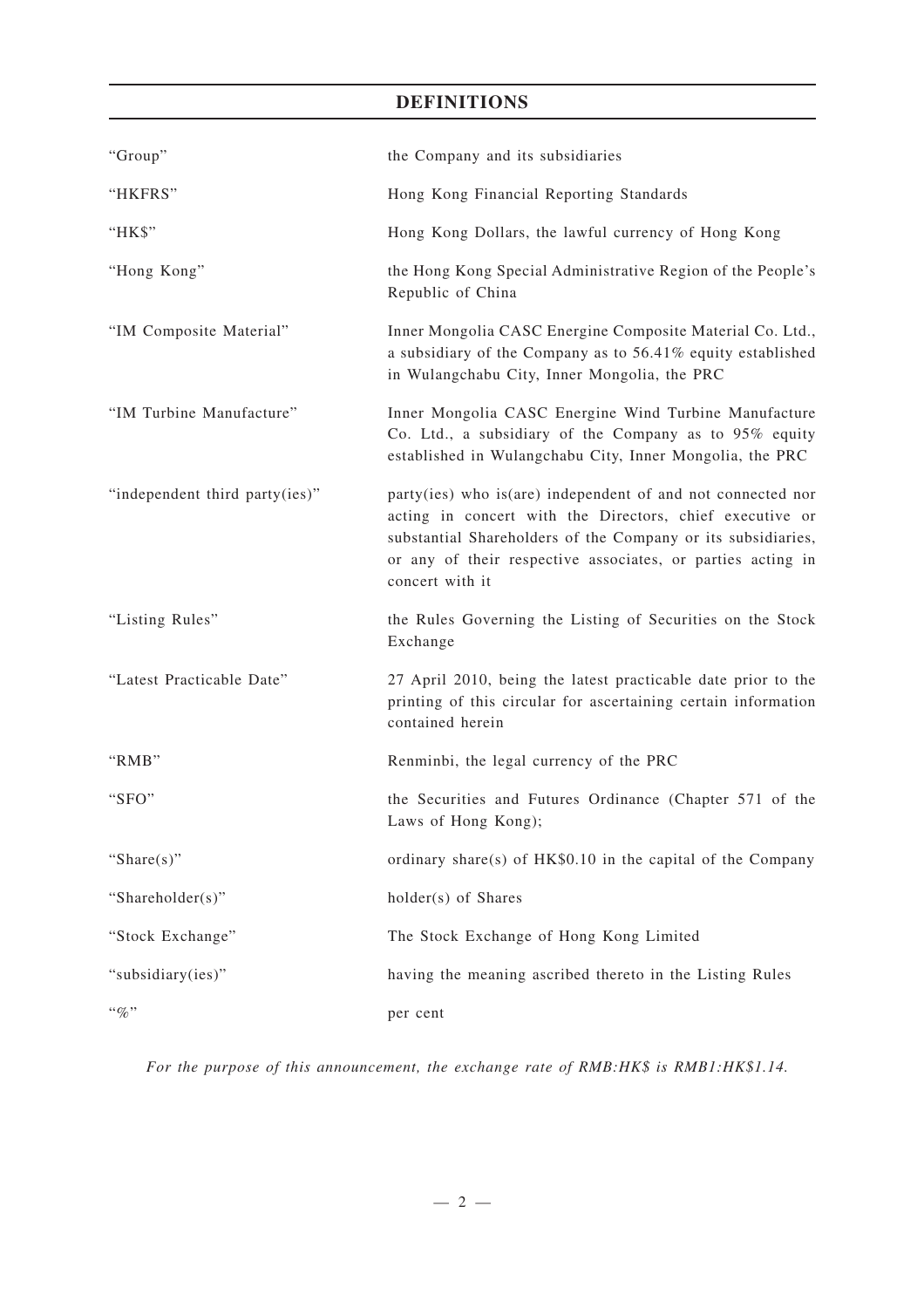

# **CHINA ENERGINE INTERNATIONAL (HOLDINGS) LIMITED**

**中國航天萬源國際 (集 團) 有限公司\*** *(Incorporated in Cayman Islands with limited liability)*

**(Stock Code: 1185)**

*Executive Directors:* Mr. Han Shuwang *(Chairman)* Mr. Wang Xiaodong

*Non-executive Directors:* Mr. Wu Jiang Mr. Tang Guohong Mr. Li Guang

*Independent Non-executive Directors:* Mr. Wang Dechen Ms. Kan Lai Kuen, Alice Mr. Gordon Ng

*Registered Office:* Cricket Square Hutchins Drive P.O. Box 2681 Grand Cayman KY1-1111 Cayman Islands

*Principal Place of Business:* Suite 4701, 47th Floor Central Plaza 18 Harbour Road Wanchai Hong Kong

30 April 2010

*To the shareholders of the Company*

Dear Sir or Madam,

## **VERY SUBSTANTIAL ACQUISITION ACQUISITION OF 40% EQUITY IN AN ASSOCIATE BEIJING EWT-CASC DIRECTWIND MARKETING AND SALES CO. LTD.**

## **INTRODUCTION**

It was announced on 10 February 2010 that the Company had entered into an equity transfer agreement whereby EWT agreed to sell and the Company agreed to purchase a 40% equity in an associate of the Company, Directwind Sales for a consideration of RMB 1.60 million (HK\$1.82 million) in cash.

*\* For identification purpose only*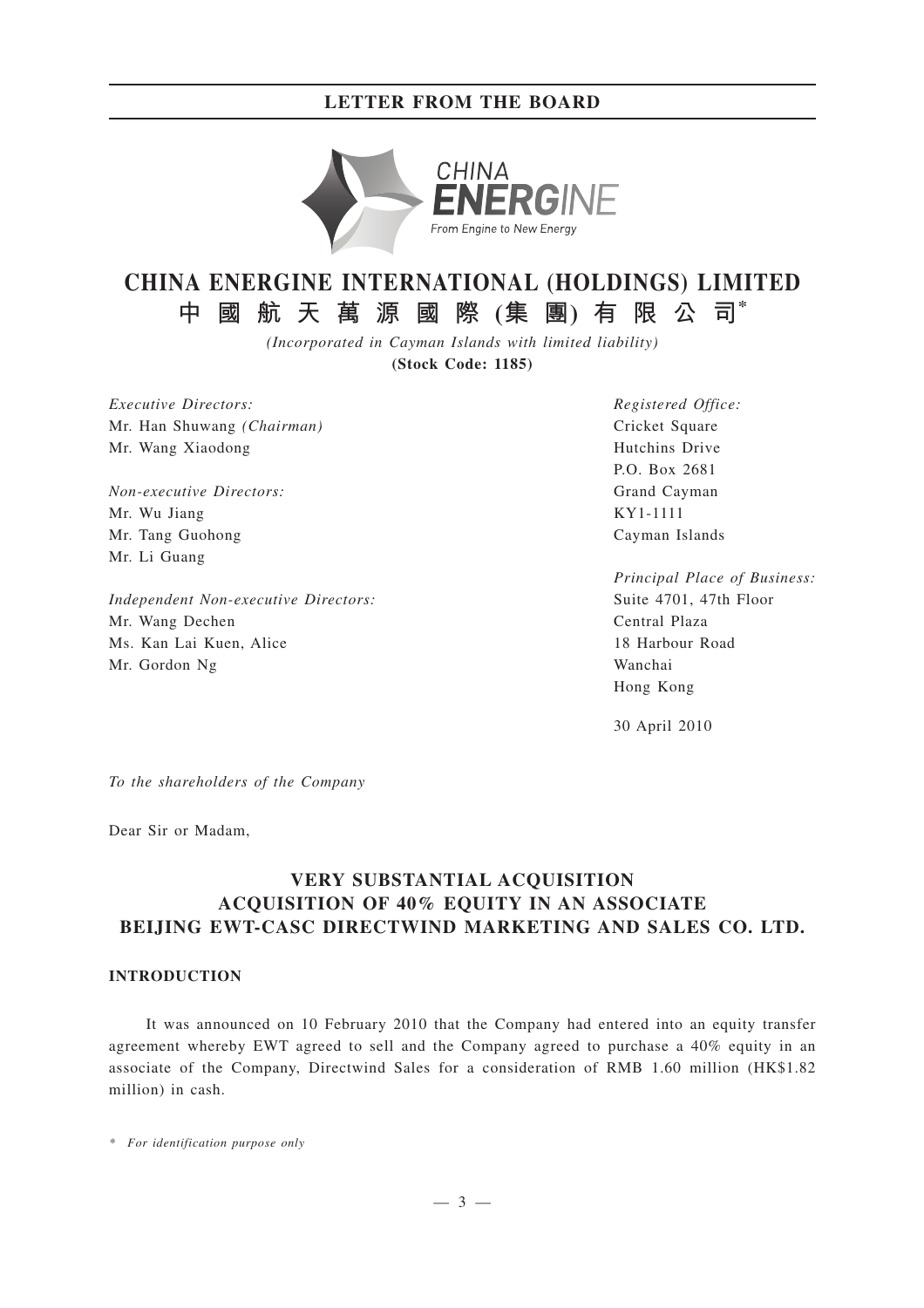The purpose of this circular is (i) to provide you with further information in relation to, amongst other things, the Acquisition, and (ii) to give you a notice of EGM with resolution approving the Equity Transfer Agreement.

## **THE EQUITY TRANSFER AGREEMENT**

Date : 10 February 2010

*Parties:*

- 1. EWT, as assignor; and
- 2. The Company, as assignee.

To the best of the Directors' knowledge, information and belief having made all reasonable enquiry, the assignor and their ultimate beneficial owners are third parties independent of the Company and its connected persons and are not connected persons of the Group.

### **Subject of the Acquisition:**

Directwind Sales is a limited liability company established in Beijing, the PRC on 4 August 2008 and is principally engaged in the sales of the wind turbines manufactured by IM Turbine Manufacture, a subsidiary of the Group engaged in manufacture of direct drive turbines as to 900KW and 2MW capacities in Xinghe County, Inner Mongolia. The total registered capital of Directwind Sales amounts to RMB10 million (HK\$11.4 million) and contributions thereto attributable to EWT, the Company and Direct Energy amounted to RMB6.0 million (HK\$6.84 million), RMB2.5 million (HK\$2.85 million), and RMB1.5 million (HK\$1.71 million) respectively. EWT, the Company and Direct Energy hold 60%, 25%, and 15% equity interest in Directwind Sales respectively. As such, Directwind Sales is an associate of the Group and its results have been equity accounted for in the accounts of the Group. After of the Acquisition, the Company will hold 65% equity interest in Directwind Sales, which will then become a subsidiary of the Group. Its results will be consolidated into the accounts of the Group from the date of acquisition rather than equity accounted for as before.

According to unaudited financial statements of Directwind Sales prepared under PRC GAAP, the net loss before taxation and after taxation for the 3 months ended 31 March 2010 amounted to RMB2,112,000 (HK\$2,408,000). According to the audited financial statements prepared under Hong Kong HKFRS, the net losses before taxation and after taxation for the period from 4 August 2008 to 31 December 2008 and the year ended 31 December 2009 amounted to RMB4,944,000 (HK\$5,637,000) and RMB3,654,000 (HK\$4,166,000) respectively. As at 31 December 2008 and 2009, the audited net assets value of Directwind Sales amounted to RMB5,058,000 (HK\$5,766,000) and of RMB1,405,000 (HK\$1,601,000) respectively. In accordance with the unaudited financial statements for the 3 months ended 31 March 2010, the net liabilities value as at 31 March 2010 was recorded as RMB708,000 (HK\$807,000).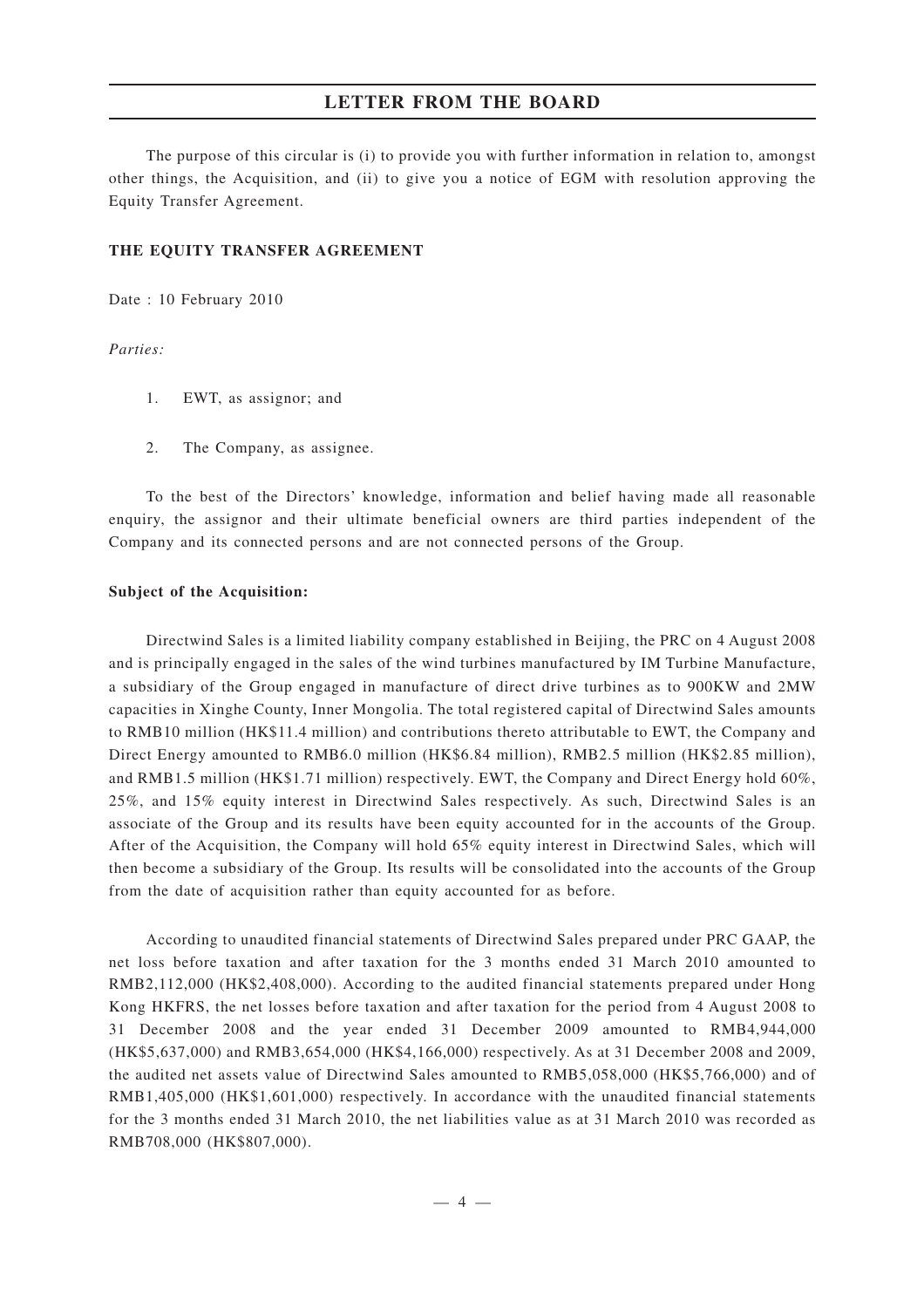## **Consideration and settlement**:

Pursuant to the Equity Transfer Agreement, the Company, after arm's length negotiation, agreed to acquire a 40% equity in Directwind Sales at a consideration of RMB1.60 million (HK\$1.82 million) in cash, as determined by reference to value on control of all of the entities of the supply chain of manufacture and sales of wind turbines and blades after the Acquisition, fortifying the whole strategic positions of the Group's distribution of wind turbines and blades not only to the markets in China but also overseas markets. The consideration will be satisfied by the internal resources of the Company within the 10 business days in Euro or US dollar equivalent converted at the exchange rate on the date of payment following the completion of the conditions precedent mentioned below.

## **Conditions precedent for effectiveness of the agreement:**

The Equity Transfer Agreement will become effective upon the fulfillment of the following conditions:

- 1. the signing of the revised joint venture contract and the revised Articles of Association of Directwind Sales between the parties and Direct Energy reflecting the equity transfer;
- 2. appointment of 2 more directors to Directwind Sales by the Company and removal of 2 directors by EWT such that the Company will have 3 directors assigned in the 5 director board of Directwind Sales;
- 3. filing for the required governmental approvals as to the equity transfer by Directwind Sales as procured by the parties.

## **Completion:**

Subject to the fulfillment of the above conditions precedent, Completion will take place on the day when the valid registrations with the Beijing Administration of Industry and Commerce in relation to the ownership transfer of 40% equity interest in Directwind Sales are completed.

### **Reasons for and benefit of further investing in the Joint Venture**

The Group is principally engaged in the businesses of manufacturing and sales of wind turbines and blades, operation of wind farm, intelligent transportation systems, broadband wireless access systems and equipment, manufacturing and sale of telecommunications products and of hi-tech rare-earth permanent magnetic motors for elevators as well as investment in businesses of automotive component parts.

The acquisition of Directwind Sales is a Group's strategic move in completing development of wind energy project in terms of controlling all of the entities in the whole supply chain of sales and manufacture of wind turbine businesses, thereby enabling the Group to account for the whole profit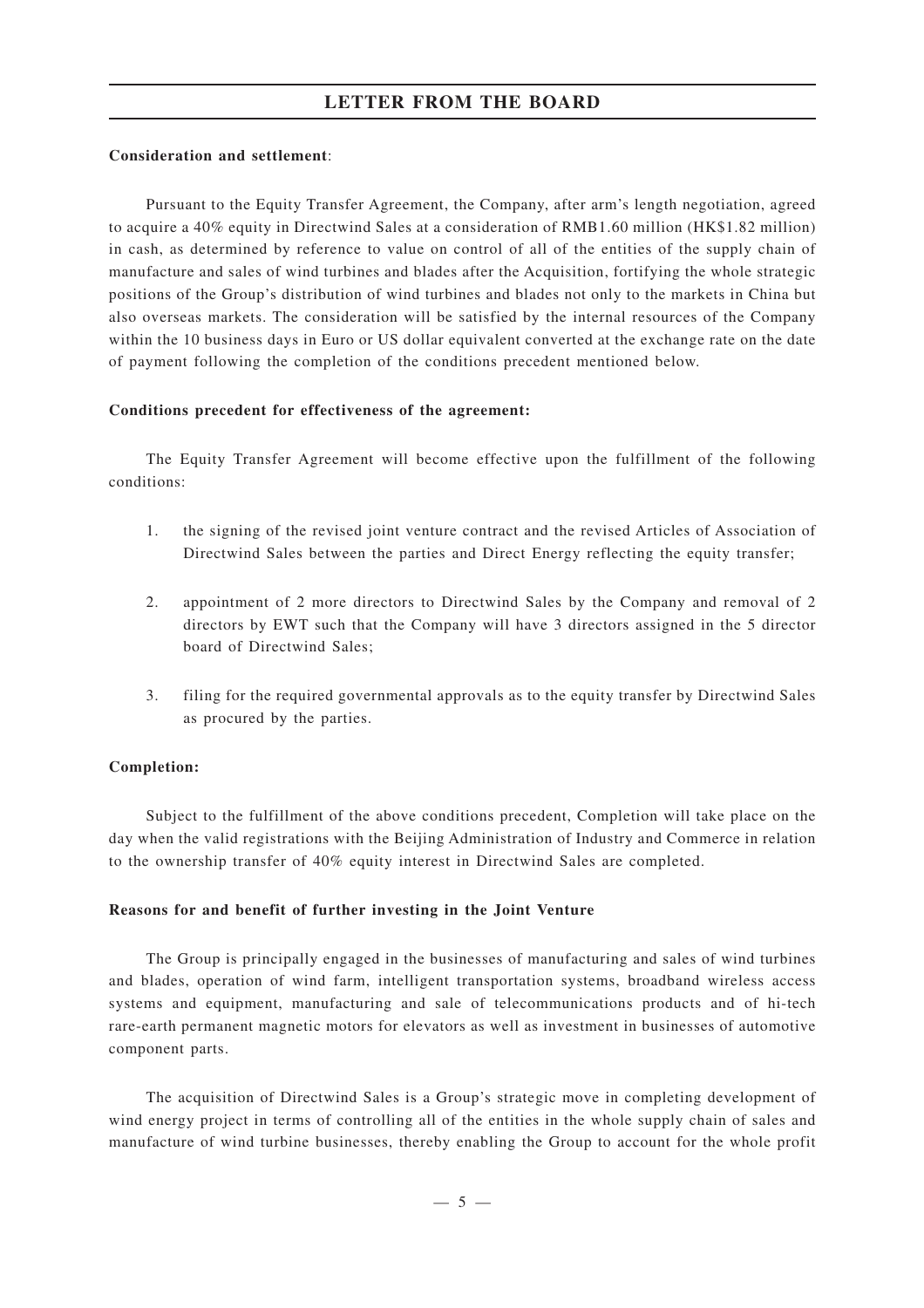out of the supply chain in the course of sales and manufacture of wind turbines and blades with the application of advanced direct-drive techniques as to 900KW direct drive turbines supplied by EWT rather than sharing of the profit in equity accounting at the sales company (Directwind Sales) in the supply chain.

## **Information on the parties**

EWT is a company established in Netherlands and is the second largest directwind turbine manufacturer possessing the comprehensive and advanced direct-drive techniques as to capacities of 750 KW and 900 KW on production of wind turbines and its main components such as turbine generators and blades.

EWT is one of the strategic partners of the wind energy project of the Group in that EWT is also one of the shareholders of the Group's subsidiaries, IM Turbine Manufacture as to 5% equity and IM composite Material as to 2.56% equity and was the major shareholder of Directwind Sales as to 60% equity before the Acquisition.

It also was the turbine components supplier supplying turbine components to the wind turbine assembling plant of IM Turbine Manufacture.

## **FINANCIAL EFFECTS OF THE ACQUISITION**

After the Acquisition, Directwind Sales will become a 65% subsidiary of the Group and its results will be consolidated into the accounts of the Group.

The Company will, under HKFRS 3 (revised), recognise all the identifiable assets and liabilities of Directwind Sales at their fair values in its consolidated financial statements. The difference between the cost of acquisition and net attributable fair value of the identifiable assets, liabilities and contingent liabilities so recognised will be accounted for as goodwill or excess on acquisition. Any goodwill arising from the Acquisition will be recognised as an asset in the consolidated statement of financial position and carried at cost, subject to annual impairment review. Such impairment will have to be recognised as an expense in profit and loss. Any excess on acquisition arising from the Acquisition will be credited to profit and loss. The interest of minority shareholders in the acquiree is initially measured at the minority's proportion of the net fair value of the assets, liabilities and contingent liabilities recognised. These accounting treatments are consistent with the accounting policies of the Group.

The following sets out for illustrative purposes only the key financials of (i) the unaudited pro forma consolidated statement of comprehensive income of the Enlarged Group commencing on 1 January 2009 as if the Acquisition had been taken place on 1 January 2009; and (ii) the unaudited pro forma consolidated statement of financial position of the Enlarged Group as at 31 December 2009 as if the Acquisition had been taken place on 31 December 2009. Please refer to Appendix III to this circular for basis of preparing the unaudited pro forma financial information on the Enlarged Group and the unaudited pro forma financial information on the Enlarged Group after the Acquisition.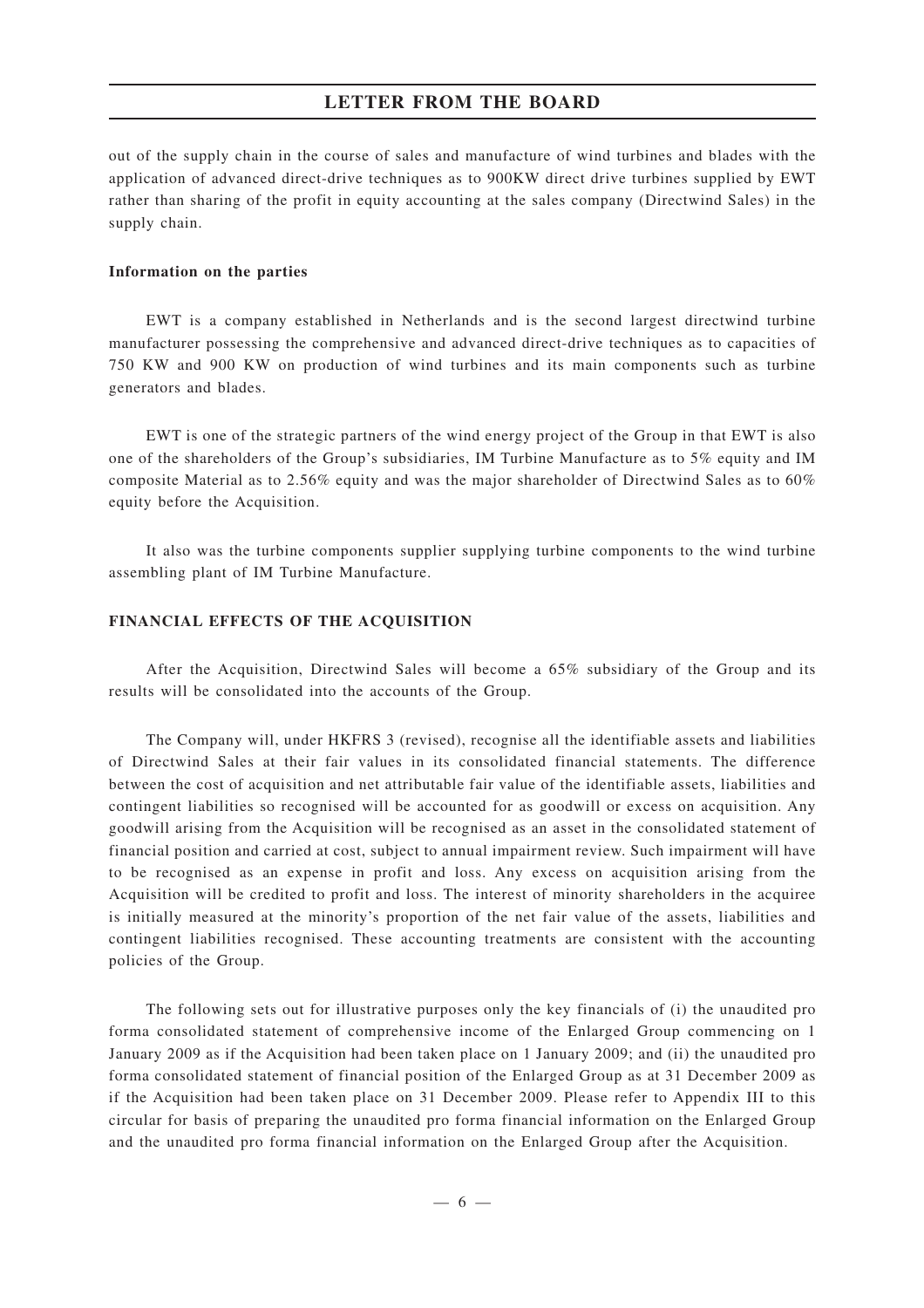## **Net assets**

The audited consolidated net asset value of the Group as at 31 December 2009 as extracted from the consolidated statement of financial position of the Group as at 31 December 2009 was HK\$1,645 million, representing the difference of total assets of HK\$3,129 million and total liabilities of HK\$1,484 million.

As set out in Appendix III to this circular, assuming the Acquisition had been taken place on 31 December 2009, the unaudited pro forma net assets of the Enlarged Group will have been HK\$1,644 million, representing the difference of unaudited pro forma total assets of HK\$3,141 million and unaudited pro forma total liabilities of HK\$1,497 million.

## **Earnings**

The audited consolidated net profit of the Group attributable to the Shareholders for the year ended 31 December 2009 as extracted from the consolidated statement of comprehensive income of the Group for the year ended 31 December 2009 was HK\$68.03 million.

As set out in Appendix III to this circular, assuming the Acquisition had been taken place on 1 January 2009, the unaudited pro forma net profit of the Enlarged Group attributable to the Shareholders would be HK\$65.25 million.

### **Indebtedness**

At the close of business on 28 February 2010, Directwind Sales (as if the Acquisition had already taken place) did not have any loan capital issued and outstanding or agreed to be issued, bank overdrafts, loans or other similar indebtedness, liabilities under acceptances or acceptable credits, debentures, mortgages, charges, hire purchase commitments, guarantees or other material contingent liabilities.

The Directors are not aware of any material adverse change in the indebtedness, contingent liabilities and commitments of Directwind Sales (as if the Acquisition had already been taken place) since 28 February 2010.

## **Gearing**

As at 31 December 2009, gearing ratio of the Group (total borrowings over Shareholders' equity) was 83%.

As Directwind Sales (as if the Acquisition had already been taken place) had no borrowings as at 31 December 2009, gearing ratio of the Enlarged Group (total borrowings over Shareholders' equity) remained unchanged as 83%.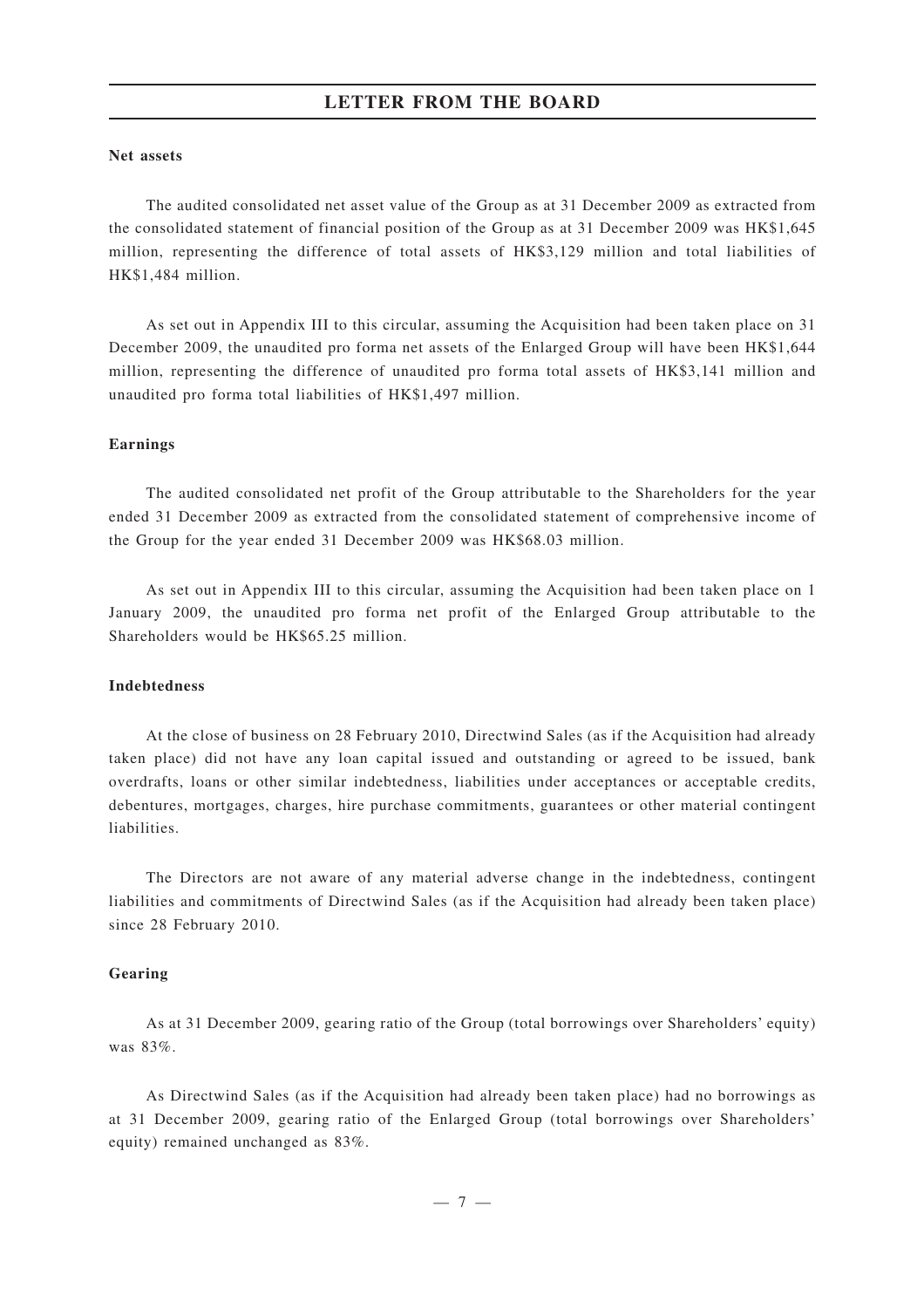## **Working Capital**

As set out in Appendix III to this circular, the increase in net cash and cash equivalents for the year ended 31 December 2009 will be slightly increased by approximately 1% to HK\$647.5 million as if the Acquisition had been taken place on 1 January 2009.

After due and careful enquiry and taking into account of the financial resources available to Directwind Sales (as if the Acquisition had already been taken place), the Directors are of the opinion that, in the absence of unforeseen circumstances, the working capital available to Directwind Sales is sufficient for its present requirements.

Furthermore, after due and careful enquiry and taking into account the financial resources available to the Group, and Directwind Sales, the Directors are of the opinion that the Enlarged Group will, following Completion and in the absence of unforeseen circumstances, have sufficient working capital for its requirements.

## **IMPLICATIONS OF THE ACQUISITION UNDER THE LISTING RULES**

As the percentage ratio contemplated in the Acquisition as defined in the Listing Rules is more than 100%, the entering into of the Equity Transfer Agreement constitutes a very substantial acquisition for the Company. The Acquisition is subject to the approval of the Company's Shareholders by way of poll at the EGM.

## **FINANCIAL AND TRADING PROSPECTS OF THE ENLARGED GROUP**

The Group will benefit from its wind energy industry in the light of the shortage of electricity supplies in the PRC with the world's fastest growing wind energy market and the global trend towards renewable energy for environmental reasons assuring the tremendous demands in the future.

## **MANAGEMENT DISCUSSION AND ANALYSIS OF THE PERFORMANCE OF DIRECTWIND SALES**

### **For the year ended 31 December 2008**

## *Results Summary*

Directwind Sales made a loss of RMB4.94 million for the period from the incorporation date of 4 August 2008 to 31 December 2008.

## *Business Review*

In the initial period to 31 December 2008, the company has established its office for its board of directors, supervisors, management employed to start off its business in formulating the business plan on sales of wind turbines, provision of consulting service of project management, supervision for erection, installation and the commissioning as well as quality management in relation thereto.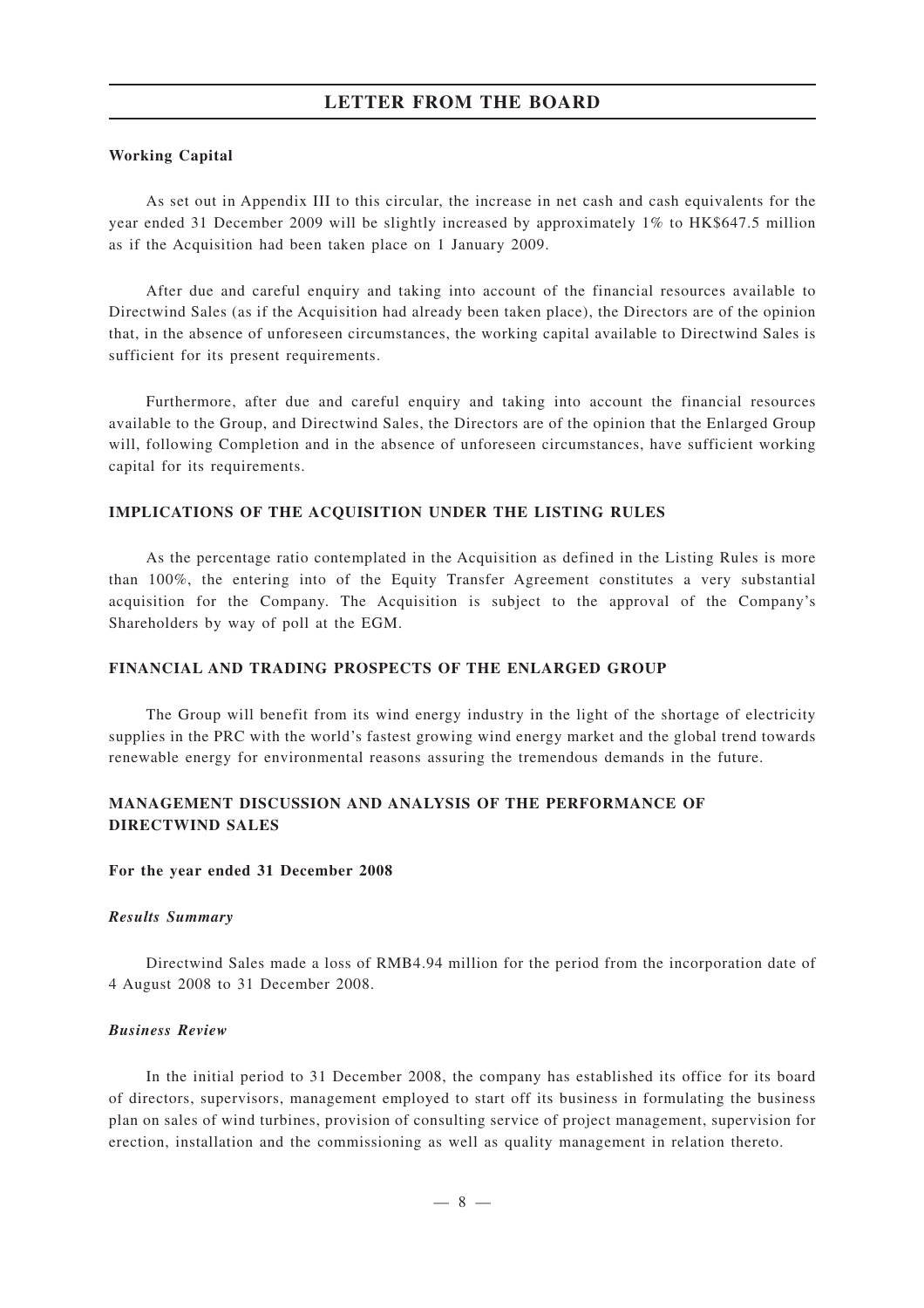### *Human Resources And Remuneration Policy*

As at 31 December 2008, the Company had 7 employees in its Beijing office. Remuneration of employee is determined according to individual employee's performance and the prevailing trends in different areas and reviewed on an annual basis. The company also makes contribution to mandatory retirement scheme for its employees. In addition, discretionary performance bonus is available at the discretion of the directors.

## *Financial Review*

The company had no borrowing and no investments and recorded a net asset value of RMB5.06 million as of 31 December 2008. The company had no acquisition and disposals of subsidiaries and associates in the period.

The company employed its capital fund for its business operation. There are no charges on the company assets as of 31 December 2008.

The company had no exposure to fluctuation in exchange rate as of 31 December 2008 since most of the business transactions were in RMB. The company had no contingent liability as of 31 December 2008.

### **For the year ended 31 December 2009**

### *Results Summary*

The company turnover for the year 2009 amounted to RMB285.02 million with a loss of RMB3.65 million in contrast to no turnover and a loss of RMB4.94 million for the year 2008.

## *Business Review*

In September 2009, the company entered into a supply contract of 900KW wind turbines to Inner Mongolia Datang Wangyuan New Energy Co. Ltd., ("DWNE") pursuant to which 55 direct-drive wind turbines and wind farm remote monitoring system had been delivered to DWNE for their installation in establishment of the 49.5MW Inner Mongolia Xinghe Wind Farm, thereby deriving a revenue amounting to RMB285.02 million in the year. The company operation in the year was therefore to deliver and install the wind turbines with direct-drive technologies supplied by the parent company, EWT in deployment of the installation and commissioning teams of the company with team members from the parent company therein.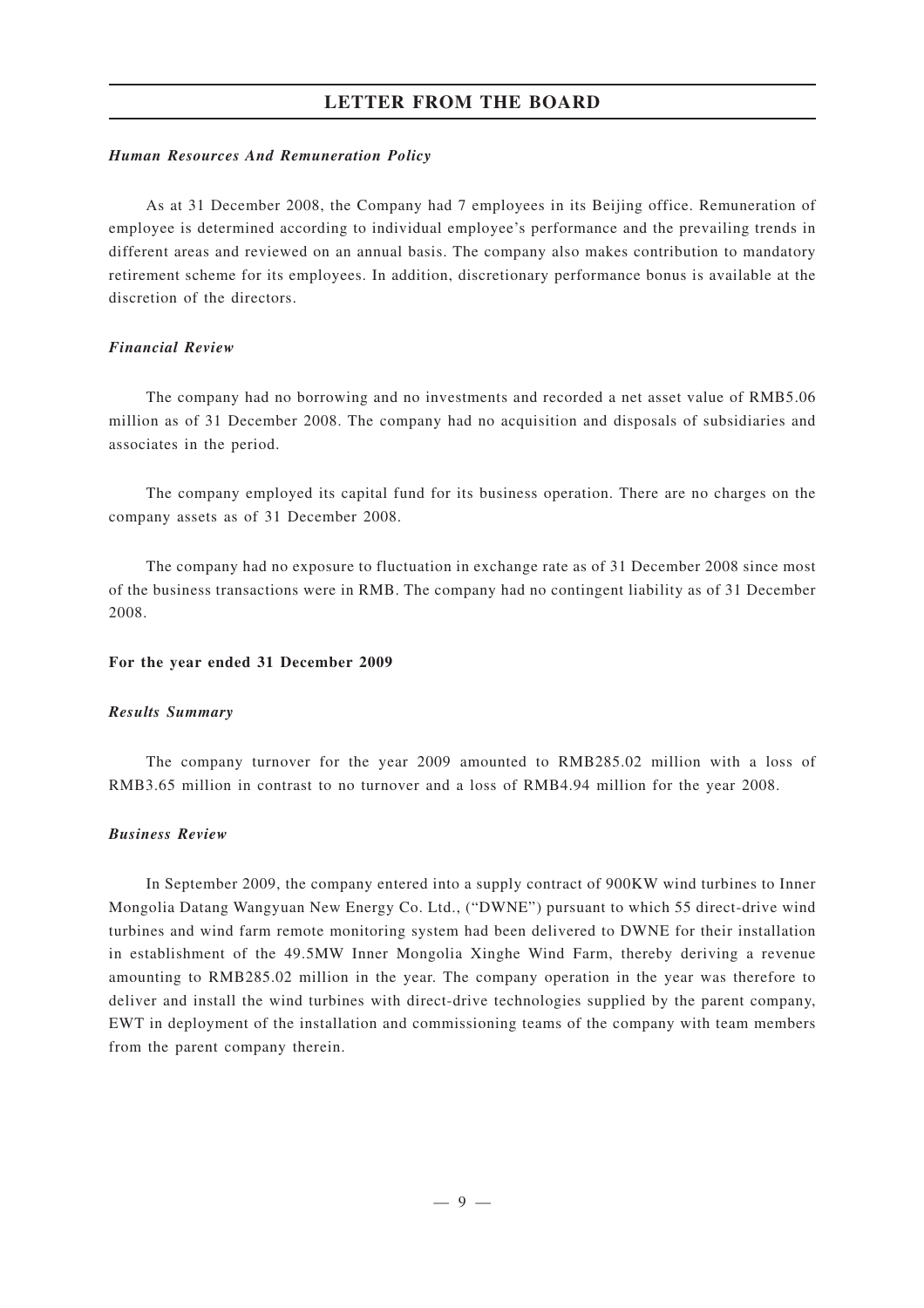### *Human Resources And Remuneration Policy*

As at 31 December 2009, the company had 14 employees in its Beijing office. Remuneration of employee is determined according to individual employee's performance and the prevailing trends in different areas and reviewed on an annual basis. The company also makes contributions to mandatory retirement scheme for its employees. In addition, discretionary performance bonus is available at the discretion of the directors.

## *Financial Review*

The company had no borrowing and no investments and recorded a net asset value of RMB1.40 million as of 31 December 2009. The company had no acquisition and disposals of subsidiaries and associates in the year 2009.

The company employed its capital fund for its business operation. There are no charges on the company assets as of 31 December 2009.

The company had no exposure to fluctuation in exchange rate as of 31 December 2009 since most of the business transactions were in RMB. The company had no contingent liability as of 31 December 2009.

## **EGM**

Set out on pages N1 to N2 is a notice convening the EGM to be held at Hall 1B, G/F., No.1 Science Park East Avenue, Hong Kong Science Park, Shatin, New Territories, Hong Kong on 24 May 2010 at 12:30 p.m. at which an ordinary resolution will be proposed to the Shareholders to consider and, if thought fit, approve the Equity Transfer Agreement.

A form of proxy is enclosed with this document for use at the EGM. Whether or not you intend to be present at the meeting, you are requested to complete and return the enclosed form of proxy in accordance with the instructions printed thereon not less than 48 hours before the time appointed for the holding of the meeting. Completion of a form of proxy will not preclude you from attending and voting at the EGM or any adjourned meeting in person if you so wish.

At the Latest Practicable Date, there are no Shareholders with a material interest in the Acquisition. No Shareholders are accordingly required to abstain from voting at the EGM.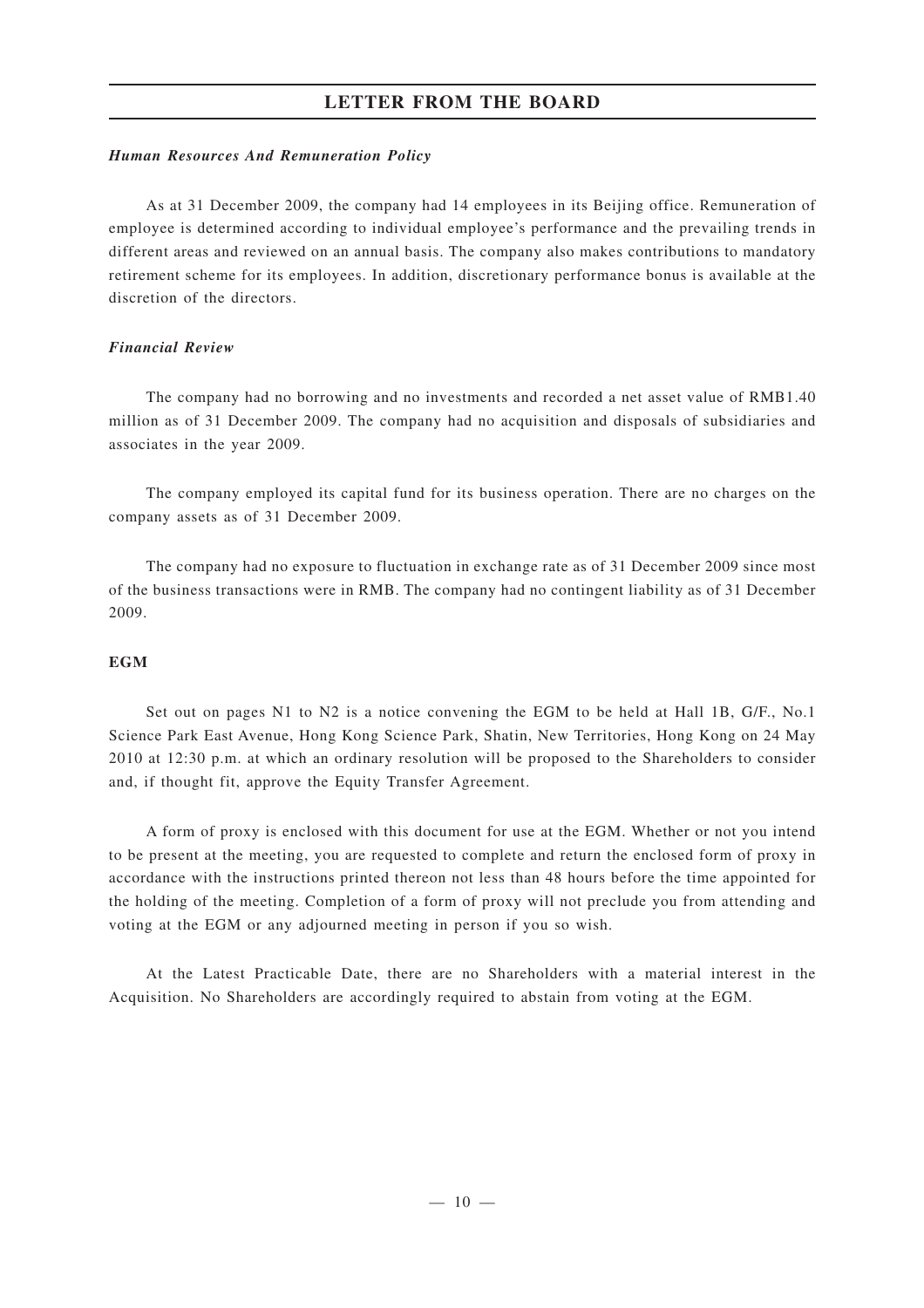## **RECOMMENDATION**

The terms of the Equity Transfer Agreement are negotiated after arm's length negotiation. The board of directors (including the independent non-executive directors) of the Company considers that the transaction was entered into on normal commercial terms such that the terms thereof are fair and reasonable and in the interests of the Shareholders of the Company as a whole. The Directors therefore recommend the Shareholders to vote in favour of the resolutions to be proposed at the EGM to approve the Equity Transfer Agreement.

## **FURTHER INFORMATION**

Your attention is drawn to the information set out in the Appendices to this circular.

By order of the Board of **China Energine International (Holdings) Limited Han Shuwang** *Chairman*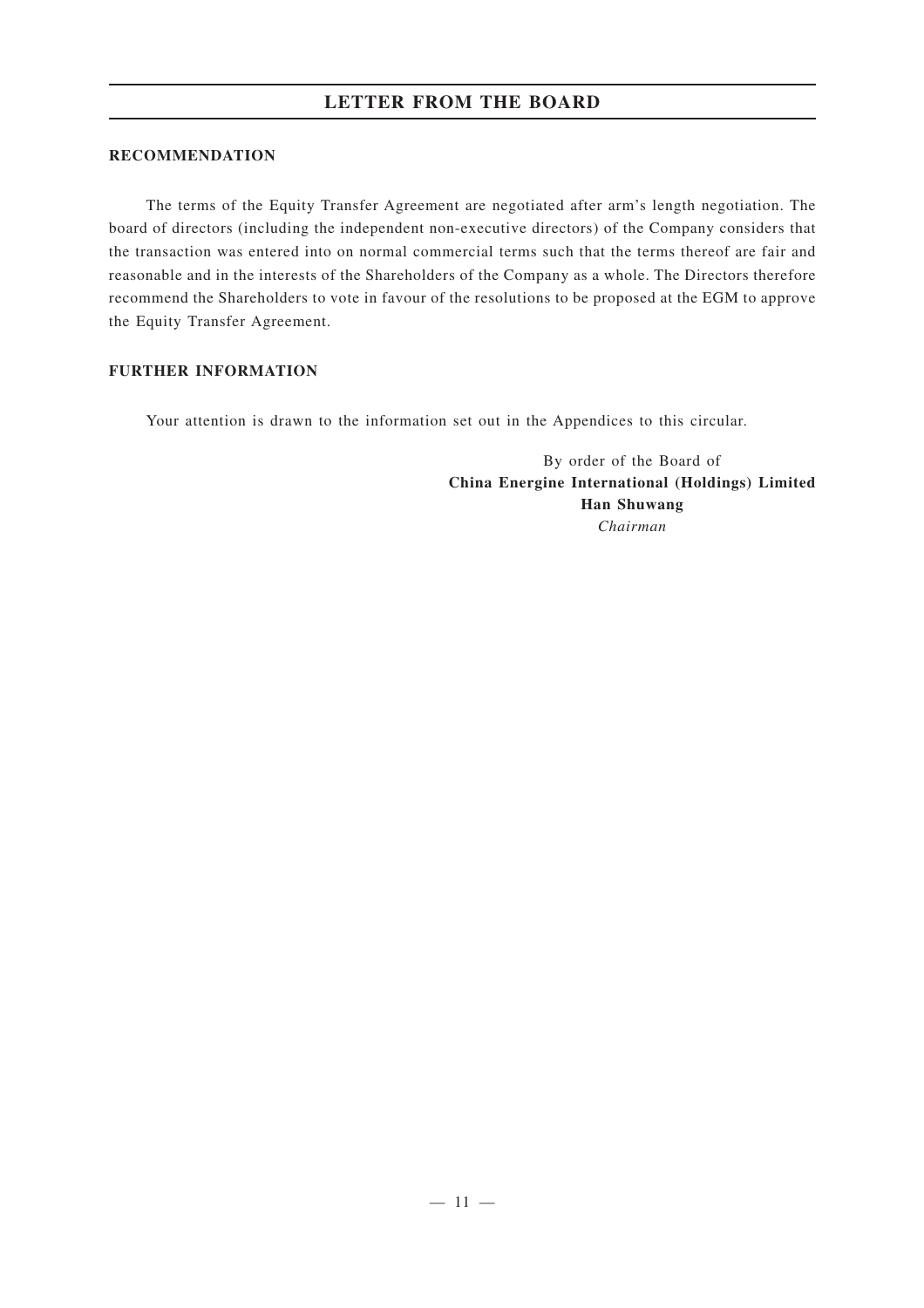## **1. SUMMARY OF FINANCIAL INFORMATION OF THE GROUP**

Set out below is a summary of the audited consolidated statement of comprehensive income and consolidated statement of financial position for the three years ended 31 December 2009 as extracted from the respective annual reports of the Group, and as restated and reclassified as appropriate. There was no modification or qualification in the auditor 's reports of the Group for each of the three years ended 31 December 2007, 2008 and 2009. There were no extraordinary items or exceptional items for these three years.

## **Consolidated statement of comprehensive income**

|                                                                                        | For the year ended 31 December |            |            |  |
|----------------------------------------------------------------------------------------|--------------------------------|------------|------------|--|
|                                                                                        | 2009                           | 2008       | 2007       |  |
|                                                                                        | HK\$'000                       | HK\$'000   | HK\$'000   |  |
| Turnover                                                                               | 663,373                        | 184,206    | 178,755    |  |
| Cost of sales                                                                          | (584, 259)                     | (176, 391) | (189, 129) |  |
| Gross profit (loss)                                                                    | 79,114                         | 7,815      | (10, 374)  |  |
| Other income                                                                           | 19,333                         | 13,680     | 11,332     |  |
| Selling and distribution costs                                                         | (20, 437)                      | (10, 516)  | (13,056)   |  |
| Administrative expenses                                                                | (117, 637)                     | (92, 814)  | (87, 772)  |  |
| Increase (decrease) in fair value                                                      |                                |            |            |  |
| of investment property                                                                 | 3,420                          | (2,280)    | 6,722      |  |
| Recovery of fully impaired receivable                                                  |                                |            |            |  |
| from an associate                                                                      | 11,952                         |            |            |  |
| Allowance for amounts due from associates                                              |                                | (17, 837)  | (1, 854)   |  |
| Finance costs                                                                          | (53, 051)                      | (34,069)   | (16,500)   |  |
| Share of results of associates                                                         | 25,379                         | 30,631     | 2,624      |  |
| Impairment loss recognised in respect                                                  |                                |            |            |  |
| of interest in an associate                                                            |                                |            | (9, 227)   |  |
| Share of results of jointly controlled entities                                        | 74,630                         | 41,048     | 22,377     |  |
| Impairment loss reversed (recognised) in<br>respect of interests in jointly controlled |                                |            |            |  |
| entities                                                                               | 55,189                         | (424, 165) | (474, 793) |  |
| Profit (loss) before taxation                                                          | 77,892                         | (488, 507) | (570, 521) |  |
| Taxation                                                                               | (7,091)                        | (7, 421)   | (1,510)    |  |
| Profit (loss) for the year                                                             | 70,801                         | (495, 928) | (572, 031) |  |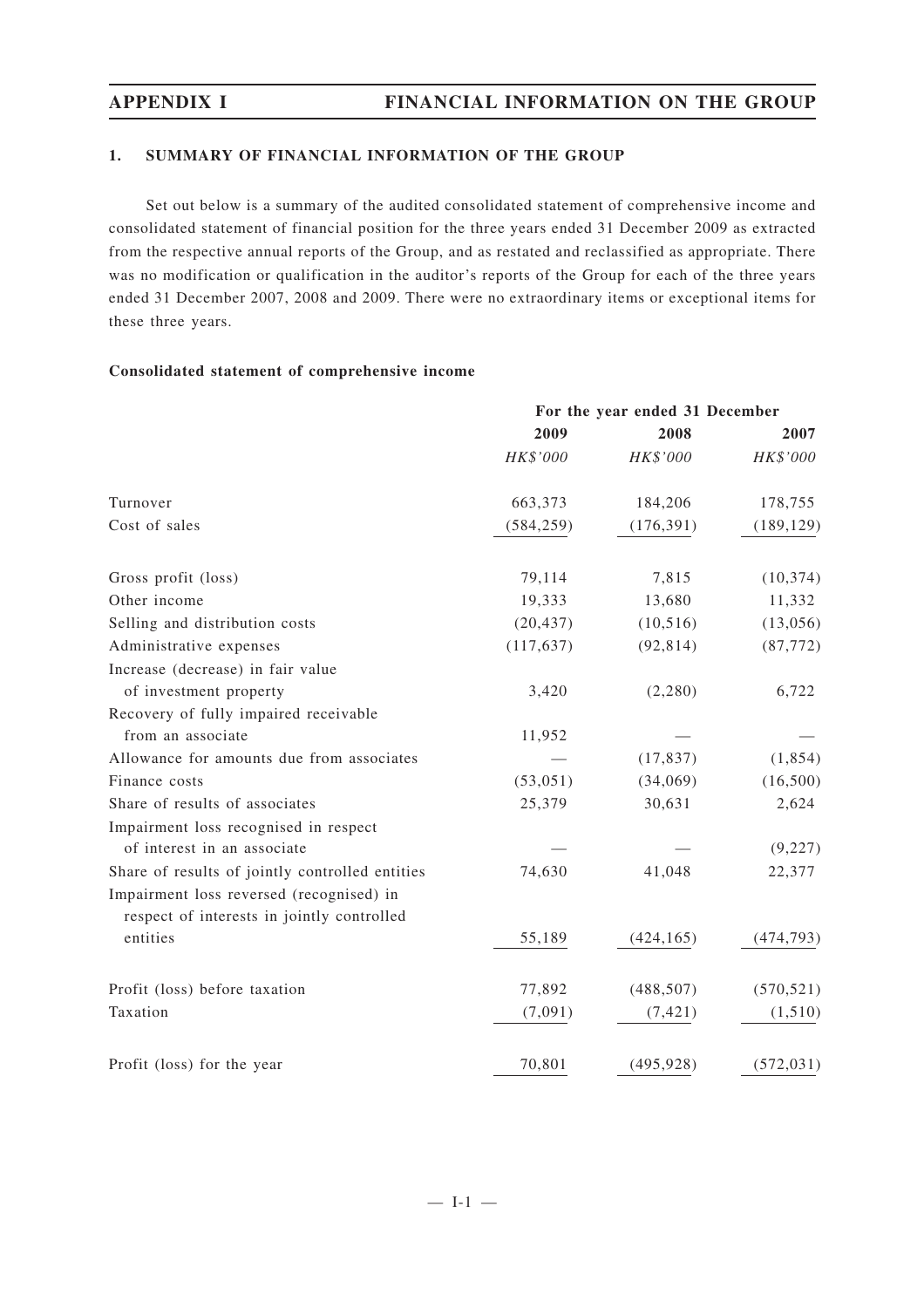|                                                                |                                                  | For the year ended 31 December |            |
|----------------------------------------------------------------|--------------------------------------------------|--------------------------------|------------|
|                                                                | 2009                                             | 2008                           | 2007       |
|                                                                | HK\$'000                                         | HK\$'000                       | HK\$'000   |
| Other comprehensive income:                                    |                                                  |                                |            |
| Increase in fair value of land and buildings                   |                                                  |                                |            |
| upon transfer to investment properties                         |                                                  |                                | 1,864      |
| Deferred tax liability arising on revaluation<br>of properties |                                                  |                                | (465)      |
| Exchange differences arising on translation to                 |                                                  |                                |            |
| the Group's presentation currency                              |                                                  | 130,939                        | 10,823     |
| Total comprehensive income (expense) for the                   |                                                  |                                |            |
| year                                                           | 70,801                                           | (364,989)                      | (559, 809) |
| Profit (loss) for the year attributable to:                    |                                                  |                                |            |
| Owners of the Company                                          | 68,033                                           | (499, 626)                     | (573, 901) |
| Minority interests                                             | 2,768                                            | 3,698                          | 1,870      |
|                                                                | 70,801                                           | (495, 928)                     | (572, 031) |
| Total comprehensive income (expense)<br>attributable to:       |                                                  |                                |            |
| Owners of the Company                                          | 68,033                                           | (369, 029)                     | (561,780)  |
| Minority interests                                             | 2,768                                            | 4,040                          | 1,971      |
|                                                                |                                                  |                                |            |
|                                                                | 70,801                                           | (364, 989)                     | (559, 809) |
| Earnings (loss) per share — Basic                              | HK1.86 cents $HK(13.79)$ cents $HK(36.50)$ cents |                                |            |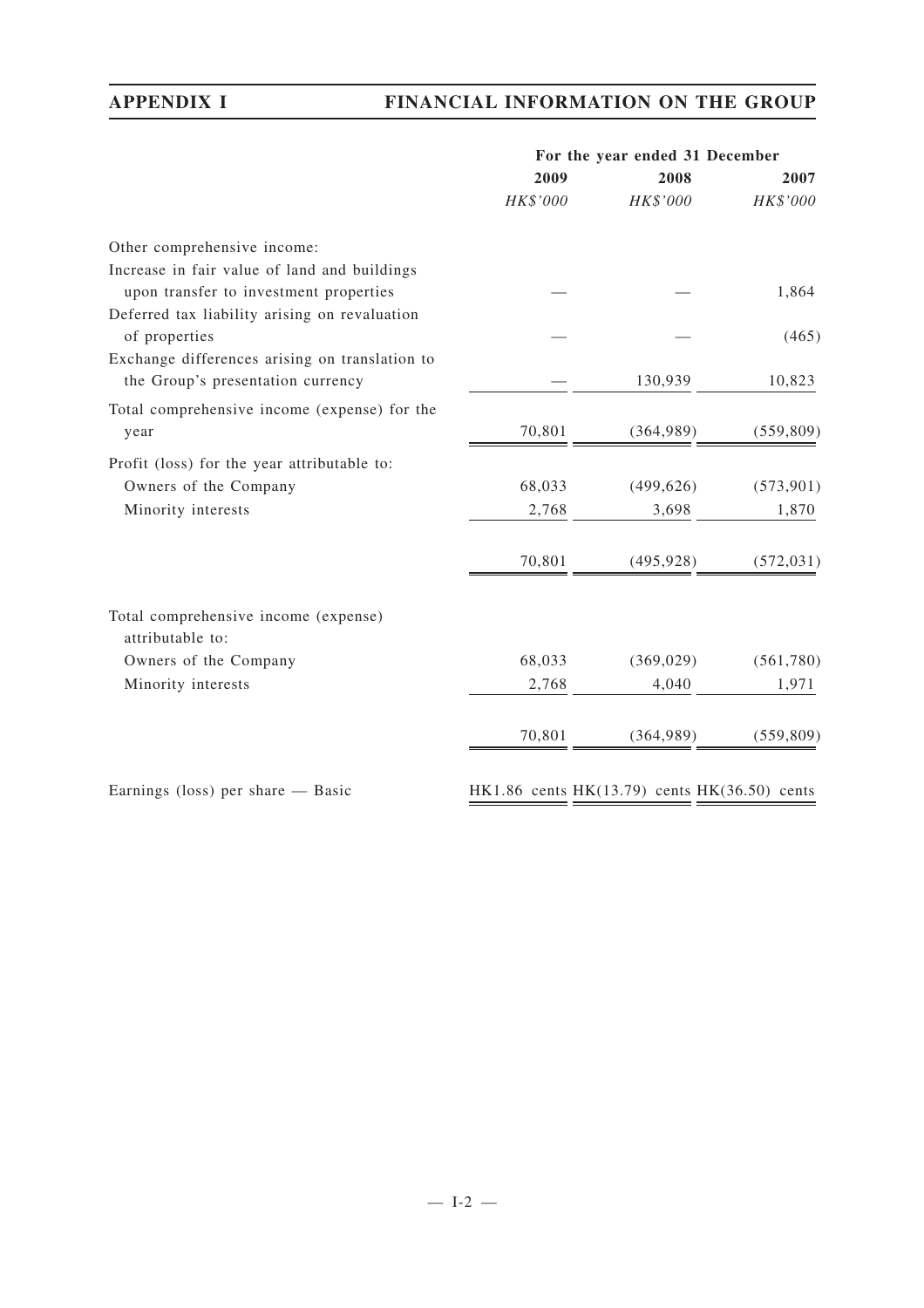## **Consolidated statement of financial position**

|                                            |           | As at 31 December |           |
|--------------------------------------------|-----------|-------------------|-----------|
|                                            | 2009      | 2008              | 2007      |
|                                            | HK\$'000  | HK\$'000          | HK\$'000  |
| Non-current assets                         |           |                   |           |
| Investment property                        | 23,940    | 20,520            | 21,000    |
| Property, plant and equipment              | 388,690   | 309,261           | 30,602    |
| Deposits paid for acquisition of property, |           |                   |           |
| plant and equipment                        | 7,377     | 148,643           | 105,526   |
| Goodwill                                   | 9,252     | 8,548             |           |
| Intangible assets                          |           |                   | 4,900     |
| Interests in associates                    | 227,280   | 211,826           | 170,828   |
| Interests in jointly controlled entities   | 1,054,117 | 949,695           | 1,241,996 |
| Fixed bank deposits                        | 91,200    |                   |           |
|                                            | 1,801,856 | 1,648,493         | 1,574,852 |
| <b>Current</b> assets                      |           |                   |           |
| Inventories                                | 76,828    | 55,240            | 24,867    |
| Trade and other receivables                | 239,448   | 205,514           | 383,698   |
| Amounts due from associates                | 212,583   | 2,419             | 54,960    |
| Pledged bank deposits                      | 97,851    | 41,599            | 1,400     |
| Fixed bank deposits                        | 57,000    |                   |           |
| Bank balances and cash                     | 643,613   | 212,465           | 174,871   |
|                                            | 1,327,323 | 517,237           | 639,796   |
| <b>Current liabilities</b>                 |           |                   |           |
| Trade and other payables                   | 194,739   | 119,287           | 53,998    |
| Taxation payable                           | 350       |                   |           |
| Amounts due to associates                  | 1,856     | 1,452             | 3,656     |
| Borrowings - amount due within one year    | 285,000   | 170,600           | 135,180   |
|                                            | 481,945   | 291,339           | 192,834   |
| Net current assets                         | 845,378   | 225,898           | 446,962   |
| Total assets less current liabilities      | 2,647,234 | 1,874,391         | 2,021,814 |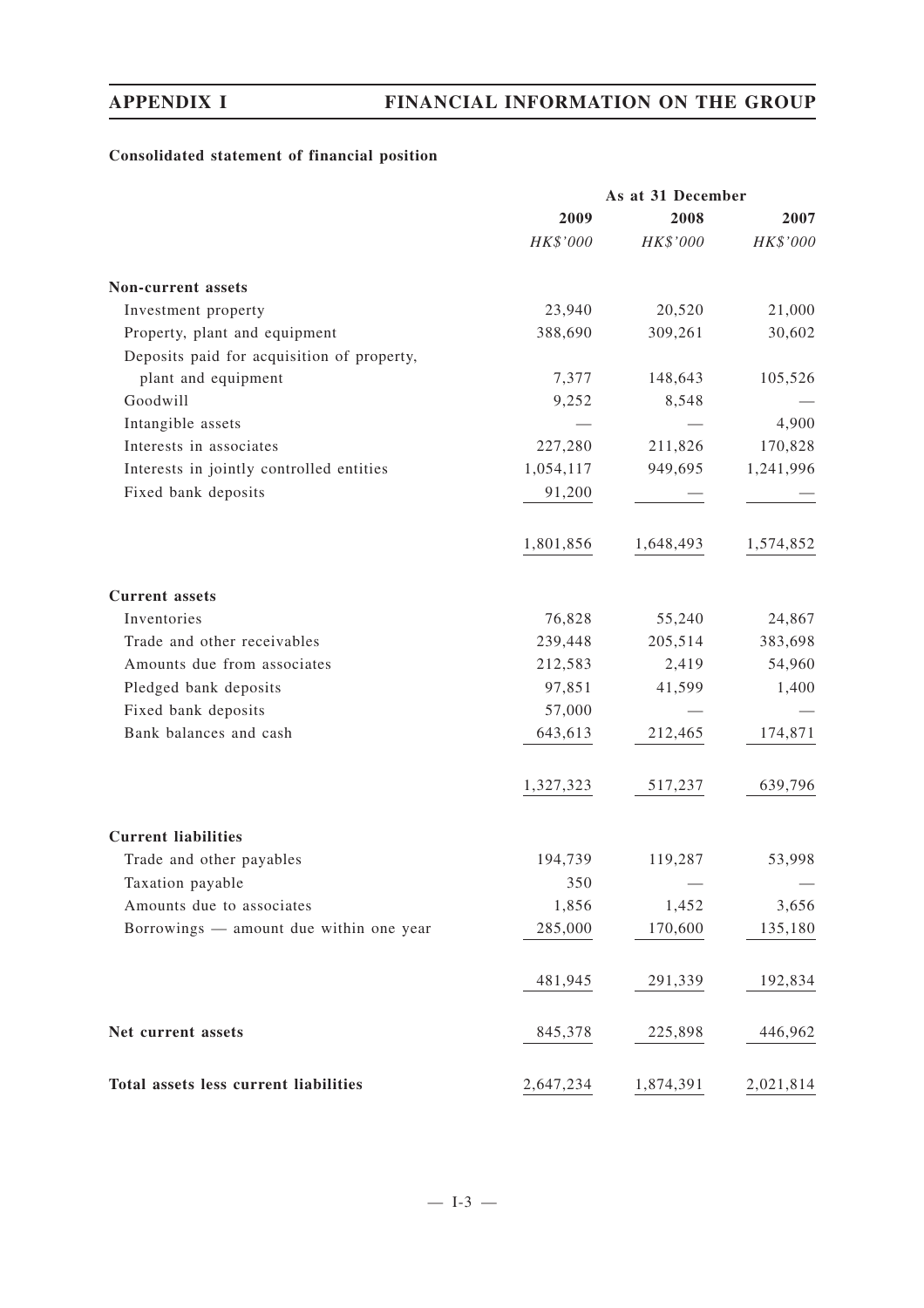|                                        | As at 31 December |           |           |  |
|----------------------------------------|-------------------|-----------|-----------|--|
|                                        | 2009              | 2008      | 2007      |  |
|                                        | HK\$'000          | HK\$'000  | HK\$'000  |  |
| <b>Non-current liabilities</b>         |                   |           |           |  |
| Borrowings — amount due after one year | 992,410           | 591,090   | 447,825   |  |
| Deferred taxation                      | 10,026            | 7,389     | 2,146     |  |
|                                        | 1,002,436         | 598,479   | 449,971   |  |
|                                        | 1,644,798         | 1,275,912 | 1,571,843 |  |
| Capital and reserves                   |                   |           |           |  |
| Share capital                          | 396,900           | 362,400   | 362,400   |  |
| Reserves                               | 1,135,832         | 836,429   | 1,205,458 |  |
| Equity attributable to equity owners   |                   |           |           |  |
| of the Company                         | 1,532,732         | 1,198,829 | 1,567,858 |  |
| Minority interests                     | 112,066           | 77,083    | 3,985     |  |
| <b>Total equity</b>                    | 1,644,798         | 1,275,912 | 1,571,843 |  |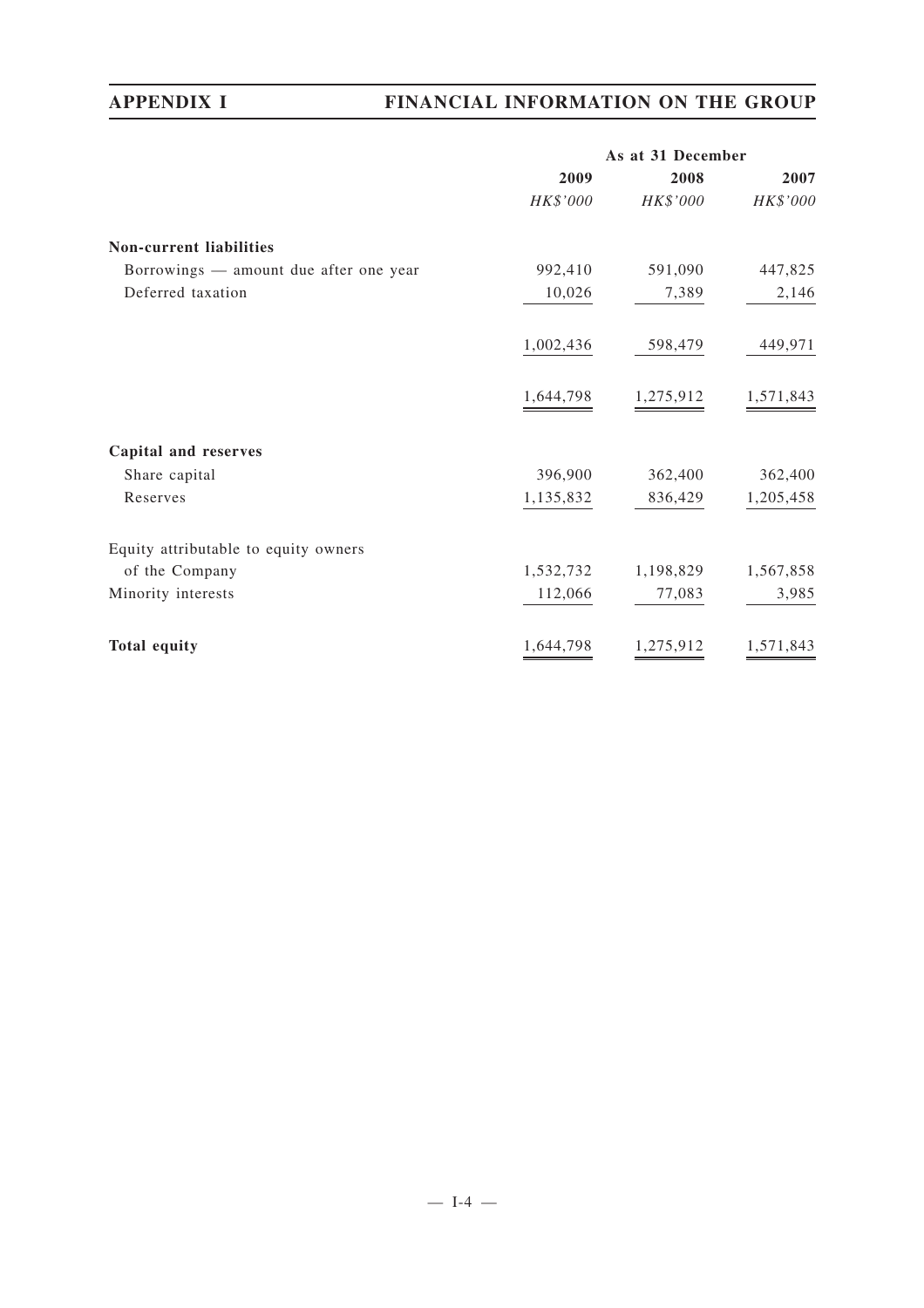## **2. AUDITED CONSOLIDATED FINANCIAL STATEMENTS**

The following are the audited consolidated statement of comprehensive income of the Group for each of the two years ended 31 December 2009, the audited consolidated statement of financial position of the Group as at 31 December 2009 and 2008, and the audited consolidated statement of changes in equity of the Group for each of the two years ended 31 December 2009, the audited consolidated statement of cash flows of the Group for each of the two years ended 31 December 2009, together with accompanying notes extracted from the 2009 annual report of the Group.

## **Consolidated Statement of Comprehensive Income**

*For The Year Ended 31December 2009*

|                                                                                    |             | 2009       | 2008       |
|------------------------------------------------------------------------------------|-------------|------------|------------|
|                                                                                    | <b>NOTE</b> | HK\$'000   | HK\$'000   |
| Turnover                                                                           | 5           | 663,373    | 184,206    |
| Cost of sales                                                                      |             | (584, 259) | (176, 391) |
| Gross profit                                                                       |             | 79,114     | 7,815      |
| Other income                                                                       | 7           | 19,333     | 13,680     |
| Selling and distribution expenses                                                  |             | (20, 437)  | (10, 516)  |
| Administrative expenses                                                            |             | (117, 637) | (92, 814)  |
| Increase (decrease) in fair value of investment<br>property                        |             | 3,420      | (2,280)    |
| Recovery of fully impaired receivable from an<br>associate                         |             | 11,952     |            |
| Allowance for amounts due from associates                                          |             |            | (17, 837)  |
| Finance costs                                                                      | 8           | (53, 051)  | (34,069)   |
| Share of results of associates                                                     |             | 25,379     | 30,631     |
| Share of results of jointly controlled entities                                    |             | 74,630     | 41,048     |
| Impairment loss reversed (recognised) in respect of                                |             |            |            |
| interests in jointly controlled entities                                           | 19          | 55,189     | (424, 165) |
| Profit (loss) before taxation                                                      |             | 77,892     | (488, 507) |
| Taxation                                                                           | 9           | (7,091)    | (7, 421)   |
| Profit (loss) for the year                                                         | 10          | 70,801     | (495, 928) |
| Other comprehensive income:                                                        |             |            |            |
| Exchange difference arising on translation to the<br>Group's presentation currency |             |            | 130,939    |
| Total comprehensive income (expense) for the year                                  |             | 70,801     | (364,989)  |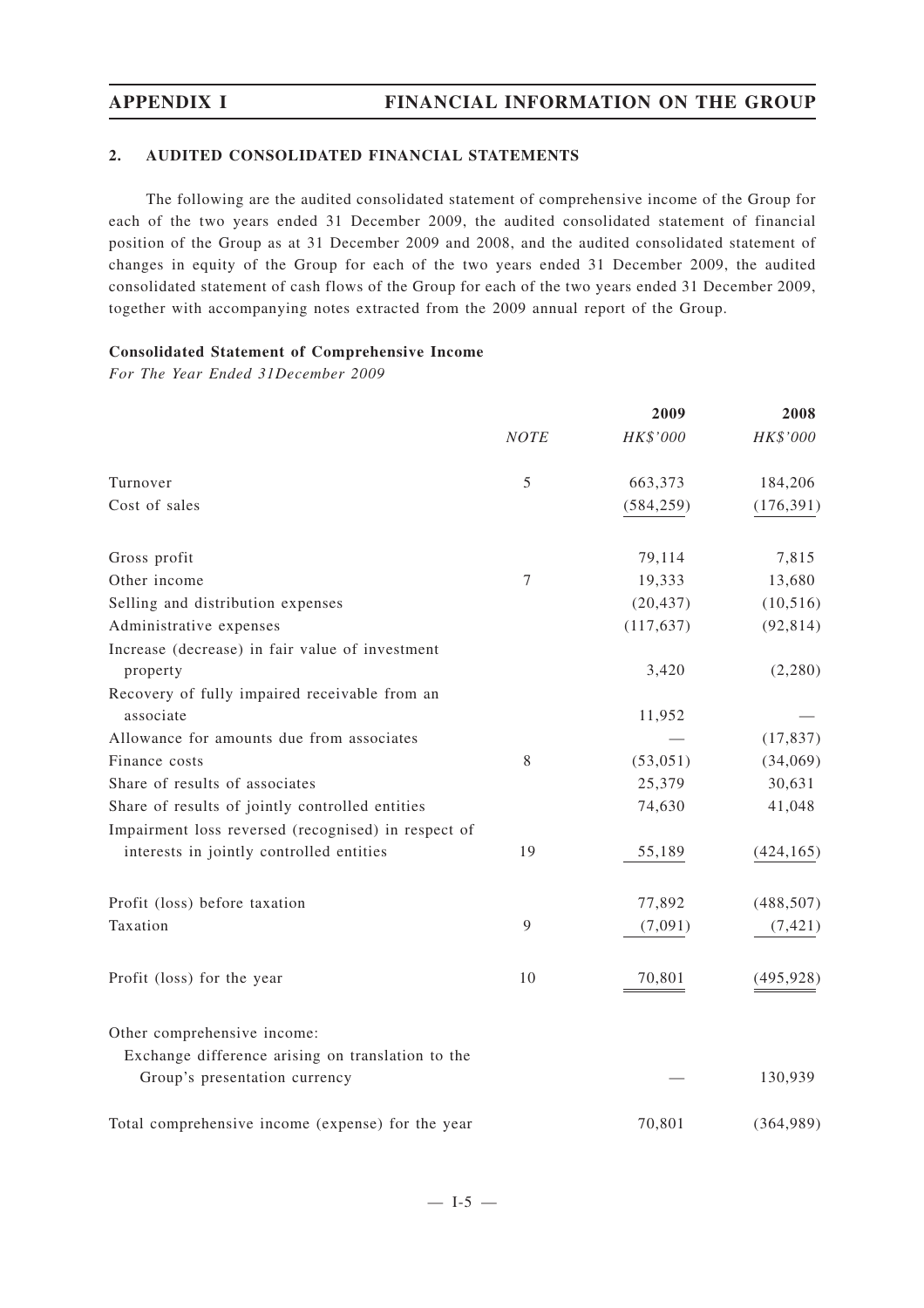|                                                       |             | 2009     | 2008                             |
|-------------------------------------------------------|-------------|----------|----------------------------------|
|                                                       | <b>NOTE</b> | HK\$'000 | HK\$'000                         |
| Profit (loss) for the year attributable to:           |             |          |                                  |
| Owners of the Company                                 |             | 68,033   | (499, 626)                       |
| Minority interests                                    |             | 2,768    | 3,698                            |
|                                                       |             | 70,801   | (495, 928)                       |
| Total comprehensive income (expense) attributable to: |             |          |                                  |
| Owners of the Company                                 |             | 68,033   | (369, 029)                       |
| Minority interests                                    |             | 2,768    | 4,040                            |
|                                                       |             | 70,801   | (364, 989)                       |
| Earnings (loss) per share $-$ Basic                   | 13          |          | $HK1.86$ cents $HK(13.79)$ cents |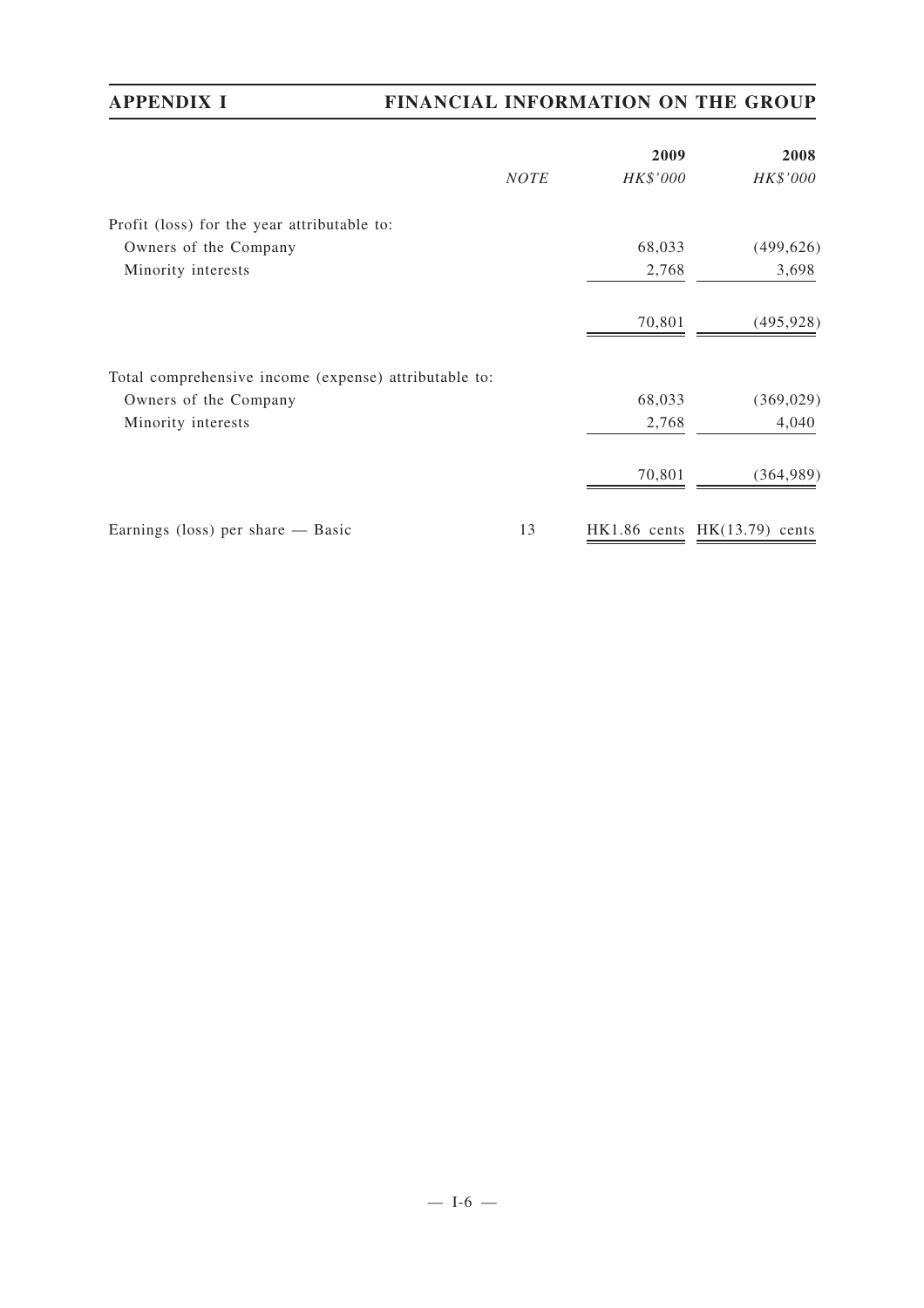## **Consolidated Statement of Financial Position**

*At 31 December 2009*

|                                            |      | 2009      | 2008      |
|--------------------------------------------|------|-----------|-----------|
|                                            | NOTE | HK\$'000  | HK\$'000  |
| Non-current assets                         |      |           |           |
| Investment property                        | 14   | 23,940    | 20,520    |
| Property, plant and equipment              | 15   | 388,690   | 309,261   |
| Deposits paid for acquisition of property, |      |           |           |
| plant and equipment                        | 15   | 7,377     | 148,643   |
| Goodwill                                   | 16   | 9,252     | 8,548     |
| Intangible assets                          | 17   |           |           |
| Interests in associates                    | 18   | 227,280   | 211,826   |
| Interests in jointly controlled entities   | 19   | 1,054,117 | 949,695   |
| Fixed bank deposits                        | 20   | 91,200    |           |
|                                            |      | 1,801,856 | 1,648,493 |
| <b>Current</b> assets                      |      |           |           |
| Inventories                                | 21   | 76,828    | 55,240    |
| Trade and other receivables                | 22   | 239,448   | 205,514   |
| Amounts due from associates                | 23   | 212,583   | 2,419     |
| Pledged bank deposits                      | 24   | 97,851    | 41,599    |
| Fixed bank deposits                        | 20   | 57,000    |           |
| Bank balances and cash                     | 24   | 643,613   | 212,465   |
|                                            |      | 1,327,323 | 517,237   |
| <b>Current liabilities</b>                 |      |           |           |
| Trade and other payables                   | 25   | 194,739   | 119,287   |
| Taxation payable                           |      | 350       |           |
| Amounts due to associates                  | 23   | 1,856     | 1,452     |
| Borrowings - amount due within one year    | 26   | 285,000   | 170,600   |
|                                            |      | 481,945   | 291,339   |
| Net current assets                         |      | 845,378   | 225,898   |
| Total assets less current liabilities      |      | 2,647,234 | 1,874,391 |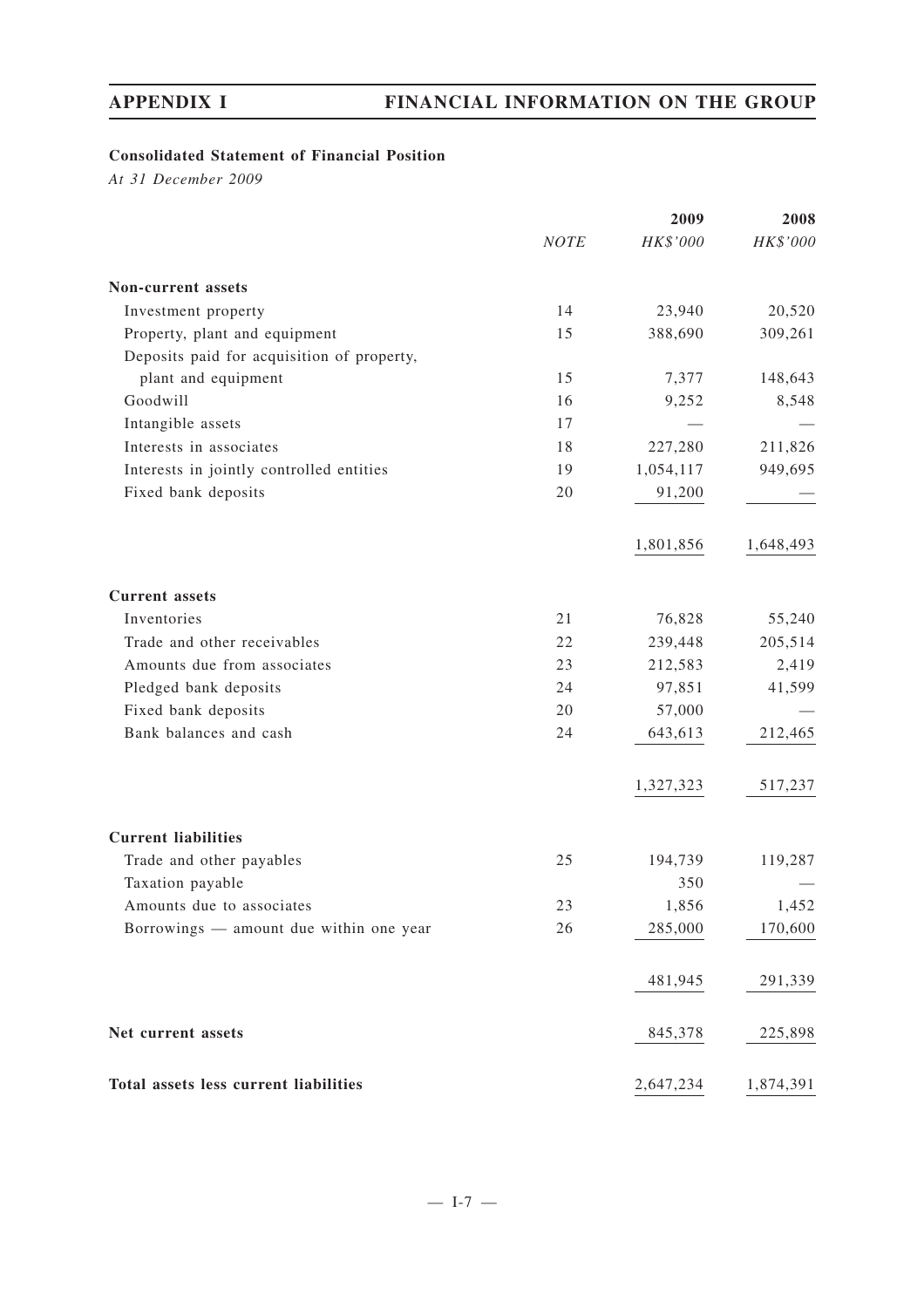|                                                     |      | 2009      | 2008      |
|-----------------------------------------------------|------|-----------|-----------|
|                                                     | NOTE | HK\$'000  | HK\$'000  |
| <b>Non-current liabilities</b>                      |      |           |           |
| Borrowings — amount due after one year              | 26   | 992,410   | 591,090   |
| Deferred taxation                                   | 27   | 10,026    | 7,389     |
|                                                     |      | 1,002,436 | 598,479   |
|                                                     |      | 1,644,798 | 1,275,912 |
| Capital and reserves                                |      |           |           |
| Share capital                                       | 28   | 396,900   | 362,400   |
| Reserves                                            |      | 1,135,832 | 836,429   |
| Equity attributable to equity owners of the Company |      | 1,532,732 | 1,198,829 |
| Minority interests                                  |      | 112,066   | 77,083    |
| <b>Total equity</b>                                 |      | 1,644,798 | 1,275,912 |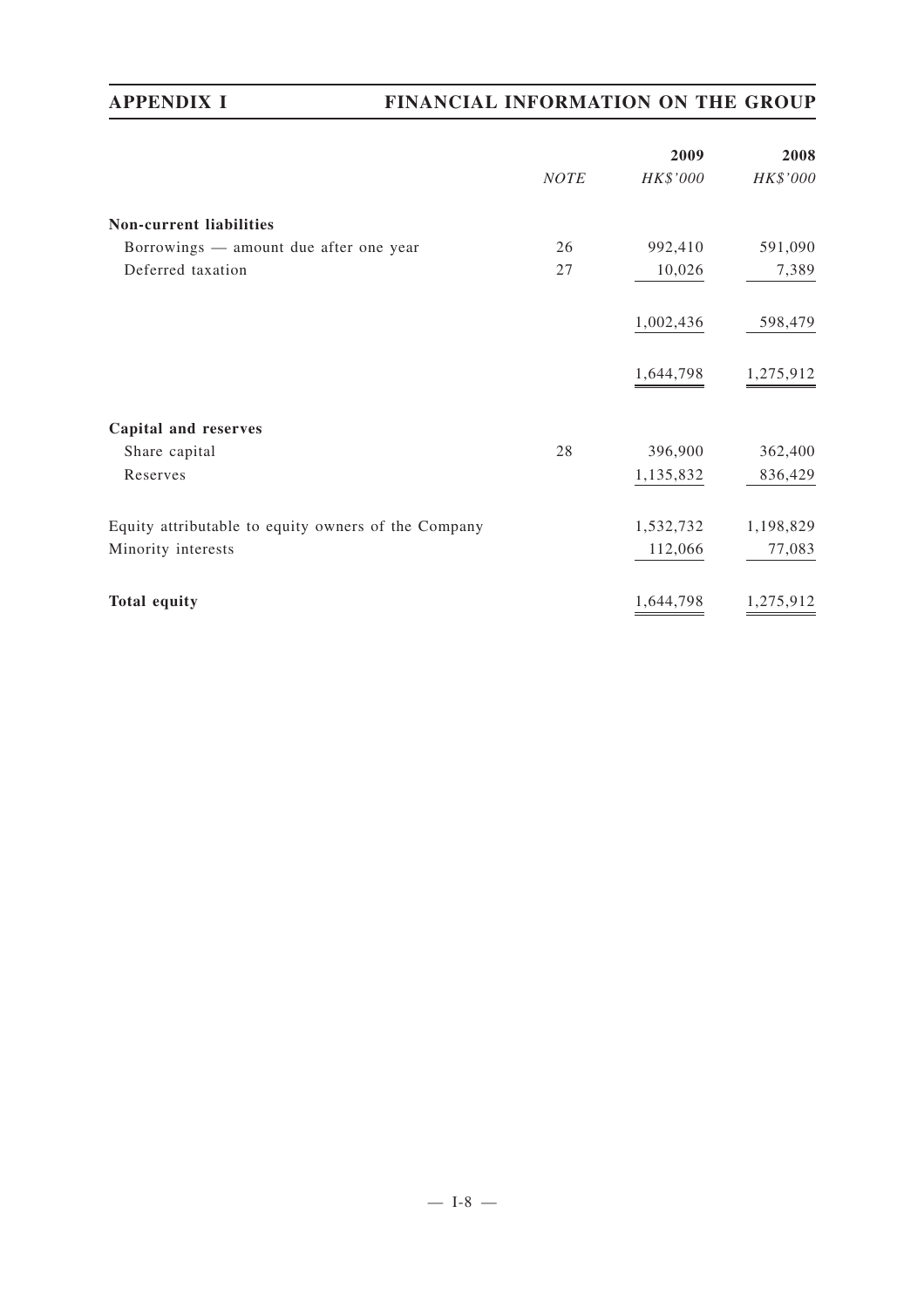## **Consolidated Statement of Changes in Equity**

*For the year ended 31 December 2009*

|                                                                                   | <b>Attributable to owners of the Company</b> |                                            |                     |                                                                      |                     |                                            |                                        |                   |                                   |                          |
|-----------------------------------------------------------------------------------|----------------------------------------------|--------------------------------------------|---------------------|----------------------------------------------------------------------|---------------------|--------------------------------------------|----------------------------------------|-------------------|-----------------------------------|--------------------------|
|                                                                                   | <b>Share</b><br>capital<br>HK\$'000          | Special<br>reserve<br>HK\$'000<br>(Note 1) | premium<br>HK\$'000 | <b>Property</b><br>Share revaluation Exchange<br>reserve<br>HK\$'000 | reserve<br>HK\$'000 | General<br>reserve<br>HK\$'000<br>(Note 2) | Accu-<br>mulated<br>losses<br>HK\$'000 | Total<br>HK\$'000 | Minority<br>interests<br>HK\$'000 | <b>Total</b><br>HK\$'000 |
| At 1 January 2008                                                                 | 362,400                                      | 117,554                                    | 2,251,771           | 1,399                                                                | 15,622              | 14,772                                     | $(1,195,660)$ 1,567,858                |                   | 3,985                             | 1,571,843                |
| (Loss) profit for the year<br>Exchange difference arising                         |                                              |                                            |                     |                                                                      |                     |                                            | (499, 626)                             | (499, 626)        | 3,698                             | (495, 928)               |
| on translation to<br>presentation currency                                        |                                              |                                            |                     |                                                                      | 130,597             |                                            |                                        | 130,597           | 342                               | 130,939                  |
| Total comprehensive income<br>(expense) for the year                              |                                              |                                            |                     |                                                                      | 130,597             |                                            | (499, 626)                             | (369, 029)        | 4,040                             | (364,989)                |
| Addition on acquisition of<br>subsidiaries (note 31)                              |                                              |                                            |                     |                                                                      |                     |                                            |                                        |                   | 66,208                            | 66,208                   |
| Capital contribution from<br>minority shareholders of a<br>subsidiary<br>Transfer |                                              |                                            |                     |                                                                      |                     | 5,062                                      | (5,062)                                |                   | 2,850                             | 2,850                    |
| At 31 December 2008                                                               | 362,400                                      | 117,554                                    | 2,251,771           | 1,399                                                                | 146,219             | 19,834                                     | $(1,700,348)$ 1,198,829                |                   | 77,083                            | 1,275,912                |
| Profit for the year and total<br>comprehensive income for<br>the year             |                                              |                                            |                     |                                                                      |                     |                                            | 68,033                                 | 68,033            | 2,768                             | 70,801                   |
| Issue of new shares<br>(note 28)                                                  | 34,500                                       |                                            | 241,500             |                                                                      |                     |                                            |                                        | 276,000           |                                   | 276,000                  |
| Transaction costs attributable<br>to issue of shares                              |                                              |                                            | (10, 130)           |                                                                      |                     |                                            |                                        | (10, 130)         |                                   | (10, 130)                |
| Capital contribution from<br>minority shareholders of a<br>subsidiary             |                                              |                                            |                     |                                                                      |                     |                                            |                                        |                   | 38,762                            | 38,762                   |
| Dividend paid to minority<br>interests                                            |                                              |                                            |                     |                                                                      |                     |                                            |                                        |                   | (5,711)                           | (5,711)                  |
| Acquisition of additional<br>interest in a subsidiary                             |                                              |                                            |                     |                                                                      |                     |                                            |                                        |                   | (836)                             | (836)                    |
| Transfer                                                                          |                                              |                                            |                     |                                                                      |                     | 3,190                                      | (3,190)                                |                   |                                   |                          |
| At 31 December<br>2009                                                            | 396,900                                      |                                            | 117,554 2,483,141   | 1,399                                                                | 146,219             |                                            | 23,024 (1,635,505) 1,532,732           |                   |                                   | 112,066 1,644,798        |
|                                                                                   |                                              |                                            |                     |                                                                      |                     |                                            |                                        |                   |                                   |                          |

*Notes:*

- 1. The special reserve of the Group represents the difference between the nominal amount of the share capital issued by the Company and the nominal amount of the issued share capital of the subsidiaries acquired by the Company and the aggregate amount of HK\$116,025,000 transferred from other reserves pursuant to the Group's reorganisation on 11 August 1997.
- 2. Included in general reserve is reserve fund of a subsidiary in the People's Republic of China (the "PRC") which can be used only to (i) make up prior years' losses or (ii) expand production operations.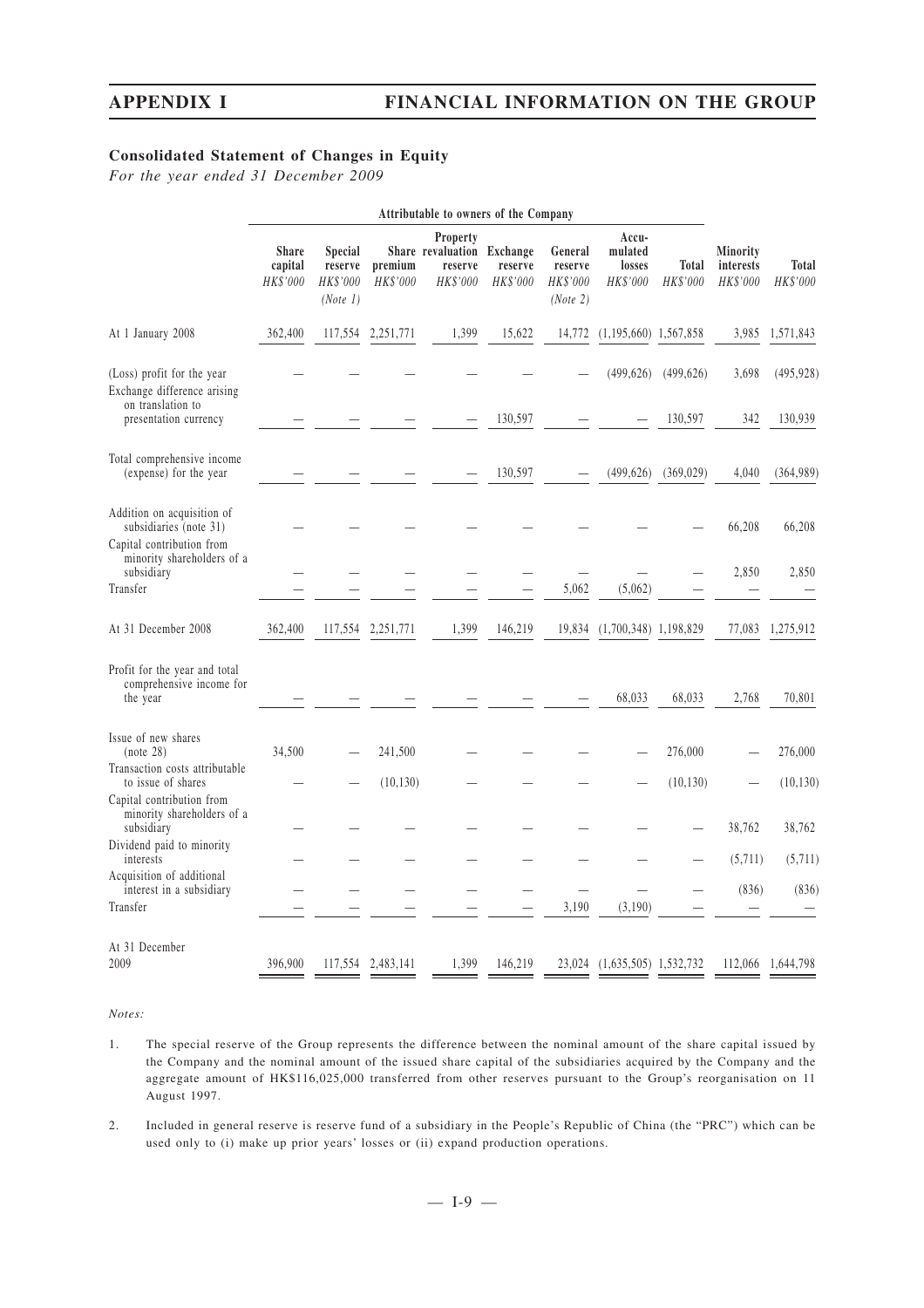## **Consolidated Statement of Cash Flows**

*For the year ended 31 December 2009*

|                                                          | <b>NOTE</b> | 2009<br>HK\$'000 | 2008<br>HK\$'000 |
|----------------------------------------------------------|-------------|------------------|------------------|
|                                                          |             |                  |                  |
| <b>Operating activities</b>                              |             |                  |                  |
| Profit (loss) before taxation                            |             | 77,892           | (488, 507)       |
| Adjustments for:                                         |             |                  |                  |
| Interest income                                          |             | (3,288)          | (4,971)          |
| Interest expenses                                        |             | 53,051           | 34,069           |
| Share of results of associates                           |             | (25, 379)        | (30, 631)        |
| Share of results of jointly controlled entities          |             | (74, 630)        | (41, 048)        |
| Amortisation of intangible assets                        |             |                  | 4,900            |
| Depreciation of property, plant and equipment            |             | 28,120           | 9,627            |
| Impairment loss (reversed) recognised in respect of      |             |                  |                  |
| interests in jointly controlled entities                 |             | (55, 189)        | 424,165          |
| Recovery of fully impaired receivable from an associate  |             | (11, 952)        |                  |
| (Increase) decrease in fair value of investment property |             | (3,420)          | 2,280            |
| Allowance for doubtful debts                             |             | 5,538            | 11,441           |
| Allowance for amounts due from associates                |             |                  | 17,837           |
| Allowance for obsolete inventories                       |             | 6,349            | 12,738           |
| Loss on disposal of property, plant and equipment        |             | 68               | 276              |
| Effect of foreign exchange rate changes on               |             |                  |                  |
| intercompany balances                                    |             |                  | 1,810            |
| Operating cash flows before movements in working         |             |                  |                  |
| capital                                                  |             | (2,840)          | (46, 014)        |
| Increase in inventories                                  |             | (27, 937)        | (10, 126)        |
| Increase in trade and other receivables                  |             | (74, 796)        | (37, 811)        |
| Increase in amounts due from associates                  |             | (83, 641)        | (1,976)          |
| Increase (decrease) in trade and other payables          |             | 76,870           | (11,098)         |
| Increase (decrease) in amounts due to associates         |             | 404              | (2,204)          |
| Cash used in operations                                  |             | (111, 940)       | (109, 229)       |
| Income taxes paid                                        |             | (4,104)          | (2,178)          |
| Net cash used in operating activities                    |             | (116, 044)       | (111, 407)       |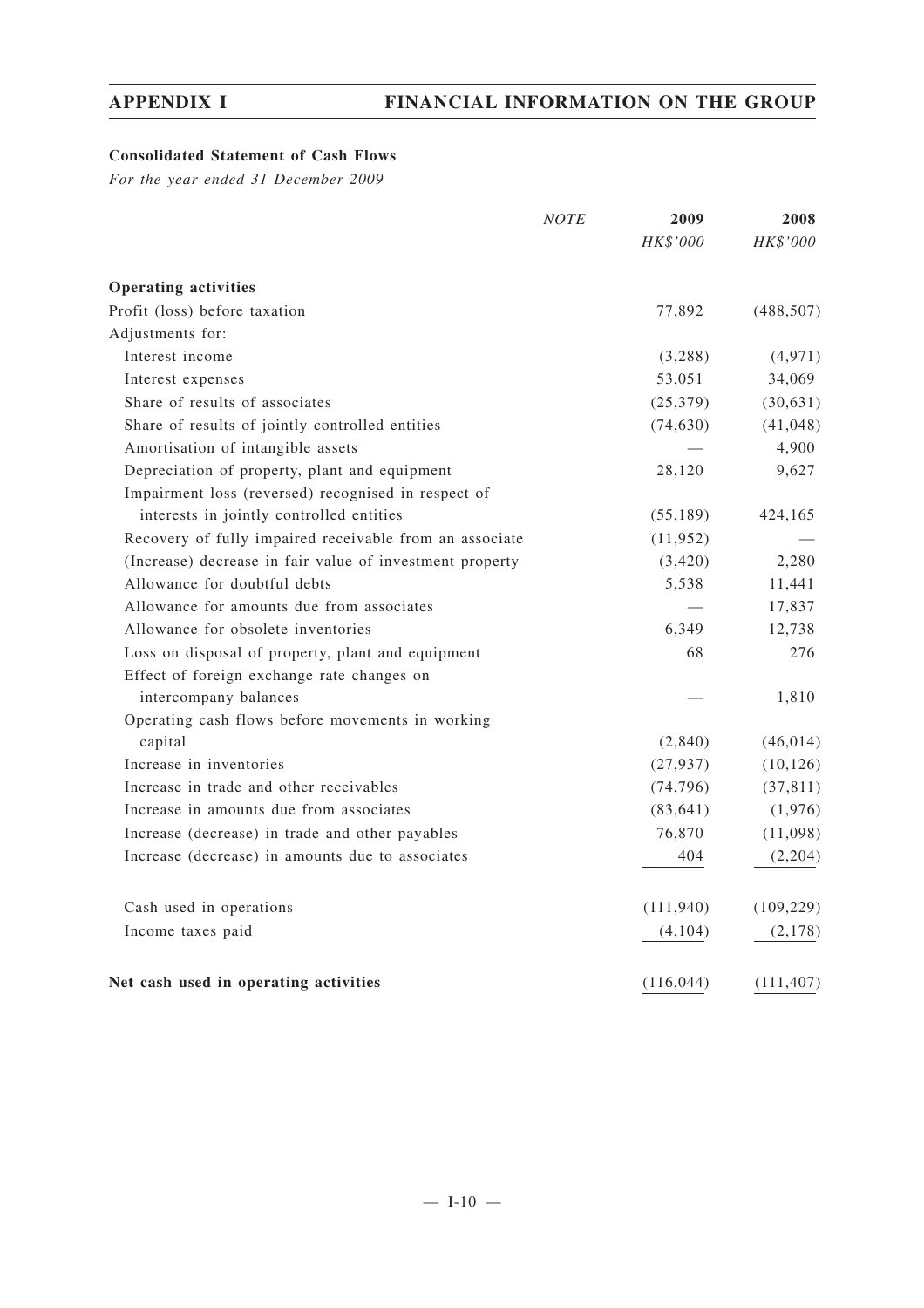|                                                            | <b>NOTE</b> | 2009      | 2008       |
|------------------------------------------------------------|-------------|-----------|------------|
|                                                            |             | HK\$'000  | HK\$'000   |
| <b>Investing activities</b>                                |             |           |            |
| Investments in fixed bank deposits                         |             | (148,200) |            |
| Increase in pledged bank deposits                          |             | (97, 851) | (40, 199)  |
| Purchase of property, plant and equipment                  |             | (74, 053) | (67, 586)  |
| Capital injection in a jointly controlled entity           |             | (51, 732) |            |
| Investments in associates                                  |             | (14, 820) | (58,082)   |
| Deposits paid for acquisition of property, plant and       |             |           |            |
| equipment                                                  |             | (7, 377)  | (34,072)   |
| Acquisition of additional interest in a subsidiary         |             | (1, 540)  |            |
| Dividend received from a jointly controlled entity         |             | 112,453   | 252,281    |
| Release of pledged bank deposits                           |             | 41,599    |            |
| Dividend received from associates                          |             | 24,745    | 7,806      |
| Interest received                                          |             | 3,288     | 4,971      |
| Proceeds from disposal of property, plant and equipment    |             | 508       | 4,322      |
| Acquisition of subsidiaries, net of cash and cash          |             |           |            |
| equivalents acquired                                       | 31          |           | (5,990)    |
| Repayment of loan to associates                            |             |           | 37,696     |
| Net cash (used in) from investing activities               |             | (212,980) | 101,147    |
| <b>Financing activities</b>                                |             |           |            |
| New loans raised                                           |             | 901,780   | 413,076    |
| Proceeds from issue of new shares                          |             | 276,000   |            |
| Capital contribution from minority                         |             |           |            |
| shareholders of a subsidiary                               |             | 38,762    | 2,850      |
| Repayment of loans                                         |             | (386,060) | (360, 137) |
| Interest paid                                              |             | (54, 469) | (19, 953)  |
| Expenses incurred in connection                            |             |           |            |
| with the issue of new shares                               |             | (10, 130) |            |
| Dividend paid to minority interests                        |             | (5,711)   |            |
| Net cash from financing activities                         |             | 760,172   | 35,836     |
| Net increase in cash and cash equivalents                  |             | 431,148   | 25,576     |
| Effect of foreign exchange rate changes                    |             |           | 12,018     |
| Cash and cash equivalents at beginning of the year         |             | 212,465   | 174,871    |
| Cash and cash equivalents at end of the year, representing |             |           |            |
| bank balances and cash                                     |             | 643,613   | 212,465    |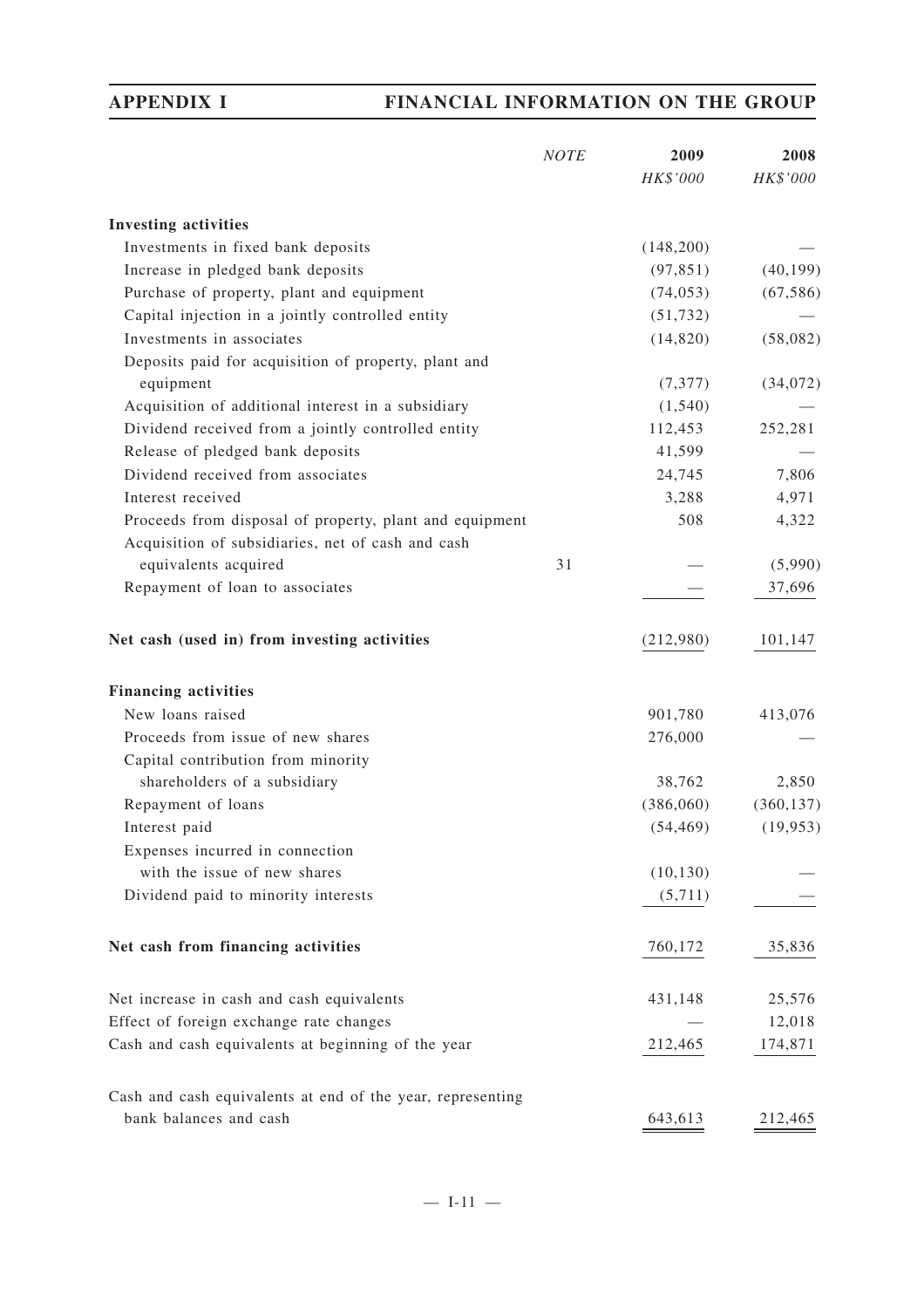### **Notes to the Consolidated Financial Statements**

*For the year ended 31 December 2009*

### **1. GENERAL**

The Company is incorporated in the Cayman Islands with limited liability and its shares are listed on The Stock Exchange of Hong Kong Limited (the "Stock Exchange"). Its immediate holding company is Astrotech Group Limited ("Astrotech"), a company incorporated in the British Virgin Islands which holds 66.75% interest in the Company. Astrotech is wholly owned by China Academy of Launch Vehicle Technology ("CALT"). China Aerospace Science & Technology Corporation ("CASC") is the ultimate holding company of the Company via the immediate shareholding of CALT. Both CASC and CALT are entities established in the People's Republic of China (the "PRC").

The addresses of the registered office and principal place of business of the Company are disclosed in the corporate information to the annual report.

The functional currency of the Group is Renminbi ("RMB") while the consolidated financial statements are presented in Hong Kong dollars (''HK\$''). The directors consider that HK\$ is the appropriate presentation currency since the Company is a public company with the shares listed on the Stock Exchange where most of its investors are located.

## 2. **APPLICATION OF NEW AND REVISED HONG KONG FINANCIAL REPORTING STANDARDS ("HKFRSs")**

In the current year, the Group has applied the following new and revised Standards, Amendments and Interpretations ("new and revised HKFRSs") issued by the Hong Kong Institute of Certified Public Accountants ("HKICPA").

| HKAS 1 (Revised 2007)                         | Presentation of financial statements                                             |
|-----------------------------------------------|----------------------------------------------------------------------------------|
| HKAS 23 (Revised 2007)                        | Borrowing costs                                                                  |
| HKAS 32 & 1<br>(Amendments)                   | Puttable financial instruments and obligations arising on<br>liquidation         |
| HKFRS 1 & HKAS 27<br>(Amendments)             | Cost of an investment in a subsidiary, jointly controlled entity<br>or associate |
| HKFRS 2 (Amendment)                           | Vesting conditions and cancellations                                             |
| HKFRS 7 (Amendment)                           | Improving disclosures about financial instruments                                |
| HKFRS 8                                       | Operating segments                                                               |
| HK(IFRIC) - INT 9 $&$<br>HKAS 39 (Amendments) | Embedded derivatives                                                             |
| $HK(IFRIC) - INT 13$                          | Customer loyalty programmes                                                      |
| HK(IFRIC) - INT 15                            | Agreements for the construction of real estate                                   |
| HK(IFRIC) - INT 16                            | Hedges of a net investment in a foreign operation                                |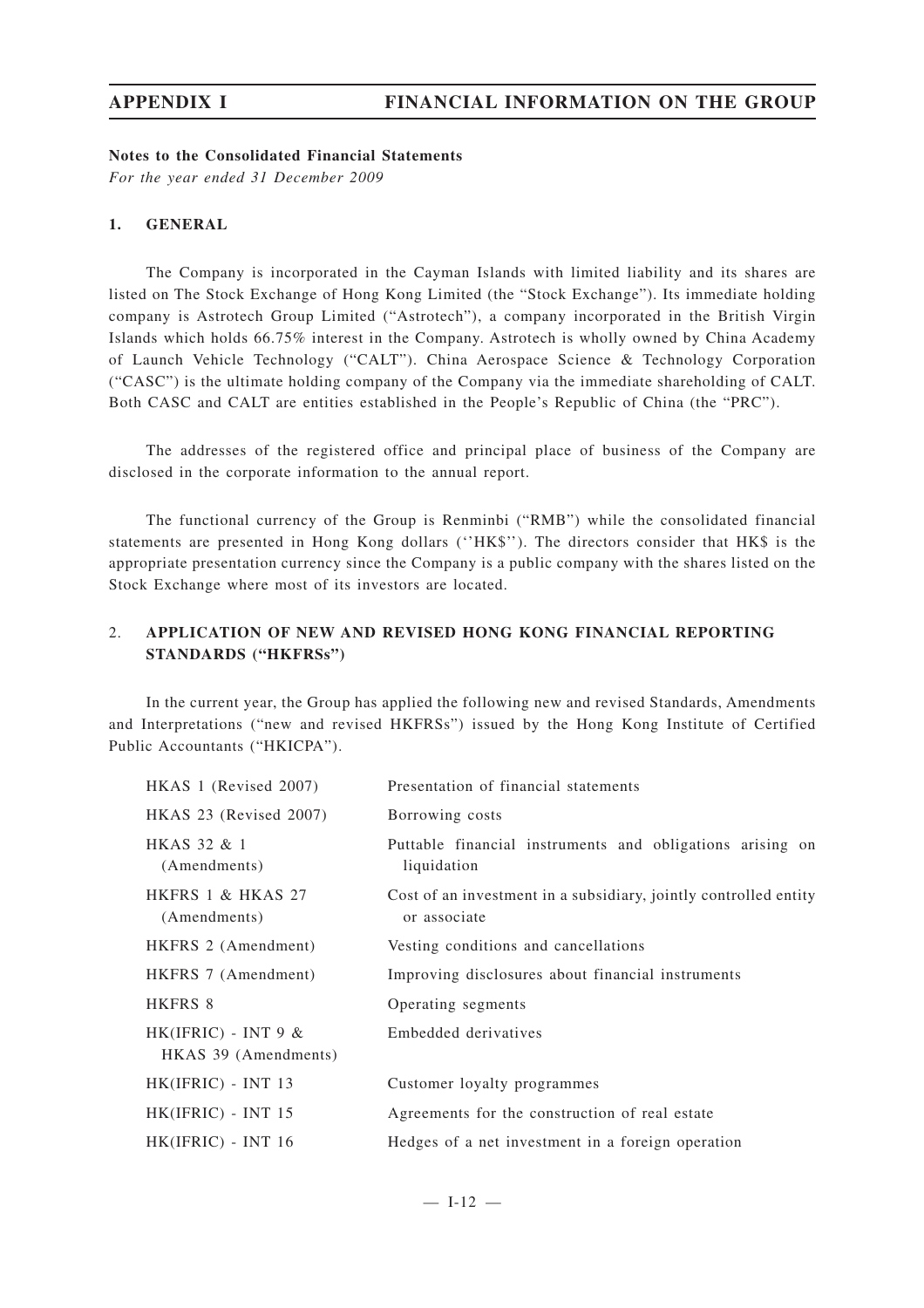| $HK(IFRIC) - INT 18$ | Transfers of assets from customers                                                                                                                   |
|----------------------|------------------------------------------------------------------------------------------------------------------------------------------------------|
| HKFRSs (Amendments)  | Improvements to HKFRSs issued in 2008, except for the<br>amendment to HKFRS 5 that is effective for annual periods<br>beginning or after 1 July 2009 |
| HKFRSs (Amendments)  | Improvements to HKFRSs issued in 2009 in relation to the<br>amendment to paragraph 80 of HKAS 39                                                     |

Except as described below, the adoption of the new and revised HKFRSs had no material effect on the consolidated financial statements of the Group for the current or prior accounting periods.

## **New and revised HKFRSs affecting presentation and disclosure only**

## *HKAS 1 (Revised 2007) Presentation of financial statements*

HKAS 1 (Revised 2007) has introduced terminology changes (including revised titles for the financial statements) and changes in the format and content of the financial statements.

## *HKFRS 8 Operating segments*

HKFRS 8 is a disclosure standard that has resulted in a redesignation of the Group's reportable segments (see note 6) and changes in the basis of measurement of segment profit or loss, segment assets and segment liabilities.

## **New and revised HKFRSs affecting the reported results and/or financial position**

## *HKAS 23 (Revised 2007) Borrowing costs*

In previous years, the Group has an accounting policy that expensed all borrowing costs that were directly attributable to the acquisition, construction or production of a qualifying asset when they were incurred. HKAS 23 (Revised 2007) removes the option previously available to expense all borrowing costs when incurred. The adoption of HKAS 23 (Revised 2007) has resulted in the Group changing its accounting policy to capitalise all such borrowing costs as part of the cost of the qualifying asset. The Group has applied the revised accounting policy to borrowing costs relating to qualifying assets for which the commencement date for capitalisation is on or after 1 January 2009 in accordance with the transitional provisions in HKAS 23 (Revised 2007). As the revised accounting policy has been applied prospectively from 1 January 2009, this change in accounting policy has not resulted in restatement of amounts reported in respect of prior accounting periods.

In the current year, the Group did not have any qualifying asset to capitalise the borrowing costs. Therefore, the adoption of HKAS 23 (Revised 2007) has not had any impact on Group's financial results and position for the current period.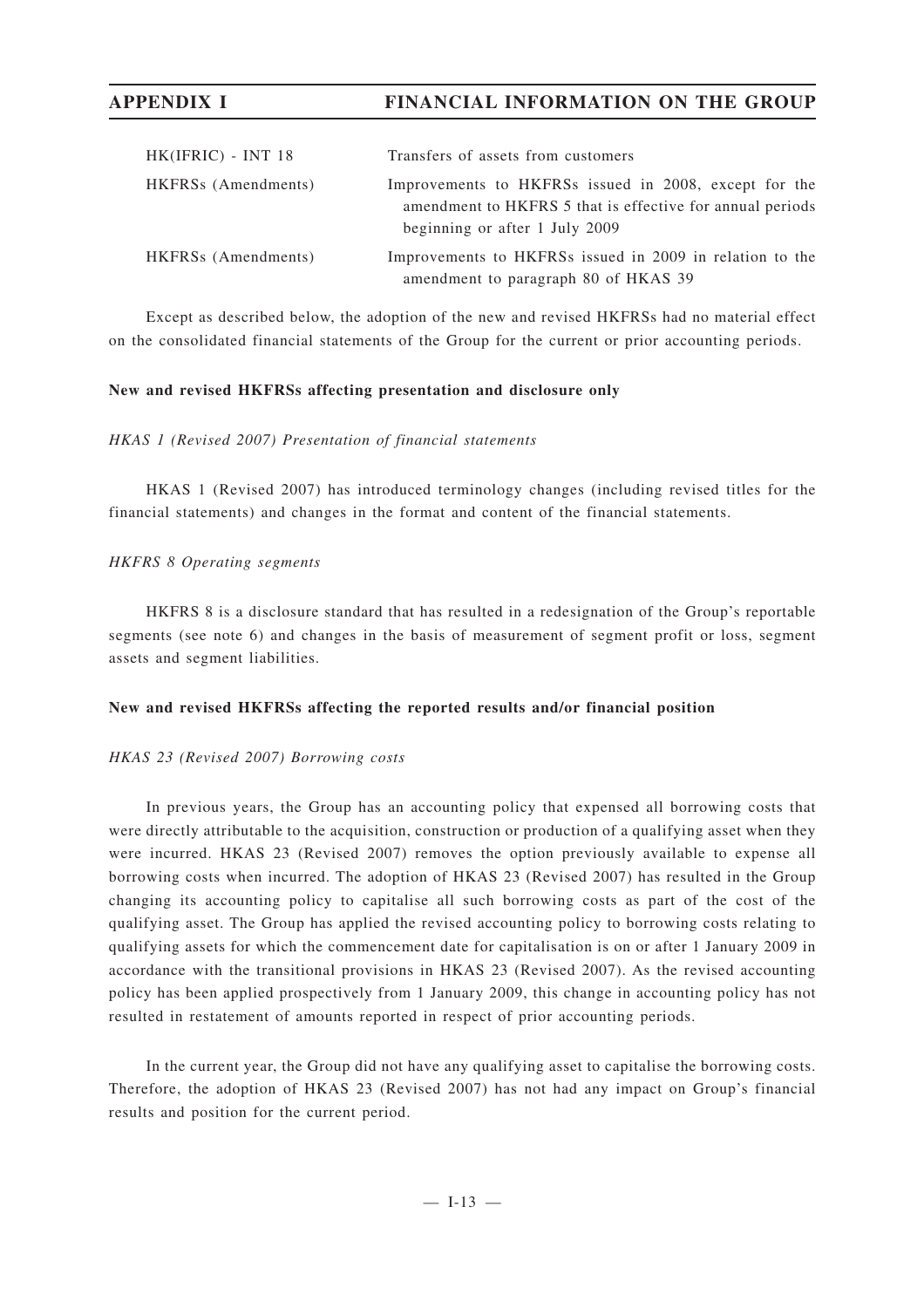The Group has not early applied the following new and revised Standards, Amendments or Interpretations that have been issued but are not yet effective.

| HKFRSs (Amendments)               | Amendment to HKFRS 5 as part of improvements to HKFRSs<br>2008 <sup>1</sup>                    |
|-----------------------------------|------------------------------------------------------------------------------------------------|
| HKFRSs (Amendments)               | Improvements to HKFRSs 2009 <sup>2</sup>                                                       |
| HKAS 24 (Revised)                 | Related party disclosure <sup>6</sup>                                                          |
| HKAS 27 (Revised)                 | Consolidated and separate financial statements <sup>1</sup>                                    |
| HKAS 32 (Amendment)               | Classification of right issues <sup>4</sup>                                                    |
| HKAS 39 (Amendment)               | Eligible hedged items <sup>1</sup>                                                             |
| HKFRS 1 (Amendment)               | Additional exemptions for first-time adopters <sup>3</sup>                                     |
| HKFRS 1 (Amendment)               | Limited exemption from comparative HKFRS 7 disclosures<br>for first-time adopters <sup>5</sup> |
| HKFRS 2 (Amendment)               | Group cash-settled share-based payments transactions <sup>3</sup>                              |
| HKFRS 3 (Revised)                 | Business combinations <sup>1</sup>                                                             |
| HKFRS 9                           | Financial instruments <sup>7</sup>                                                             |
| HK(IFRIC) - INT 14<br>(Amendment) | Prepayments of a minimum funding requirement <sup>6</sup>                                      |
| HK(IFRIC) - INT 17                | Distributions of non-cash assets to owners <sup>1</sup>                                        |
| HK(IFRIC) - INT 19                | Extinguishing financial liabilities with equity instrument <sup>5</sup>                        |

1 Effective for annual periods beginning on or after 1 July 2009.

- 2 Amendments that are effective for annual periods beginning on or after 1 July 2009 and 1 January 2010, as appropriate.
- 3 Effective for annual periods beginning on or after 1 January 2010.
- 4 Effective for annual periods beginning on or after 1 February 2010.
- 5 Effective for annual periods beginning on or after 1 July 2010.
- 6 Effective for annual periods beginning on or after 1 January 2011.
- 7 Effective for annual periods beginning on or after 1 January 2013.

The application of HKFRS 3 (Revised) may affect the accounting for business combination for which the acquisition date is on or after the beginning of the first annual reporting period beginning on or after 1 July 2009. HKAS 27 (Revised) will affect the accounting treatment for changes in a parent's ownership interest in a subsidiary.

HKFRS 9 "Financial instruments" introduces new requirements for the classification and measurement of financial assets and will be effective from 1 January 2013, with earlier application permitted. The Standard requires all recognised financial assets that are within the scope of HKAS 39 "Financial instruments: Recognition and measurement" to be measured at either amortised cost or fair value. Specifically, debt investments that (i) are held within a business model whose objective is to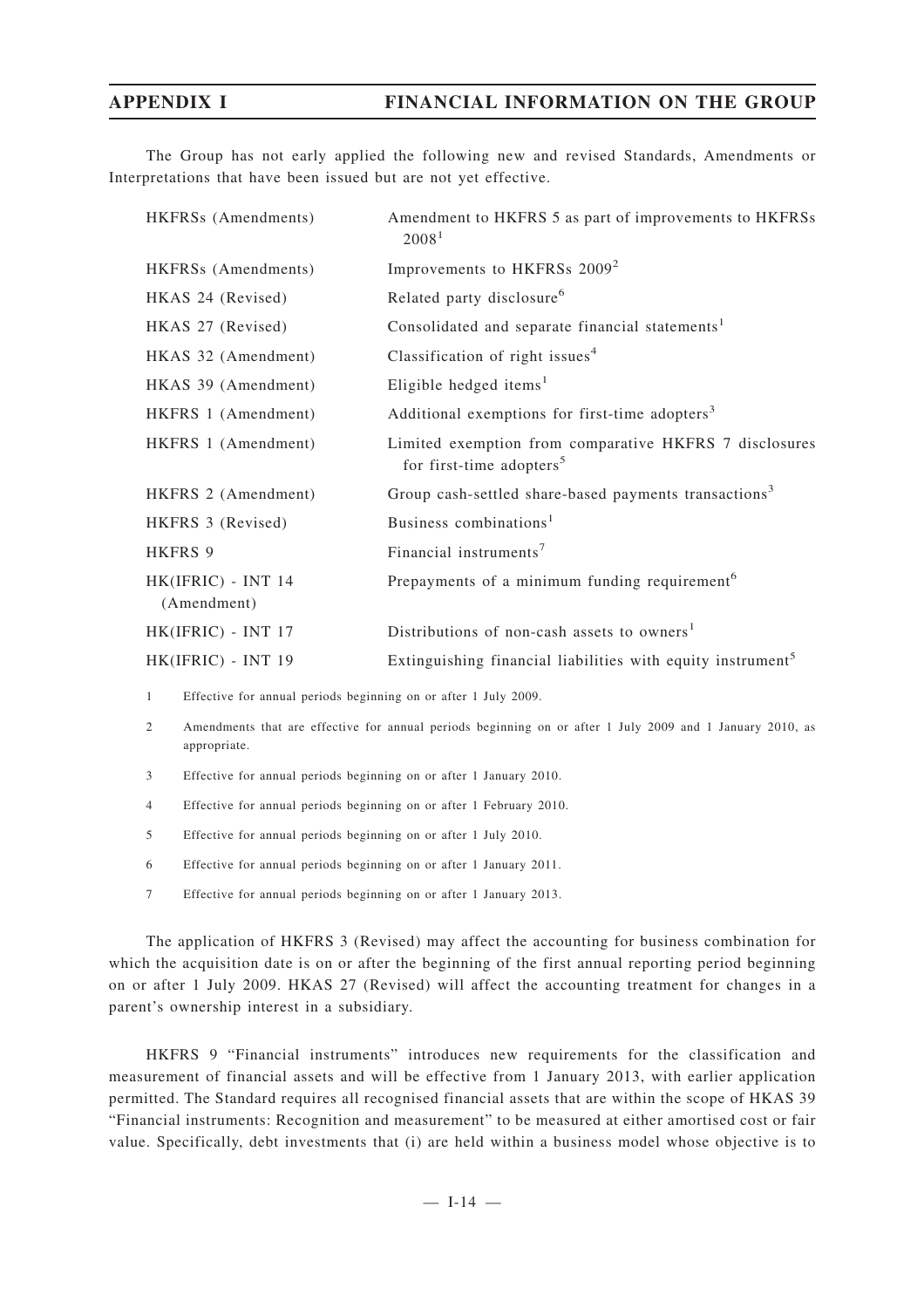collect the contractual cash flows and (ii) have contractual cash flows that are solely payments of principal and interest on the principal outstanding are generally measured at amortised cost. All other debt investments and equity investments are measured at fair value. The application of HKFRS 9 might affect the classification and measurement of the Group's financial assets.

In addition, as part of Improvements to HKFRSs issued in 2009, HKAS 17 Leases has been amended in relation to the classification of leasehold land. The amendments will be effective from 1 January 2010, with earlier application permitted. Before the amendments to HKAS 17, lessees were required to classify leasehold land as operating leases and presented as prepaid lease payments in the consolidated statement of financial position. The amendments have removed such a requirement. Instead, the amendments require the classification of leasehold land to be based on the general principles set out in HKAS 17, that are based on the extent to which risks and rewards incidental to ownership of a leased asset lie with the lessor or the lessee. The application of the amendments to HKAS 17 might affect the classification and measurement of the Group's leasehold land.

The directors of the Company anticipate that the application of the other new and revised Standards, Amendments or Interpretations will have no material impact on the consolidated financial statements.

## **3. SIGNIFICANT ACCOUNTING POLICIES**

The consolidated financial statements have been prepared under the historical cost basis except for the investment property, which is measured at fair value, as explained in accounting policies set out below.

The consolidated financial statements have been prepared in accordance with Hong Kong Financial Reporting Standards issued by the HKICPA. In addition, the consolidated financial statements include applicable disclosures required by the Rules Governing the Listing of Securities on the Stock Exchange and by the Hong Kong Companies Ordinance.

## **Basis of consolidation**

The consolidated financial statements incorporate the financial statements of the Company and entities controlled by the Company (its subsidiaries). Control is achieved where the Company has the power to govern the financial and operating policies of an entity so as to obtain benefits from its activities.

The results of subsidiaries acquired or disposed of during the year are included in the consolidated statement of comprehensive income from the effective date of acquisition and up to the effective date of disposal, as appropriate.

Where necessary, adjustments are made to the financial statements of subsidiaries to bring their accounting policies into line with those used by other members of the Group.

All intra-group transactions and balances within the Group are eliminated on consolidation.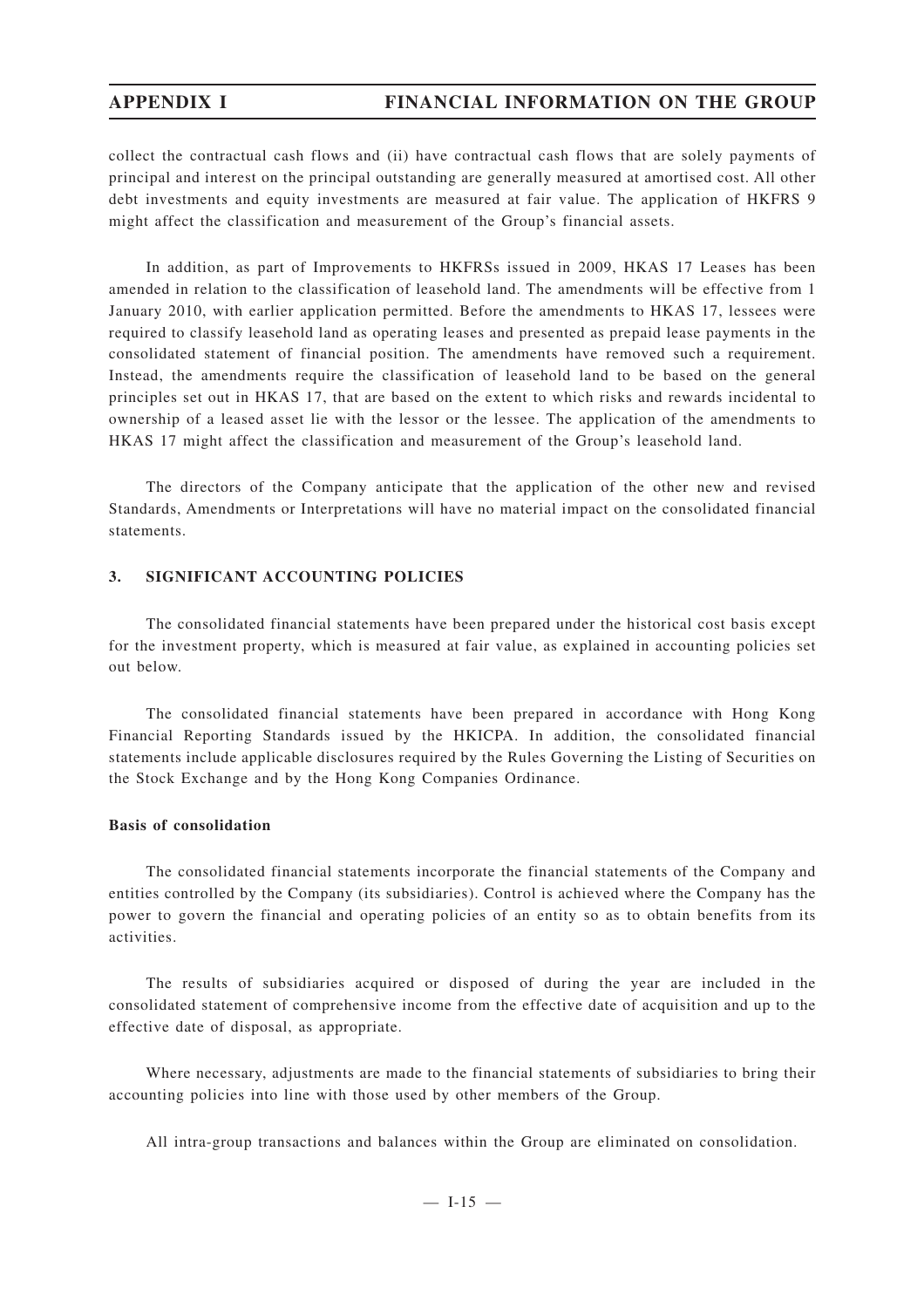Minority interests in the net assets of consolidated subsidiaries are presented separately from the Group's equity therein. Minority interests in the net assets consist of the amount of those interests at the date of the original business combination and the minority's share of changes in equity since the date of the combination. Losses applicable to the minority in excess of the minority's interest in the subsidiary's equity are allocated against the interests of the Group except to the extent that the minority has a binding obligation and is able to make an additional investment to cover the losses.

### **Business combinations**

The acquisition of businesses is accounted for using the purchase method. The cost of the acquisition is measured at the aggregate of the fair values, at the date of exchange, of assets given, liabilities incurred or assumed, and equity instruments issued by the Group in exchange for control of the acquiree, plus any costs directly attributable to the business combination. The acquiree's identifiable assets, liabilities and contingent liabilities that meet the conditions for recognition under HKFRS 3 Business Combinations are recognised at their fair values at the acquisition date.

Goodwill arising on acquisition is recognised as an asset and initially measured at cost, being the excess of the cost of the business combination over the Group's interest in the net fair value of the identifiable assets, liabilities and contingent liabilities recognised. If, after reassessment, the Group's interest in the net fair value of the acquiree's identifiable assets, liabilities and contingent liabilities exceeds the cost of the business combination, the excess is recognised immediately in profit or loss.

Goodwill arising on acquisition of additional interest in a subsidiary is recognised as an asset and initially measured at cost, being the excess of the cost over the Group's additional interest in the net book value of the identifiable assets, liabilities and contingent liabilities recognised.

The interest of minority shareholders in the acquiree is initially measured at the minority's proportion of the net fair value of the assets, liabilities and contingent liabilities recognised.

## **Goodwill**

Goodwill arising on an acquisition of a business is carried at cost less any accumulated impairment losses and is presented separately in the consolidated statement of financial position.

For the purposes of impairment testing, goodwill arising from an acquisition is allocated to each of the relevant cash-generating units, or groups of cash-generating units, that are expected to benefit from the synergies of the acquisition. A cash-generating unit to which goodwill has been allocated is tested for impairment annually, and whenever there is an indication that the unit may be impaired. For goodwill arising on an acquisition in a financial year, the cash-generating unit to which goodwill has been allocated is tested for impairment before the end of that financial year. When the recoverable amount of the cash-generating unit is less than the carrying amount of the unit, the impairment loss is allocated to reduce the carrying amount of any goodwill allocated to the unit first, and then to the other assets of the unit pro rata on the basis of the carrying amount of each asset in the unit. Any impairment loss for goodwill is recognised directly in profit or loss. An impairment loss for goodwill is not reversed in subsequent periods.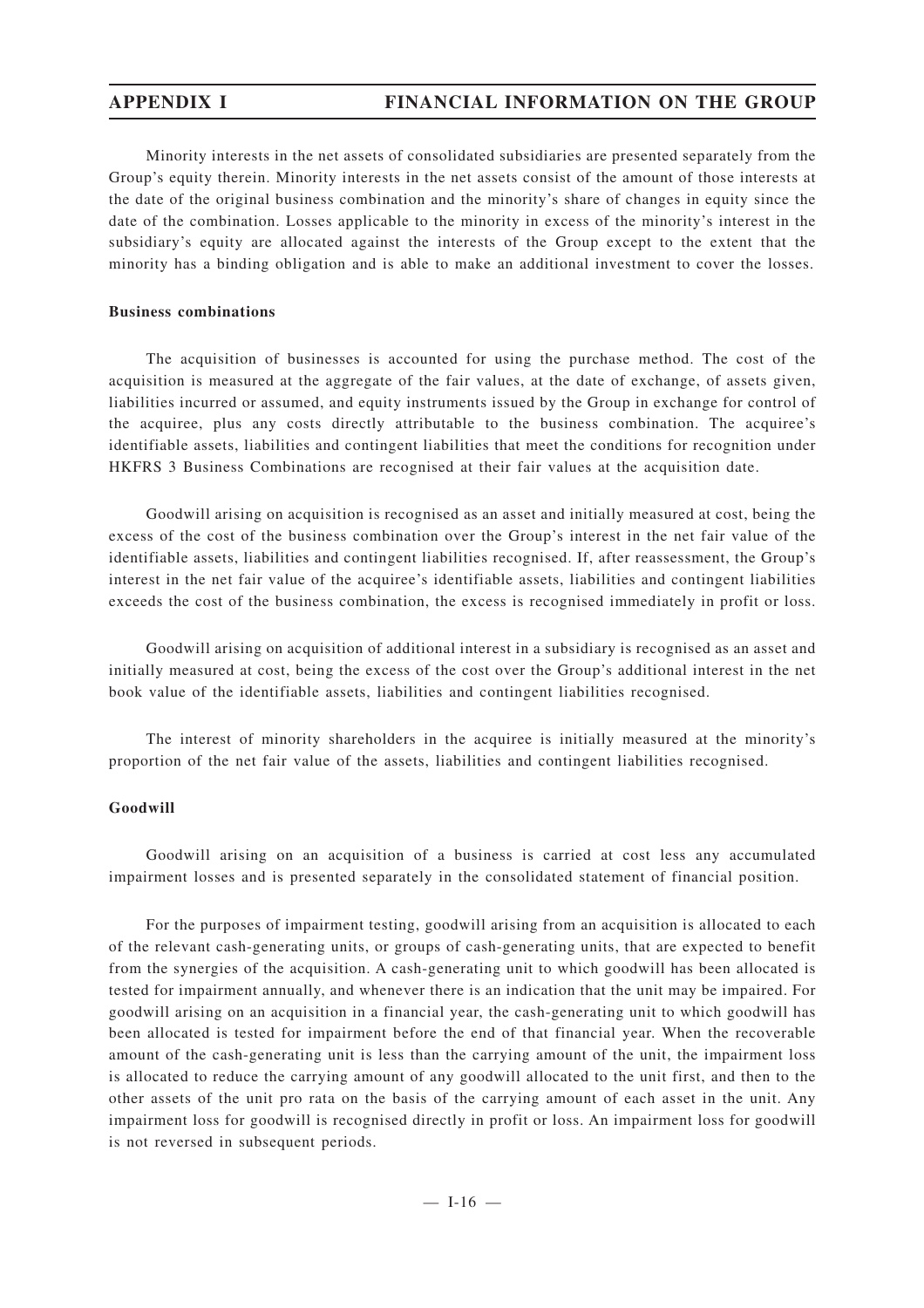On subsequent disposal of a subsidiary, the attributable amount of goodwill capitalised is included in the determination of the amount of profit or loss on disposal.

### **Interests in associates**

An associate is an entity over which the investor has significant influence and that is neither a subsidiary nor an interest in a joint venture. Significant influence is the power to participate in the financial and operating policy decisions of the investee but is not control or joint control over those policies.

The results and assets and liabilities of associates are incorporated in these consolidated financial statements using the equity method of accounting. Under the equity method, interests in associates are carried in the consolidated statement of financial position at cost as adjusted for post-acquisition changes in the Group's share of the net assets of the associate, less any identified impairment loss. When the Group's share of losses of an associate equals or exceeds its interest in that associate (which includes any long-term interests that, in substance, form part of the Group's net investment in the associate), the Group discontinues recognising its share of further losses. An additional share of losses is provided for and a liability is recognised only to the extent that the Group has incurred legal or constructive obligations or made payments on behalf of that associate.

Any excess of the cost of acquisition over the Group's share of the net fair value of the identifiable assets, liabilities and contingent liabilities of the associate recognised at the date of acquisition is recognised as goodwill. The goodwill is included within the carrying amount of the investment and is not tested for impairment separately. Instead, the entire carrying amount of the investment is tested for impairment as a single asset. Any impairment loss recognised is not allocated to any asset, including goodwill, that forms part of the carrying amount of the investment in the associate. Any reversal of impairment loss is recognised to the extent that the recoverable amount of the investment subsequently increases.

Any excess of the Group's share of the net fair value of the identifiable assets, liabilities and contingent liabilities over the cost of acquisition, after reassessment, is recognised immediately in profit or loss.

Where a group entity transacts with an associate of the Group, profits and losses are eliminated to the extent of the Group's interest in the relevant associate.

### **Jointly controlled entities**

Joint venture arrangements that involve the establishment of a separate entity in which venturers have joint control over the economic activity of the entity are referred to as jointly controlled entities.

The results and assets and liabilities of jointly controlled entities are incorporated in the consolidated financial statements using the equity method of accounting. Under the equity method, investments in jointly controlled entities are carried in the consolidated statement of financial position at cost as adjusted for post-acquisition changes in the Group's share of the net assets of the jointly controlled entities, less any identified impairment loss. When the Group's share of losses of a jointly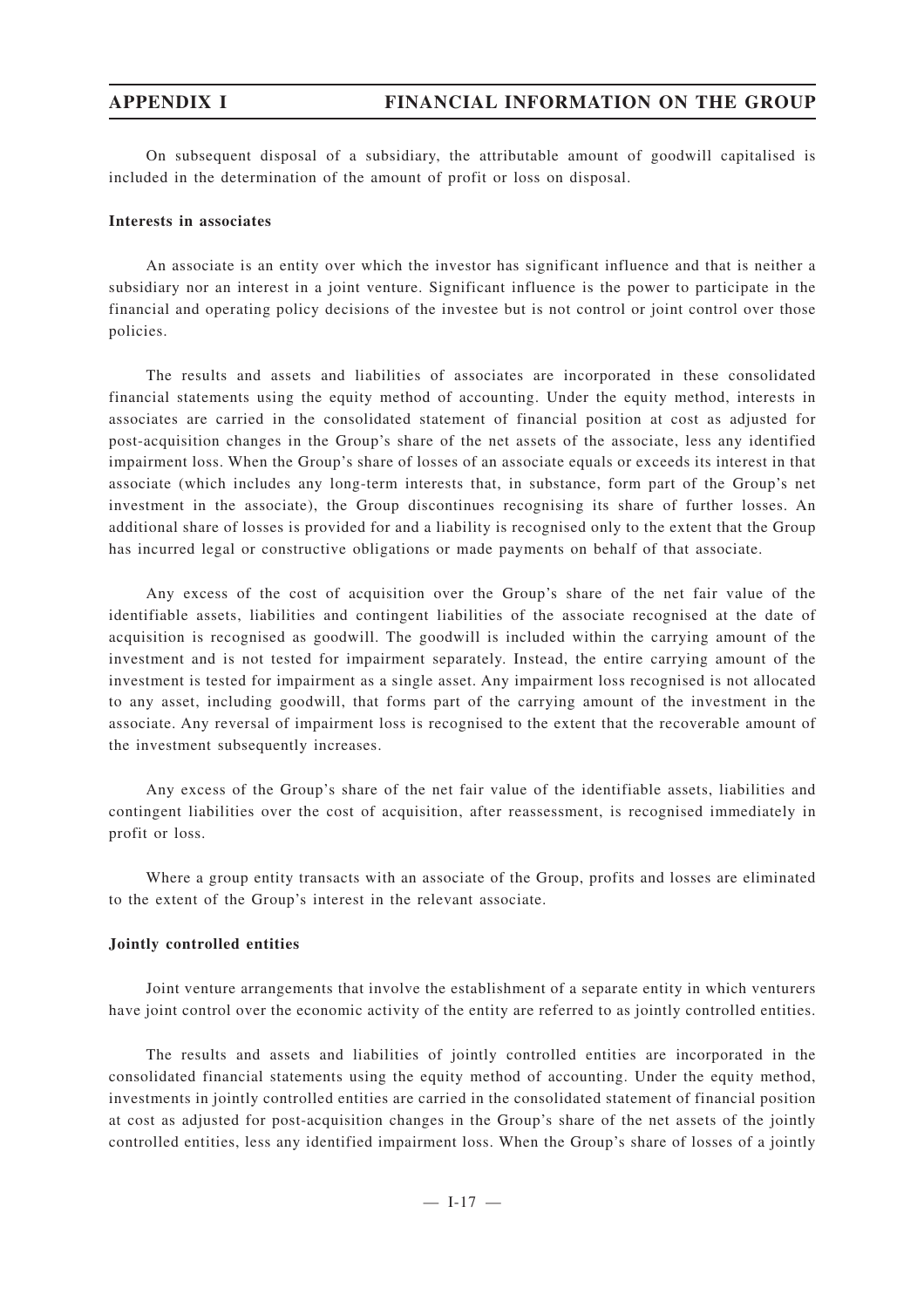controlled entity equals or exceeds its interest in that jointly controlled entity (which includes any long-term interests that, in substance, form part of the Group's net investment in the jointly controlled entity), the Group discontinues recognising its share of further losses. An additional share of losses is provided for and a liability is recognised only to the extent that the Group has incurred legal or constructive obligations or made payments on behalf of that jointly controlled entity.

Any excess of the cost of acquisition over the Group's share of the net fair value of the identifiable assets, liabilities and contingent liabilities of the jointly controlled entity recognised at the date of acquisition is recognised as goodwill. Goodwill is included within the carrying amount of the investment and is not tested for impairment separately. Instead, the entire carrying amount of the investment is tested for impairment as a single asset. Any impairment loss recognised is not allocated to any asset, including goodwill, that forms part of the carrying amount of the investment in the associate. Any reversal of impairment loss is recognised to the extent that the recoverable amount of the investment subsequently increases.

Any excess of the Group's share of the net fair value of the identifiable assets, liabilities and contingent liabilities over the cost of acquisition, after reassessment, is recognised immediately in profit or loss.

Where a group transacts with a jointly controlled entity of the Group, profits and losses are eliminated to the extent of the Group's interest in the relevant jointly controlled entity.

## **Revenue recognition**

Revenue is measured at the fair value of the consideration received or receivable and represents amounts receivable for goods sold and services provided in the normal course of business, net of discounts and sales related taxes.

Revenue from sales of goods are recognised when goods are delivered and title has passed.

Revenue from sales of electricity are recognised when electricity has been delivered.

Service income is recognised when services are provided.

Interest income from a financial asset is accrued on a time basis, by reference to the principal outstanding and at the effective interest rate applicable, which is the rate that exactly discounts the estimated future cash receipts through the expected life of the financial asset to that asset's net carrying amount on initial recognition.

Dividend income from investments is recognised when the shareholders' rights to receive payment have been established.

### **Property, plant and equipment**

Property, plant and equipment are stated at cost less subsequent accumulated depreciation and accumulated impairment losses.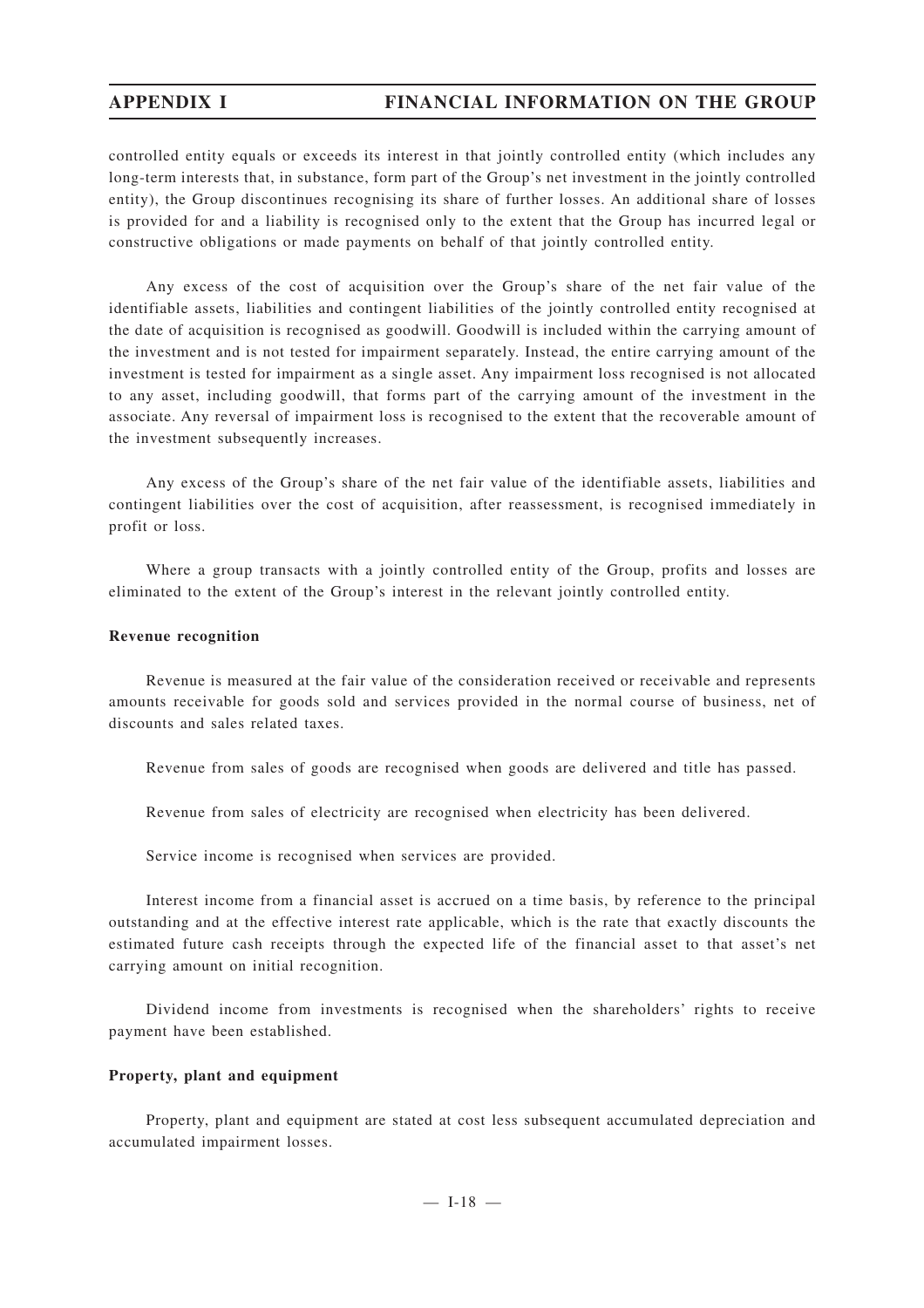Depreciation is provided to write off the cost of items of property, plant and equipment over their estimated useful lives from the date on which they are available for use and after taking into account of their estimated residual values, using the straight line method.

If an item of property, plant and equipment becomes an investment property because its use has changed as evidenced by end of owner-occupation, any difference between the carrying amount and the fair value of that item at the date of transfer is recognised in other comprehensive income and accumulated in property revaluation reserve. On the subsequent sale or retirement of the asset, the relevant revaluation reserve will be transferred directly to retained profits.

An item of property, plant and equipment is derecognised upon disposal or when no future economic benefits are expected to arise from the continued use of the asset. Any gain or loss arising on derecognition of the asset (calculated as the difference between the net disposal proceeds and the carrying amount of the item) is included in profit or loss in the period in which the item is derecognised.

## **Investment properties**

Investment properties are properties held to earn rentals and/or for capital appreciation.

On initial recognition, investment properties are measured at cost, including any directly attributable expenditure. Subsequent to initial recognition, investment properties are measured at their fair values using the fair value model. Gains or losses arising from changes in the fair value of investment property are included in profit or loss for the period in which they arise.

An investment property is derecognised upon disposal or when the investment property is permanently withdrawn from use or no future economic benefits are expected from its disposals. Any gain or loss arising on derecognition of the asset (calculated as the difference between the net disposal proceeds and the carrying amount of the asset) is included in the profit or loss in the period in which the item is derecognised.

## **Research and development expenditure**

Expenditure on research activities is recognised as an expense in the period in which it is incurred.

An internally-generated intangible asset arising from development expenditure is recognised only if it is anticipated that the development costs incurred on a clearly-defined project will be recovered through future commercial activity. The resultant asset is amortised on a straight-line basis over its useful life, and carried at cost less subsequent accumulated amortisation and any accumulated impairment losses.

Where no internally-generated intangible asset can be recognised, development expenditure is charged to profit or loss in the period in which it is incurred.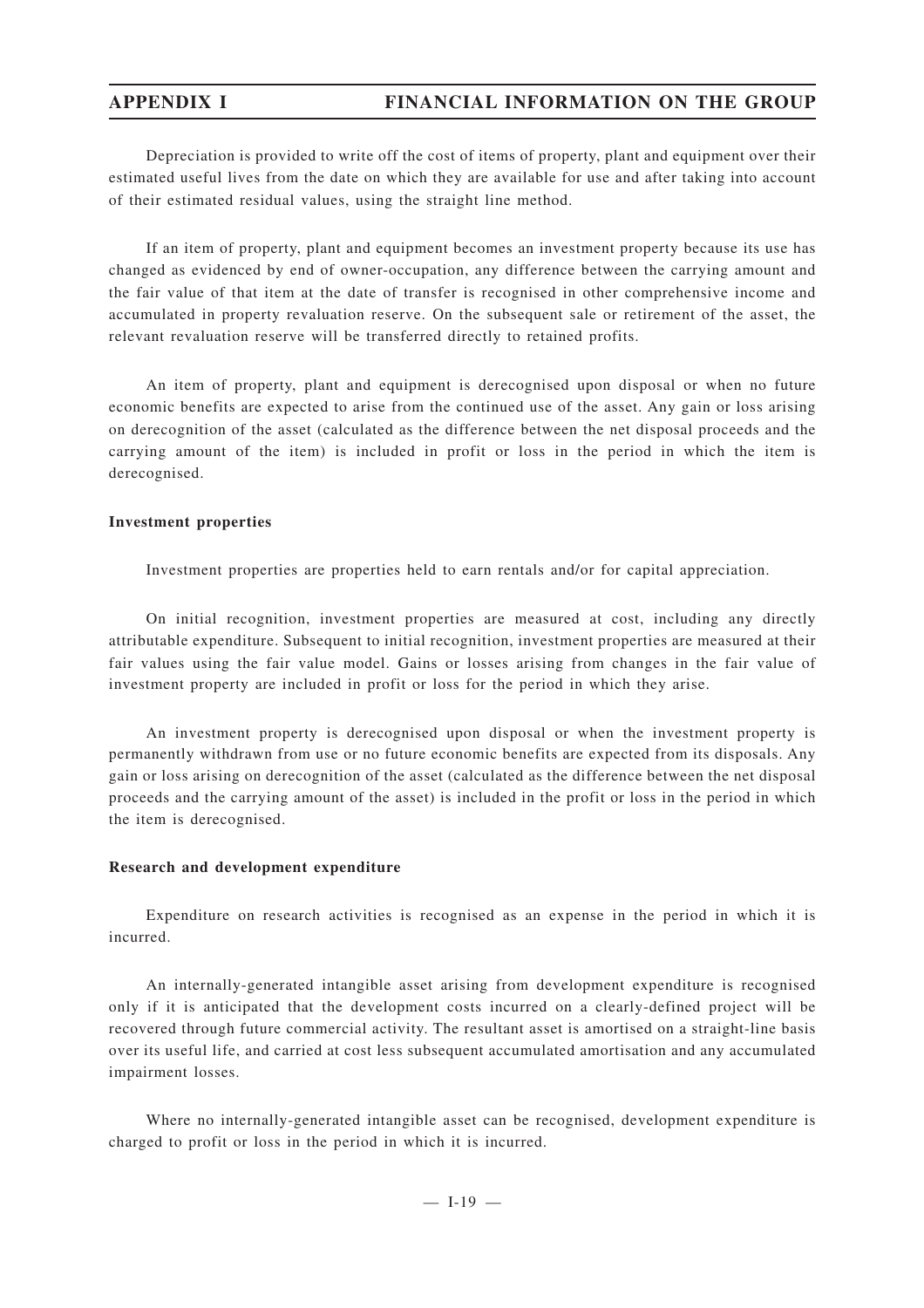## **Impairment (other than goodwill)**

At the end of each reporting period, the Group reviews the carrying amounts of its assets to determine whether there is any indication that those assets have suffered an impairment loss. If the recoverable amount of an asset is estimated to be less than its carrying amount, the carrying amount of the asset is reduced to its recoverable amount. An impairment loss is recognised as an expense immediately.

Where an impairment loss subsequently reverses, the carrying amount of the asset is increased to the revised estimate of its recoverable amount, such that the increased carrying amount does not exceed the carrying amount that would have been determined had no impairment loss been recognised for the asset in prior years. A reversal of an impairment loss is recognised immediately in profit or loss.

## **Inventories**

Inventories are stated at the lower of cost and net realisable value. Cost is calculated using the weighted average method.

## **Borrowing costs**

Borrowing costs directly attributable to the acquisition, construction or production of qualifying assets, which are assets that necessarily take a substantial period of time to get ready for their intended use or sale, are added to the cost of those assets until such time as the assets are substantially ready for their intended use or sale. Investment income earned on the temporary investment of specific borrowings pending their expenditure on qualifying assets is deducted from the borrowing costs eligible for capitalisation.

All other borrowing costs are recognised in profit or loss in the period in which they are incurred.

## **Taxation**

Income tax expense represents the sum of the tax currently payable and deferred tax.

The tax currently payable is based on taxable profit for the year. Taxable profit differs from profit as reported in the consolidated statement of comprehensive income because it excludes items of income or expense that are taxable or deductible in other years and it further excludes items that are never taxable or deductible. The Group's liability for current tax is calculated using tax rates that have been enacted or substantively enacted by the end of the reporting period.

Deferred tax is recognised on temporary differences between the carrying amounts of assets and liabilities in the consolidated financial statements and the corresponding tax base used in the computation of taxable profit. Deferred tax liabilities are generally recognised for all taxable temporary differences. Deferred tax assets are generally recognised for all deductible temporary difference to the extent that it is probable that taxable profits will be available against which those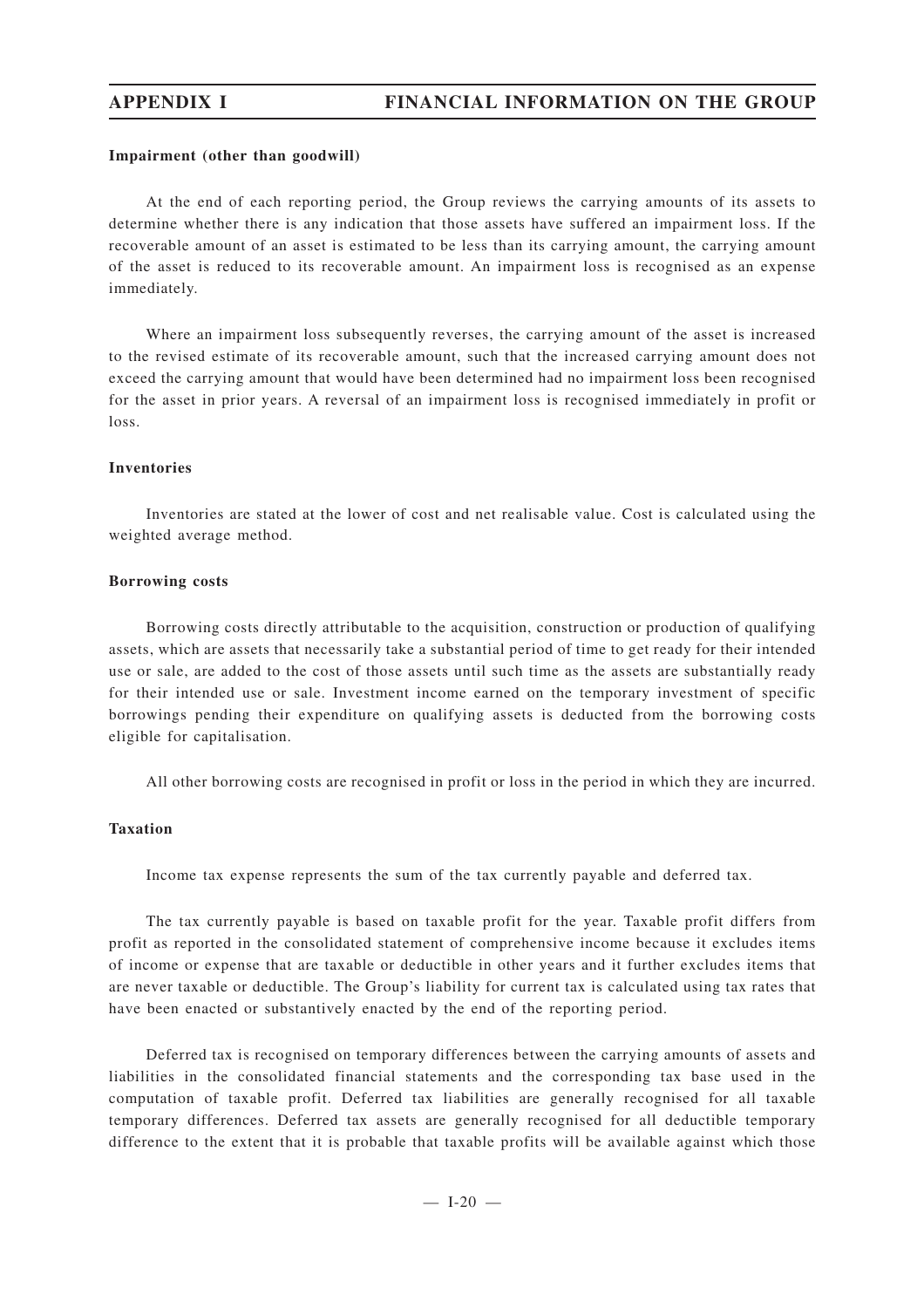deductible temporary differences can be utilised. Such assets and liabilities are not recognised if the temporary difference arises from goodwill or from the initial recognition (other than in a business combination) of other assets and liabilities in a transaction that affects neither the taxable profit nor the accounting profit.

Deferred tax liabilities are recognised for taxable temporary differences associated with investments in subsidiaries and associates, and interests in joint ventures, except where the Group is able to control the reversal of the temporary difference and it is probable that the temporary difference will not reverse in the foreseeable future. Deferred tax assets arising from deductible temporary differences associated with such investments and interests are only recognised to the extent that it is probable that there will be sufficient taxable profits against which to utilise the benefits of the temporary differences and they are expected to reverse in the foreseeable future.

The carrying amount of deferred tax assets is reviewed at the end of the reporting period and reduced to the extent that it is no longer probable that sufficient taxable profits will be available to allow all or part of the asset to be recovered.

Deferred tax assets and liabilities are measured at the tax rates that are expected to apply in the period in which the liability is settled or the asset is realised, based on tax rate (and tax laws) that have been enacted or substantively enacted by the end of the reporting period. The measurement of deferred tax liabilities and assets reflects the tax consequences that would follow from the manner in which the Group expects, at the end of the reporting period, to recover or settle the carrying amount of its assets and liabilities. Deferred tax is recognised in profit or loss, except when it relates to items that are recognised in other comprehensive income or directly in equity, in which case the deferred tax is also recognised in other comprehensive income or directly in equity respectively.

## **Leasing**

Leases are classified as finance leases when the terms of the lease transfer substantially all the risks and rewards of ownership to the lessee. All other leases are classified as operating leases.

### *The Group as lessee*

Operating lease payments are recognised as an expense on a straight-line basis over the term of the relevant lease. Benefits received and receivable as an incentive to enter into an operating lease are recognised as a reduction of rental expense over the lease term on a straight line basis.

## *The Group as lessor*

Rental income from operating leases is recognised in profit or loss on a straight-line basis over the term of the relevant lease.

### *Leasehold land and building*

The land and building elements of a lease of land and building are considered separately for the purpose of lease classification, unless the lease payments cannot be allocated reliably between the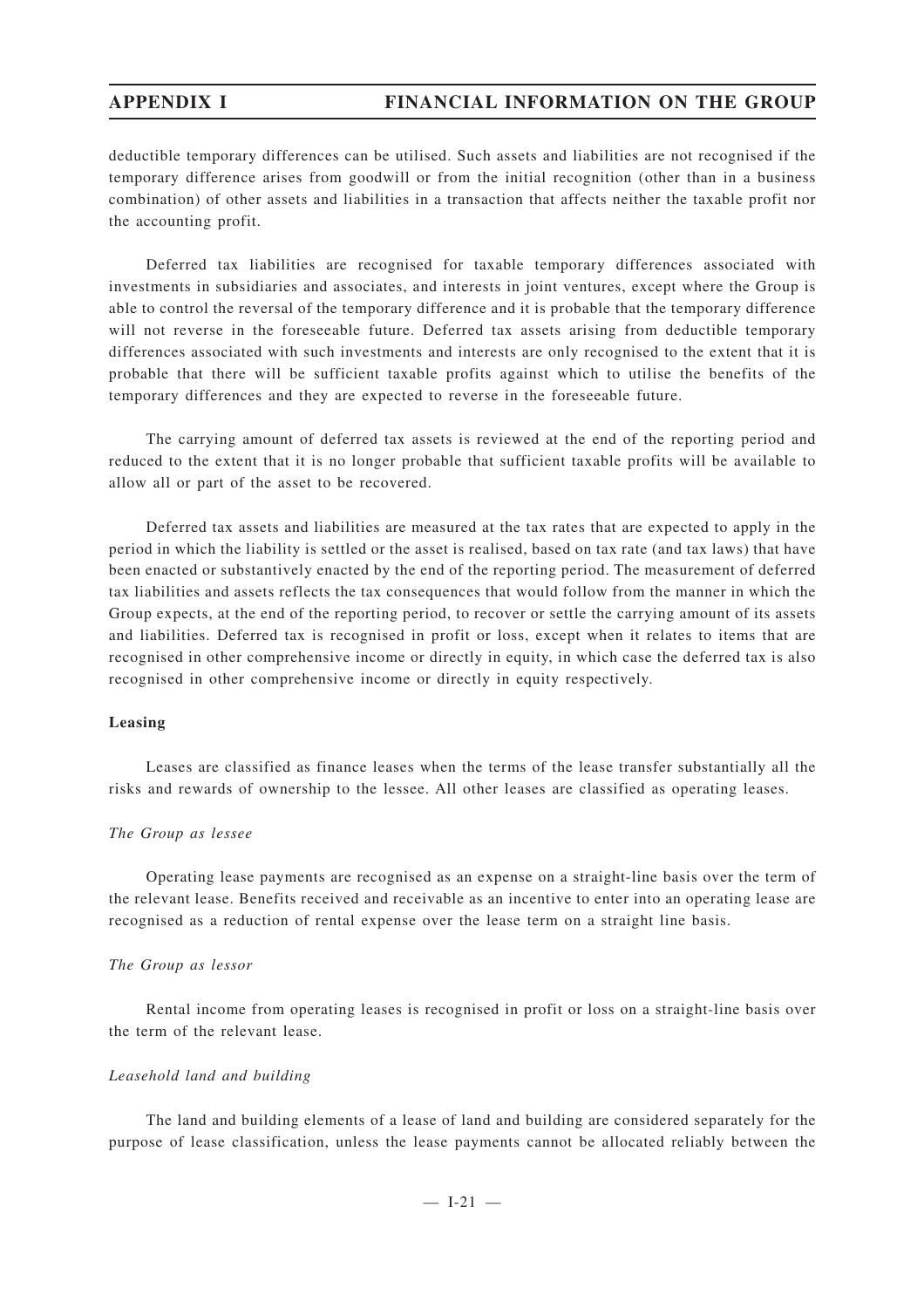land and building elements, in which case, the entire lease is generally treated as a finance lease and accounted for as property, plant and equipment. To the extent the allocation of the lease payments can be made reliably, leasehold interests in land are accounted for as operating leases and amortised over the lease term on a straight-line basis.

### **Government grants**

Government grants are recognised in profit or loss on a systematic basis over the periods in which the Group recognises as expenses the related costs for which the grants are intended to compensate. Other government grants are recognised as revenue over the periods necessary to match them with the costs for which they are intended to compensate, on a systematic basis. Government grants that are receivable as compensation for expenses or losses already incurred or for the purpose of giving immediate financial support to the Group with no future related costs are recognised in profit or loss in the period in which they become receivable.

### **Retirement benefit costs**

Payments to the defined contribution retirement schemes are charged as an expense when employees have rendered services entitling them to the contributions.

### **Financial instruments**

Financial assets and financial liabilities are recognised on the consolidated statement of financial position when a group entity becomes a party to the contractual provisions of the instrument. Financial assets and financial liabilities are initially measured at fair value. Transaction costs that are directly attributable to the acquisition or issue of financial assets and financial liabilities are added to or deducted from the fair value of the financial assets or financial liabilities, as appropriate, on initial recognition.

### *Financial assets*

The Group's financial assets are classified as loans and receivables. The accounting policies adopted in respect of loans and receivables are set out below.

### *Effective interest method*

The effective interest method is a method of calculating the amortised cost of a financial asset and of allocating interest income over the relevant period. The effective interest rate is the rate that exactly discounts estimated future cash receipts (including all fees paid or received that form an integral part of the effective interest rate, transaction costs and other premiums or discounts) through the expected life of the financial asset, or, where appropriate, a shorter period to the net carrying amount on initial recognition.

Interest income is recognised on an effective interest basis for debt instruments.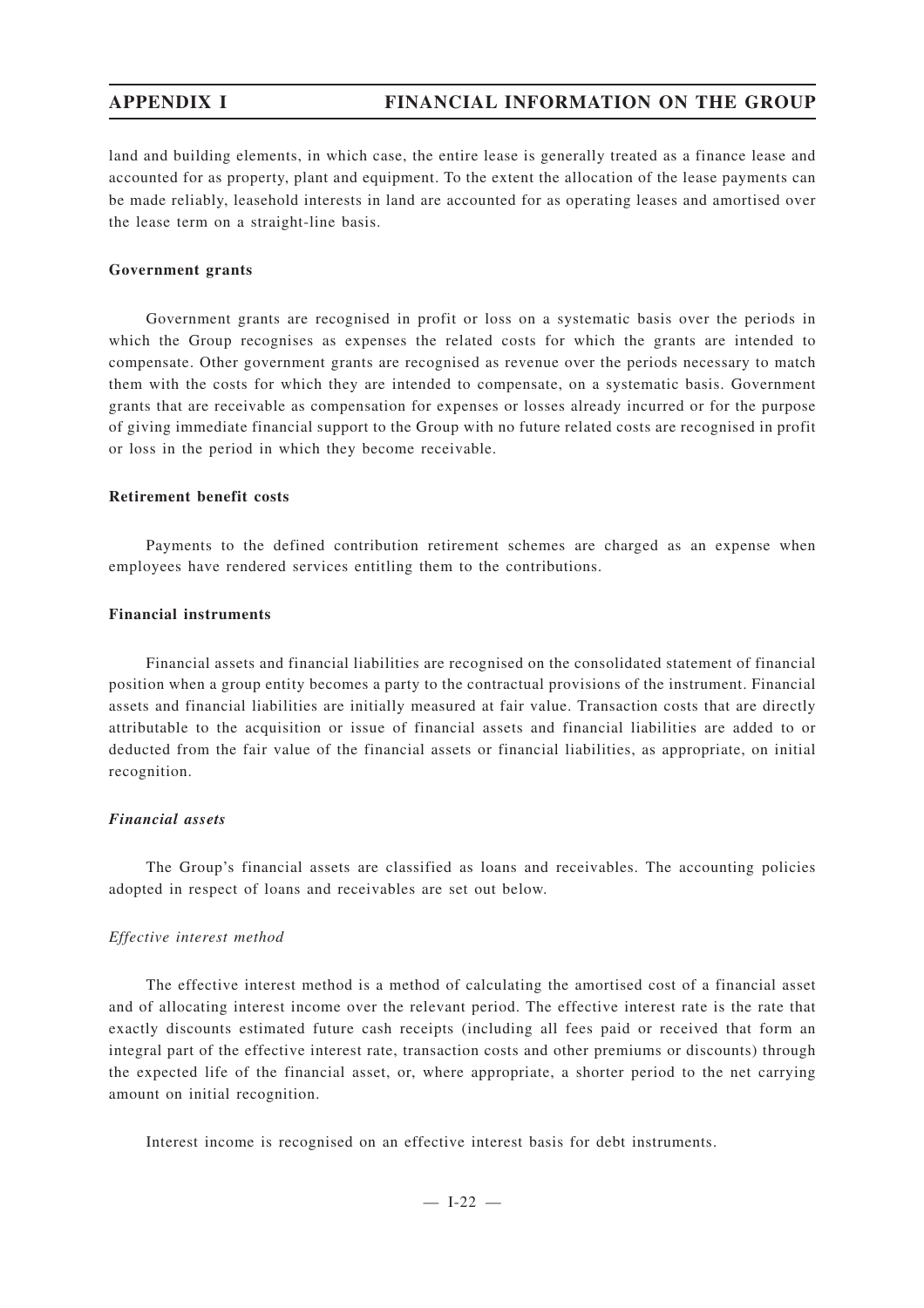## *Loans and receivables*

Loans and receivables are non-derivative financial assets with fixed or determinable payments that are not quoted in an active market. Subsequent to initial recognition, loans and receivables (including trade and other receivables, amounts due from associates, bank balances and cash, fixed bank deposits and pledged bank deposits) are carried at amortised cost using the effective interest method, less any identified impairment losses.

## *Impairment of financial assets*

Financial assets are assessed for indicators of impairment at the end of each reporting period. Financial assets are impaired where there is objective evidence that, as a result of one or more events that occurred after the initial recognition of the financial asset, the estimated future cash flows of the financial assets have been affected.

Objective evidence of impairment could include:

- significant financial difficulty of the issuer or counterparty; or
- default or delinquency in interest or principal payments; or
- it becoming probable that the borrower will enter bankruptcy or financial re-organisation.

For certain categories of financial asset, such as trade receivables, assets that are assessed not to be impaired individually are subsequently assessed for impairment on a collective basis. Objective evidence of impairment for a portfolio of receivables could include the Group's past experience of collecting payments, an increase in the number of delayed payments in the portfolio past the average credit period of 90 days, observable changes in national or local economic conditions that correlate with default on receivables.

For financial assets carried at amortised cost, an impairment loss is recognised in consolidated statement of comprehensive income when there is objective evidence that the asset is impaired, and is measured as the difference between the asset's carrying amount and the present value of the estimated future cash flows discounted at the original effective interest rate.

The carrying amount of the financial asset is reduced by the impairment loss directly for all financial assets with the exception of trade receivables and amounts due from associates, where the carrying amount is reduced through the use of an allowance account. Changes in the carrying amount of the allowance account are recognised in profit or loss. When trade receivables are considered uncollectible, they are written off against the allowance account. Subsequent recoveries of amounts previously written off are credited to profit or loss.

For financial assets measured at amortised cost, if, in a subsequent period, the amount of impairment loss decreases and the decrease can be related objectively to an event occurring after the impairment loss was recognised, the previously recognised impairment loss is reversed through profit or loss to the extent that the carrying amount of the asset at the date the impairment is reversed does not exceed what the amortised cost would have been had the impairment not been recognised.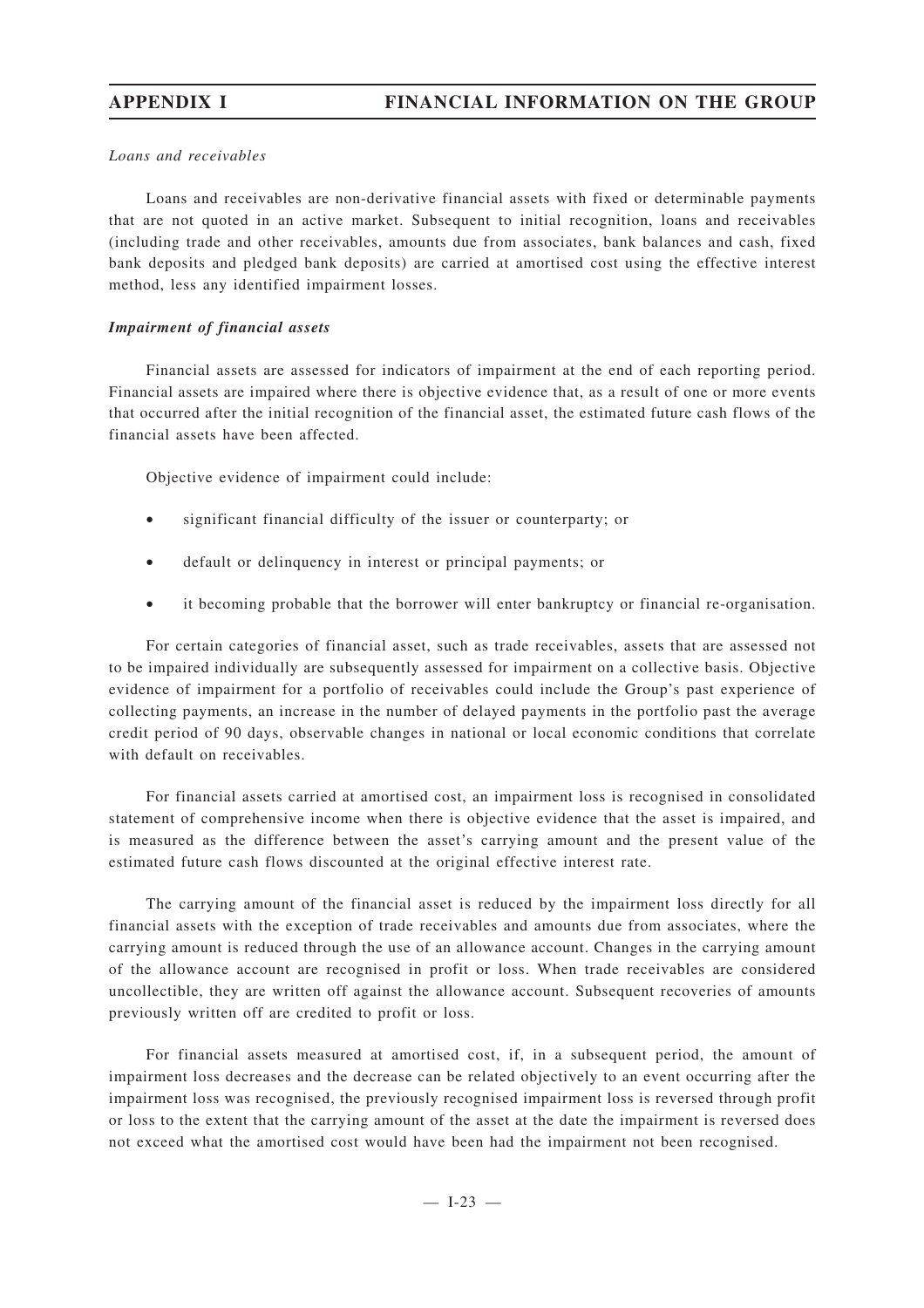## *Financial liabilities and equity*

Financial liabilities and equity instruments issued by the Group are classified according to the substance of the contractual arrangements entered into and the definitions of a financial liability and an equity instrument.

An equity instrument is any contract that evidences a residual interest in the assets of the Group after deducting all of its liabilities.

## *Effective interest method*

The effective interest method is a method of calculating the amortised cost of a financial liability and of allocating interest expense over the relevant period. The effective interest rate is the rate that exactly discounts estimated future cash payments through the expected life of the financial liability, or, where appropriate, a shorter period to the net carrying amount on initial recognition.

Interest expense is recognised on an effective interest basis.

## *Financial liabilities*

Financial liabilities including trade and other payables, amounts due to associates and borrowings are subsequently measured at amortised cost, using the effective interest method.

## *Equity instruments*

Equity instruments issued by the Company are recorded at the proceeds received, net of direct issue costs.

## *Derecognition*

Financial assets are derecognised when the rights to receive cash flows from the assets expire, or the financial assets are transferred and the Group has transferred substantially all the risks and rewards of ownership of the financial assets. On derecognition of a financial asset, the difference between the asset's carrying amount and the sum of the consideration received and receivable and the cumulative gain or loss that had been recognised directly in other comprehensive income is recognised in profit or loss.

Financial liabilities are derecognised when the obligation specified in the relevant contract is discharged, cancelled or expires. The difference between the carrying amount of the financial liability derecognised and the consideration paid or payable is recognised in profit or loss.

## **Foreign currencies**

In preparing the financial statements of each individual group entity, transactions in currencies other than the functional currency of that entity (foreign currencies) are recorded in the respective functional currency (i.e. the currency of the primary economic environment in which the entity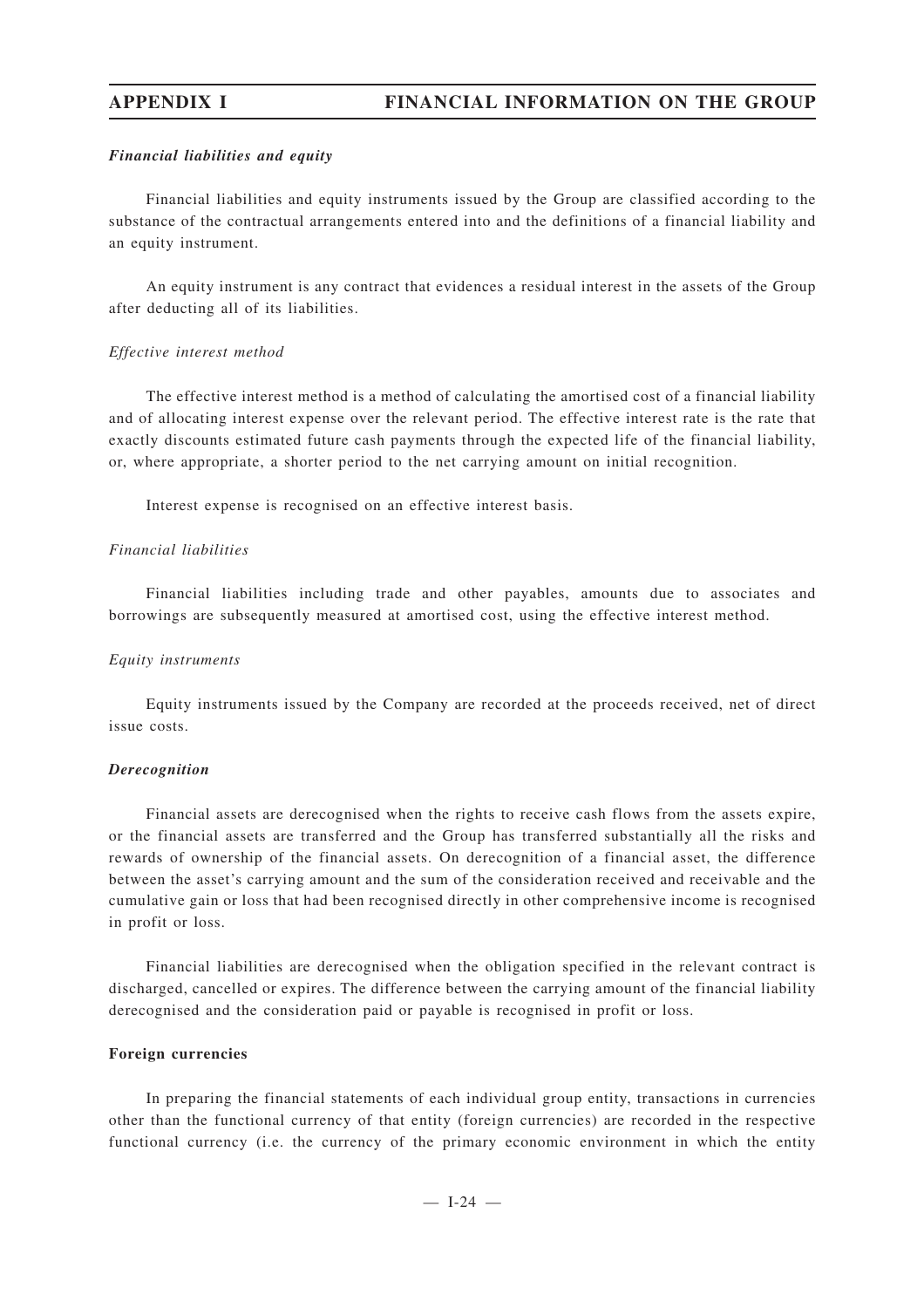operates) at the rates of exchanges prevailing on the dates of the transactions. At the end of each reporting period, monetary items denominated in foreign currencies are retranslated at the rates prevailing at that date. Non-monetary items carried at fair value that are denominated in foreign currencies are retranslated at the rates prevailing on the date when the fair value was determined. Non-monetary items that are measured in terms of historical cost in a foreign currency are not retranslated.

Exchange differences arising on the settlement of monetary items, and on the retranslation of monetary items, are recognised in profit or loss in the period in which they arise. Exchange differences arising on the retranslation of non-monetary items carried at fair value are included in profit or loss for the period except for exchange differences arising on the retranslation of non-monetary items in respect of which gains and losses are recognised directly in other comprehensive income, in which case, the exchange differences are also recognised directly in other comprehensive income.

For the purposes of presenting the consolidated financial statements, the assets and liabilities of the Group entities which are stated at functional currency of the respective group entity other than Hong Kong dollars are translated into the presentation currency of the Group (i.e. Hong Kong dollars) at the rate of exchange prevailing at the end of the reporting period, and their income and expenses are translated at the average exchange rates for the year, unless exchange rates fluctuate significantly during the period, in which case, the exchange rates prevailing at the dates of transactions are used. Exchange differences arising, if any, are recognised in other comprehensive income and accumulated in equity (the exchange reserve).

## **4. KEY SOURCES OF ESTIMATION UNCERTAINTY**

The key assumption concerning the future, and other key sources of estimation uncertainty at the end of the reporting period, that have a significant risk of causing a material adjustment to the carrying amounts of assets and liabilities within the next financial period, are discussed below.

### **Estimated impairment of jointly controlled entities**

Determining whether interests in jointly controlled entities are impaired requires estimation of their recoverable amounts. The recoverable amount is determined from value in use calculation by estimating the Group's share of the present value of the estimated future cash flows expected to be generated by the jointly controlled entities, using discount rates which reflect current market assessments of the time value of money and the risk specific to the jointly controlled entities. As at 31 December 2009, the carrying amounts of interests in jointly controlled entities are HK\$1,054,117,000 (2008: HK\$949,695,000). Details of the recoverable amount calculation are disclosed in note 19.

### **Estimated impairment of goodwill**

Determining whether goodwill is impaired requires an estimation of the value in use of the cash-generating units to which goodwill has been allocated. The value in use calculation requires the Group to estimate the future cash flows expected to arise from the cash-generating unit and a suitable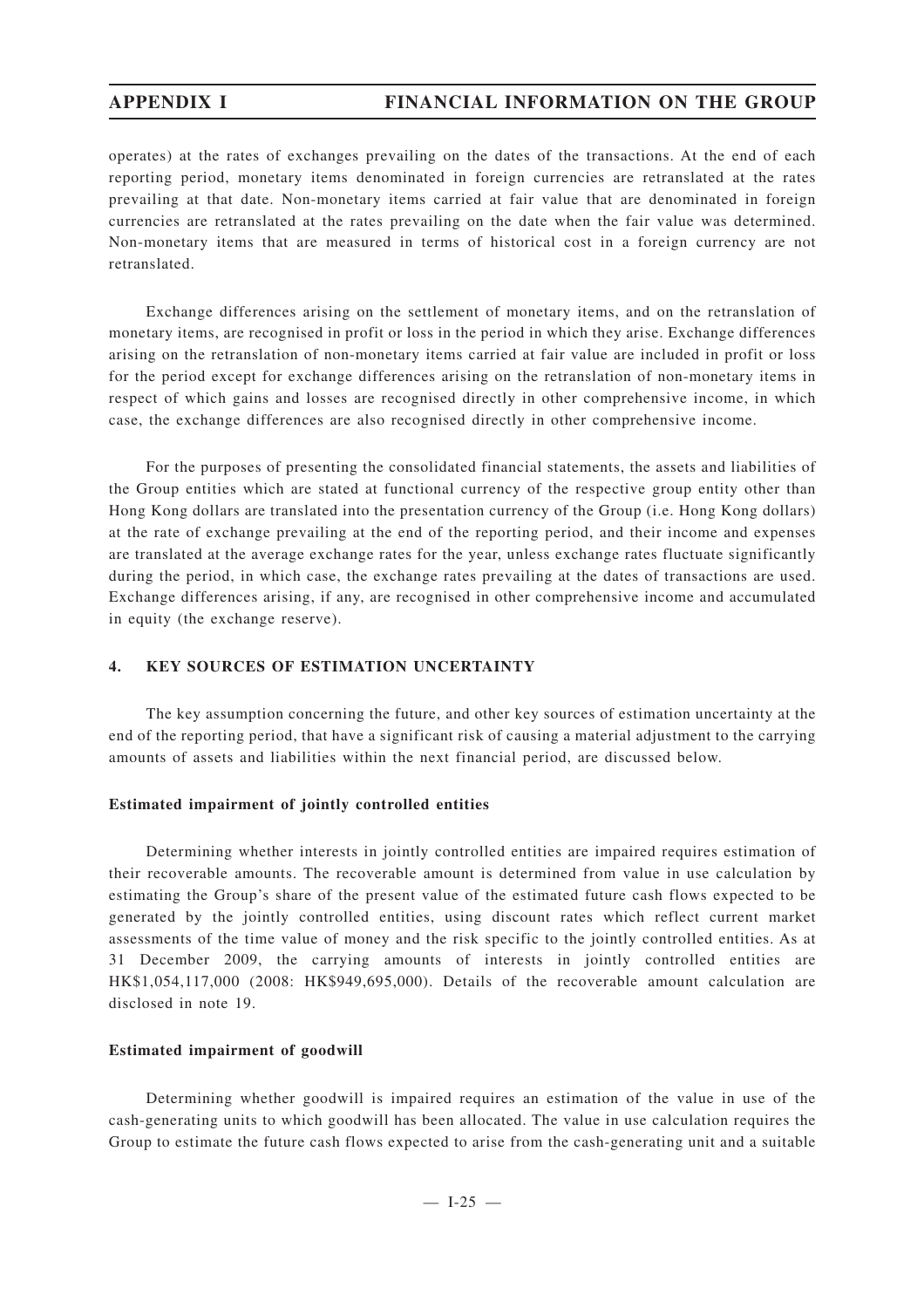discount rate in order to calculate the present value. Where the actual future cash flows are less than expected, a material impairment loss may arise. As at 31 December 2009, the carrying amount of goodwill is HK\$9,252,000 (2008: HK\$8,548,000). Details of the recoverable amount calculation are disclosed in note 16.

## **Estimated impairment of trade receivables and am ounts due from associates**

When there is objective evidence of impairment loss, the Group takes into consideration the estimation of future cash flows. The amount of the impairment loss is measured as the difference between the asset's carrying amount and the present value of estimated future cash flows (excluding future credit losses that have not been incurred) discounted at the financial asset's original effective interest rate (i.e. the effective interest rate computed at initial recognition). Where the actual future cash flows are less than expected, a material impairment loss may arise. As at 31 December 2009, the carrying amounts of trade receivables and amounts due from associates are HK\$50,770,000 (2008: HK\$41,910,000), net of allowance for doubtful debts of HK\$144,202,000 (2008: HK\$138,664,000), and HK\$212,583,000 (2008: HK\$2,419,000), net of impairment loss for an associate of HK\$23,383,000 (2008: HK\$35,335,000) respectively.

## **5. TURNOVER**

An analysis of the Group's turnover for the year is as follows:

|                                                         | 2009     | 2008     |
|---------------------------------------------------------|----------|----------|
|                                                         | HK\$'000 | HK\$'000 |
| Sales of goods                                          | 298,135  | 161,931  |
| Sales of electricity from operation of wind power field | 31,543   | 3,985    |
| Sales of wind energy related products                   | 314,565  |          |
| Revenue from services                                   | 19,130   | 18,290   |
|                                                         | 663,373  | 184,206  |

## **6. SEGMENT INFORMATION**

The Group has adopted HKFRS 8 Operating Segments with effect from 1 January 2009. HKFRS 8 is a disclosure standard that requires operating segments to be identified on the basis of internal reports about components of the Group that are regularly reviewed by the Group's chief operating decision maker for the purpose of allocating resources to segments and assessing their performance. The chief operating decision maker of the Group has been identified as the Executive Directors. In contrast, the predecessor Standard (HKAS 14, Segment Reporting) required an entity to identify two sets of segments (business and geographical) using a risks and returns approach. In the past, the Group's primary reporting format was business segments.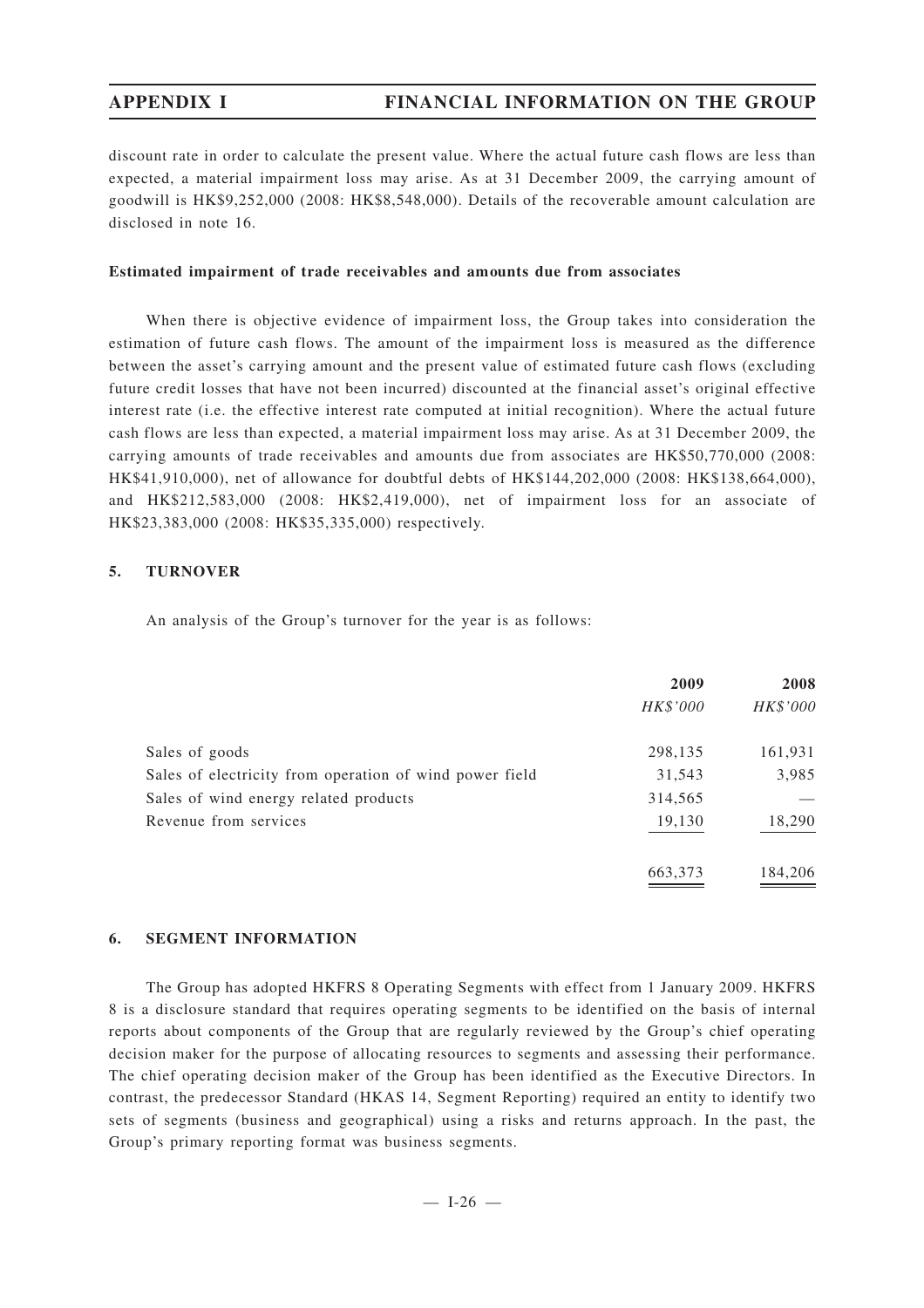In prior years, primary segment information reported externally was analysed on the basis of the types of goods supplied and services provided by the Group's operating divisions (i.e. communication products, global positioning system application products ("ITS"), broadband wireless access, wind energy business and REPM products). However, information reported to the Executive Directors is analysed by manufacture and sales of wind energy related products, sales of electricity from operation of wind farm, manufacture and distribution of REPM products, trading of chemical materials and telecommunication business for the purposes of resources allocation and performance assessment. Financial information in relation to the sales of communication products, ITS and broadband wireless access are not separately reported but grouped together under telecommunication business operating segment under HKFRS 8 as the Executive Directors consider that the said types of products are of electronic telecommunication products. The redesignation of the Group's reportable segment under HKFRS 8 has no material impact on the results reported in the current and prior years.

The Group currently organises its operations into five operating segments. They represent five major lines of businesses engaged by the Group. The principal activities of the operating segments are as follows:

| Wind Energy Related Products      | $\frac{1}{2}$ and $\frac{1}{2}$ | Manufacture and sales of wind energy related<br>products                                                                     |
|-----------------------------------|---------------------------------|------------------------------------------------------------------------------------------------------------------------------|
| Operation of Wind Farm            |                                 | Sales of electricity from operation of wind farm                                                                             |
| <b>REPM</b> Products              |                                 | Manufacture and distribution of elevator motors                                                                              |
| Trading of Materials              |                                 | Trading of chemical materials                                                                                                |
| <b>Telecommunication Business</b> |                                 | Development, manufacture and distribution of<br>communication products, ITS, broadband systems,<br>equipment and accessories |

Information regarding these segments is presented below. The segment results reported for the prior period have been restated to conform with the requirements of HKFRS 8.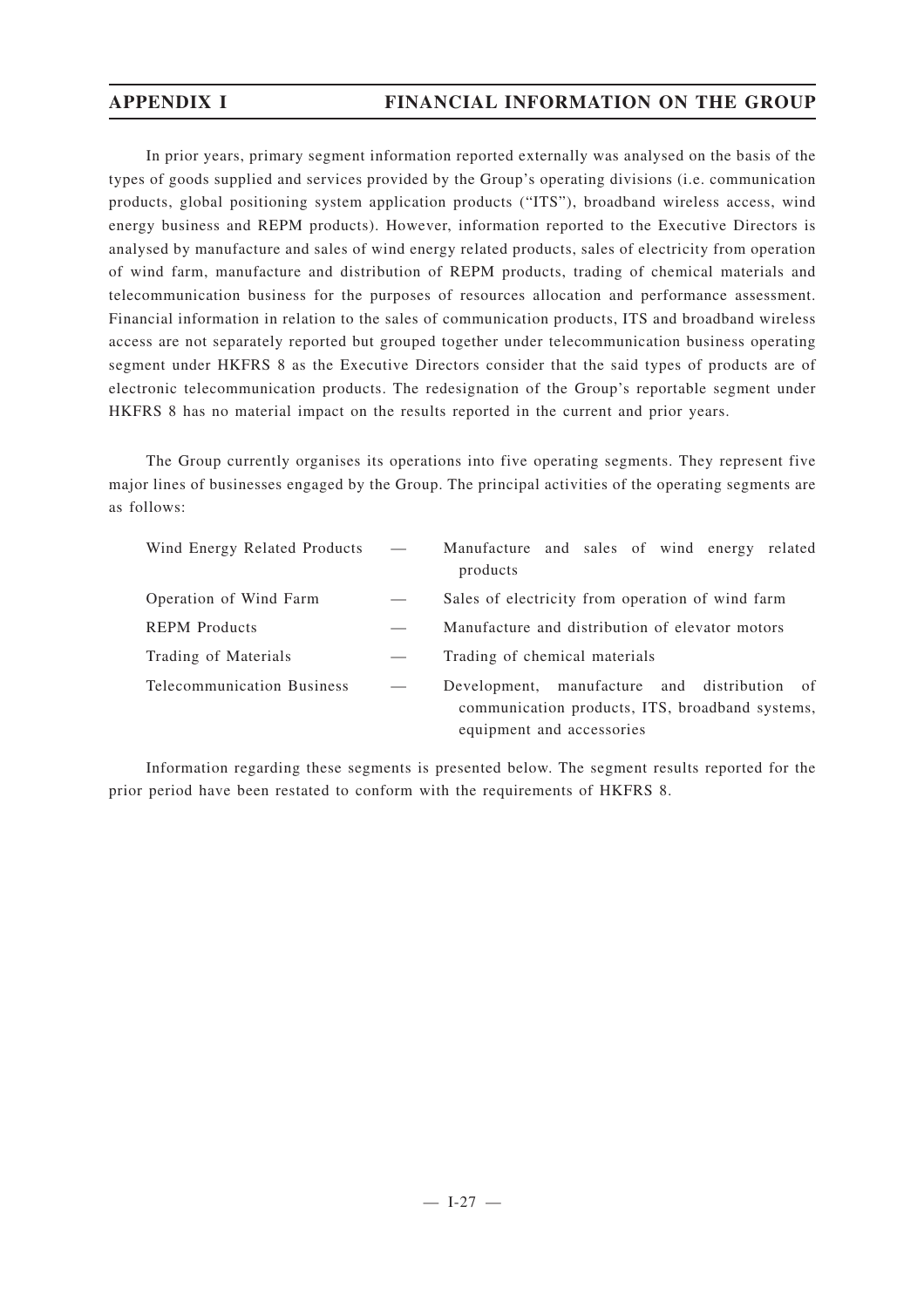# **Segment revenue and results**

The following is an analysis of the Group's turnover and results by reportable segment:

|                                                                         |                                                       |                                                        |          |                                | For the year ended 31 December 2009                       |           |                                                      |
|-------------------------------------------------------------------------|-------------------------------------------------------|--------------------------------------------------------|----------|--------------------------------|-----------------------------------------------------------|-----------|------------------------------------------------------|
|                                                                         | Wind<br><b>Related</b><br><b>Products</b><br>HK\$'000 | <b>Energy Operation</b><br>of Wind<br>Farm<br>HK\$'000 | HK\$'000 | Products Materials<br>HK\$'000 | Telecom-<br><b>REPM Trading of munication</b><br>HK\$'000 | HK\$'000  | <b>Business Elimination Consolidated</b><br>HK\$'000 |
| <b>TURNOVER</b>                                                         |                                                       |                                                        |          |                                |                                                           |           |                                                      |
| External sales                                                          | 353,954                                               | 31,543                                                 | 56,140   | 170,842                        | 90,283                                                    | (39, 389) | 663,373                                              |
| <b>RESULT</b>                                                           |                                                       |                                                        |          |                                |                                                           |           |                                                      |
| Segment result                                                          | (6,279)                                               | 47,577                                                 | (4,083)  | 490                            | (3, 431)                                                  | (12,669)  | 21,605                                               |
| Unallocated corporate<br>expenses<br>Unallocated other income           |                                                       |                                                        |          |                                |                                                           |           | (47, 936)<br>5,540                                   |
| Finance costs<br>Increase in fair value of<br>investment property       |                                                       |                                                        |          |                                |                                                           |           | (53, 051)<br>3,420                                   |
| Reversal of impairment<br>loss in respect of<br>interest in a jointly   |                                                       |                                                        |          |                                |                                                           |           |                                                      |
| controlled entity<br>Share of results of jointly<br>controlled entities |                                                       |                                                        |          |                                |                                                           |           | 55,189<br>93,125                                     |
| Profit before taxation                                                  |                                                       |                                                        |          |                                |                                                           |           | 77,892                                               |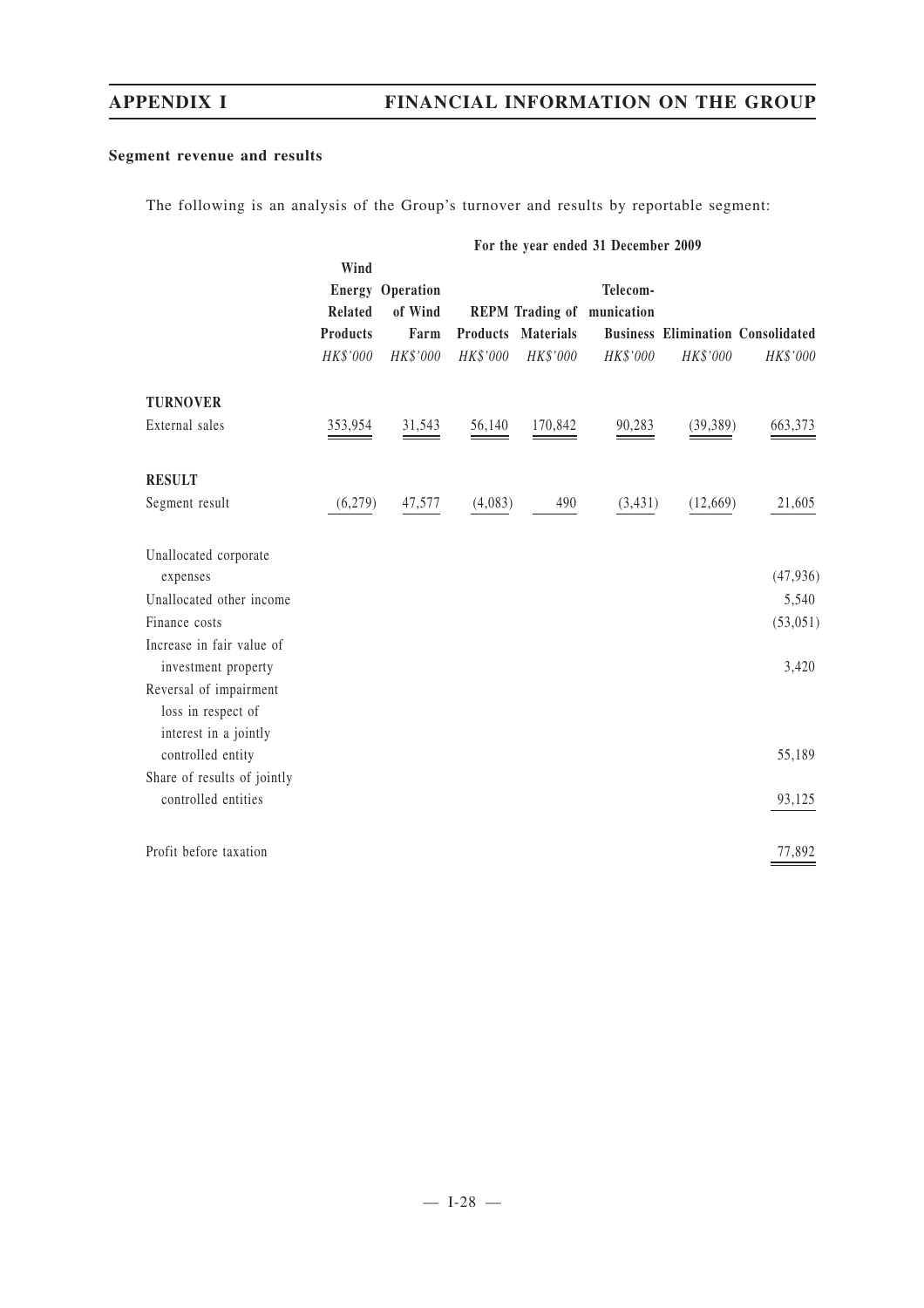|                                                                                | Wind            |                         |          |                           |                                   |          |                                          |
|--------------------------------------------------------------------------------|-----------------|-------------------------|----------|---------------------------|-----------------------------------|----------|------------------------------------------|
|                                                                                |                 | <b>Energy Operation</b> |          |                           | Telecom-                          |          |                                          |
|                                                                                | Related         | of Wind                 |          |                           | <b>REPM</b> Trading of munication |          |                                          |
|                                                                                | <b>Products</b> | Farm                    |          | <b>Products Materials</b> |                                   |          | <b>Business Elimination Consolidated</b> |
|                                                                                | HK\$'000        | HK\$'000                | HK\$'000 | HK\$'000                  | HK\$'000                          | HK\$'000 | HK\$'000                                 |
| <b>TURNOVER</b>                                                                |                 |                         |          |                           |                                   |          |                                          |
| External sales                                                                 |                 | 3,985                   | 35,184   | 47,774                    | 97,263                            |          | 184,206                                  |
| <b>RESULT</b>                                                                  |                 |                         |          |                           |                                   |          |                                          |
| Segment result                                                                 | (1, 428)        | 35,332                  | 2,481    | 606                       | (53, 484)                         |          | (16, 493)                                |
| Unallocated corporate<br>expenses                                              |                 |                         |          |                           |                                   |          | (49, 788)                                |
| Unallocated other income                                                       |                 |                         |          |                           |                                   |          | 9,007                                    |
| Finance costs                                                                  |                 |                         |          |                           |                                   |          | (34,069)                                 |
| Decrease in fair value of                                                      |                 |                         |          |                           |                                   |          |                                          |
| investment property                                                            |                 |                         |          |                           |                                   |          | (2,280)                                  |
| Allowance for amounts due                                                      |                 |                         |          |                           |                                   |          |                                          |
| from associates                                                                |                 |                         |          |                           |                                   |          | (17, 837)                                |
| Impairment loss recognised<br>in respect of interests in<br>jointly controlled |                 |                         |          |                           |                                   |          |                                          |
| entities                                                                       |                 |                         |          |                           |                                   |          | (424, 165)                               |
| Share of results of jointly                                                    |                 |                         |          |                           |                                   |          |                                          |
| controlled entities                                                            |                 |                         |          |                           |                                   |          | 47,118                                   |
| Loss before taxation                                                           |                 |                         |          |                           |                                   |          | (488, 507)                               |

### **For the year ended 31 December 2008**

Segment results represent the profit (loss) before taxation earned or incurred by each segment, excluding finance costs, fair value gain or loss on investment property, impairment loss and reversal of impairment loss in respect of interest in a jointly controlled entity, share of results of jointly controlled entities which cannot be allocated, unallocated other income and corporate expenses such as central administration costs and directors' salaries. Share of profit of associates of HK\$25,379,000 (2008:HK\$30,631,000) and share of loss of jointly controlled entities of HK\$18,495,000 (2008:HK\$6,070,000) were allocated to reportable segments. This is the measure reported to the Group's Executive Directors for the purpose of resources allocation and assessment of segment performance.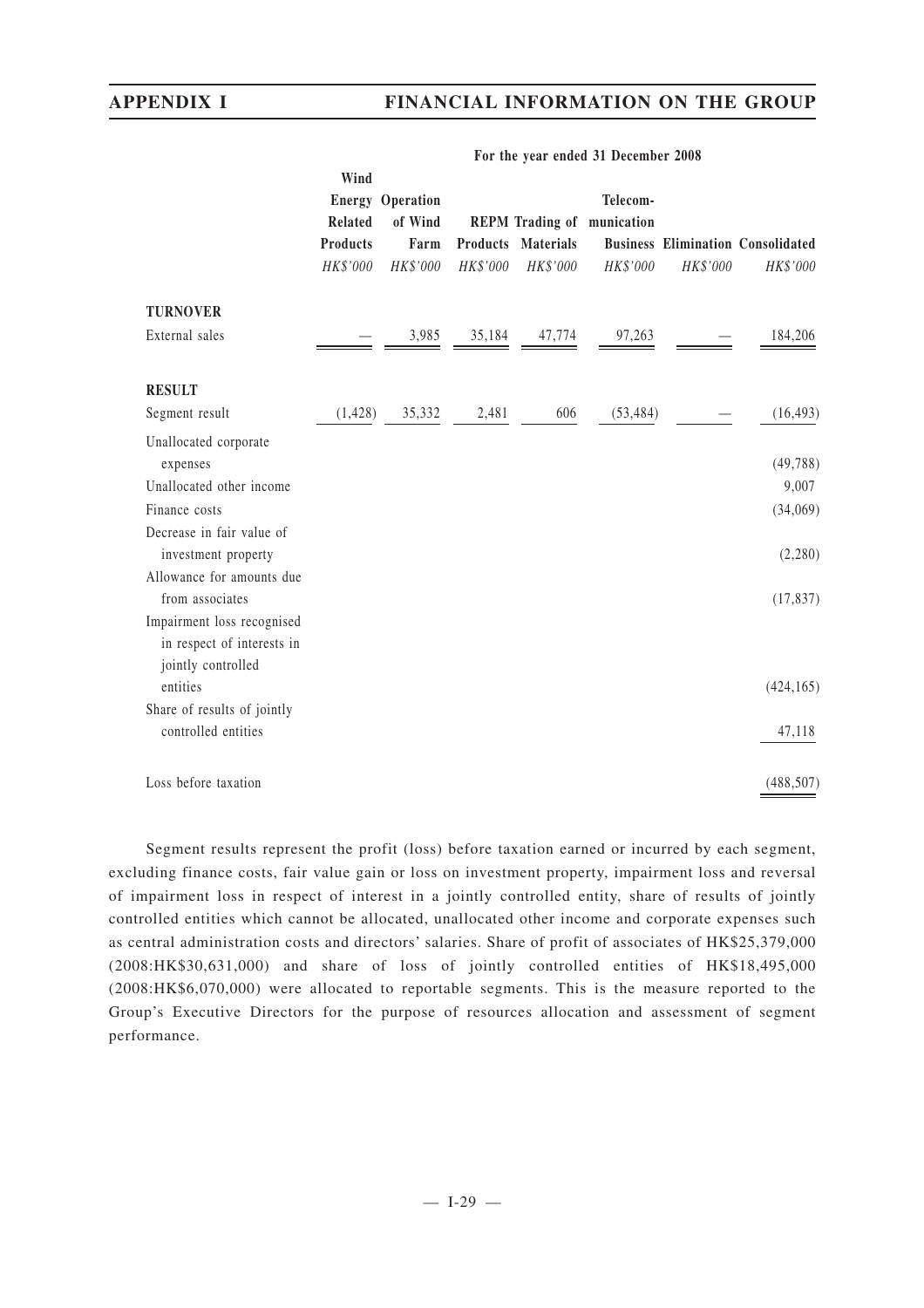# **Segment assets and liabilities**

The following is an analysis of the Group's assets and liabilities by reportable segment:

|                                                      |                                                       |                                                        |          | At 31 December 2009                   |                                                           |                                          |
|------------------------------------------------------|-------------------------------------------------------|--------------------------------------------------------|----------|---------------------------------------|-----------------------------------------------------------|------------------------------------------|
|                                                      | Wind<br><b>Related</b><br><b>Products</b><br>HK\$'000 | <b>Energy Operation</b><br>of Wind<br>Farm<br>HK\$'000 | HK\$'000 | <b>Products Materials</b><br>HK\$'000 | Telecom-<br><b>REPM</b> Trading of munication<br>HK\$'000 | <b>Business Consolidated</b><br>HK\$'000 |
| <b>ASSETS</b>                                        |                                                       |                                                        |          |                                       |                                                           |                                          |
| Segment assets<br>Interests in jointly<br>controlled | 761,104                                               | 478,386                                                | 83,563   | 21,847                                | 114,666                                                   | 1,459,566                                |
| entities                                             |                                                       |                                                        |          |                                       |                                                           | 978,114                                  |
| Unallocated<br>corporate assets                      |                                                       |                                                        |          |                                       |                                                           | 691,499                                  |
| Consolidated total<br>assets                         |                                                       |                                                        |          |                                       |                                                           | 3,129,179                                |
| <b>LIABILITIES</b>                                   |                                                       |                                                        |          |                                       |                                                           |                                          |
| Segment liabilities<br>Unallocated                   | 421,089                                               | 96,518                                                 | 31,944   | 32,081                                | 61,573                                                    | 643,205                                  |
| corporate<br>liabilities                             |                                                       |                                                        |          |                                       |                                                           | 841,176                                  |
| Consolidated total<br>liabilities                    |                                                       |                                                        |          |                                       |                                                           | 1,484,381                                |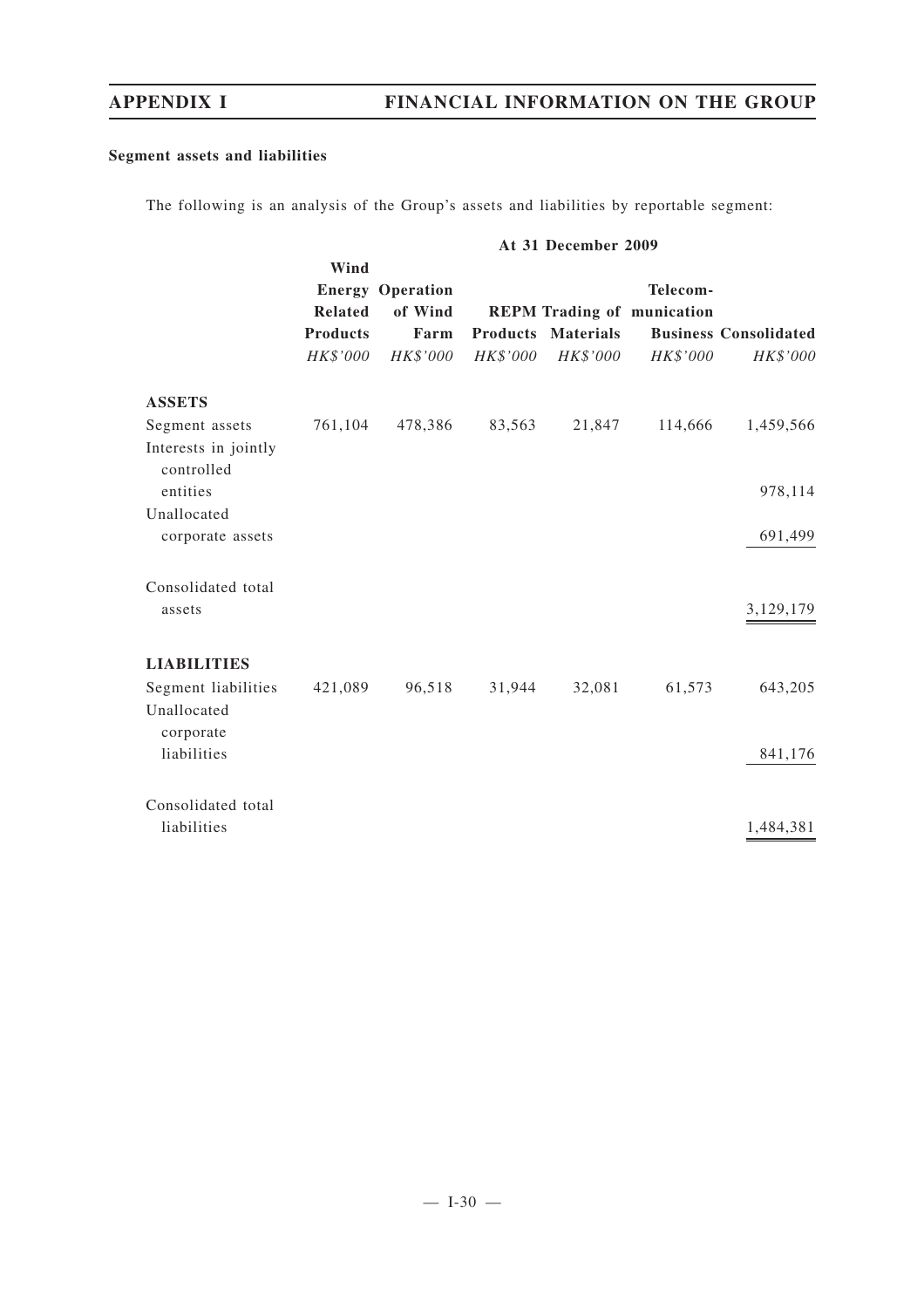|                                    | Wind            |                         |          |                    |                                   |                              |
|------------------------------------|-----------------|-------------------------|----------|--------------------|-----------------------------------|------------------------------|
|                                    |                 | <b>Energy Operation</b> |          |                    | Telecom-                          |                              |
|                                    | <b>Related</b>  | of Wind                 |          |                    | <b>REPM Trading of munication</b> |                              |
|                                    | <b>Products</b> | Farm                    |          | Products Materials |                                   | <b>Business Consolidated</b> |
|                                    | HK\$'000        | HK\$'000                | HK\$'000 | <i>HK\$'000</i>    | HK\$'000                          | HK\$'000                     |
| <b>ASSETS</b>                      |                 |                         |          |                    |                                   |                              |
| Segment assets                     | 378,138         | 431,731                 | 79,356   |                    | 78,901                            | 968,126                      |
| Interests in jointly<br>controlled |                 |                         |          |                    |                                   |                              |
| entities                           |                 |                         |          |                    |                                   | 902,418                      |
| Unallocated<br>corporate assets    |                 |                         |          |                    |                                   | 295,186                      |
|                                    |                 |                         |          |                    |                                   |                              |
| Consolidated total                 |                 |                         |          |                    |                                   |                              |
| assets                             |                 |                         |          |                    |                                   | 2,165,730                    |
|                                    |                 |                         |          |                    |                                   |                              |
| <b>LIABILITIES</b>                 |                 |                         |          |                    |                                   |                              |
| Segment liabilities                |                 | 1,883                   | 23,712   | 274                | 50,058                            | 75,927                       |
| Unallocated<br>corporate           |                 |                         |          |                    |                                   |                              |
| liabilities                        |                 |                         |          |                    |                                   | 813,891                      |
| Consolidated total                 |                 |                         |          |                    |                                   |                              |
| liabilities                        |                 |                         |          |                    |                                   | 889,818                      |

## **At 31 December 2008**

For the purpose of monitoring segment performance and allocating resources between segments:

- all assets are allocated to reportable segments other than interests in jointly controlled entities which cannot be allocated, investment properties, and other financial assets that comprise of mainly bank balances and cash. Goodwill is allocated to reportable segments as described in note 16; and
- all liabilities are allocated to reportable segments other than certain borrowings which cannot be allocated and deferred tax liabilities.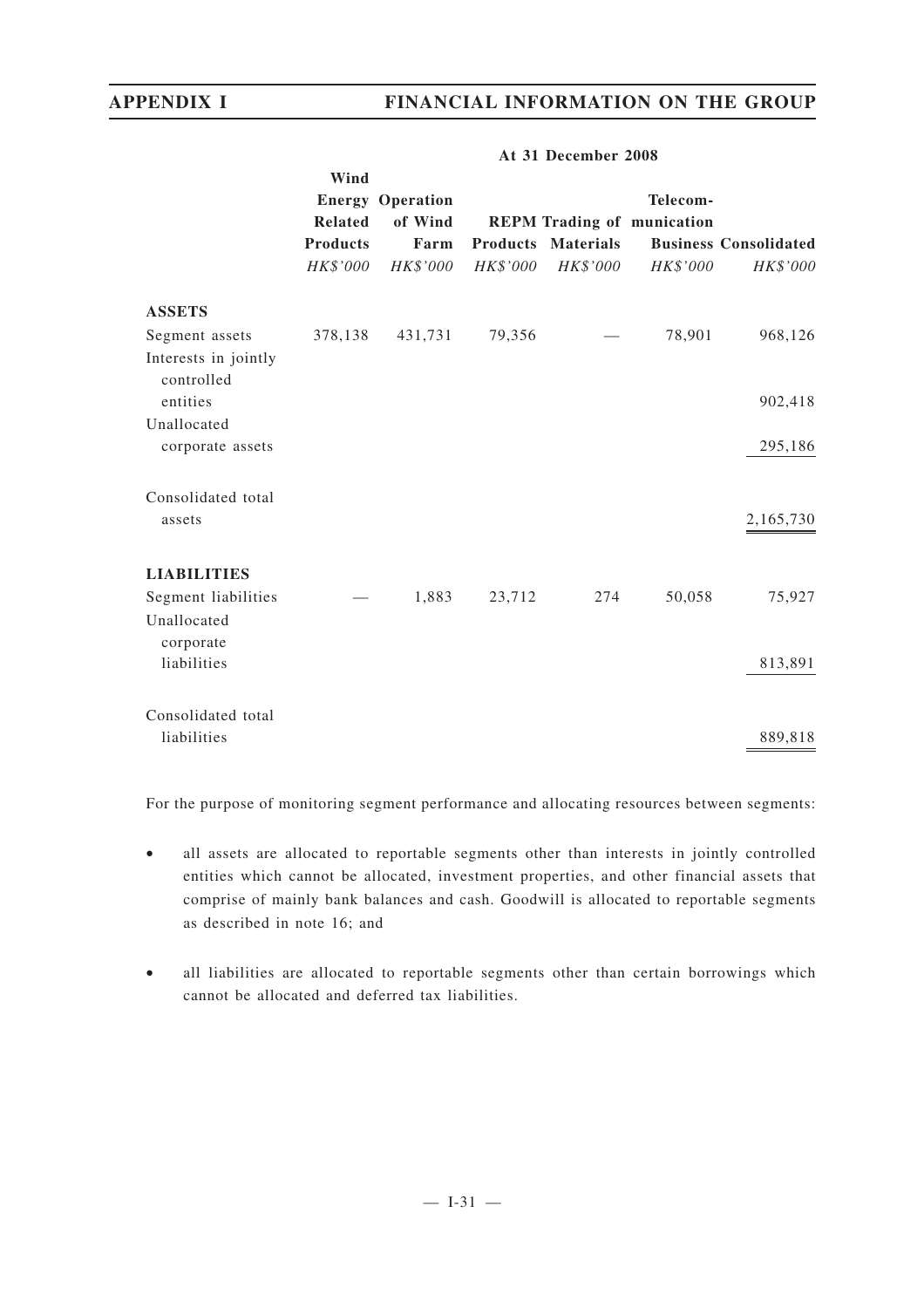# **Other segment information**

|                                                                                       | At 31 December 2009                                   |                                                        |                             |                              |                                                           |          |                                                      |
|---------------------------------------------------------------------------------------|-------------------------------------------------------|--------------------------------------------------------|-----------------------------|------------------------------|-----------------------------------------------------------|----------|------------------------------------------------------|
|                                                                                       | Wind<br><b>Related</b><br><b>Products</b><br>HK\$'000 | <b>Energy Operation</b><br>of Wind<br>Farm<br>HK\$'000 | <b>Products</b><br>HK\$'000 | <b>Materials</b><br>HK\$'000 | Telecom-<br><b>REPM</b> Trading of munication<br>HK\$'000 | HK\$'000 | <b>Business Unallocated Consolidated</b><br>HK\$'000 |
| Amounts included in the<br>measure of segment<br>profit or loss or segment<br>assets: |                                                       |                                                        |                             |                              |                                                           |          |                                                      |
| Addition of property, plant                                                           |                                                       |                                                        |                             |                              |                                                           |          |                                                      |
| and equipment                                                                         | 100,304                                               | 18                                                     | 12                          |                              | 6,050                                                     | 1,741    | 108,125                                              |
| Depreciation of property,<br>plant and equipment                                      | 6,723                                                 | 11,764                                                 | 1,677                       |                              | 6,119                                                     | 1,837    | 28,120                                               |
| (Reversal of) allowance for                                                           |                                                       |                                                        |                             |                              |                                                           |          |                                                      |
| doubtful debts                                                                        |                                                       | (194)                                                  | 3,611                       |                              | 2,121                                                     |          | 5,538                                                |
| Allowance for obsolete                                                                |                                                       |                                                        |                             |                              |                                                           |          |                                                      |
| inventories                                                                           |                                                       |                                                        |                             |                              | 6,349                                                     |          | 6,349                                                |
| Loss on disposal of<br>property, plant and                                            |                                                       |                                                        |                             |                              |                                                           |          |                                                      |
| equipment                                                                             |                                                       |                                                        |                             |                              | 62                                                        | 6        | 68                                                   |
| Interests in associates                                                               |                                                       | 204,875                                                |                             |                              | 22,405                                                    |          | 227,280                                              |
| Interests in jointly                                                                  |                                                       |                                                        |                             |                              |                                                           |          |                                                      |
| controlled entities                                                                   | 24,272                                                | 51,731                                                 |                             |                              |                                                           | 978,114  | 1,054,117                                            |
| Share of (loss) profit of                                                             |                                                       |                                                        |                             |                              |                                                           |          |                                                      |
| associates                                                                            | (1, 422)                                              | 26,528                                                 |                             |                              | 273                                                       |          | 25,379                                               |
| Share of (loss) profit of<br>jointly controlled                                       |                                                       |                                                        |                             |                              |                                                           |          |                                                      |
| entities                                                                              | (18, 495)                                             |                                                        |                             |                              |                                                           | 93,125   | 74,630                                               |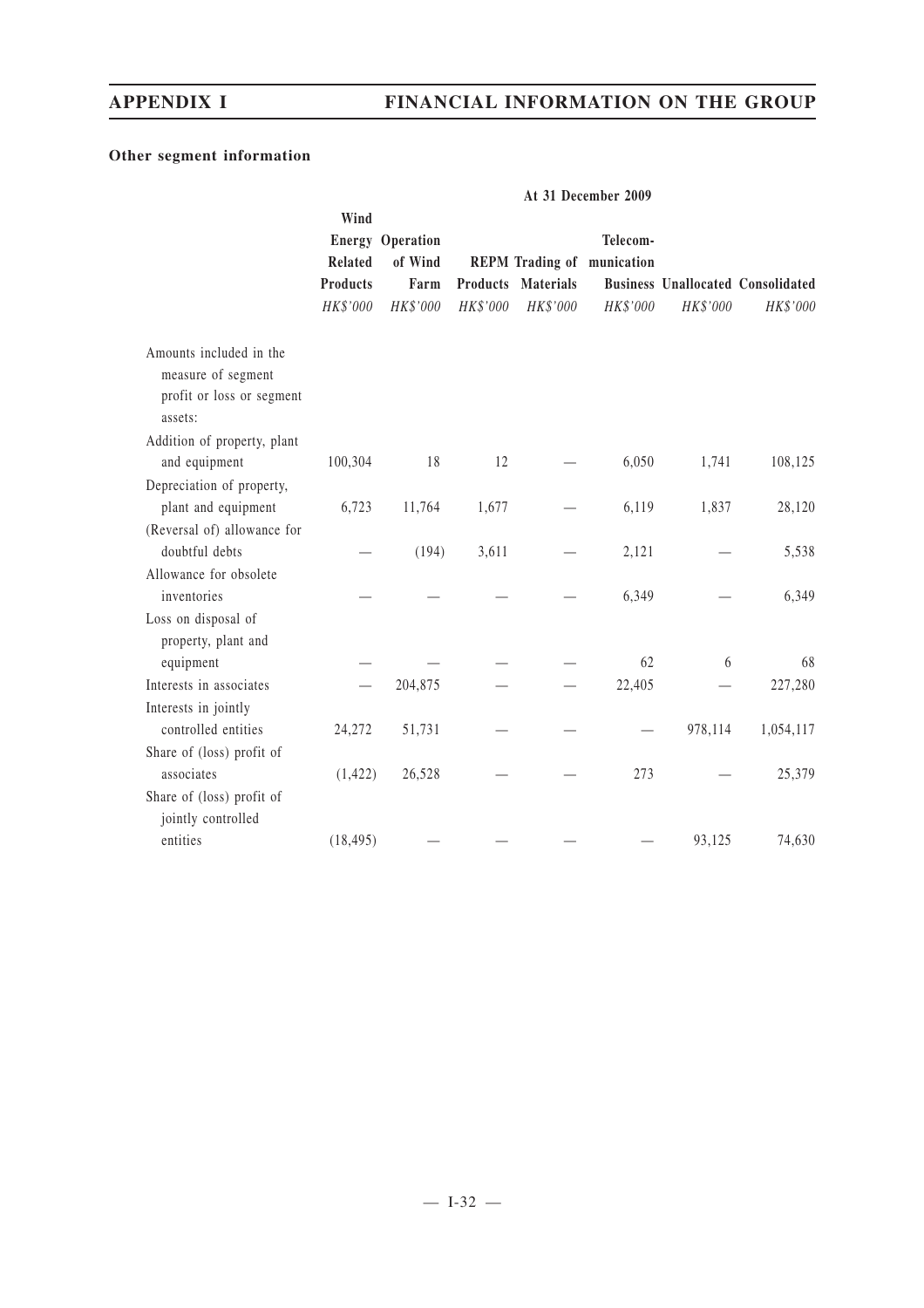|                                                                                       | Wind            |                                    |                 |          |                                               |          |                                          |
|---------------------------------------------------------------------------------------|-----------------|------------------------------------|-----------------|----------|-----------------------------------------------|----------|------------------------------------------|
|                                                                                       | <b>Related</b>  | <b>Energy Operation</b><br>of Wind |                 |          | Telecom-<br><b>REPM Trading of munication</b> |          |                                          |
|                                                                                       | <b>Products</b> | Farm                               | <b>Products</b> | Material |                                               |          | <b>Business Unallocated Consolidated</b> |
|                                                                                       | HK\$'000        | HK\$'000                           | HK\$'000        | HK\$'000 | HK\$'000                                      | HK\$'000 | HK\$'000                                 |
| Amounts included in the<br>measure of segment<br>profit or loss or segment<br>assets: |                 |                                    |                 |          |                                               |          |                                          |
| Addition of property, plant<br>and equipment                                          |                 | 271,810                            | 10,322          |          | 4,639                                         | 3,274    | 290,045                                  |
| Depreciation of property,                                                             |                 |                                    |                 |          |                                               |          |                                          |
| plant and equipment                                                                   |                 | 1,051                              | 859             |          | 6,640                                         | 1,077    | 9,627                                    |
| Amortisation of intangible                                                            |                 |                                    |                 |          |                                               |          |                                          |
| assets                                                                                |                 |                                    |                 |          | 4,900                                         |          | 4,900                                    |
| Allowance for doubtful                                                                |                 |                                    |                 |          |                                               |          |                                          |
| debts                                                                                 |                 |                                    |                 |          | 11,441                                        |          | 11,441                                   |
| Allowance for obsolete                                                                |                 |                                    |                 |          |                                               |          |                                          |
| inventories                                                                           |                 |                                    |                 |          | 12,738                                        |          | 12,738                                   |
| Loss on disposal of                                                                   |                 |                                    |                 |          |                                               |          |                                          |
| property, plant and                                                                   |                 |                                    |                 |          |                                               |          |                                          |
| equipment                                                                             |                 |                                    |                 |          | 257                                           | 19       | 276                                      |
| Interests in associates                                                               | 1,422           | 203,090                            |                 |          | 7,314                                         |          | 211,826                                  |
| Interests in jointly<br>controlled entities                                           | 47,277          |                                    |                 |          |                                               | 902,418  | 949,695                                  |
| Share of (loss) profit of                                                             |                 |                                    |                 |          |                                               |          |                                          |
| associates                                                                            | (1, 428)        | 34,383                             | (1,234)         |          | (1,090)                                       |          | 30,631                                   |
| Share of (loss) profit of                                                             |                 |                                    |                 |          |                                               |          |                                          |
| jointly controlled                                                                    |                 |                                    |                 |          |                                               |          |                                          |
| entities                                                                              | (6,070)         |                                    |                 |          |                                               | 47,118   | 41,048                                   |

### **At 31 December 2008**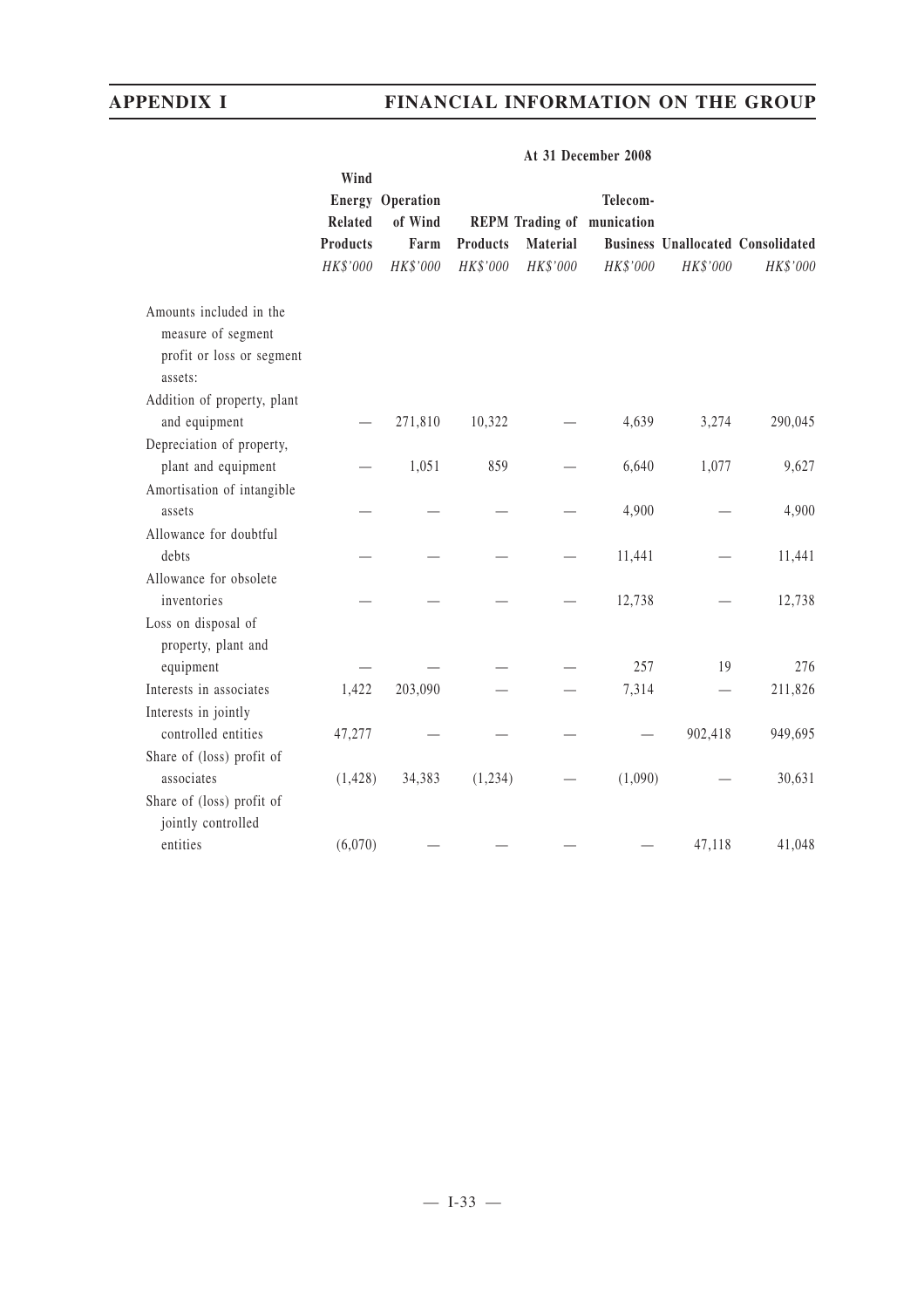### **Geographical information**

The Group's operations are located in Hong Kong and other regions of the PRC.

(i) The Group's revenue from external customers are detailed below:

|                          | 2009     | 2008     |  |
|--------------------------|----------|----------|--|
|                          | HK\$'000 | HK\$'000 |  |
| Other regions of the PRC | 614,371  | 126,342  |  |
| Hong Kong                | 31,825   | 24,575   |  |
| United States of America | 17,119   | 28,539   |  |
| Others                   | 58       | 4,750    |  |
|                          | 663,373  | 184,206  |  |

(ii) Information about the Group's non-current assets (excluding financial instruments) by geographical location of the assets are detailed below:

|                          | Carrying amount of |                    |  |  |
|--------------------------|--------------------|--------------------|--|--|
|                          |                    | non-current assets |  |  |
|                          | 2009               | 2008               |  |  |
|                          | HK\$'000           | HK\$'000           |  |  |
| Other regions of the PRC | 1,677,549          | 1,632,014          |  |  |
| Hong Kong                | 33,107             | 16,479             |  |  |
|                          | 1,710,656          | 1,648,493          |  |  |

## **Information about major customers**

Revenues from customers of the corresponding years contributing over 10% of the total sales of the Group are as follows:

|                | 2009             | 2008             |
|----------------|------------------|------------------|
|                | HK\$'000         | HK\$'000         |
| Customer $A1$  | 314,565          | N/A <sup>4</sup> |
| Customer $B^2$ | 170,684          | 47,384           |
| Customer $C^3$ | N/A <sup>4</sup> | 36,309           |
| Customer $D^3$ | N/A <sup>4</sup> | 35,813           |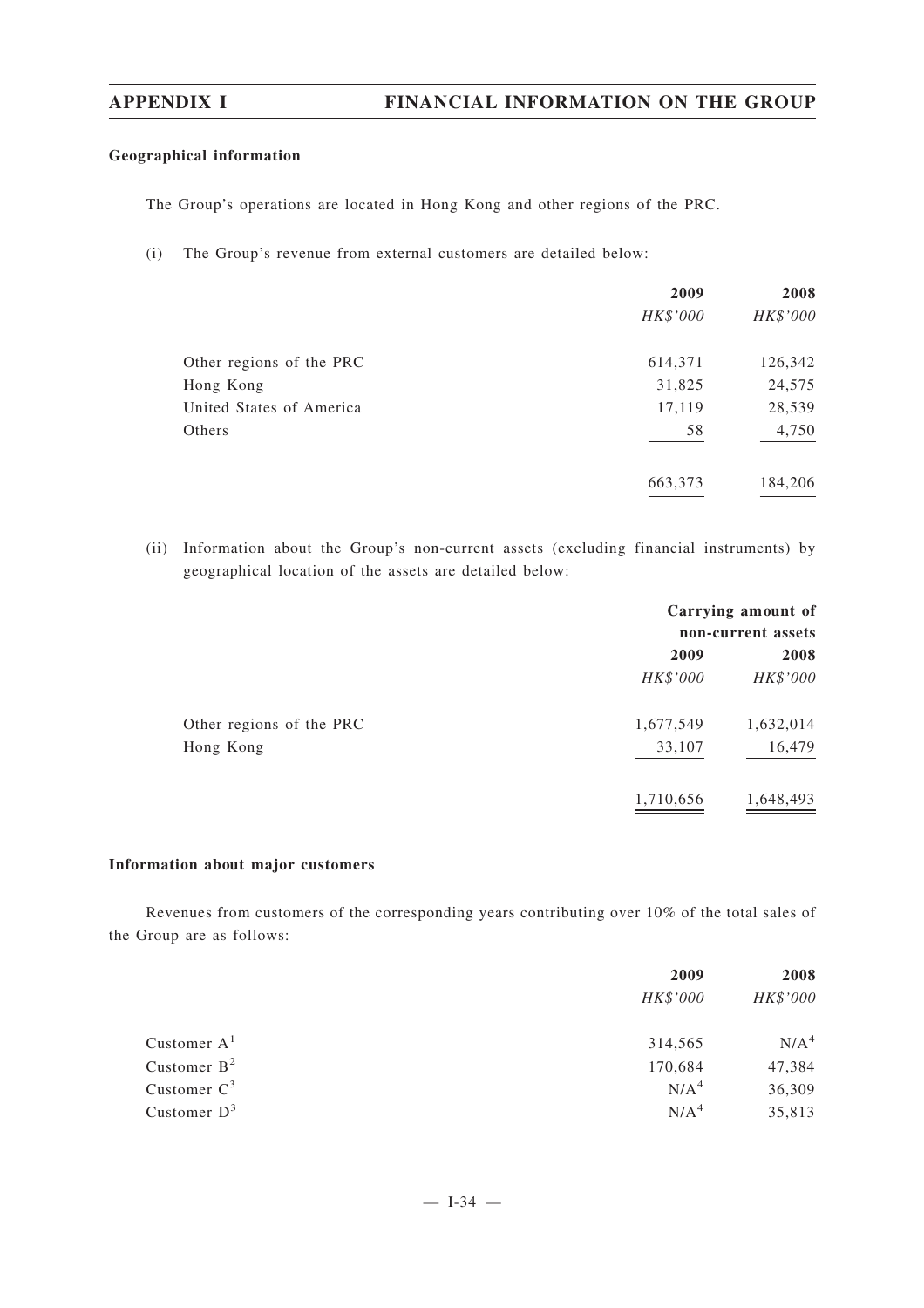- 1 Revenue from Wind Energy Related Products, which was solely contributed from sales of goods to an associate, Beijing EWT-CASC Directwind Marketing and Sales Co., Ltd. during the year.
- 2 Revenue from Trading of Materials
- 3 Revenue from Telecommunication Business
- 4 The corresponding revenue did not contribute over 10% of the total sales of the Group, thus disclosure for the specific customers is not applicable ("N/A").

# **7. OTHER INCOME**

|                              | 2009     | 2008     |
|------------------------------|----------|----------|
|                              | HK\$'000 | HK\$'000 |
| Other income comprises:      |          |          |
| CDM income                   | 6,772    | 4,031    |
| Government grants            | 2,555    | 339      |
| Rental income                | 1,292    | 1,292    |
| Interest income              | 3,288    | 4,971    |
| Net exchange gain recognised | 266      | 996      |
| Others                       | 5,160    | 2,051    |
|                              | 19,333   | 13,680   |

## **8. FINANCE COSTS**

|                                          | 2009     | 2008     |
|------------------------------------------|----------|----------|
|                                          | HK\$'000 | HK\$'000 |
| Interest on bank and other loans:        |          |          |
| - wholly repayable within five years     | 46,865   | 33,224   |
| - not wholly repayable within five years | 6,186    | 845      |
|                                          | 53,051   | 34,069   |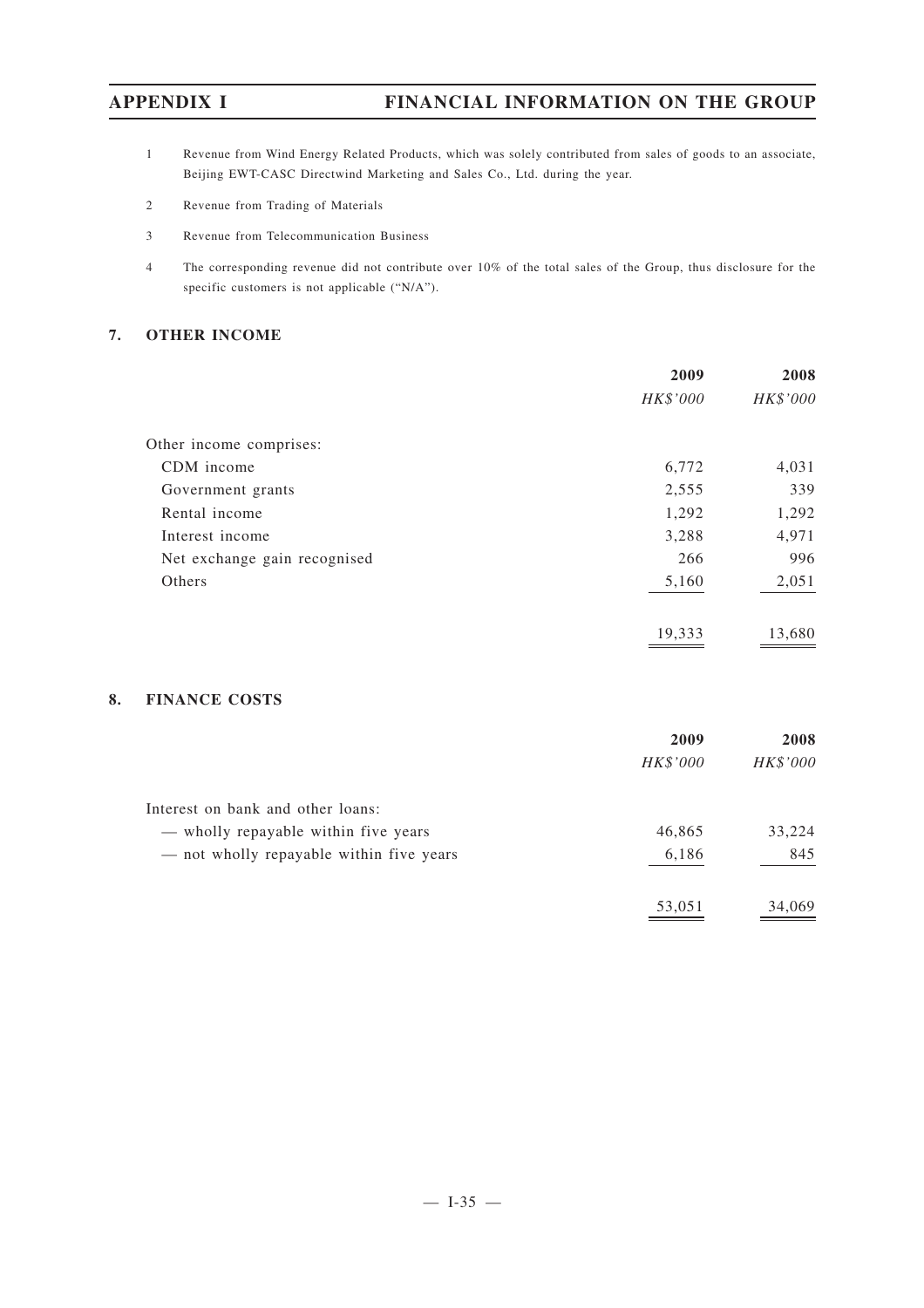# **9. TAXATION**

|                                    | 2009     | 2008     |
|------------------------------------|----------|----------|
|                                    | HK\$'000 | HK\$'000 |
| Tax charge for the year comprises: |          |          |
| PRC Enterprise Income Tax          |          |          |
| Current year                       | 5,504    | 2,178    |
| Overprovision in prior years       | (1,050)  |          |
|                                    | 4,454    | 2,178    |
| Deferred tax charge (note 27)      | 2,637    | 5,243    |
|                                    | 7,091    | 7,421    |

The reconciliation of tax charge for the year to the profit (loss) before taxation is as follows:

|                                                                | 2009      | 2008       |
|----------------------------------------------------------------|-----------|------------|
|                                                                | HK\$'000  | HK\$'000   |
| Profit (loss) before taxation                                  | 77,892    | (488, 507) |
| Tax charge (credit) at PRC Enterprise Income Tax rate of 25%   |           |            |
| $(2008: 25\%)$                                                 | 19,473    | (122, 127) |
| Share of results of associates and jointly controlled entities | (25,002)  | (17,920)   |
| Tax effect of expenses not deductible for tax purpose          | 9,139     | 122,296    |
| Tax effect of deductible temporary differences not recognised  | 1,843     | 3,001      |
| Tax effect of income not taxable for tax purpose               | (16, 860) | (1, 947)   |
| Tax effect of losses not recognised                            | 14,931    | 16,823     |
| Utilisation of tax losses previously not recognised            | (456)     | (3,725)    |
| Tax effect of temporary differences attributable to            |           |            |
| undistributed profits of PRC subsidiaries                      | 4,512     | 5,812      |
| Effect of different tax rates of subsidiaries operating        |           |            |
| in other jurisdictions                                         | 2,048     | 6,307      |
| Effect of tax concessions/exemptions granted to                |           |            |
| a subsidiary in the PRC                                        | (1, 487)  | (801)      |
| Overprovision in prior years                                   | (1,050)   |            |
| Others                                                         |           | (298)      |
| Tax charge for the year                                        | 7,091     | 7,421      |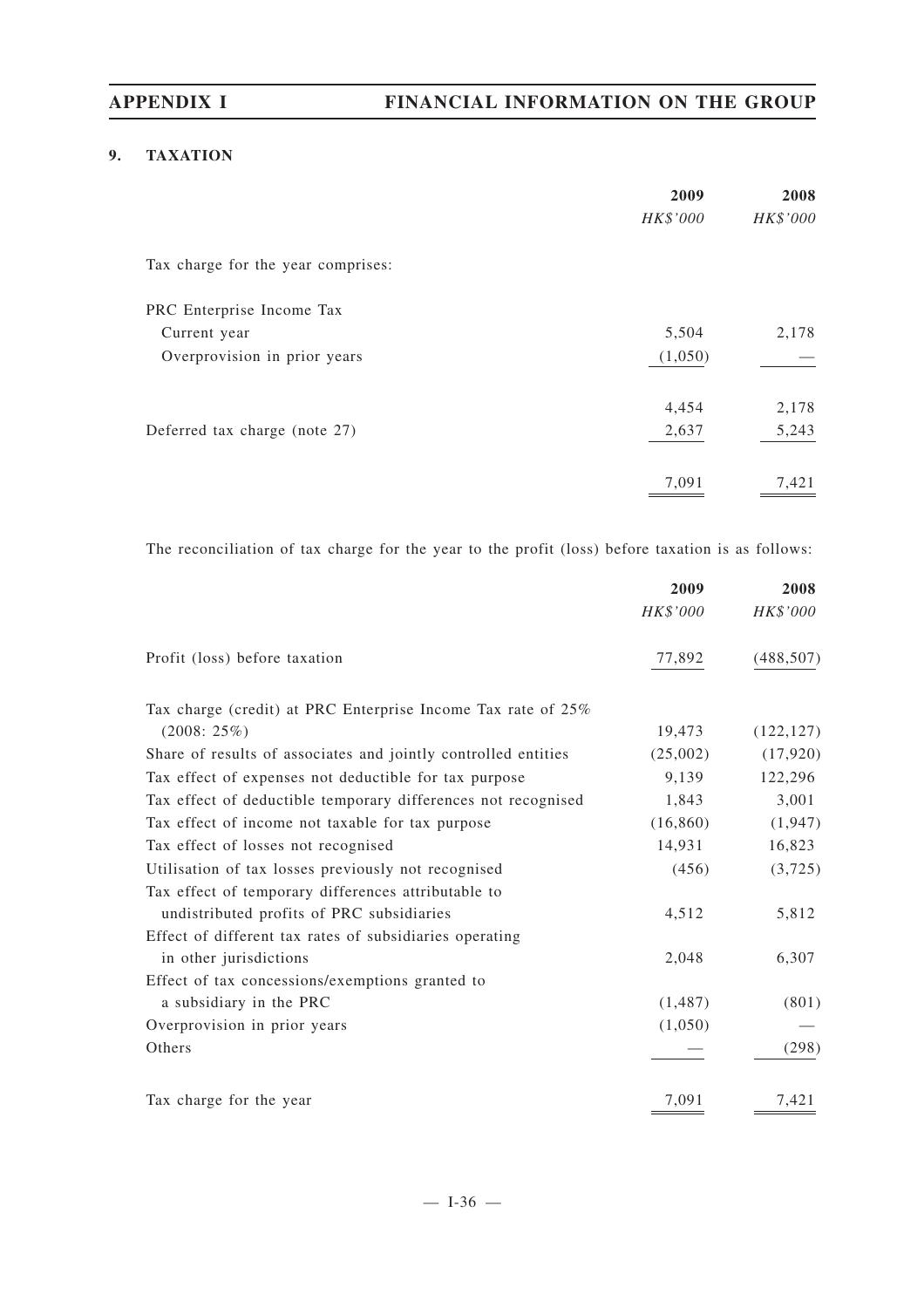On 26 June 2008, the Hong Kong Legislative Council passed the Revenue Bill 2008 which reduced corporate profits tax rate from 17.5% to 16.5% effective from the year of assessment 2008/2009. Therefore, Hong Kong Profits Tax is calculated at 16.5% of the estimated assessable profit for both years. No tax is payable on the profit for the year arising in Hong Kong since the assessable profit is wholly absorbed by tax losses brought forward.

Under the Law of the People's Republic of China on Enterprise Income Tax (the "EIT Law") and Implementation Regulation of the EIT Law, the tax rate of the PRC subsidiaries is 25% from 1 January 2008 onwards.

Pursuant to the relevant laws and regulations in the PRC, one of the Company's PRC subsidiaries is exempted from PRC income tax for two years starting from year 2007, which was their first profit-making year, followed by a 50% reduction for the next three years.

## **10. PROFIT (LOSS) FOR THE YEAR**

|                                                                                                                | 2009            | 2008     |
|----------------------------------------------------------------------------------------------------------------|-----------------|----------|
|                                                                                                                | <i>HK\$'000</i> | HK\$'000 |
| Profit (loss) for the year has been arrived at after charging:                                                 |                 |          |
| Directors' emoluments                                                                                          | 3,184           | 4,191    |
| Other staff costs                                                                                              | 46,664          | 34,244   |
| Other staff's retirement benefits scheme contributions                                                         | 4,955           | 1,457    |
|                                                                                                                | 54,803          | 39,892   |
| Amortisation of intangible assets (included in cost of sales)                                                  |                 | 4,900    |
| Auditor's remuneration                                                                                         | 2,800           | 2,800    |
| Cost of inventories recognised as an expense (including<br>allowance for obsolete inventories of HK\$6,349,000 |                 |          |
| (2008: HK\$12,738,000))                                                                                        | 564,479         | 162,689  |
| Depreciation of property, plant and equipment                                                                  | 28,120          | 9,627    |
| Loss on disposal of property, plant and equipment                                                              | 68              | 276      |
| Minimum lease payments under operating leases in respect of                                                    |                 |          |
| land and buildings                                                                                             | 7,554           | 7,205    |
| Allowance for doubtful debts                                                                                   | 5,538           | 11,441   |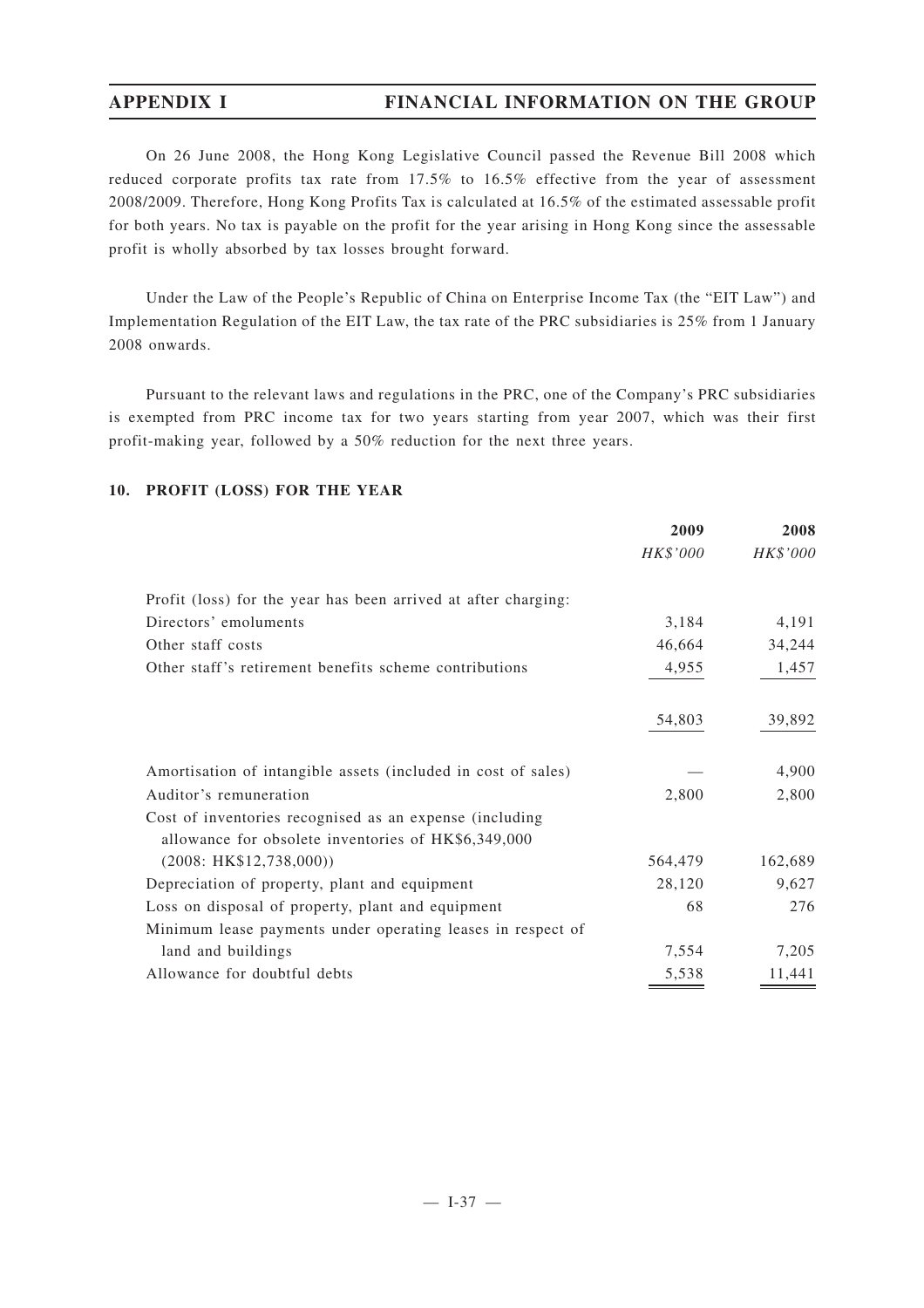## **11. DIRECTORS' AND EMPLOYEES' EMOLUMENTS**

## **(a) Directors**

The emoluments paid or payable to each of the eight (2008: twelve) directors were as follows:

|                     |          |                 | 2009                   |              |            |                 | 2008                   |              |
|---------------------|----------|-----------------|------------------------|--------------|------------|-----------------|------------------------|--------------|
|                     |          |                 | Other emoluments       |              |            |                 | Other emoluments       |              |
|                     |          |                 | Retirement             |              |            |                 | Retirement             |              |
|                     |          | <b>Salaries</b> | benefits               |              |            | <b>Salaries</b> | benefits               |              |
|                     |          | and other       | scheme                 |              |            | and other       | scheme                 |              |
| Name of director    | Fees     |                 | benefits contributions | <b>Total</b> | Fees       |                 | benefits contributions | <b>Total</b> |
|                     | HK\$'000 | HK\$'000        | HK\$'000               | HK\$'000     | $HK\$ '000 | HK\$'000        | HK\$'000               | HK\$'000     |
| Han Shuwang         |          | 1,530           |                        | 1,530        |            | 1,704           |                        | 1,704        |
| Wang Xiaodong       |          | 1,130           | 12                     | 1,142        |            | 1,262           | 12                     | 1,274        |
| Wu Jiang            |          |                 |                        |              |            |                 |                        |              |
| Tang Guohong        |          |                 |                        |              |            |                 |                        |              |
| Li Guang            |          | 212             |                        | 212          |            | 913             |                        | 913          |
| Wang Dechen         | 100      |                 |                        | 100          | 100        |                 |                        | 100          |
| Kan Lai Kuen, Alice | 100      |                 |                        | 100          | 100        |                 |                        | 100          |
| Gordan Ng           | 100      |                 |                        | 100          | 100        |                 |                        | 100          |
| Moh Kwen Yung*      |          |                 |                        |              |            |                 |                        |              |
| Zhu Shixiong*       |          |                 |                        |              |            |                 |                        |              |
| Wang Fai, Philip*   |          |                 |                        |              |            |                 |                        |              |
| Yiu Ying Wai*       |          |                 |                        |              |            |                 |                        |              |
|                     | 300      | 2,872           | 12                     | 3,184        | 300        | 3,879           | 12                     | 4,191        |

*\* These directors resigned during the year ended 31 December 2008.*

No directors waived any emoluments in the year ended 31 December 2009 (2008: Nil).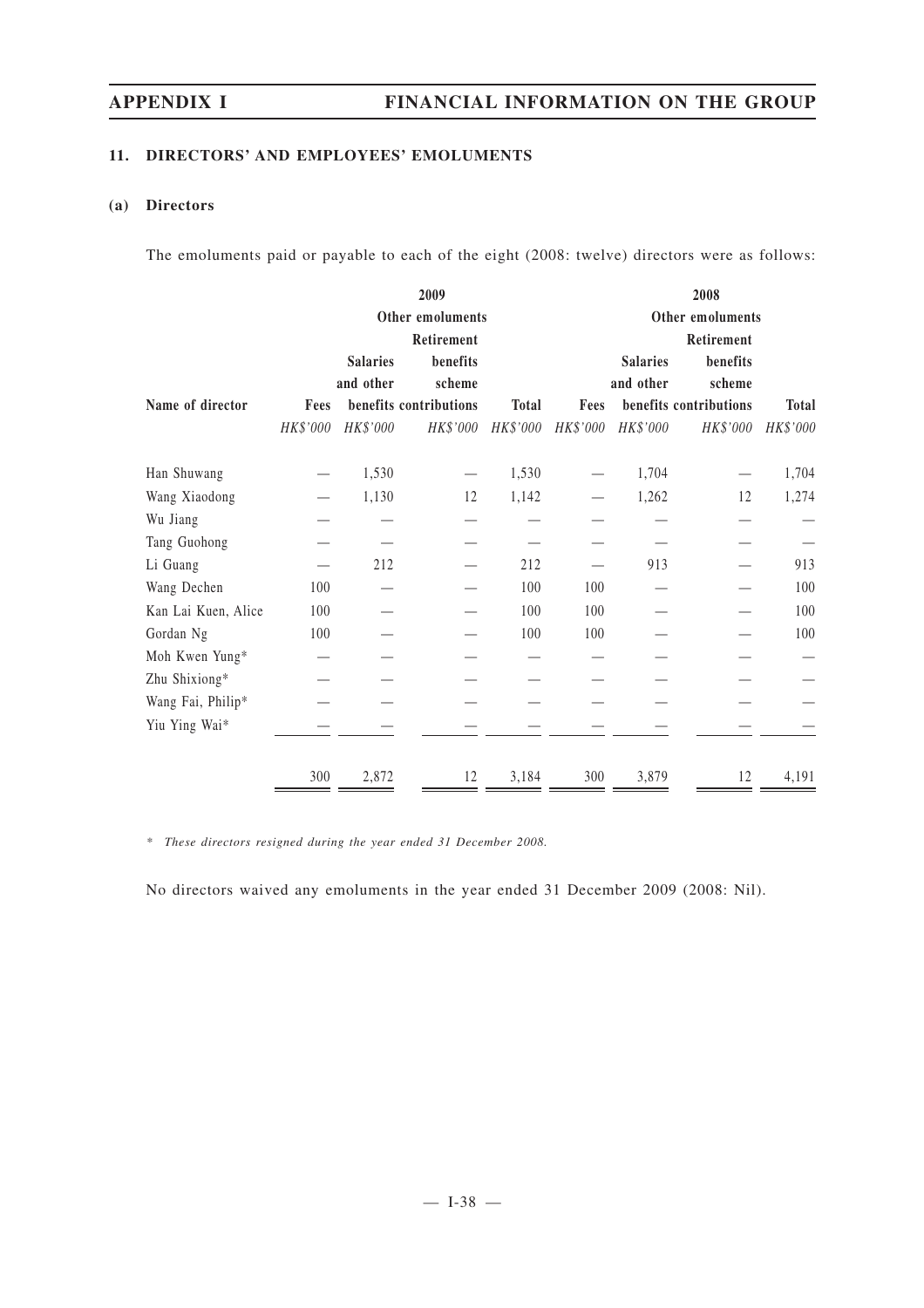## **(b) Five highest paid individuals**

The five highest paid individuals included two (2008: three) directors. The emoluments of the three (2008: two) highest paid individuals were as follows:

|                                          | 2009     | 2008     |
|------------------------------------------|----------|----------|
|                                          | HK\$'000 | HK\$'000 |
| Salaries and other benefits              | 2,544    | 1,826    |
| Retirement benefits scheme contributions |          |          |
|                                          | 2,544    | 1,826    |

The aggregate emoluments paid to each of the above three (2008: two) highest paid individuals for both years did not exceed HK\$1,000,000.

## **12. DIVIDEND**

No dividend was paid or proposed during the year ended 31 December 2009, nor has any dividend been proposed since the end of the reporting period (2008: Nil).

## **13. EARNINGS (LOSS) PER SHARE - BASIC**

The calculation of the basic earnings (loss) per share attributable to owners of the Company is based on the following data.

|                                                                  | 2009     | 2008                        |
|------------------------------------------------------------------|----------|-----------------------------|
|                                                                  | HK\$'000 | HK\$'000                    |
| Profit (loss) for the purpose of basic earnings (loss) per share | 68,033   | (499,626)                   |
|                                                                  |          | Number of shares            |
|                                                                  | 2009     | 2008                        |
| Weighted average number of shares for the                        |          |                             |
| purposes of basic earnings (loss) per share                      |          | 3,660,858,682 3,623,995,668 |

The weighted average number of shares in issue during the year ended 31 December 2009 had been adjusted for the effect of placing of existing shares and top-up subscription of new shares at a price of HK\$0.80 per share issued in November 2009.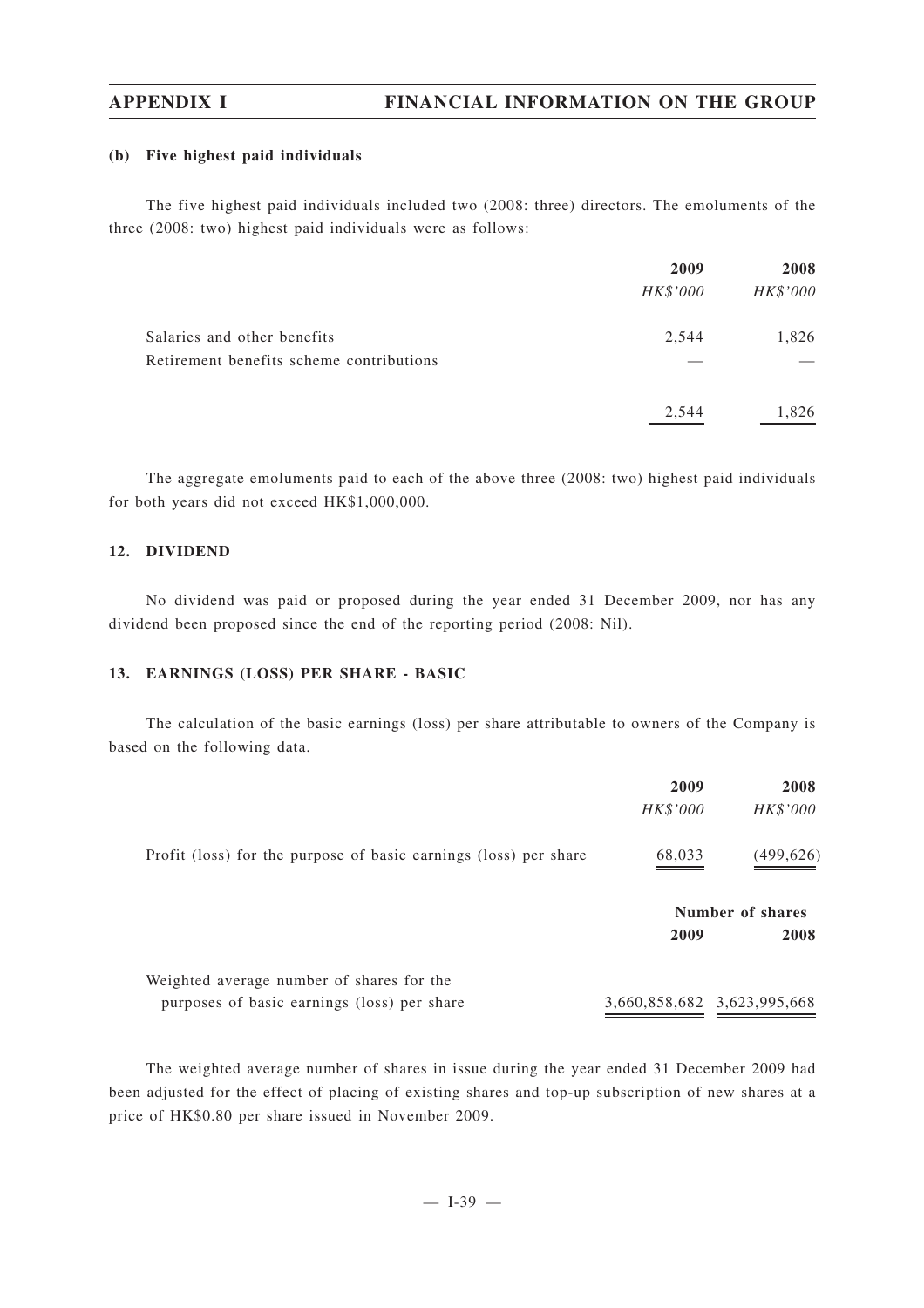## **14. INVESTMENT PROPERTY**

|                                                                | 2009     | 2008     |
|----------------------------------------------------------------|----------|----------|
|                                                                | HK\$'000 | HK\$'000 |
| <b>FAIR VALUE</b>                                              |          |          |
| At beginning of the year                                       | 20,520   | 21,000   |
| Exchange adjustment                                            |          | 1,800    |
| Increase (decrease) in fair value recognised in profit or loss | 3,420    | (2,280)  |
| At end of the year                                             | 23,940   | 20,520   |

The above investment property is located in Shenzhen, the PRC under medium lease term.

The fair value of the Group's investment property as at 31 December 2009 has been determined by the directors of the Company. No valuation has been performed by independent qualified professional valuers. The valuation performed by the directors of the Company was arrived at by reference to recent market prices for similar commercial properties in Shenzhen, the PRC.

The fair value of the Group's investment property at 31 December 2008 has been arrived at on the basis of a valuation carried out on that date by Knight Frank Petty Limited, independent qualified professional valuers not connected with the Group. Knight Frank Petty Limited is a member of the Institute of Valuers, and has appropriate qualifications and recent experiences in the valuation of similar properties in the relevant locations. The valuation was arrived at by reference to market evidence of transaction prices for similar commercial properties in Shenzhen, the PRC.

All of the Group's property interests held under operating leases to earn rentals or for capital appreciation purposes are measured using the fair value model and are classified and accounted for as investment properties.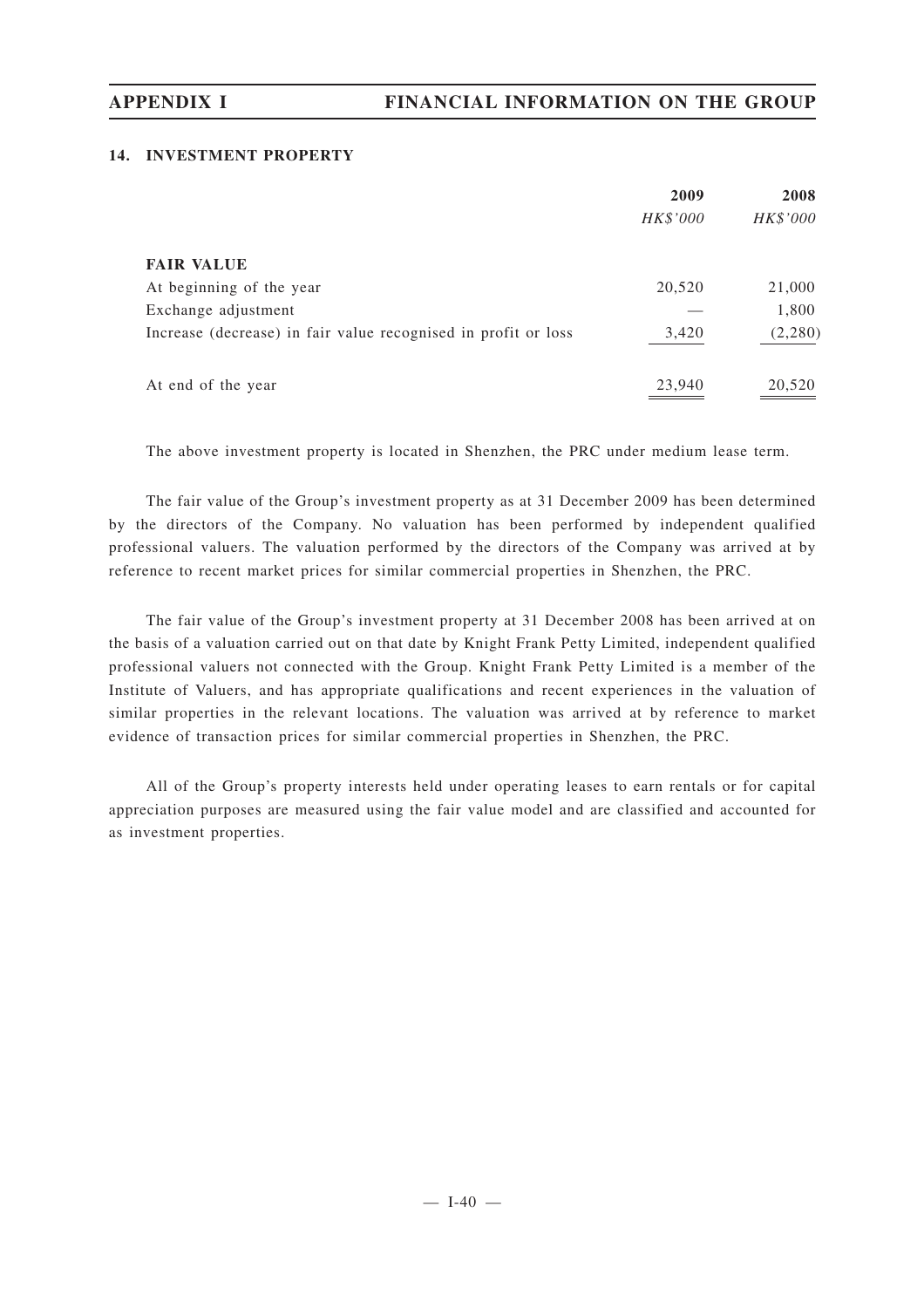# **15. PROPERTY, PLANT AND EQUIPMENT/DEPOSITS PAID FOR ACQUISITION OF PROPERTY, PLANT AND EQUIPMENT**

|                                            |           | Plant,<br>Leasehold equipment | Wind<br>energy |               | <b>Furniture</b>    |          |              |
|--------------------------------------------|-----------|-------------------------------|----------------|---------------|---------------------|----------|--------------|
|                                            | land and  | and                           | plant and      | <b>Moulds</b> | and office          | Motor    |              |
|                                            |           | buildings machinery           | equipment      |               | and tools equipment | vehicles | <b>Total</b> |
|                                            | HK\$'000  | HK\$'000                      | HK\$'000       | HK\$'000      | HK\$'000            | HK\$'000 | HK\$'000     |
| <b>COST</b>                                |           |                               |                |               |                     |          |              |
| At 1 January 2008                          | 202       | 37,302                        |                | 3,142         | 18,310              | 6,550    | 65,506       |
| Exchange adjustments                       | $1\,8$    | 3,127                         |                | 235           | 461                 | 304      | 4,145        |
| Additions<br>Acquired on<br>acquisition of |           | 1,584                         | 58,633         | 148           | 2,446               | 4,775    | 67,586       |
| subsidiaries                               | 12,652    | 9,495                         | 198,638        |               | 434                 | 1,240    | 222,459      |
| Disposals                                  |           | (1,361)                       |                |               | (3,659)             | (803)    | (5,823)      |
| At 31 December 2008                        | 12,872    | 50,147                        | 257,271        | 3,525         | 17,992              | 12,066   | 353,873      |
| Additions                                  |           | 5,081                         | 79,183         | 17,856        | 2,776               | 3,229    | 108,125      |
| Disposals                                  | (220)     | (318)                         |                | (91)          | (1,110)             | (122)    | (1, 861)     |
| At 31 December 2009                        | 12,652    | 54,910                        | 336,454        | 21,290        | 19,658              | 15,173   | 460,137      |
| <b>DEPRECIATION</b>                        |           |                               |                |               |                     |          |              |
| At 1 January 2008                          | $\bf 88$  | 16,845                        |                | 2,220         | 13,766              | 1,985    | 34,904       |
| Exchange adjustments                       | $\,$ $\,$ | 876                           |                | 155           | 205                 | 62       | 1,306        |
| Provided for the year                      | 68        | 5,799                         | 944            | 400           | 1,151               | 1,265    | 9,627        |
| Eliminated on                              |           |                               |                |               |                     |          |              |
| disposals                                  |           | (172)                         |                |               | (973)               | (80)     | (1,225)      |
| At 31 December 2008                        | 164       | 23,348                        | 944            | 2,775         | 14,149              | 3,232    | 44,612       |
| Provided for the year                      | 677       | 6,933                         | 15,432         | 1,953         | 1,346               | 1,779    | 28,120       |
| Eliminated on<br>disposals                 | (114)     | (159)                         |                | (51)          | (956)               | (5)      | (1,285)      |
|                                            |           |                               |                |               |                     |          |              |
| At 31 December 2009                        | 727       | 30,122                        | 16,376         | 4,677         | 14,539              | 5,006    | 71,447       |
| <b>CARRYING VALUES</b>                     |           |                               |                |               |                     |          |              |
| At 31 December 2009                        | 11,925    | 24,788                        | 320,078        | 16,613        | 5,119               | 10,167   | 388,690      |
| At 31 December 2008                        | 12,708    | 26,799                        | 256,327        | 750           | 3,843               | 8,834    | 309,261      |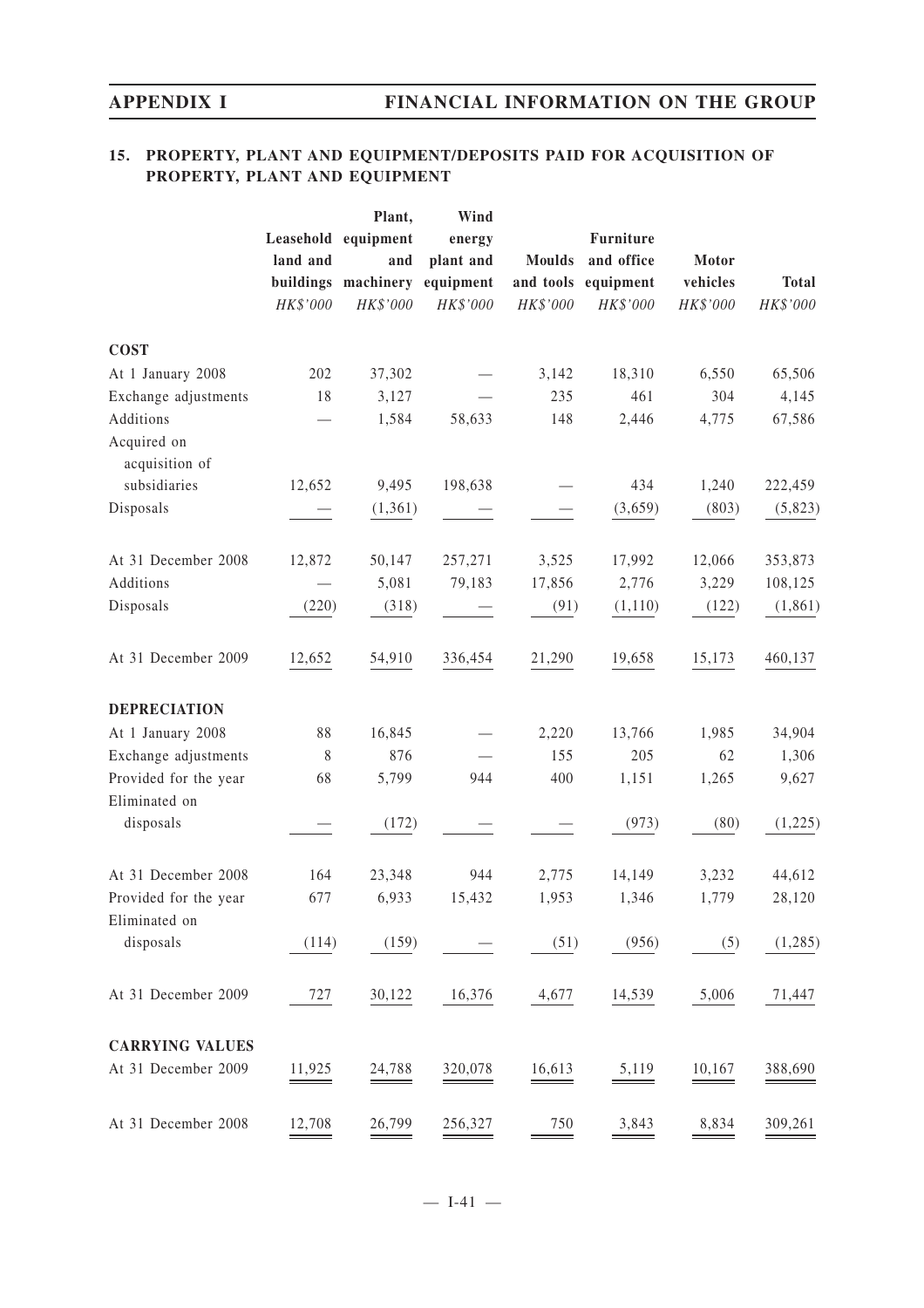The above items of property, plant and equipment are depreciated on a straight line basis at the following rates per annum:

| Leasehold land and buildings    | 4 - 5% or over the unexpired lease terms, whichever |
|---------------------------------|-----------------------------------------------------|
|                                 | is shorter                                          |
| Plant, equipment and machinery  | $9 - 15\%$                                          |
| Wind energy plant and equipment | $5 - 15\%$                                          |
| Moulds and tools                | 25%                                                 |
| Furniture and office equipment  | $10 - 25\%$                                         |
| Motor vehicles                  | $18 - 25\%$                                         |

The Group's property interests shown above were held under medium-term leases in the PRC.

At 31 December 2009, the Group also had deposits paid for the acquisition of machineries that will be established in Wuxi, the PRC of HK\$7,377,000 (2008: Nil).

A sum of approximately HK\$107,194,000 as at 31 December 2008 was paid as deposit for the purchase of property, plant and equipment for the operation of wind farm by a subsidiary. During the year, the Group decided that such wind power energy operation will be operated by a newly established jointly controlled entity of the Group. Accordingly, the property, plant and equipment were used by the Group for the manufacture of wind turbines and subsequently sold to the jointly controlled entity.

## **16. GOODWILL**

|                                                    | HK\$'000 |
|----------------------------------------------------|----------|
| <b>COST</b>                                        |          |
| At 1 January 2008                                  | 3,210    |
| Acquisition of subsidiaries (note 31)              | 8,548    |
| At 31 December 2008                                | 11,758   |
| Acquisition of additional interest in a subsidiary | 704      |
| At 31 December 2009                                | 12,462   |
| <b>IMPAIRMENT</b>                                  |          |
| At 1 January 2008,                                 |          |
| 31 December 2008 and                               |          |
| 31 December 2009                                   | 3,210    |
| <b>CARRYING VALUES</b>                             |          |
| At 31 December 2009                                | 9,252    |
| At 31 December 2008                                | 8,548    |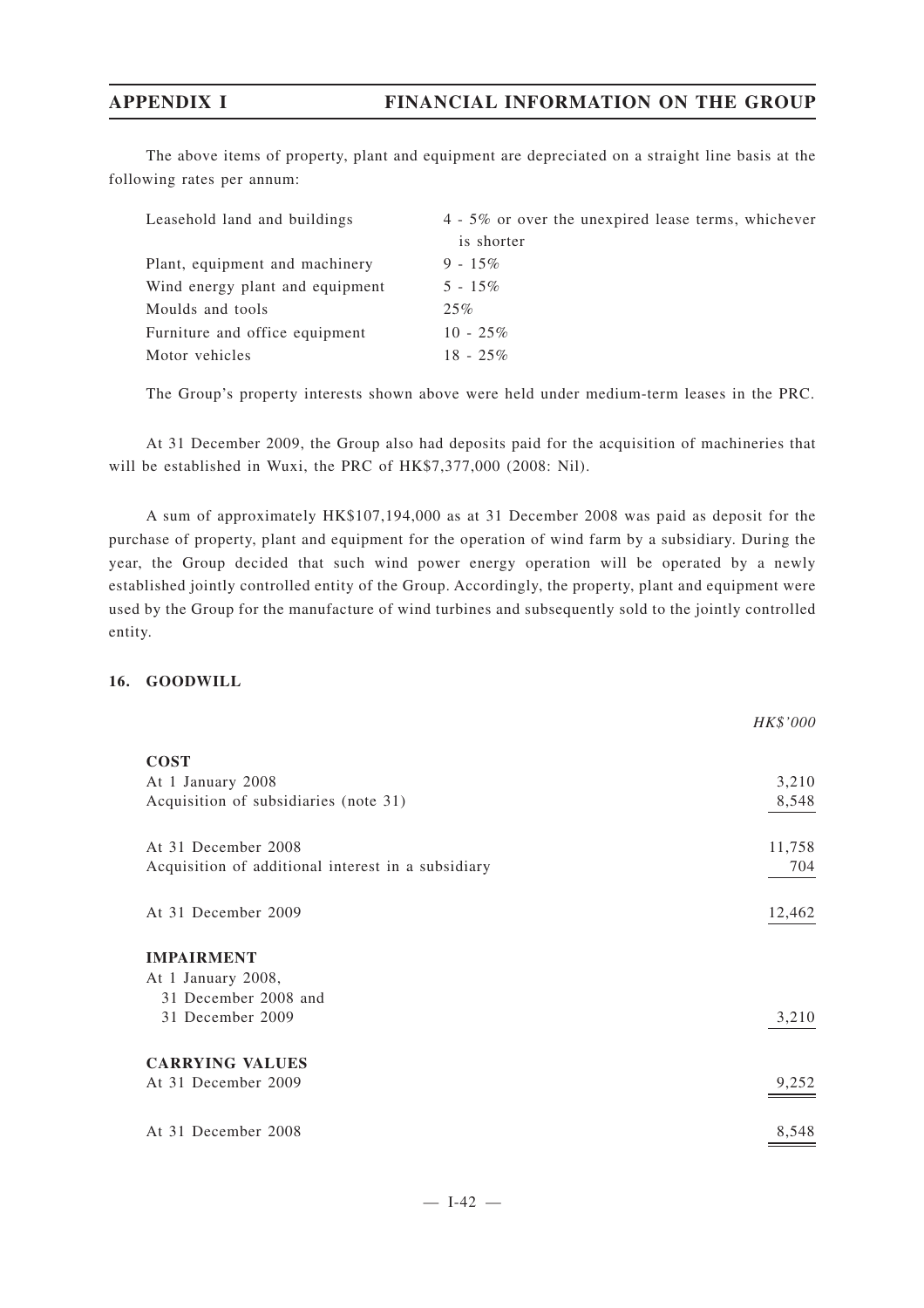For the purposes of impairment testing, goodwill with indefinite useful lives has been allocated to two individual cash generating units ("CGUs") including the Operation of Wind Farm segment and the REPM Products segment. The carrying amounts of goodwill as at 31 December 2009 allocated to these units are as follows:

|                        | 2009     | 2008     |
|------------------------|----------|----------|
|                        | HK\$'000 | HK\$'000 |
| Operation of Wind Farm | 1,968    | 1,968    |
| <b>REPM</b> Products   | 7,284    | 6,580    |
|                        | 9,252    | 8,548    |

The recoverable amounts of the CGUs are determined from value in use calculations. The key assumptions for the value in use calculations are those regarding the discount rates, growth rates and expected changes to selling prices and direct costs during the year. Management estimates discount rates using pre-tax rates that reflect current market assessments of the time value of money and the risks specific to the CGU. The growth rates are based on industry growth forecasts and does not exceed the average long-term growth rate for the relevant industry. Changes in selling prices and direct costs are based on past practices and expectations of future changes in the market.

During the year, the Group performed impairment review for goodwill based on cash flow forecasts derived from the financial budgets which was prepared by using the most recent financial results with projections approved by management covering a 5-year period at discount rates of 11.7% (2008: 11.7%) for Operation of Wind Farm and 13% (2008: 15%) for REPM Products, which reflects current market assessments of the time value of money and the risks specific to the CGUs. The growth rates being used for the 5-year period for Operation of Wind Farm and REPM Products are 3.5% and 19% respectively, in light of the Group's industry growth forecasts. Cash flows beyond the 5-year period are extrapolated using a steady growth rate of 3.5%. Management believes that any reasonably possible change in any of these assumptions would not cause the aggregate carrying amount to exceed the aggregate recoverable amount. No impairment loss on goodwill was recognised in profit or loss for both years.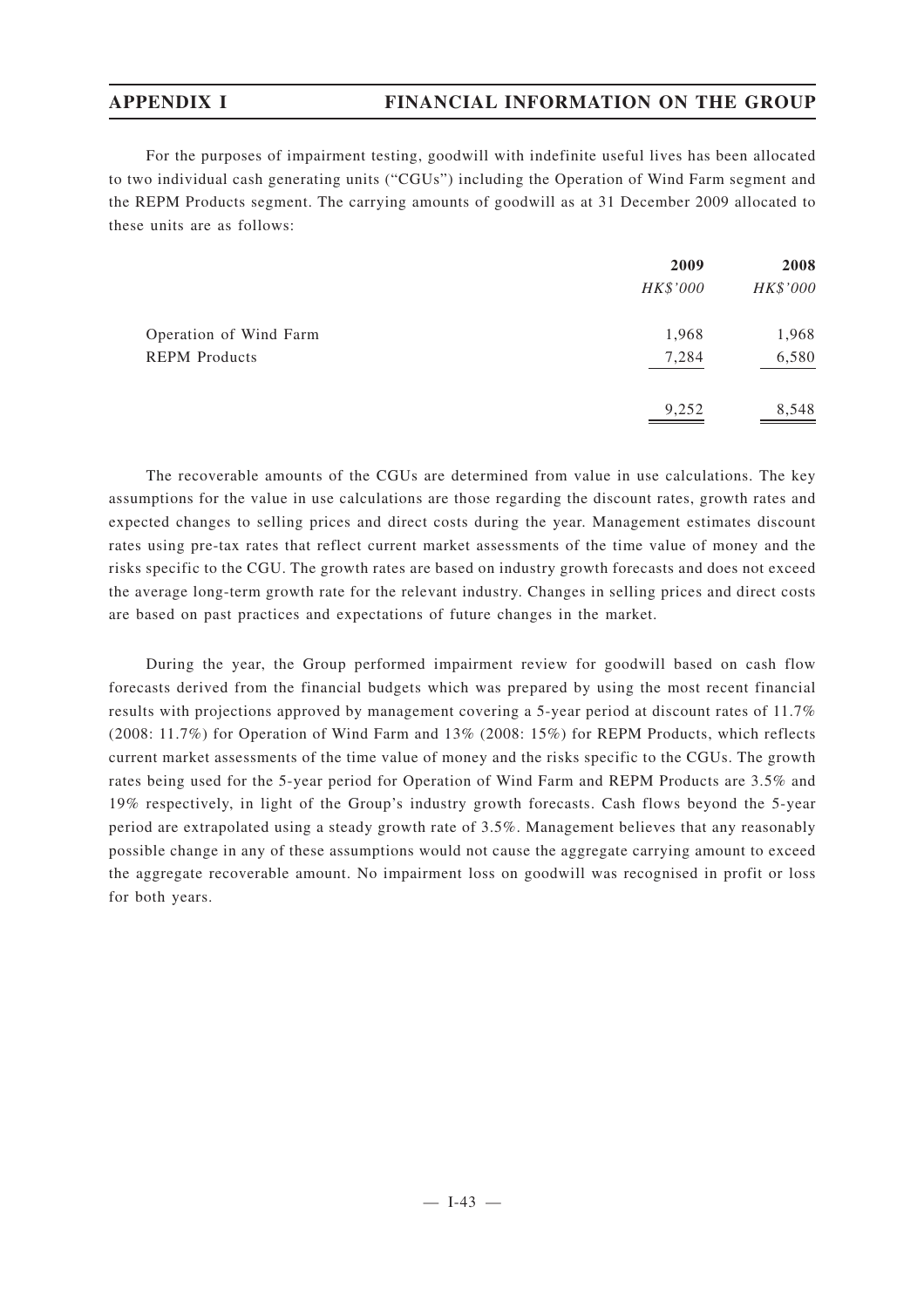## **17. INTANGIBLE ASSETS**

|                                          | Development<br>costs | <b>Technology</b><br>license right | <b>Total</b> |
|------------------------------------------|----------------------|------------------------------------|--------------|
|                                          | HK\$'000             | HK\$'000                           | HK\$'000     |
| <b>COST</b>                              |                      |                                    |              |
| At 1 January 2008                        | 8,618                | 35,100                             | 43,718       |
| Write-off                                | (8,618)              |                                    | (8,618)      |
| At 31 December 2008 and 31 December 2009 |                      | 35,100                             | 35,100       |
| AMORTISATION AND IMPAIRMENT              |                      |                                    |              |
| At 1 January 2008                        | 8,618                | 30,200                             | 38,818       |
| Amortised for the year                   |                      | 4,900                              | 4,900        |
| Eliminated on write off                  | (8,618)              |                                    | (8,618)      |
| At 31 December 2008 and 31 December 2009 |                      | 35,100                             | 35,100       |
| <b>CARRYING VALUES</b>                   |                      |                                    |              |
| At 31 December 2009                      |                      |                                    |              |
| At 31 December 2008                      |                      |                                    |              |

Intangible assets are amortised on a straight line basis over the following periods:

| Development costs        | $3 - 5$ years |
|--------------------------|---------------|
| Technology license right | 3 years       |

## **18. INTERESTS IN ASSOCIATES**

|                                                | 2009     | 2008     |
|------------------------------------------------|----------|----------|
|                                                | HK\$'000 | HK\$'000 |
| Cost of unlisted investments                   | 182,252  | 171,578  |
| Exchange adjustments                           | 16,644   | 17,230   |
| Share of post-acquisition profits and other    |          |          |
| comprehensive income, net of dividend received | 28,384   | 23,018   |
|                                                | 227,280  | 211,826  |

Included in the cost of unlisted investments is goodwill of HK\$4,644,000 (2008: HK\$426,000) arising on the acquisition of associates.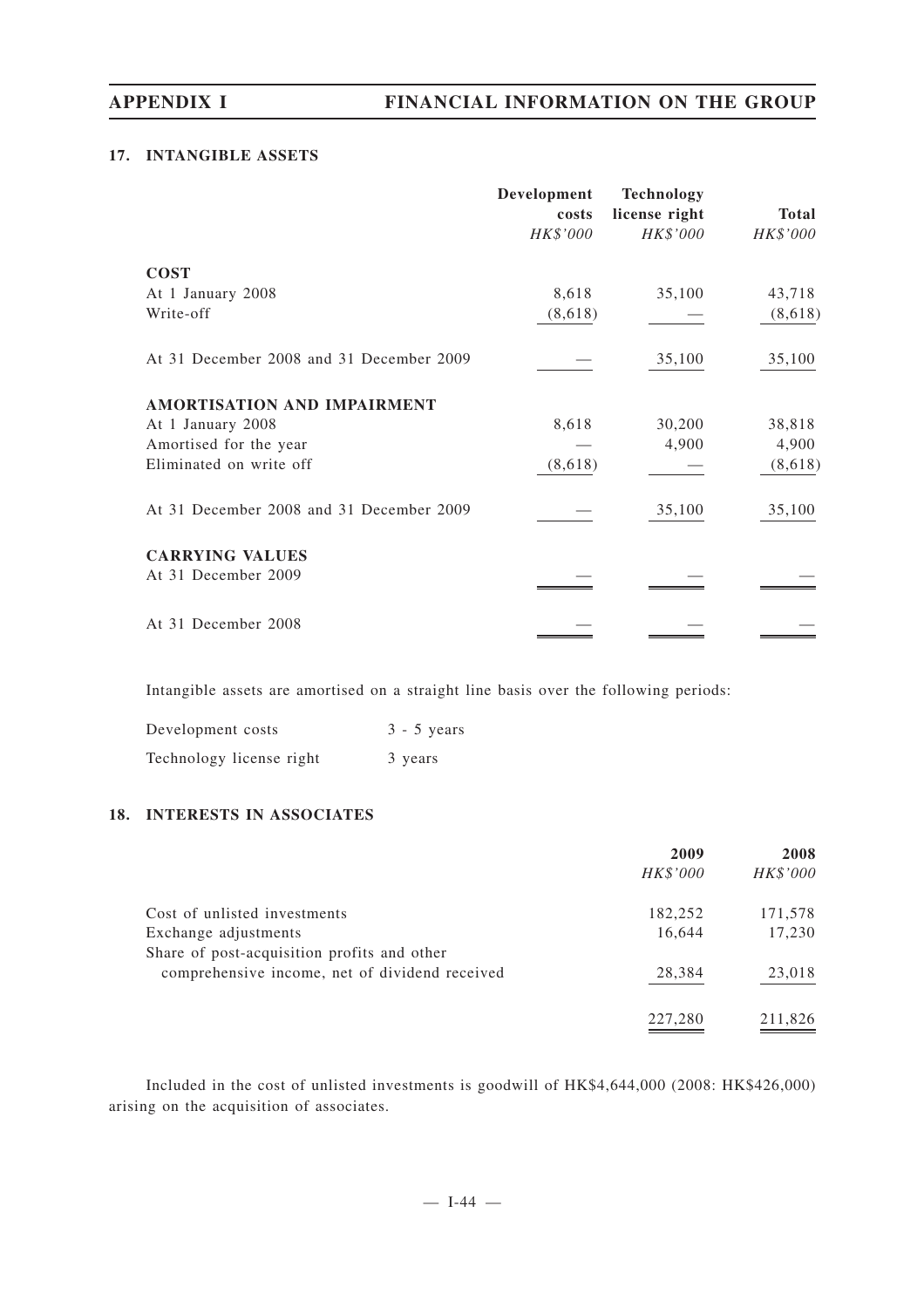The Group has discontinued recognition of its share of loss of an associate. The amount of unrecognised share of loss of the associate, extracted from the relevant management account of the associate, both for the year and cumulatively, are as follows:

|                                                        | 2009      | 2008            |
|--------------------------------------------------------|-----------|-----------------|
|                                                        | HK\$'000  | <i>HK\$'000</i> |
| Unrecognised share of loss of associate for the year   | (284)     | (1,260)         |
| Accumulated unrecognised share of loss of an associate | (79, 939) | (79, 655)       |

The summarised financial information in respect of the Group's associates is set out below:

|                                           | 2009      | 2008      |
|-------------------------------------------|-----------|-----------|
|                                           | HK\$'000  | HK\$'000  |
| Total assets                              | 3,722,803 | 3,980,907 |
| Total liabilities                         | 2,613,939 | 2,921,713 |
| Net assets                                | 1,108,864 | 1,059,194 |
| Group's share of net assets of associates | 222,636   | 211,400   |
| Revenue                                   | 748,978   | 470,360   |
| Profit for the year                       | 126,962   | 149,783   |
| Group's share of results of associates    | 25,095    | 29,371    |

Details of the principal associates of the Group at 31 December 2009 are set out in note 38.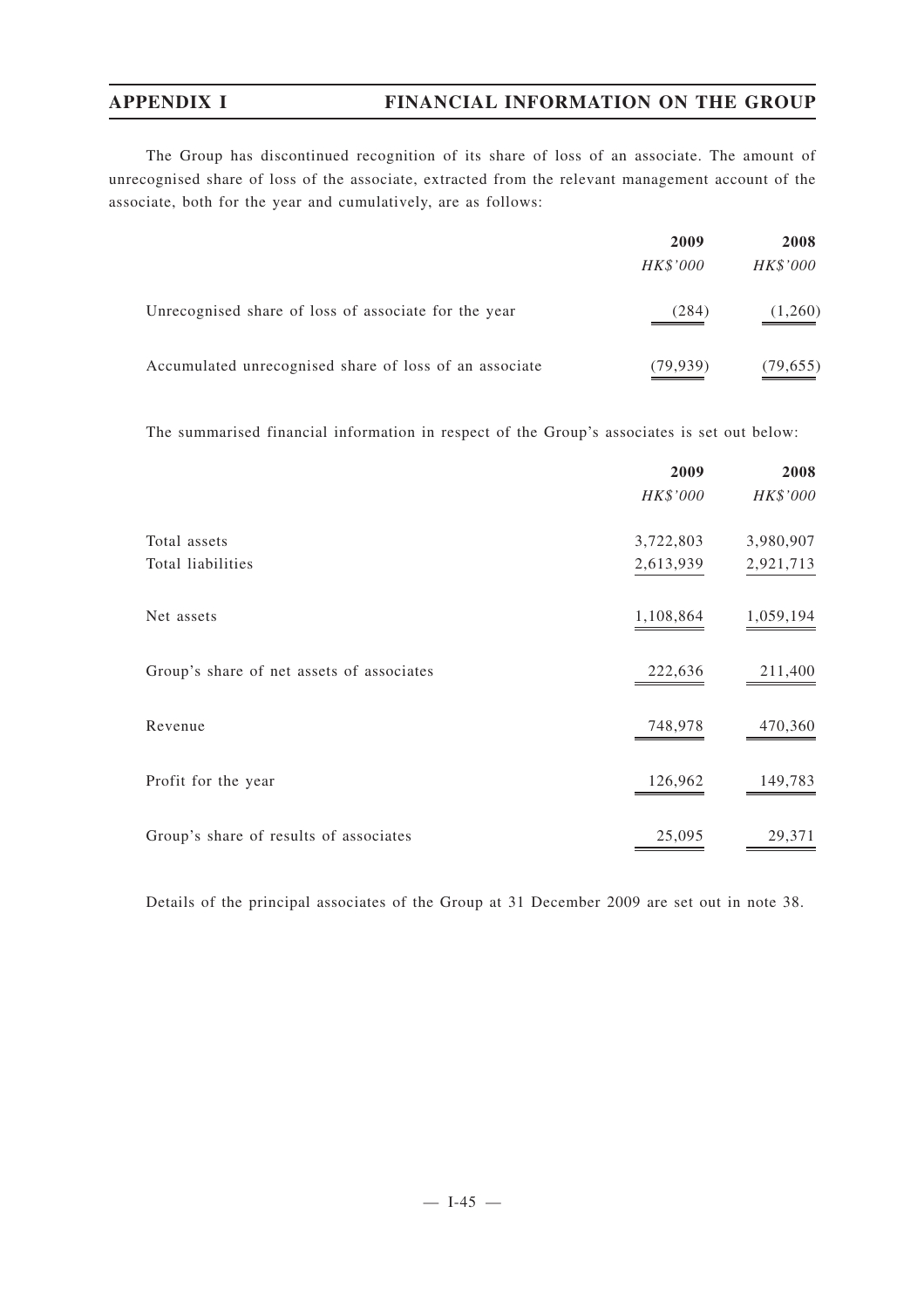## **19. INTERESTS IN JOINTLY CONTROLLED ENTITIES**

|                                                              | 2009      | 2008       |
|--------------------------------------------------------------|-----------|------------|
|                                                              | HK\$'000  | HK\$'000   |
| Cost of unlisted investments in jointly controlled entities, |           |            |
| net of pre-acquisition dividend                              | 1,763,643 | 1,716,789  |
| Exchange adjustments                                         | 106,039   | 106,457    |
| Share of post-acquisitions profits, net of dividend          | 28,204    | 25,407     |
| Share of net assets                                          | 1,897,886 | 1,848,653  |
| Less: Impairment loss recognised                             | (843,769) | (898, 958) |
|                                                              | 1.054.117 | 949.695    |

Included in the cost of unlisted investments is goodwill of HK\$1,155,343,000 (2008: HK\$1,155,343,000) arising on the acquisition of jointly controlled entities in 2007.

During the year, the Group made a reversal of impairment loss of HK\$55,189,000 (out of the impairment loss previously recognised in prior years of HK\$394,549,000) in relation to the carrying amount of an interest in a jointly controlled entity, Beijing Delphi Wanyuan Engine Management Systems Co. Ltd., which is engaged in the manufacturing of automotive engine management systems and components. During the year, the government of the PRC has introduced a number of policies and incentive subsidies to encourage the development and consumption of low emission automobile manufactured in the PRC from the years of 2009 to 2011, and the jointly controlled entity has recorded an increase in sales of products during the current year. The increase of the recoverable amount of the interest in the jointly controlled entity was mainly attributable to the increase of sales growth after the introduction of these new policies in the PRC. The recoverable amount of interest in the jointly controlled entity is determined by management from value in use calculation by estimating the Group's share of the present value of the estimated future cash flows expected to be generated by the jointly controlled entity covering a 5-year period at discount rate of 15%, which reflects current market assessments of the time value of money and the risk specific to the investment in the jointly controlled entity. The growth rate being used for the 5-year period for operation of the jointly controlled entity is 13% in light of the industry growth forecast. Cash flows beyond the 5-year period are extrapolated using a steady growth rate of 3.5%.

The Group recognised an impairment loss of HK\$405,012,000 in 2008 in relation to the carrying amount of the interest in a jointly controlled entity, Nantong CASC Wanyuan Acciona Wind Turbine Manufacture Corporation Ltd. The recoverable amount was determined based on the value of the underlying assets attributable to the Group estimated by the directors.

The Group also recognised an impairment loss of HK\$19,153,000 in 2008 in relation to the carrying amounts of interests in other jointly controlled entities. The recoverable amount is determined from value in use calculation by estimating the Group's share of the present value of the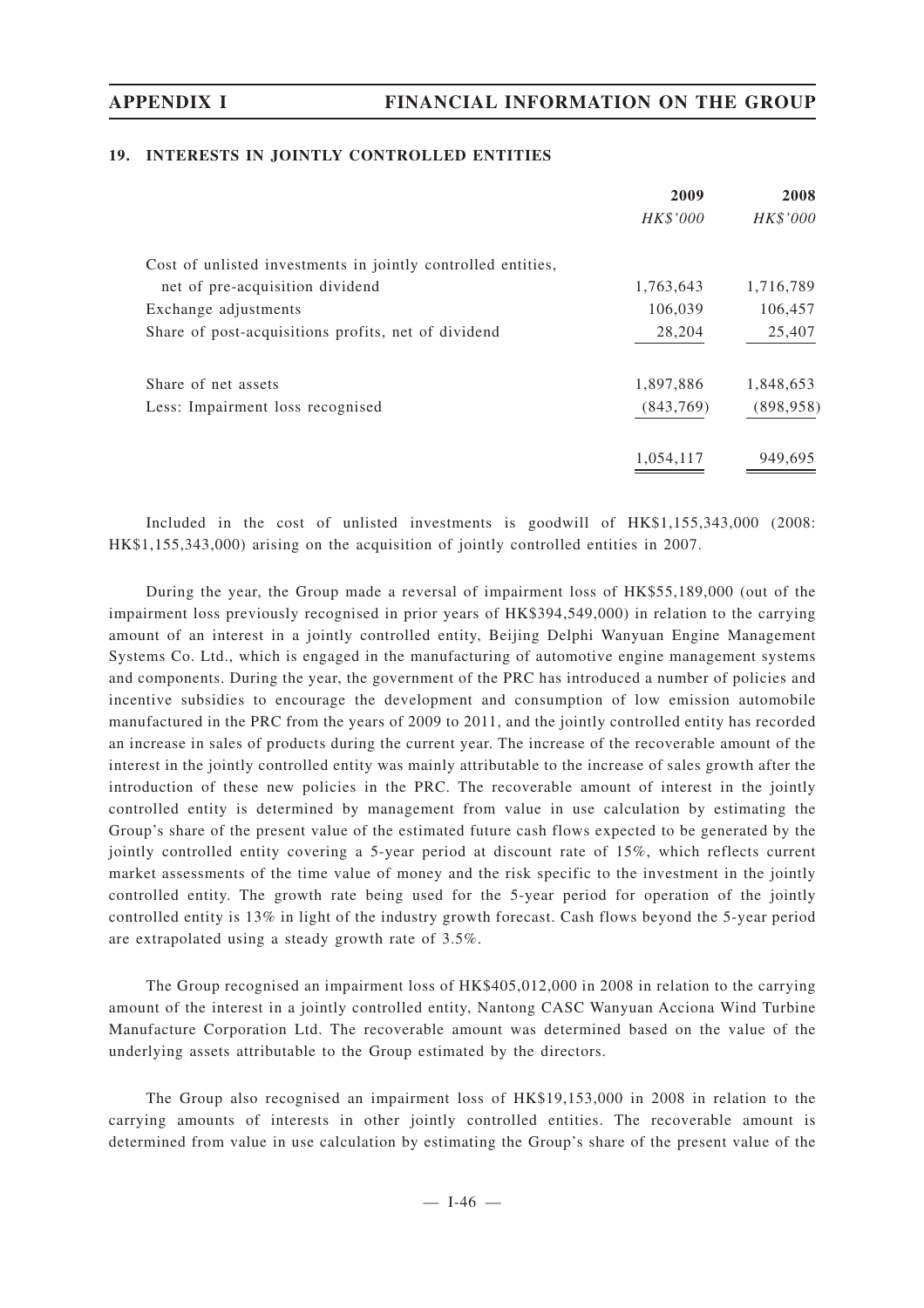estimated future cash flows expected to be generated by the jointly controlled entities, using discount rates ranging from 12% to 13% in both years which reflects current market assessments of the time value of money and the risks specific to the jointly controlled entities. Thus, the excess of the carrying amount of these interests in jointly controlled entities over the recoverable amount is recognised as an impairment loss.

The summarised financial information in respect of the Group's jointly controlled entities attributable to the Group's interest which are accounted for using equity method is set out below:

|                     | 2009        | 2008          |
|---------------------|-------------|---------------|
|                     | HK\$'000    | HK\$'000      |
| Non-current assets  | 157,416     | 160,836       |
| Current assets      | 694,605     | 494,302       |
| Current liabilities | (481, 806)  | (351, 441)    |
| Net assets          | 370,215     | 303,697       |
| Income              | 1,154,122   | 1,256,821     |
| Expenses            | (1,062,209) | (1, 191, 706) |
| Profit for the year | 91,913      | 65,115        |

Details of the principal jointly controlled entities of the Group at 31 December 2009 are set out in note 38.

## **20. FIXED BANK DEPOSITS**

At 31 December 2009, bank deposits that carry fixed interests rates which range from 2.25% to 3.33% per annum with carrying amounts of HK\$148,200,000 (2008: Nil) are placed in a bank for general banking facilities granted to the Group which cannot be redeemed before their maturity dates. An analysis of the maturity of these deposits are as follows:

|                            | 2009     | 2008     |
|----------------------------|----------|----------|
|                            | HK\$'000 | HK\$'000 |
| Amount due after one year  | 91,200   |          |
| Amount due within one year | 57,000   |          |
|                            | 148,200  |          |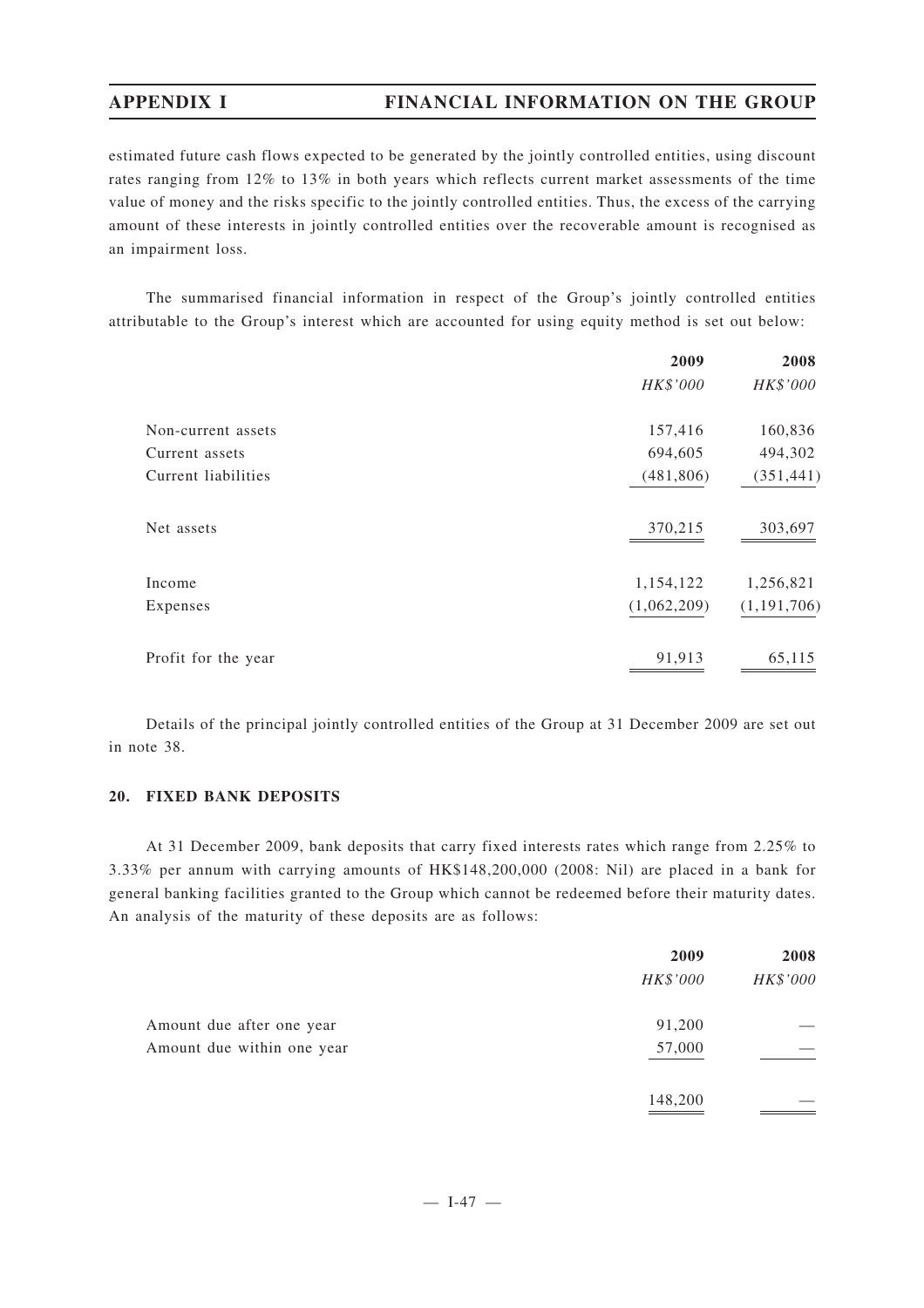## **21. INVENTORIES**

|                  | 2009     | 2008     |
|------------------|----------|----------|
|                  | HK\$'000 | HK\$'000 |
| Raw materials    | 30,381   | 16,757   |
| Work-in-progress | 21,735   | 13,561   |
| Finished goods   | 24,712   | 24,922   |
|                  | 76,828   | 55,240   |

## **22. TRADE AND OTHER RECEIVABLES**

Included in trade and other receivables are trade receivables of HK\$50,770,000 (2008: HK\$41,910,000). The Group allows credit periods for 90 days on average to its customers for sales of goods and rendering of services. At the discretion of the executive directors, several major customers were allowed to settle their balances beyond the credit terms up to one year. The following is an aged analysis of trade receivables, net of allowances, presented based on the invoice date at the end of the reporting period:

|                        | 2009     | 2008     |
|------------------------|----------|----------|
|                        | HK\$'000 | HK\$'000 |
| Within 30 days         | 18,604   | 29,246   |
| Between 31 - 90 days   | 19,531   | 8,090    |
| Between 91 - 180 days  | 833      | 3,361    |
| Between 181 - 365 days | 4,080    |          |
| Over 1 year            | 7,722    | 1,213    |
|                        | 50,770   | 41,910   |

Included in the Group's trade receivable balance are debtors with aggregate carrying amount of HK\$12,635,000 (2008: HK\$4,574,000) which are past due at the reporting date for which the Group has not provided for impairment loss. The Group does not hold any collateral over these balances. The average age of these receivables is 365 days (2008: 180 days).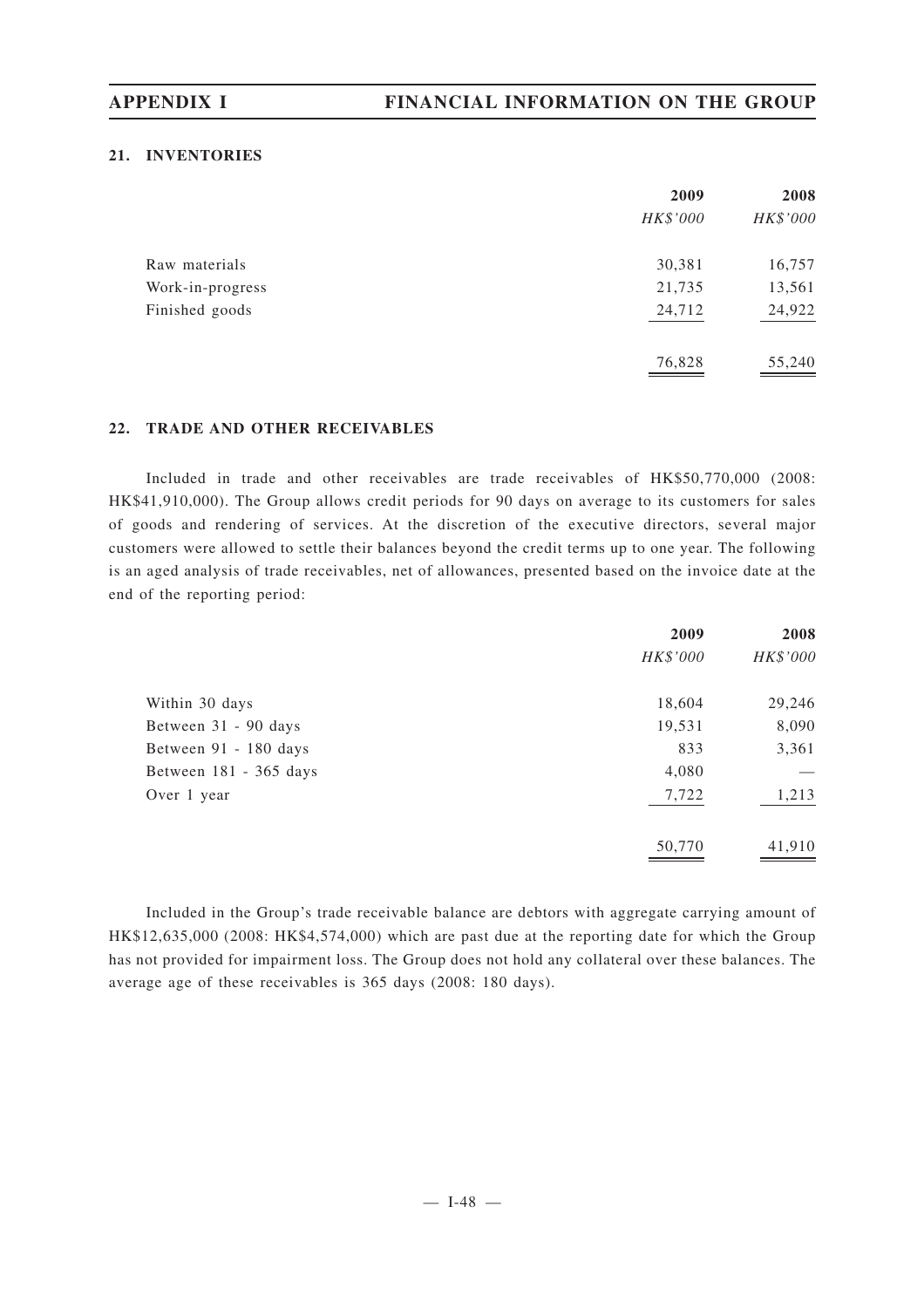Ageing of trade receivables which are past due but not impaired:

|                        | 2009     | 2008     |
|------------------------|----------|----------|
|                        | HK\$'000 | HK\$'000 |
| Between 91 - 180 days  | 833      | 3,361    |
| Between 181 - 365 days | 4,080    |          |
| Over 1 year            | 7,722    | 1,213    |
| Total                  | 12,635   | 4,574    |

The Group will normally provide fully for all receivables overdue 365 days because historical experiences is such that receivables that are past due 365 days are generally not recoverable, except for some major customers with longer credit terms at the discretion of the executive directors.

Movement in the allowance for doubtful debts:

|                                                              | 2009     | 2008     |
|--------------------------------------------------------------|----------|----------|
|                                                              | HK\$'000 | HK\$'000 |
| Balance at beginning of the year                             | 138,664  | 127,223  |
| Impairment losses recognised in respect of trade receivables | 5,538    | 11,441   |
| Balance at end of the year                                   | 144,202  | 138,664  |

The balance of the allowance for doubtful debts are individually impaired trade receivables which have been overdue 365 days or/and have no material transactions with the Group during the year. The Group does not hold any collateral over these balances.

Before accepting any new customer, the Group's executive directors and marketing team would assess the potential customer 's credit quality and defines credit limits by customer. Limits attributed to customers are reviewed regularly with reference to past settlement history. 70% (2008: 90%) of the trade receivables that are neither past due nor impaired have the best credit history managed by the Group's marketing team.

Included in the Group's other receivables at 31 December 2009 are advance to minority shareholder of a subsidiary of HK\$8,459,000 (2008: HK\$2,280,000), a dividend receivable from a jointly controlled entity of HK\$9,884,000 (2008: HK\$49,719,000), deposits on purchase of materials for subsidiaries in the PRC of HK\$82,916,000 (2008: HK\$42,393,000) and bills receivable of HK\$12,308,000 (2008: HK\$12,165,000).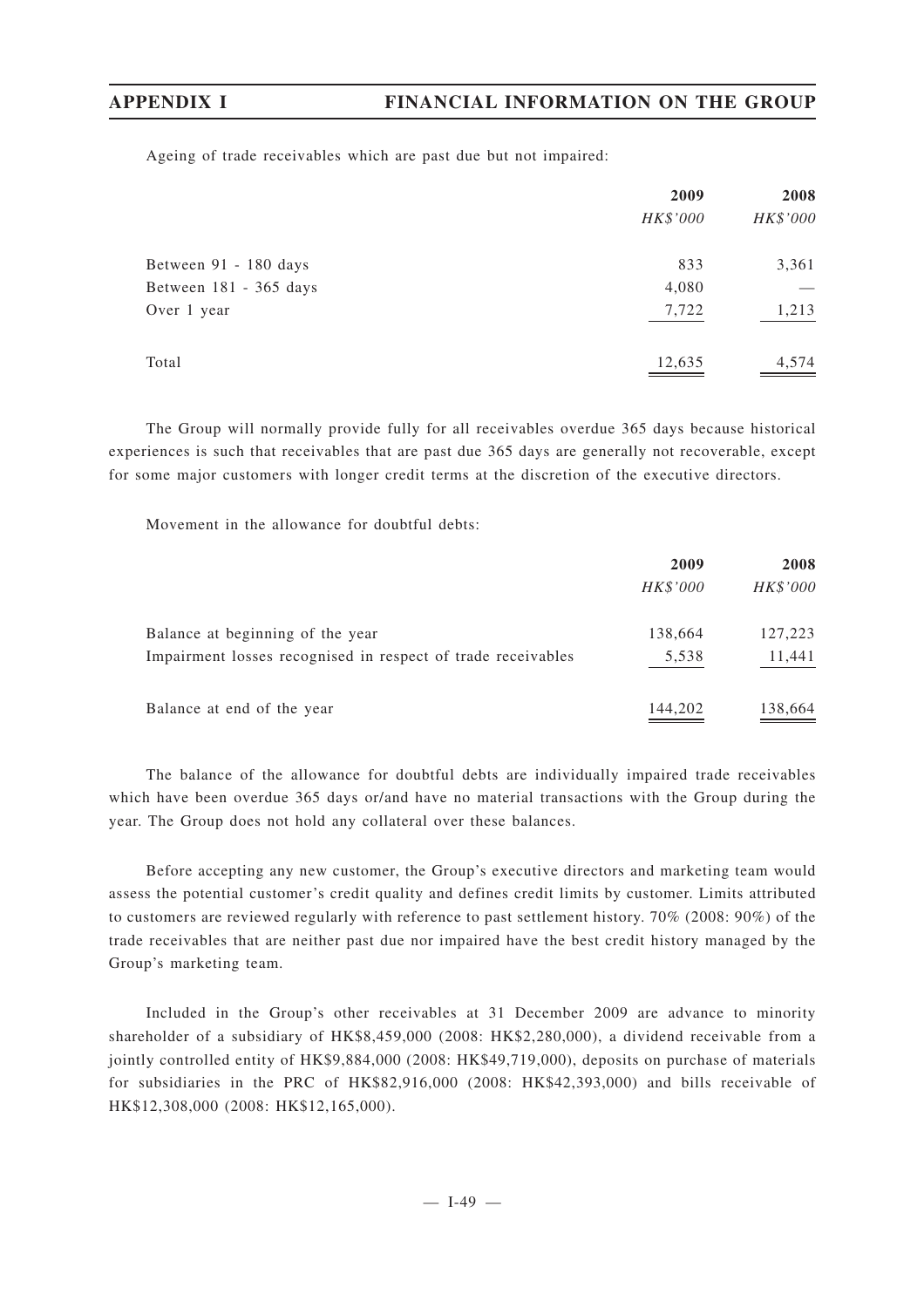In addition, other receivables at 31 December 2009 included amounts due from China Aerospace International Holdings Limited ("CASIL") and its subsidiaries, of HK\$15,291,000 (2008: HK\$15,291,000). CASIL, a subsidiary of CASC, is a fellow subsidiary of the Company. The amounts are unsecured, non-interest bearing and repayable on demand.

## **23. AMOUNTS DUE FROM/TO ASSOCIATES**

The amounts due from/to associates are unsecured, non-interest bearing and are repayable on demand.

Movement in the allowance for amounts due from associates:

|                                                         | 2009      | 2008            |
|---------------------------------------------------------|-----------|-----------------|
|                                                         | HK\$'000  | <i>HK\$'000</i> |
| Balance at beginning of the year                        | 35,335    | 17,498          |
| Recovery of fully impaired receivable from an associate | (11, 952) |                 |
| Impairment losses recognised in                         |           |                 |
| respect of amounts due from associates                  |           | 17,837          |
| Balance at end of the year                              | 23,383    | 35,335          |

## **24. BANK BALANCES/PLEDGED BANK DEPOSITS**

## **Bank balances/pledged bank deposits**

Bank balances carry interest at prevailing market rates which range from 0.01% to 0.81% (2008: 0.36% to 1.17%) per annum.

The pledged bank deposits carry fixed interest rate of 0.36% (2008: 0.36%) per annum. The pledged bank deposits, amounting to HK\$97,851,000 (2008: HK\$41,599,000), have been pledged to secure certain bank facilities and are therefore classified as current asset. It will be released in March 2010 upon the settlement of the related borrowings.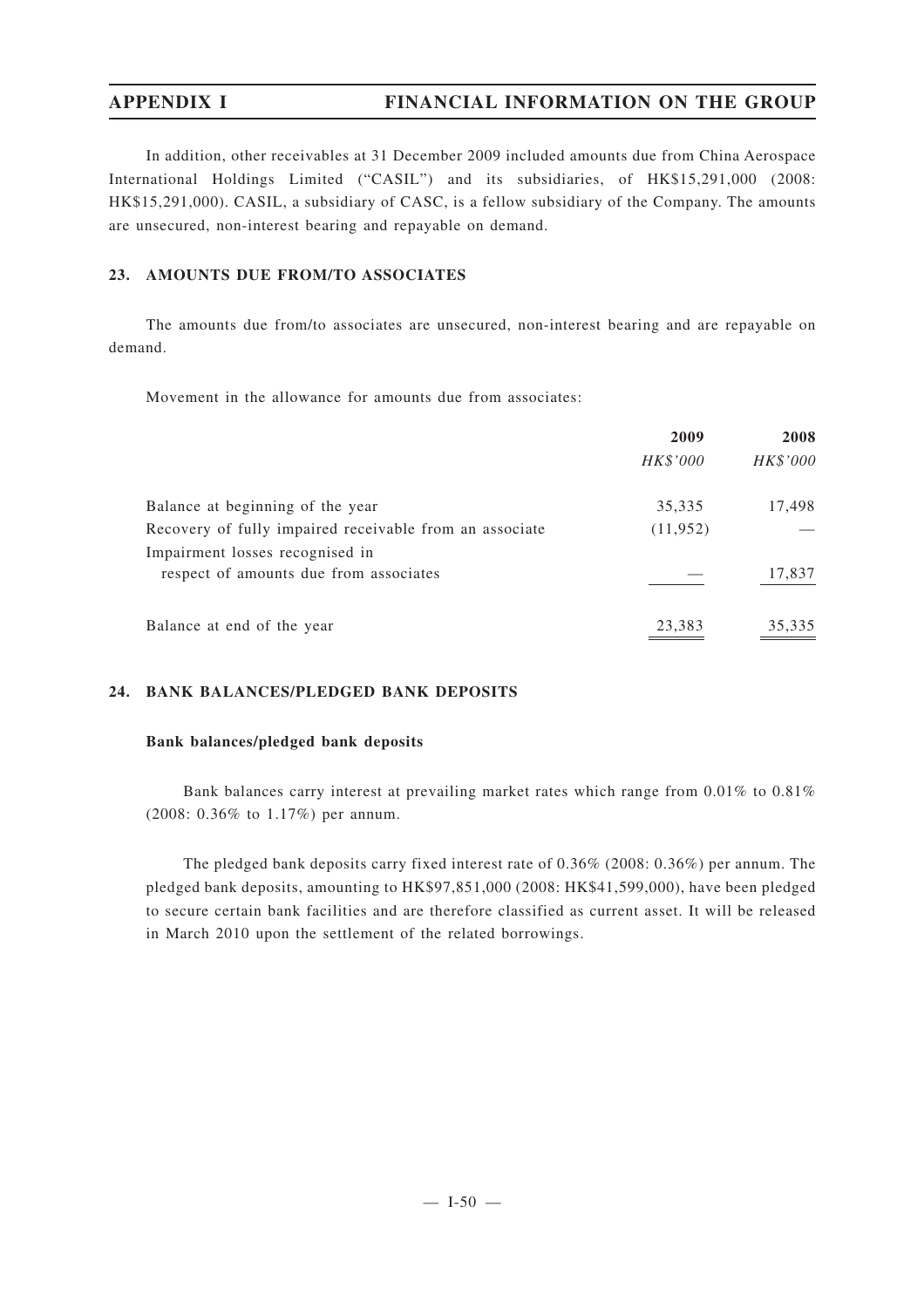## **25. TRADE AND OTHER PAYABLES**

Included in trade and other payables are trade payables of HK\$47,429,000 (2008: HK\$40,108,000). The following is an aged analysis of trade payables based on invoice date at the end of reporting period:

|                        | 2009     | 2008     |
|------------------------|----------|----------|
|                        | HK\$'000 | HK\$'000 |
| Within 30 days         | 20,489   | 20,476   |
| Between 31 - 90 days   | 14,419   | 5,924    |
| Between 91 - 180 days  | 2,721    | 2,166    |
| Between 181 - 365 days | 2,317    | 1,933    |
| Over 1 year            | 7,483    | 9,609    |
|                        | 47,429   | 40,108   |

Included in the Group's other payables at 31 December 2009 are accrual for construction work of HK\$33,925,000 (2008: Nil), receipt in advance from customers of HK\$43,513,000 (2008: HK\$2,632,000) and interest payable of HK\$14,246,000 (2008: HK\$15,664,000).

In addition, other payables at 31 December 2009 included amounts due to CASIL and its subsidiaries of HK\$4,407,000 (2008: HK\$4,407,000). The amounts are unsecured, non-interest bearing and are repayable on demand.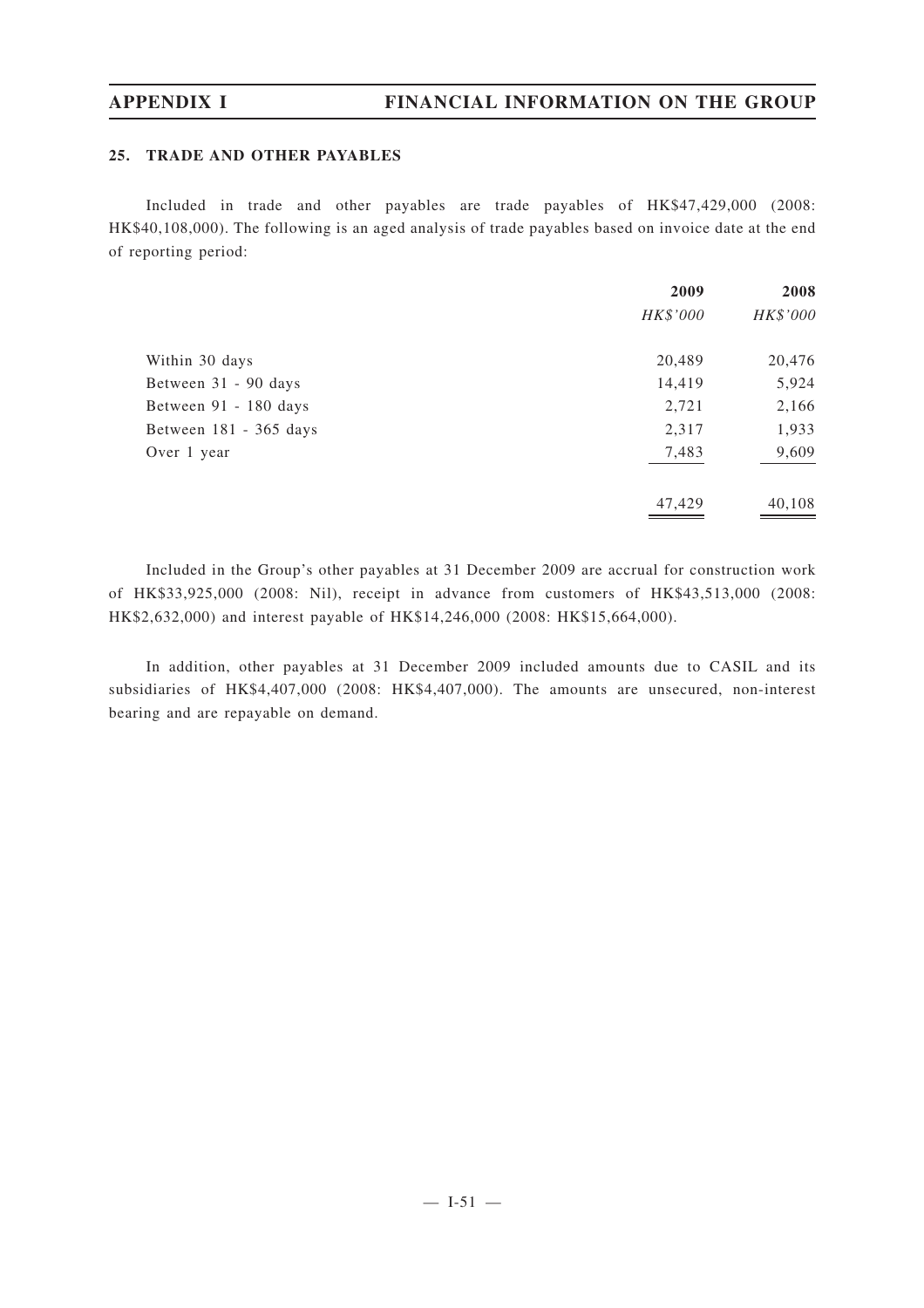### **26. BORROWINGS**

|                                                            | 2009      | 2008       |
|------------------------------------------------------------|-----------|------------|
|                                                            | HK\$'000  | HK\$'000   |
| Short term bank loan (note a)                              | 285,000   | 45,600     |
| Short term shareholder's loans (note b)                    |           | 125,000    |
| Long term bank loan ( <i>note c</i> )                      | 130,000   |            |
| Long term shareholder's loans (note d)                     | 767,790   | 486,210    |
| Long term other loans (note $e$ )                          | 94,620    | 104,880    |
|                                                            |           |            |
|                                                            | 1,277,410 | 761,690    |
| Less: Amount due within one year under current liabilities | (285,000) | (170, 600) |
| Amount due after one year                                  | 992,410   | 591,090    |
| The maturity of the Group's borrowings is as follows:      |           |            |
| Within one year                                            | 285,000   | 170,600    |
| Between two to five years                                  | 897,790   | 486,210    |
| Over five years                                            | 94,620    | 104,880    |
|                                                            | 1,277,410 | 761,690    |

*Note:*

(a) The amount at 31 December 2009 represents unsecured bank loan of RMB250,000,000 (2008: Nil). The amount bears fixed-rate interest at 5.31% per annum.

The amount at 31 December 2008 represented secured bank loan of RMB40,000,000. The amount bore fixed-rate interest at 5.31% per annum and was fully repaid during the year.

- (b) The amount at 31 December 2008 represented unsecured loans advanced from Astrotech of HK\$35,000,000 and HK\$90,000,000 which carried fixed-rate interest at 5.58% per annum and 6% per annum respectively. The loans were fully repaid during the year.
- (c) The amount represents unsecured bank loan of HK\$130,000,000 (2008: Nil). The amount bears floating-rate interest at Hong Kong Interbank Offered Rates ("HIBOR") plus 1.95% per annum and is repayable in full on 31 March 2012. The amount was early repaid in full before maturity subsequent to 31 December 2009.
- (d) The amounts represent loans advanced from CALT through CASC's subsidiary, Aerospace Science and Technology Finance Co., Ltd. ("ASTF") as the trustee, with HK\$281,580,000 or RMB247,000,000 additionally raised in the year, totalling HK\$767,790,000 or RMB673,500,000 (2008: HK\$486,210,000 or RMB426,500,000).

The amounts are unsecured, bears fixed-rate interest ranging from 3.7% to 6% per annum. Loans of HK\$543,210,000 or RMB476,500,000 (2008: HK\$486,210,000 or RMB426,500,000) and HK\$224,580,000 or RMB197,000,000 (2008: Nil) are repayable in April 2011 and April 2014 respectively.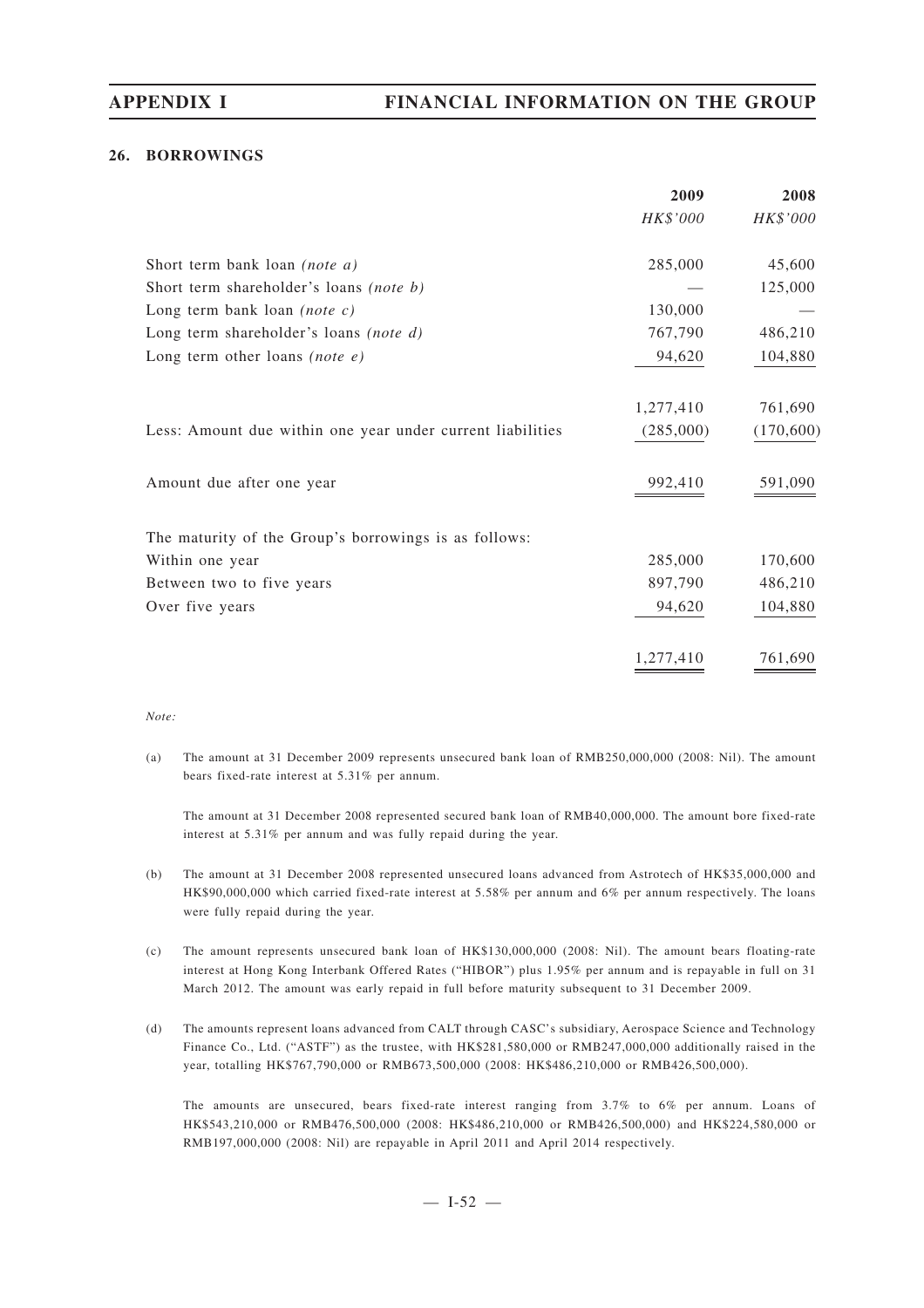(e) The amount represents a loan of HK\$94,620,000 or RMB83,000,000 (2008: HK\$104,880,000 or RMB92,000,000) advanced from a minority shareholder of a subsidiary. The amount is unsecured, bears fixed-rate interest at 6.2% per annum and is repayable in full in November 2020. Principal in the amount of HK\$10,260,000 or RMB9,000,000 was early repaid during the year.

## **27. DEFERRED TAXATION**

The followings are the major deferred tax liabilities (assets) recognised by the Group.

|                                                    | Accelerated |          |                                          |            | Undistributed |              |
|----------------------------------------------------|-------------|----------|------------------------------------------|------------|---------------|--------------|
|                                                    | tax         |          | <b>Technology Revaluation</b>            |            | profits of    |              |
|                                                    |             |          | depreciation license right of properties | Tax losses | subsidiaries  | <b>Total</b> |
|                                                    | HK\$'000    | HK\$'000 | HK\$'000                                 | HK\$'000   | HK\$'000      | HK\$'000     |
| At 1 January 2008<br>(Credit) charge to income     | 124         | 857      | 2,146                                    | (981)      |               | 2,146        |
| statement                                          | (26)        | (808)    | (570)                                    | 835        | 5,812         | 5,243        |
| Effect of change in tax rate                       | (7)         | (49)     |                                          | 56         |               |              |
| At 31 December 2008<br>(Credit) charge to income   | 91          |          | 1,576                                    | (90)       | 5,812         | 7,389        |
| statement                                          | (91)        |          | 855                                      | 90         | 4,512         | 5,366        |
| Settlement upon dividend<br>received and credit to |             |          |                                          |            |               |              |
| income statement                                   |             |          |                                          |            | (2,729)       | (2,729)      |
| At 31 December 2009                                |             |          | 2,431                                    |            | 7,595         | 10,026       |

At 31 December 2009, the Group has estimated unused tax losses of approximately HK\$410,639,000 (2008: HK\$346,826,000) available for offset against future profits. A deferred tax asset has been recognised in respect of approximately HK\$545,000 of such tax losses in 2008. No deferred tax asset has been recognised in respect of the remaining tax losses of approximately HK\$410,639,000 (2008: HK\$346,281,000) due to unpredictability of future profit streams. Included in unrecognised tax losses are losses of HK\$253,884,000 (2008: HK\$221,055,000) that may be carried forward indefinitely. The remaining unrecognised tax losses will expire within five years.

At 31 December 2009, the Group has deductible temporary difference of HK\$82,700,000 (2008: HK\$75,328,000). No deferred tax asset has been recognised in relation to such deductible temporary difference as it is not probable that taxable profit will be available against which the deductible temporary difference can be utilised.

Under the EIT Law of PRC, withholding tax is imposed on dividends declared in respect of profits earned by the PRC subsidiaries from 1 January 2008 onwards. Deferred taxation of HK\$7,595,000 (2008: HK\$5,812,000) has been provided in respect of temporary differences attributable to those undistributed profits of the PRC subsidiaries. Deferred taxation has not been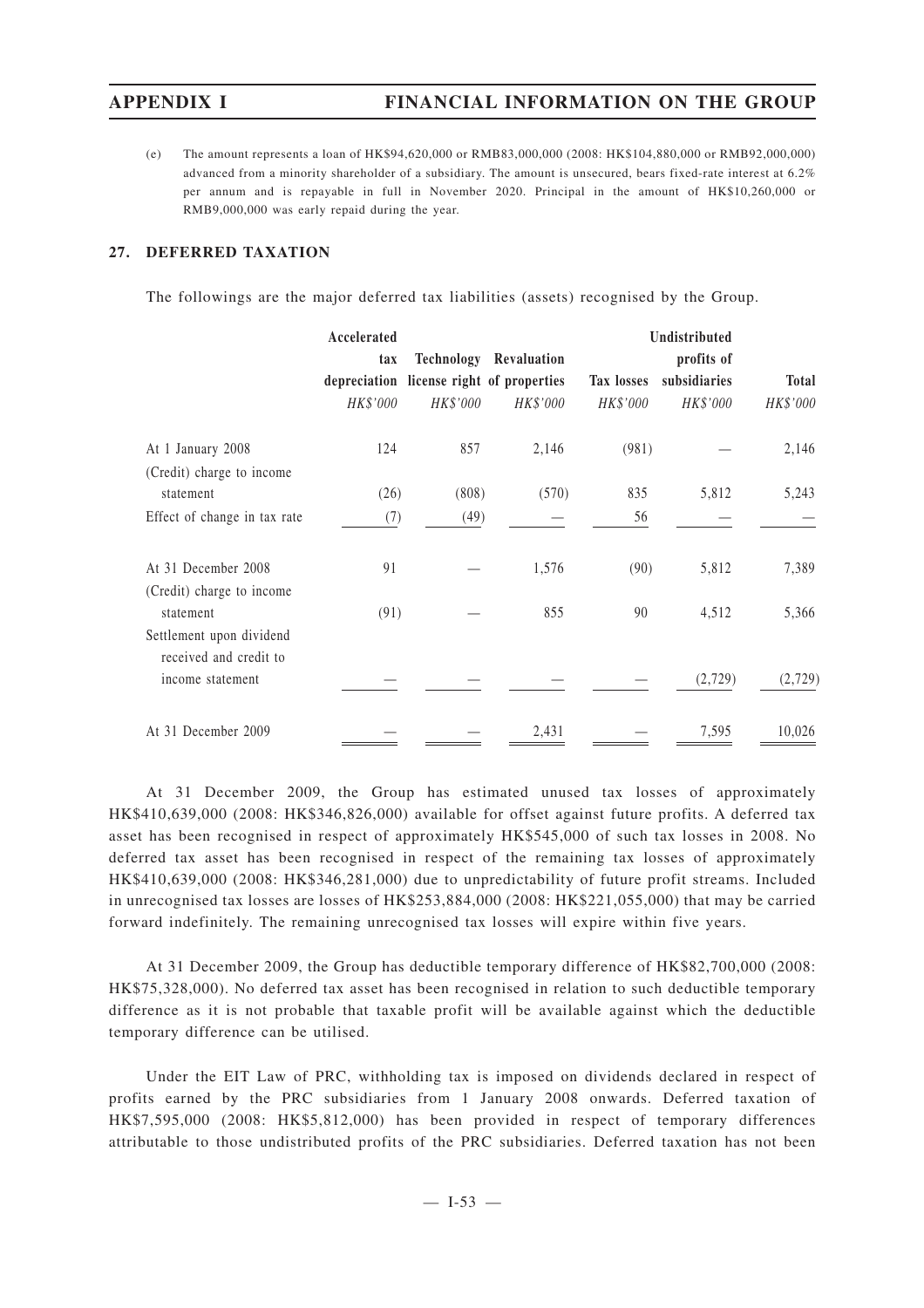provided for in the consolidated financial statements in respect of temporary differences attributable to undistributed profits of the PRC subsidiaries amounting to HK\$14,661,000 (2008: HK\$14,100,000) as the Group is able to control the timing of the reversal of the temporary differences and it is probable that the temporary differences will not reverse in the foreseeable future.

## **28. SHARE CAPITAL**

|                                           | Number of      |           |
|-------------------------------------------|----------------|-----------|
|                                           | shares         | Amount    |
|                                           |                | HK\$'000  |
| Ordinary shares of HK\$0.10 each          |                |           |
| Authorised:                               |                |           |
| At 1 January 2008, 31 December 2008 and   |                |           |
| 31 December 2009                          | 10,000,000,000 | 1,000,000 |
| Issued and fully paid:                    |                |           |
| At 1 January 2008 and 31 December 2008    | 3,623,995,668  | 362,400   |
| Placing and subscription of shares (Note) | 345,000,000    | 34,500    |
| At 31 December 2009                       | 3,968,995,668  | 396,900   |

### *Note:*

On 10 November 2009, the Company issued 345,000,000 shares of HK\$0.10 each for cash under the placing of existing shares and top-up subscription of new shares at the price of HK\$0.80 each. The management intended to use the net proceeds for developing wind energy projects, improving the capital structure of the Group as well as enhancing market capitalisation.

## **29. CAPITAL RISK MANAGEMENT**

The Group manages its capital to ensure that entities in the Group will be able to continue as a going concern while maximising the return to shareholders through the optimisation of the debt and equity balance. The Group's overall strategy remains unchanged from prior year.

The capital structure of the Group consists of debt, which includes the borrowings disclosed in note 26 and equity attributable to owners of the Company, comprising issued share capital, reserves and accumulated losses.

The management of the Group reviews the capital structure regularly. The management considers the cost of capital and the risks associated with each class of capital, and will balance its overall capital structure.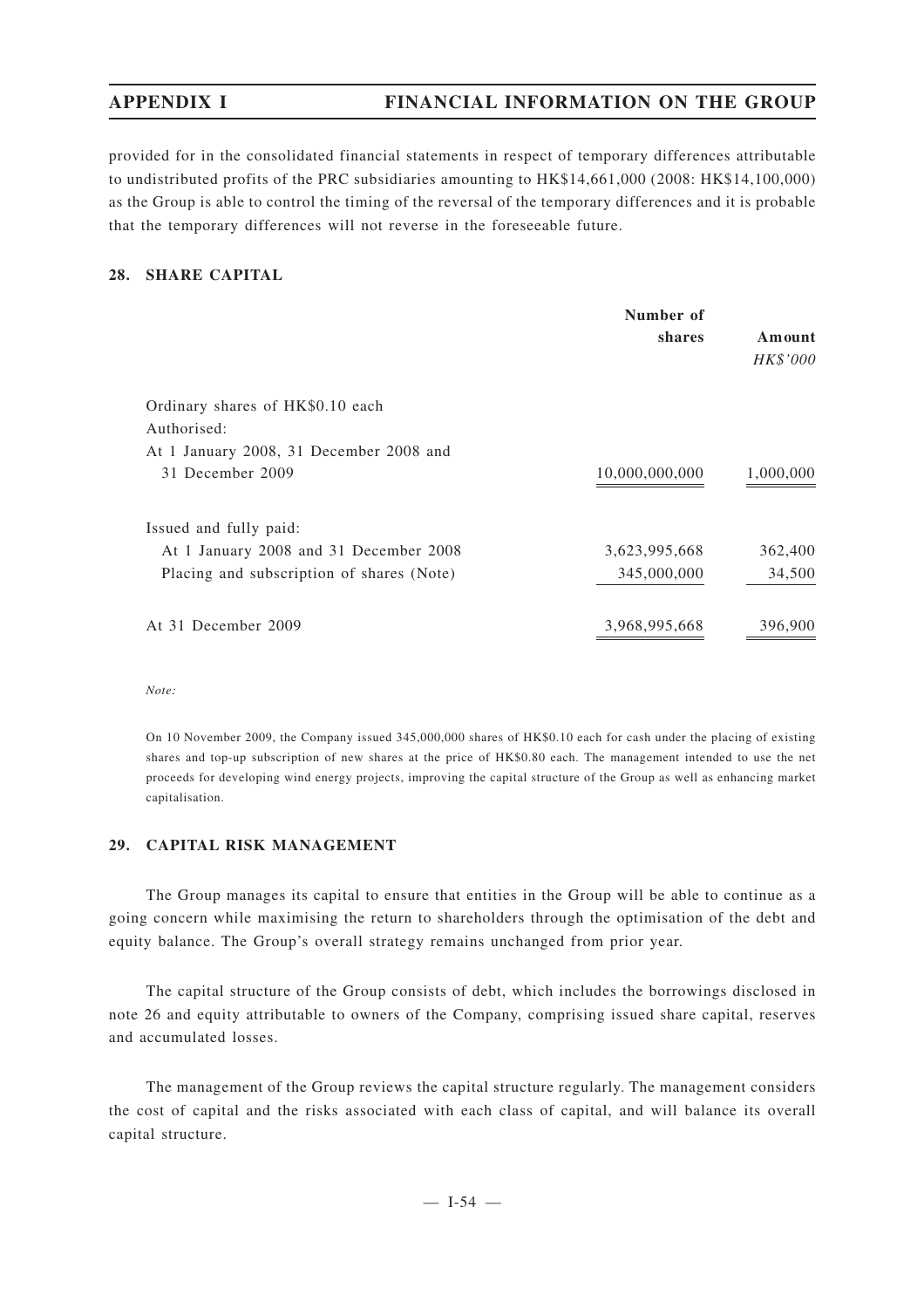## **30. FINANCIAL INSTRUMENTS**

## **Categories of financial instruments**

|                                                             | 2009      | 2008     |
|-------------------------------------------------------------|-----------|----------|
|                                                             | HK\$'000  | HK\$'000 |
| Financial assets                                            |           |          |
| Loans and receivables (including cash and cash equivalents) | 1,235,471 | 413,976  |
| Financial liabilities                                       |           |          |
| Amortised cost                                              | 1,335,756 | 860,684  |

### **Financial risk management objectives and policies**

The Group's major financial instruments include trade and other receivables, amounts due from/to associates, pledged bank deposits, fixed bank deposits, bank balances and cash, trade and other payables and borrowings. Details of these financial instruments are disclosed in respective notes. The risks associated with these financial instruments and the policies on how to mitigate these risks are set out below.

The financial instruments are fundamental to the Group's daily operations. The management manages and monitors the exposures to ensure appropriate measures are implemented on a timely and effective manner. There has been no change to the Group's exposure to credit risk, liquidity risk and market risks or the manner in which it manages and measures the risk.

## *Credit risk*

The Group's maximum exposure to credit risk in the event of the counterparties failure to perform their obligations as at 31 December 2009 in relation to each class of recognised financial assets is the carrying amount of those assets as stated in the consolidated statement of financial position. In order to minimise the credit risk, the management of the Group has formulated a credit policy and delegated a team responsible for determination of credit limits, credit approvals and other monitoring procedures to ensure that follow-up action is taken to recover overdue debts. In addition, the Group reviews the recoverable amount of each individual trade receivable regularly to ensure that adequate impairment losses are made for irrecoverable amounts. In this regard, the directors of the Company consider that the Group's credit risk is significantly reduced.

As at 31 December 2009, there was an amount due from an associate of the Group, Beijing EWT-CASC Directwind Marketing and Sales Co., Ltd. of HK\$207,728,000 (2008: Nil). The management considered the financial position and good creditability of the associate and believed that there is no significant credit risk on the receivable from the associate.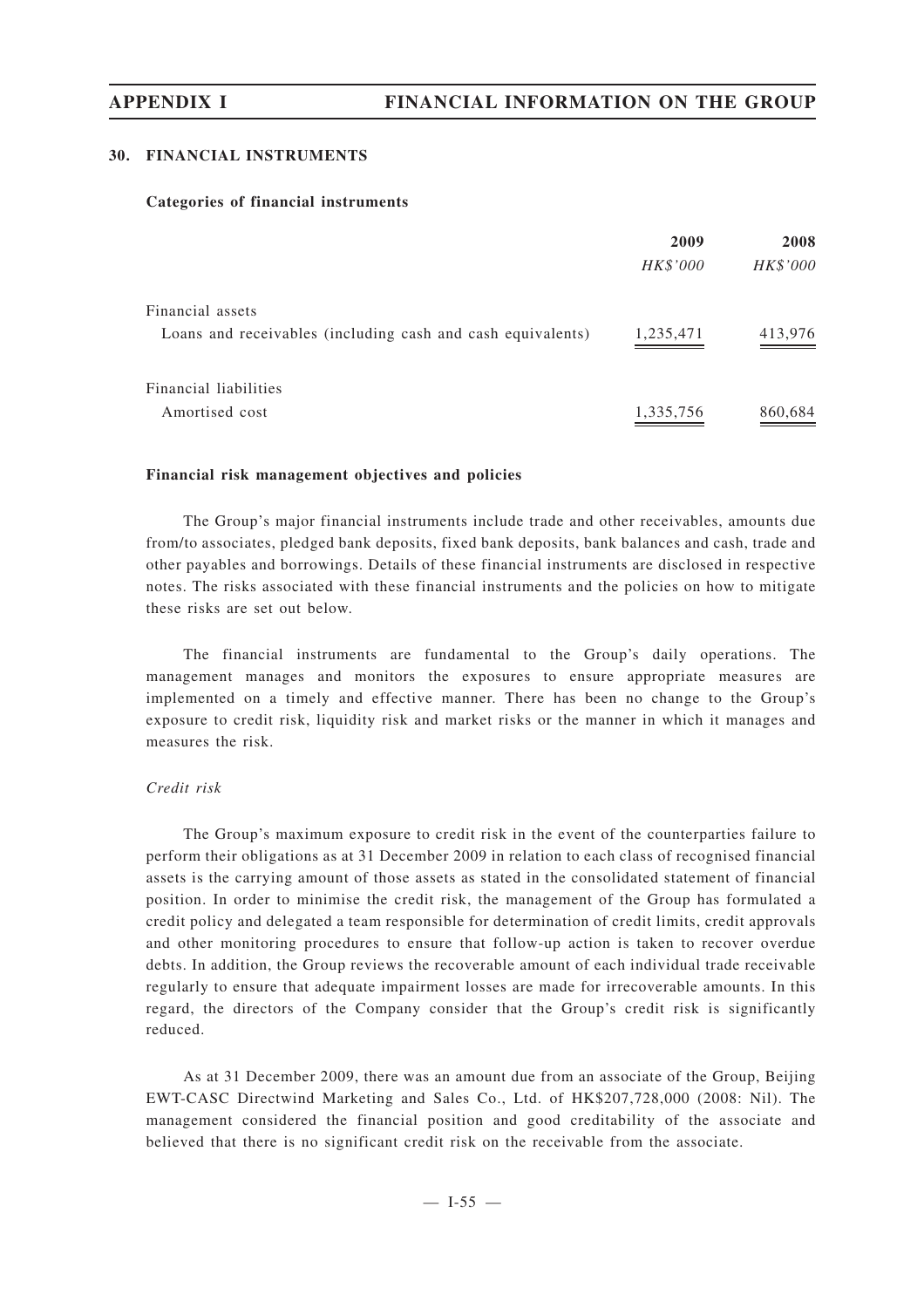The credit risk for bank deposits is considered minimal as such amounts are placed in banks with high credit ratings.

*Market Risk*

### *Interest rate risk*

The Group is exposed to cash flow interest rate risk in relation to floating-rate borrowings (note 26 for details) and variable-rate bank balances (note 24 for details). The management continuously monitors interest rate fluctuation and will consider further hedging interest rate risk should the need arise.

The Group is also exposed to fair value interest rate risk in relation to fixed-rate borrowings (note 26 for details) and fixed-rate bank balances (notes 20 and 24 for details). The management monitors interest rate exposure and will consider repaying the fixed-rate bank borrowings when significant interest rate exposure is anticipated.

The Group's exposures to interest rates on financial liabilities are detailed in the liquidity risk management section of this note. The Group's cash flow interest rate risk is mainly concentrated on the fluctuation of HIBOR.

The Group's bank balances have exposure to cash flow interest rate risk due to the fluctuation of the prevailing deposit rate on bank balances. The directors of the Company consider the Group's exposure to interest rate risk on the short-term bank deposits is not significant as interest bearing bank balances and deposits are within short maturity period.

### *Sensitivity analysis*

The sensitivity analysis below have been determined based on the exposure to interest rates for bank balances and interest bearing bank borrowings at the end of the reporting period and the stipulated changes taking place at the beginning of the year and held constant throughout the year.

If the interest rates on floating-rate bank balances and bank borrowings have been 50 basis points higher/lower and all other variables were held constant, the Group's post-tax profit would have increased/decreased by approximately HK\$2,337,000 (2008:HK\$966,000).

### *Currency risk*

The Group has minimal currency exposures as the majority of transactions and balances were denominated in respective functional currencies of group entities. The Group currently does not have a foreign currency hedging policy. However, the management monitors foreign exchange exposure and will consider hedging significant foreign currency exposures should the need arise.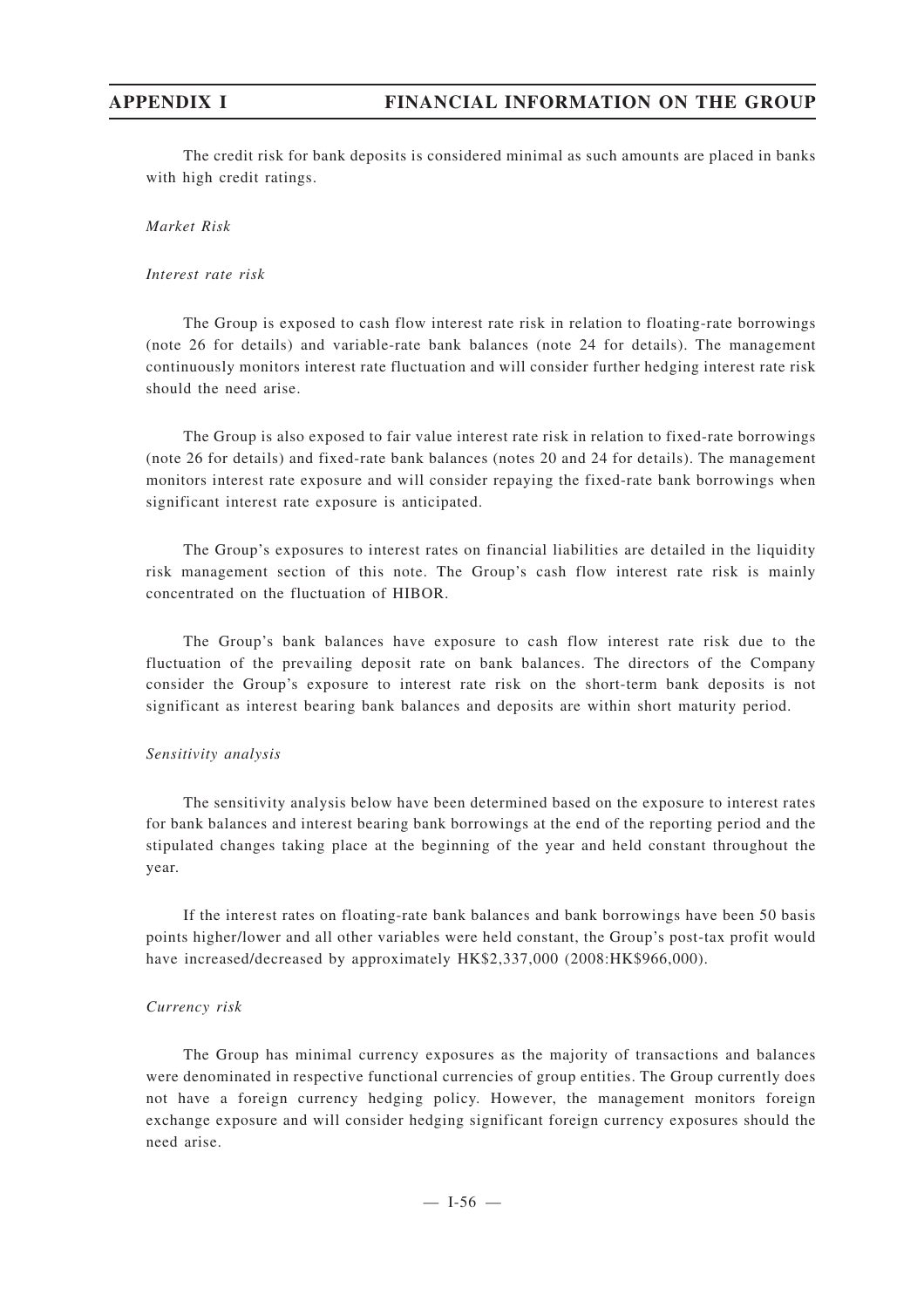### *Liquidity risk*

In the management of the liquidity risk, the Group monitors and maintains a level of cash and cash equivalents deemed adequate by the management to finance the Group's operations and mitigate the effects of fluctuations in cash flows. The management monitors the utilisation of banking facilities and ensures compliance with loan covenants.

The Group relies on borrowings from CALT as a significant source of liquidity. In the opinion of directors, adequate sources of funding are available to enable the Group to meet in full its financial obligations due for the foreseeable future and manage its liquidity position.

The following table details the Group's remaining contractual maturity for its non-derivative financial liabilities based on the agreed repayment terms. The table has been drawn up based on the undiscounted cash flows of financial liabilities based on the earliest date on which the Group can be required to pay. The table includes both interest and principal cash flows. To the extent that interest flows are floating rate, the undiscounted amount is derived from interest rate curve at the end of the reporting period.

### *Liquidity and interest risk tables*

|                                                   | Weighted<br>average<br>effective<br>interest<br>rate | On     | Less<br>than<br>demand 1 month |              | $1 - 3$ 3 months<br>months to 1 year<br>% HK\$'000 HK\$'000 HK\$'000 HK\$'000 HK\$'000 HK\$'000 | $1 - 5$<br>years               | 5 years | <b>Total</b><br>Over undiscounted Carrying<br>cash flows | amount<br>HK\$'000 HK\$'000 |
|---------------------------------------------------|------------------------------------------------------|--------|--------------------------------|--------------|-------------------------------------------------------------------------------------------------|--------------------------------|---------|----------------------------------------------------------|-----------------------------|
|                                                   |                                                      |        |                                |              |                                                                                                 |                                |         |                                                          |                             |
| 2009                                              |                                                      |        |                                |              |                                                                                                 |                                |         |                                                          |                             |
| Non-derivative<br>financial<br><b>liabilities</b> |                                                      |        |                                |              |                                                                                                 |                                |         |                                                          |                             |
| Trade and other<br>payables                       |                                                      | 4,407  | 10,850                         | 21,892       | 7,961                                                                                           | 11,380                         |         | 56,490                                                   | 56,490                      |
| Borrowings -<br>fixed rate                        | 5.18                                                 |        |                                |              | 295,089                                                                                         | 763,665                        | 262,078 | 1,320,832 1,147,410                                      |                             |
| Borrowings -<br>floating rate                     | 2.08                                                 |        | 225                            | 451          | 2,028                                                                                           | 133,380                        |         | 136,084                                                  | 130,000                     |
| Amounts due to<br>associates                      |                                                      | 1,856  |                                |              |                                                                                                 |                                |         | 1,856                                                    | 1,856                       |
|                                                   |                                                      | 6,263  | 11.075                         | 22,343       | 305,078                                                                                         | 908,425                        | 262,078 | 1,515,262 1,335,756                                      |                             |
| 2008                                              |                                                      |        |                                |              |                                                                                                 |                                |         |                                                          |                             |
| Non-derivative<br>financial<br>liabilities        |                                                      |        |                                |              |                                                                                                 |                                |         |                                                          |                             |
| Trade and other<br>payables                       |                                                      | 23,195 | 44,701                         | 29,646       |                                                                                                 |                                |         | 97,542                                                   | 97,542                      |
| Borrowings -<br>fixed rate                        | 5.6                                                  |        |                                | 5,656        | 205,043                                                                                         | 546,552                        | 149,228 | 906,479                                                  | 761,690                     |
| Amounts due to<br>associates                      |                                                      | 1,452  |                                |              |                                                                                                 |                                |         | 1,452                                                    | 1,452                       |
|                                                   |                                                      | 24,647 | 44,701                         | 35,302<br>__ | 205,043<br>____                                                                                 | 546,552<br>$\hspace{0.05cm} =$ | 149,228 | 1,005,473<br>__                                          | 860,684                     |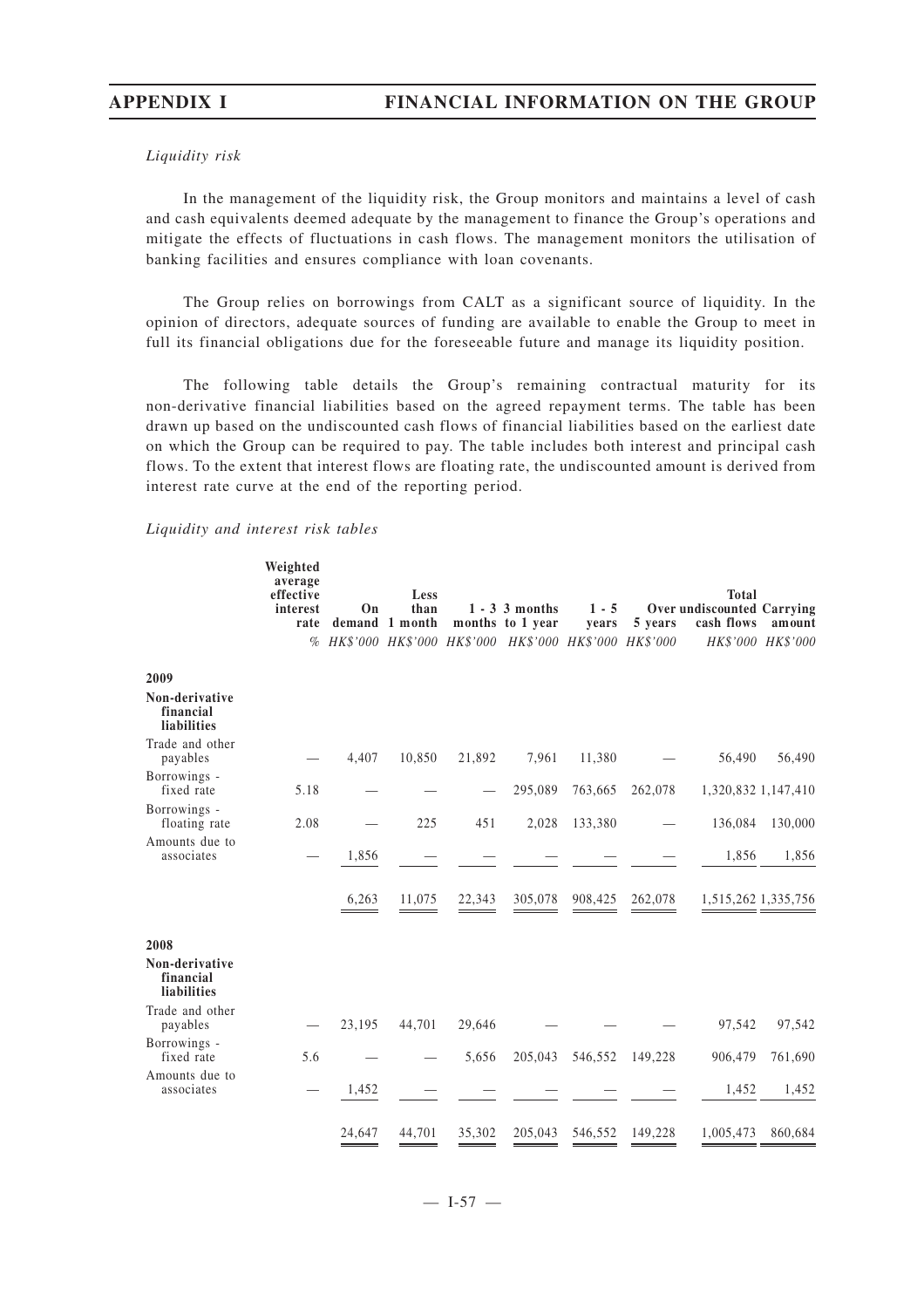## **Fair values**

The fair values of financial assets and financial liabilities are determined in accordance with generally accepted pricing models based on discounted cash flow analysis using prices or rates from observable current market transactions as input.

The directors consider that the carrying amounts of financial assets and financial liabilities recorded at amortised cost in the consolidated financial statements approximate to their fair values.

## **31. ACQUISITION OF SUBSIDIARIES**

On 27 May 2008, the Group entered into an agreement with Shanghai STEP Electric Co. Ltd., an independent third party, for the acquisition of additional 20% interest of an associate, Jiangsu Wan Yuan for a cash consideration of approximately HK\$11,970,000 (RMB10,500,000). Jiangsu Wan Yuan is principally engaged in the manufacturing of hi-tech rare-earth permanent magnet motors for elevator in Jiangsu Province and distribution in Beijing. The transaction was completed on 1 July 2008. Upon the completion of the acquisition, the Group was entitled to appoint up to four out of seven directors to the board of directors of Jiangsu Wan Yuan and obtained control over Jiangsu Wan Yuan. Accordingly, Jiangsu Wan Yuan was accounted for as a 49% owned subsidiary of the Company. Details of the acquisition were set out in the Company's circular dated 11 June 2008.

On 27 October 2008, the Group also entered into an agreement with Wan Yuan Science and Technology Corporation ("WY Science and Technology"), a wholly-owned subsidiary of CALT, for the acquisition of additional 15% interest of an associate, Aerospace Long Yuan (Benxi) Wind Power Co., Ltd. ("Liaoning Benxi") for a cash consideration of approximately HK\$19,456,000 (RMB17,060,000). Liaoning Benxi is principally engaged in the maintenance and operation of wind energy plants and facilities in Benxi, the PRC. The transaction was completed on 1 December 2008. Upon the completion of the acquisition, Liaoning Benxi was accounted for as a 55% owned subsidiary of the Company. Details of the acquisition were set out in the Company's circular dated 14 November 2008.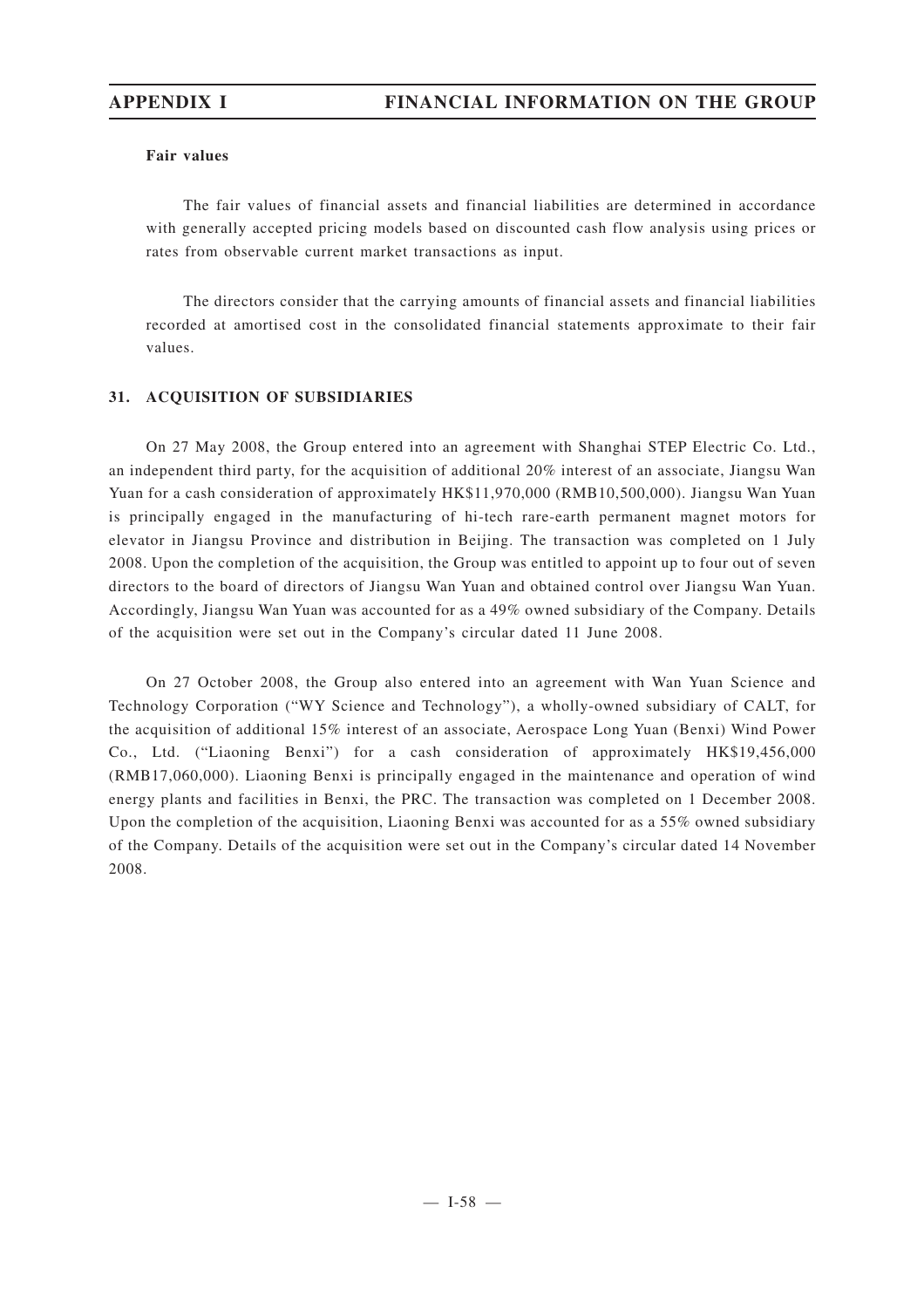|                                              | Jiangsu Wan | Liaoning   |              |  |
|----------------------------------------------|-------------|------------|--------------|--|
|                                              | Yuan        | Benxi      | <b>Total</b> |  |
|                                              | HK\$'000    | HK\$'000   | HK\$'000     |  |
| Net assets acquired:                         |             |            |              |  |
| Property, plant and equipment                | 10,315      | 212,144    | 222,459      |  |
| Inventories                                  | 29,222      | 3,763      | 32,985       |  |
| Trade and other receivables                  | 23,799      | 8,287      | 32,086       |  |
| Bank balances and cash                       | 1,311       | 1,078      | 2,389        |  |
| Trade and other payables                     | (37, 698)   | (1,526)    | (39, 224)    |  |
| Other borrowings                             |             | (107, 160) | (107, 160)   |  |
|                                              | 26,949      | 116,586    | 143,535      |  |
| Minority interests                           | (13, 744)   | (52, 464)  | (66, 208)    |  |
| Goodwill                                     | 6,580       | 1,968      | 8,548        |  |
|                                              | 19,785      | 66,090     | 85,875       |  |
| Satisfied by:                                |             |            |              |  |
| Cash                                         | 8,379       |            | 8,379        |  |
| Consideration payable (included in trade and |             |            |              |  |
| other payables)                              | 3,591       | 19,456     | 23,047       |  |
| Transfer from interests in associates        | 7,815       | 46,634     | 54,449       |  |
|                                              | 19,785      | 66,090     | 85,875       |  |
| Net cash (outflow) inflow arising on         |             |            |              |  |
| acquisition:<br>Cash consideration paid      | (8,379)     |            | (8,379)      |  |
| Bank balances and cash                       |             | 1,078      | 2,389        |  |
|                                              | 1,311       |            |              |  |
|                                              | (7,068)     | 1,078      | (5,990)      |  |

The net assets acquired in the transactions, and the goodwill arising, are as follows:

For Jiangsu Wan Yuan, goodwill arose in the business combination because the cost of the combination included a premium paid to acquire Jiangsu Wan Yuan. The consideration paid for the combinations effectively included amounts in relation to the benefit of future market development and the assembled workforce of Jiangsu Wan Yuan.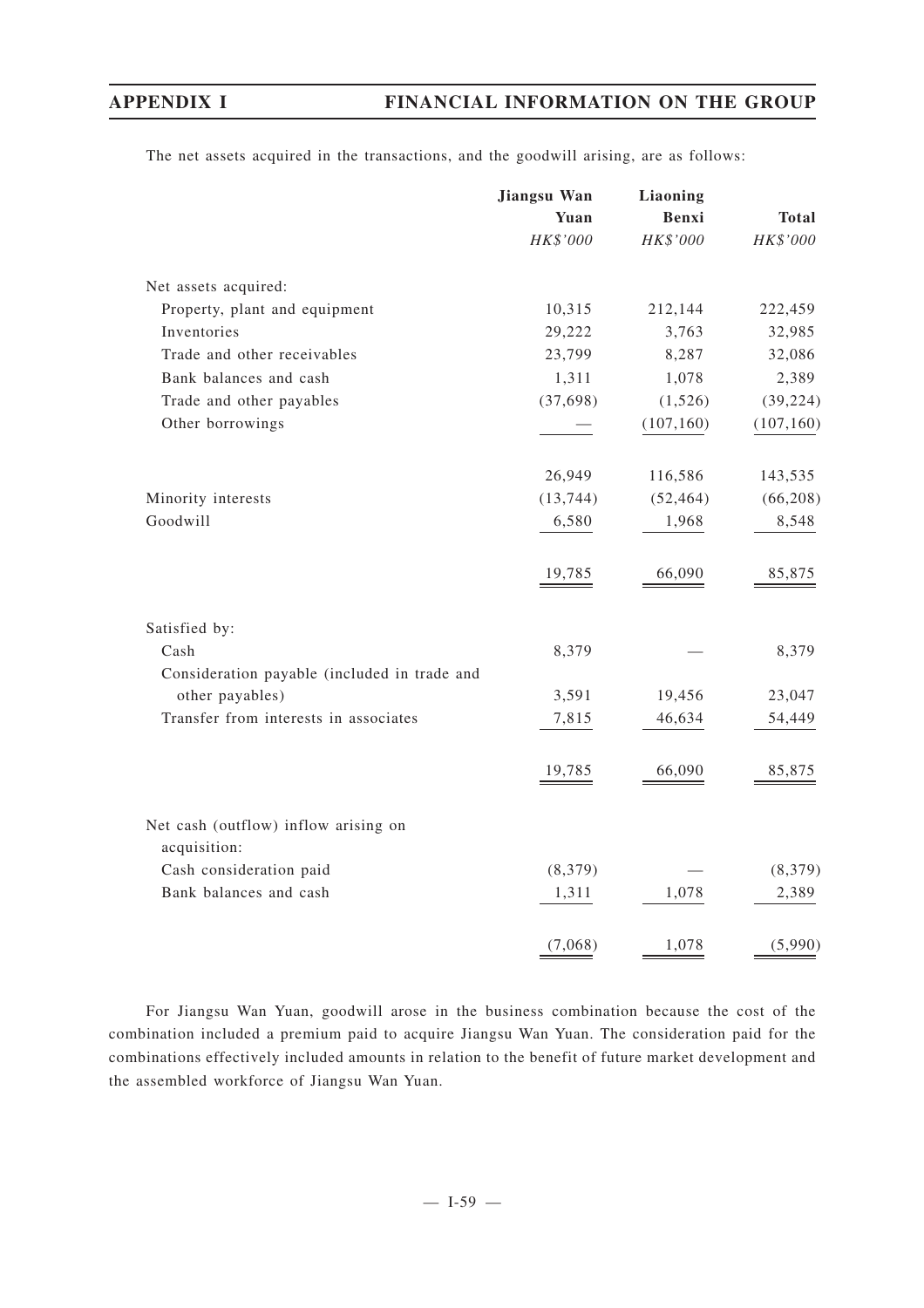For Liaoning Benxi, goodwill arose in the business combination because the cost of the combinations included a premium paid to acquire Liaoning Benxi. The consideration paid for the combinations effectively included amounts in relation to the benefit of expected synergies, revenue growth and future development of wind energy operations.

Jiangsu Wan Yuan contributed HK\$3,007,000 to the Group's profit for the period between the date of acquisition and 31 December 2008.

If the acquisition had been completed on 1 January 2008, total Group's revenue for the year ended 31 December 2008 would have been HK\$195,026,000, and loss for the year ended 31 December 2008 would have been HK\$498,037,000. The pro forma information is for illustrative purposes only and is not necessarily an indication of revenue and results of operations of the Group that actually would have been achieved had the acquisition been completed on 1 January 2008, nor is it intended to be a projection of future results.

Liaoning Benxi contributed HK\$4,448,000 to the Group's profit for the period between the date of acquisition and 31 December 2008.

If the acquisition had been completed on 1 January 2008, total Group's revenue for the year ended 31 December 2008 would have been HK\$211,570,000, and loss for the year ended 31 December 2008 would have been HK\$486,303,000. The pro forma information is for illustrative purposes only and is not necessarily an indication of revenue and results of operations of the Group that actually would have been achieved had the acquisition been completed on 1 January 2008, nor is it intended to be a projection of future results.

## **32. CAPITAL COMMITMENTS**

- (a) At 31 December 2009, the Group was committed to capital expenditure contracted but not provided for of approximately HK\$63,060,000 (2008: HK\$53,067,000) relating to its investments in sino-foreign enterprises of the Group. In addition, capital commitment contracted but not provided for relating to the Group's interest in a jointly controlled entity established in Inner Mongolia in the PRC amounts to HK\$18,535,000 as at 31 December 2009 (2008: Nil).
- (b) At 31 December 2008, the Group was committed to capital expenditure contracted but not provided for of approximately HK\$40,014,000 with Beijing CASC Wanyuan Construction Project Corporation Ltd. ("WY Construction Project"), a fellow subsidiary with 80% interest held by China Academy of Launch Vehicle Technology ("CALT"), an intermediate holding company of the Company, in which WY Construction Project was engaged to provide construction works of plants, offices, warehouses of direct-drive wind turbine blade plant and direct-drive wind turbine general assembly plant in Inner Mongolia in the PRC.

## **33. MAJOR NON-CASH TRANSACTIONS**

A deposit of HK\$34,072,000 was included in deposit paid for the acquisition of property, plant and equipment as at 31 December 2008. The amount was used to acquire property, plant and equipment for the year ended 31 December 2009.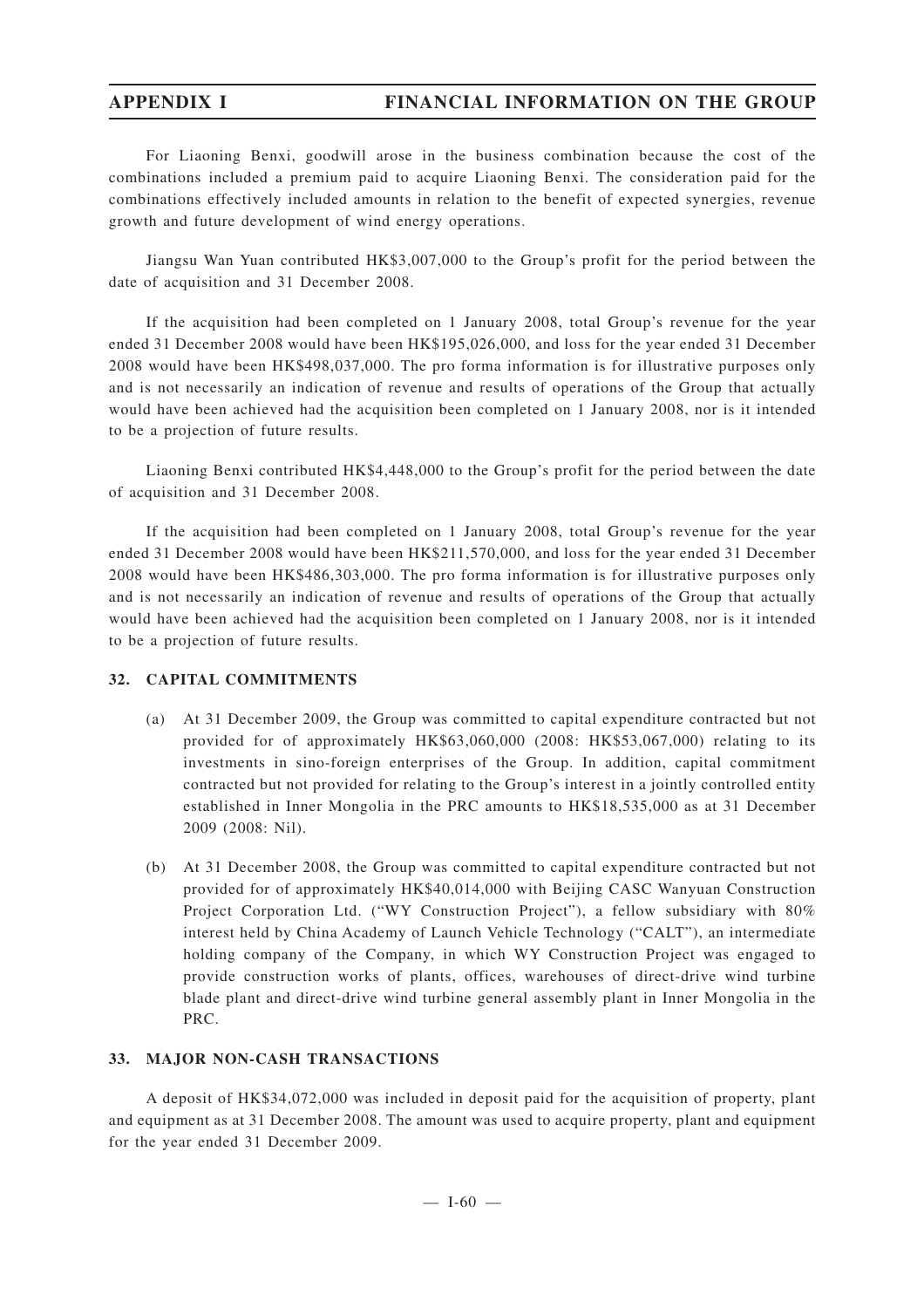### **34. OPERATING LEASE COMMITMENTS**

#### **The Group as lessee**

At the end of the reporting period, the Group had future minimum lease payments payable under non-cancellable operating leases in respect of land and buildings as set out below:

|                                       | 2009     | 2008     |
|---------------------------------------|----------|----------|
|                                       | HK\$'000 | HK\$'000 |
| Within one year                       | 4,176    | 6,415    |
| In the second to fifth year inclusive | 2,702    | 2,238    |
|                                       | 6,878    | 8,653    |

Leases are generally negotiated for an average term of two years and rentals are fixed for the lease period.

#### **The Group as lessor**

At the end of the reporting period, the Group had contracted with tenants for the following future minimum lease payments:

|                                       | 2009     | 2008     |
|---------------------------------------|----------|----------|
|                                       | HK\$'000 | HK\$'000 |
| Within one year                       | 1,292    | 1,292    |
| In the second to fifth year inclusive |          | 1,292    |
|                                       | 1,292    | 2,584    |

### **35. RETIREMENT BENEFITS SCHEMES**

The Group operates a Mandatory Provident Fund Scheme (the "Scheme") for all qualifying employees in Hong Kong. The assets of the Scheme are held separately from those of the Group in funds under the control of trustee. The Group contributes 5% of relevant payroll costs to the Scheme, which contribution is matched by employees.

The employees of the Company's PRC subsidiaries are members of the state-managed retirement benefits scheme operated by the PRC government. The Company's PRC subsidiaries are required to contribute a certain percentage of their payroll to the retirement benefits scheme to fund the benefits. The only obligation of the Group with respect to the retirement benefits scheme is to make the required contributions under the scheme.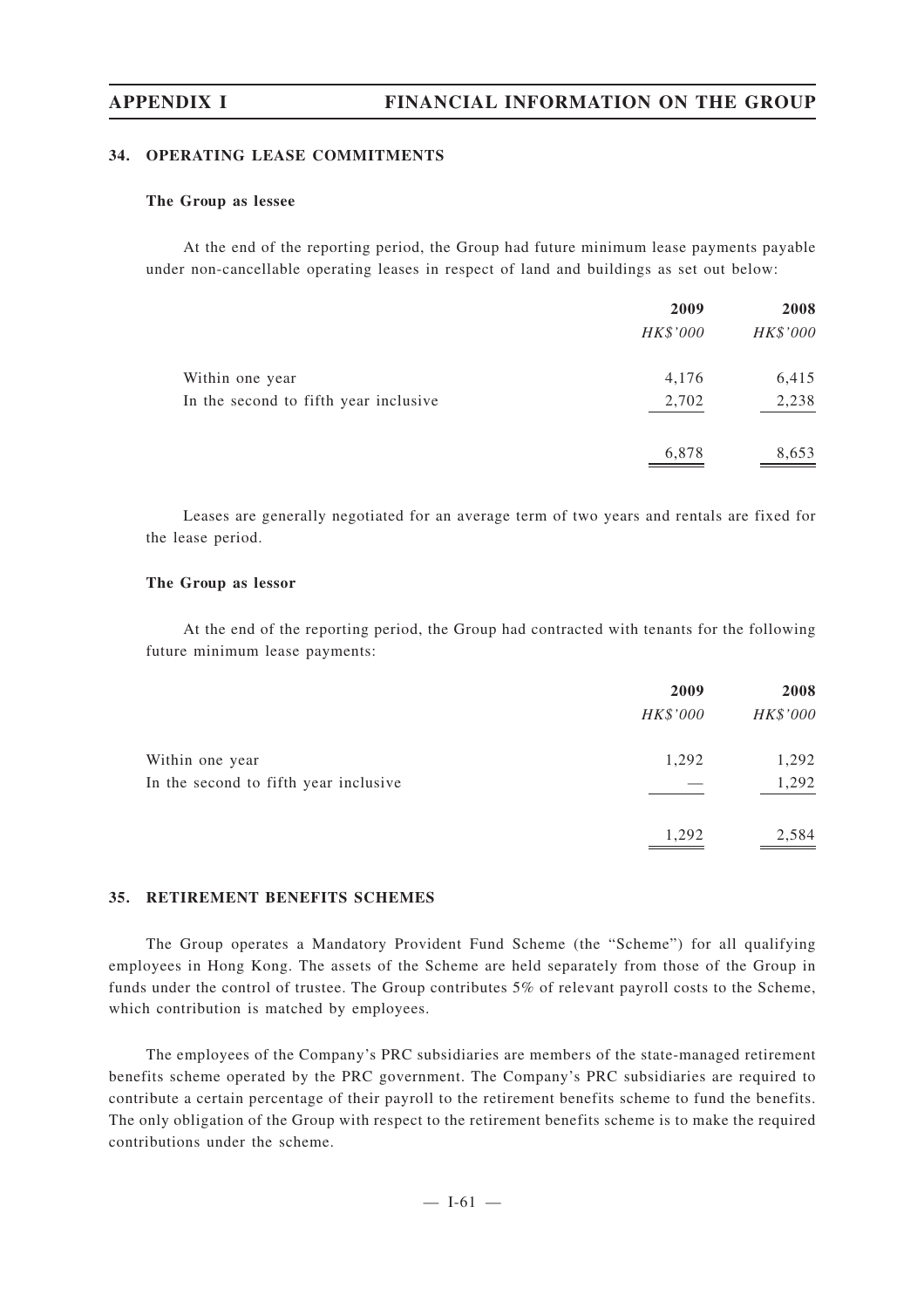The total cost charged to income of HK\$4,967,000 (2008: HK\$971,000) represents contributions payable to these schemes by the Group in respect of the current accounting period.

### **36. RELATED PARTY TRANSACTIONS/BALANCES**

(a) During the year, the Group had the following significant transactions with related parties:

|                              | 2009     | 2008     |
|------------------------------|----------|----------|
|                              | HK\$'000 | HK\$'000 |
| Sales of goods to associates | 314,565  | 3,801    |
| Interest paid to ASTF        | 36,413   | 28,314   |

Other than the above, the Group also has balances with related parties disclosed in notes 22, 23, 25 and 26.

- (b) On 29 December 2009, Inner Mongolia CASC Energine Composite Material Co. Ltd. ("IM Composite Material"), a subsidiary with 56.41% equity interest owned by the Company, entered into a framework agreement with Inner Mongolia CASC Energine Wind Turbine Manufacture Co. Ltd. ("IM Wind Turbine Manufacture"), a subsidiary with 95% equity interest owned by the Company in relation to the supply of wind turbine blades for wind turbines for the three financial years ending 31 December 2011. Aerospace Research Institute of Materials & Processing Technology, which is a subsidiary of CALT, has a 41.03% equity interest in IM Composite Material. During the year, IM Composite Material sold 55 sets of wind blades to IM Wind Turbine Manufacture amounted to RMB40,425,000 (equivalent to approximately HK\$46,085,000). Details of the transaction are set out in the Company's announcement dated 29 December 2009.
- (c) Compensation of key management personnel

The remuneration of key management during the year was as follows:

|                          | 2009     | 2008              |
|--------------------------|----------|-------------------|
|                          | HK\$'000 | HK\$'000          |
| Short-term benefits      | 5,204    | 5,705             |
| Post-employment benefits | 12       | 12                |
|                          | 5,216    | $\frac{5,717}{2}$ |

The remuneration of key management is determined by the remuneration committee having regard to the performance of individuals and market trends.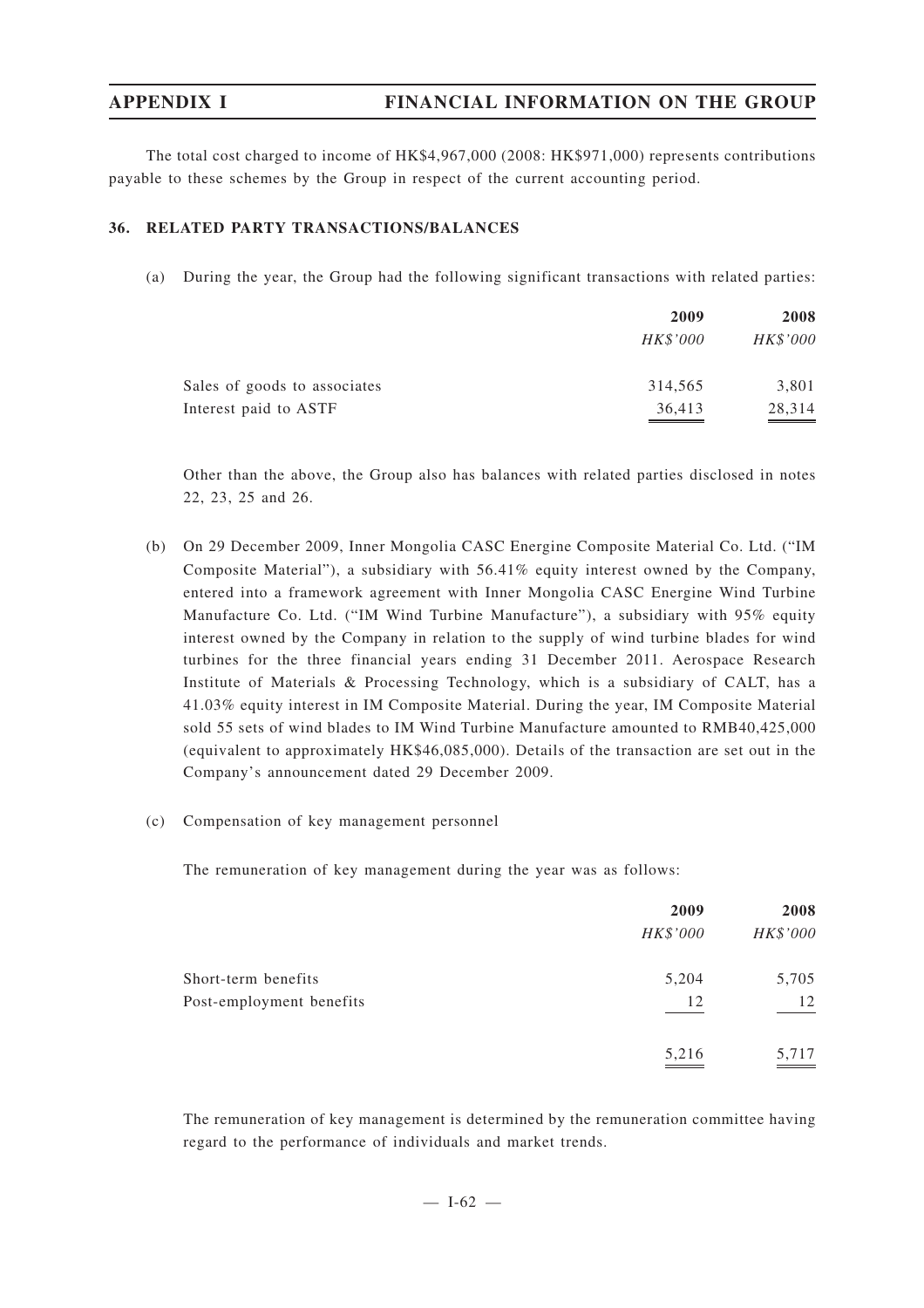(d) Transactions/balances with other state-controlled entities in the PRC

The Group operates in an economic environment currently predominated by entities directly or indirectly owned or controlled by the PRC government ("state-controlled entities"). In addition, the Group itself is part of a larger group of companies under CASC which is controlled by the PRC government.

The Group conducts business with other state-controlled entities. The directors consider those state-controlled entities are independent third parties so far as the Group's business with them are concerned:

- (i) The Group has certain deposits placements and other general banking facilities with certain banks, which are stated-controlled entities in its ordinary course of business. In view of the nature of those banking transactions, the directors are of the opinion that separate disclosure would not be meaningful.
- (ii) The Group also has certain sales and purchases transactions with certain customers and suppliers in which the directors are of the opinion that it is impracticable to ascertain the identity of the counterparties and accordingly whether the transactions are with other state-controlled entities.

Except as disclosed above, the directors are of the opinion that the transactions with other state-controlled entities are not significant to the Group's operations.

- (e) On 3 June 2009, the Group entered into an agreement with 北京長征天民高科技有限公司, a wholly-owned subsidiary of CALT, for the acquisition of additional 3% equity of a subsidiary, Jiangsu Aerospace Wan Yuan REPM Motor Co., Ltd. for a cash consideration of approximately HK\$1,540,000. The transaction was completed on the same date.
- (f) Included in borrowings at 31 December 2009 were four loans advanced from CALT through CASC's subsidiary, ASTF, as the trustee totalling HK\$767,790,000 or RMB673,500,000 (2008: HK\$486,210,000 or RMB426,500,000) which are unsecured and bear fixed-rate interest ranging from 3.7% to 6% per annum. Loans of HK\$543,210,000 or RMB476,500,000 (2008: HK\$486,210,000 or RMB426,500,000) and HK\$224,580,000 or RMB197,000,000 (2008: Nil) are repayable in April 2011 and April 2014 respectively.
- (g) Included in borrowings at 31 December 2008 were two loans from Astrotech, of HK\$35,000,000 and HK\$90,000,000 which carried fixed-rate interest at 5.58% per annum and 6% per annum respectively and were fully repaid during the year.
- (h) Included in borrowings at 31 December 2009 was a loan of HK\$94,620,000 or RMB83,000,000 (2008: HK\$104,880,000 or RMB92,000,000) advanced from a minority shareholder of a subsidiary. The amount is unsecured, bears fixed-rate interest at 6.2% per annum and is repayable in full in November 2020.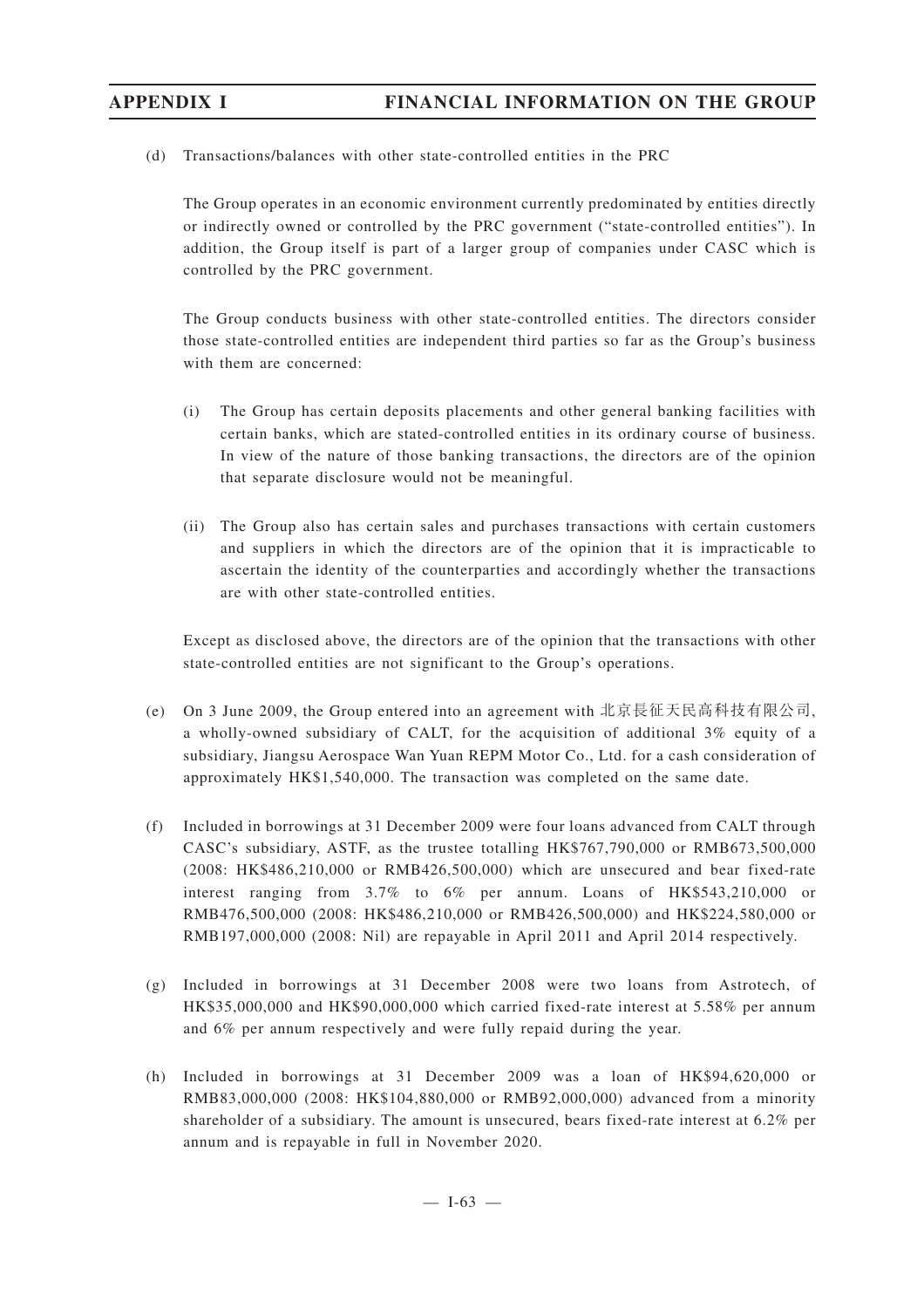## **37. EVENT AFTER THE REPORTING PERIOD**

On 10 February 2010, the Company has entered into an agreement with Energya Wind Technologies B.V., an independent third party to purchase additional 40% equity interest in Beijing EWT-CASC Directwind Marketing and Sales Co. Ltd. ("Directwind Sales"), an 25% owned associate of the Company established in Beijing, the PRC, at a consideration of RMB1,600,000 (equivalent to HK\$1,820,000). Directwind Sales is principally engaged in the sales of wind turbines. Upon the completion of acquisition, the Company will hold 65% equity interest in Directwind Sales.

## **38. PARTICULARS OF PRINCIPAL SUBSIDIARIES, ASSOCIATES AND JOINTLY CONTROLLED ENTITIES**

Details of the principal subsidiaries, associates and jointly controlled entities of the Company at 31 December 2009 and 2008 are as follows:

|                                                              | Nominal value of<br>issued ordinary |              |              | Percentage of equity |              |                                                  |  |
|--------------------------------------------------------------|-------------------------------------|--------------|--------------|----------------------|--------------|--------------------------------------------------|--|
|                                                              | share capital/                      | held by      |              | attributable         |              |                                                  |  |
| Name of company                                              | registered capital the Company      |              |              |                      | to the Group | Principal activities                             |  |
|                                                              |                                     | 2009<br>$\%$ | 2008<br>$\%$ | 2009<br>$\%$         | 2008<br>$\%$ |                                                  |  |
|                                                              |                                     |              |              |                      |              |                                                  |  |
| <b>Subsidiaries</b>                                          |                                     |              |              |                      |              |                                                  |  |
| Incorporated and operating in<br>Hong Kong:                  |                                     |              |              |                      |              |                                                  |  |
| China Aerospace<br>Telecommunications Limited                | HK\$10,000                          |              |              | 100                  | 100          | Distribution of broadband<br>business            |  |
| CASTEL Intelligent<br>Transportation System Limited          | HK\$11,600,000                      |              |              | 100                  | 70           | Distribution of ITS<br>business                  |  |
| China Aerospace<br>Telecommunications (Hong<br>Kong) Limited | HK\$10,000                          |              |              | 100                  | 100          | Distribution of broadband<br>business            |  |
| Hung Nien Electronics Limited                                | HK\$30,001,000                      |              |              | 100                  | 100          | Distribution of<br>telecommunication<br>products |  |
| Tin Shun Industrial Limited                                  | <b>HK\$2</b>                        |              |              | 100                  | 100          | Investment holding                               |  |
| New Image Development Limited                                | <b>HK\$1</b>                        |              |              | 100                  | 100          | Investment holding                               |  |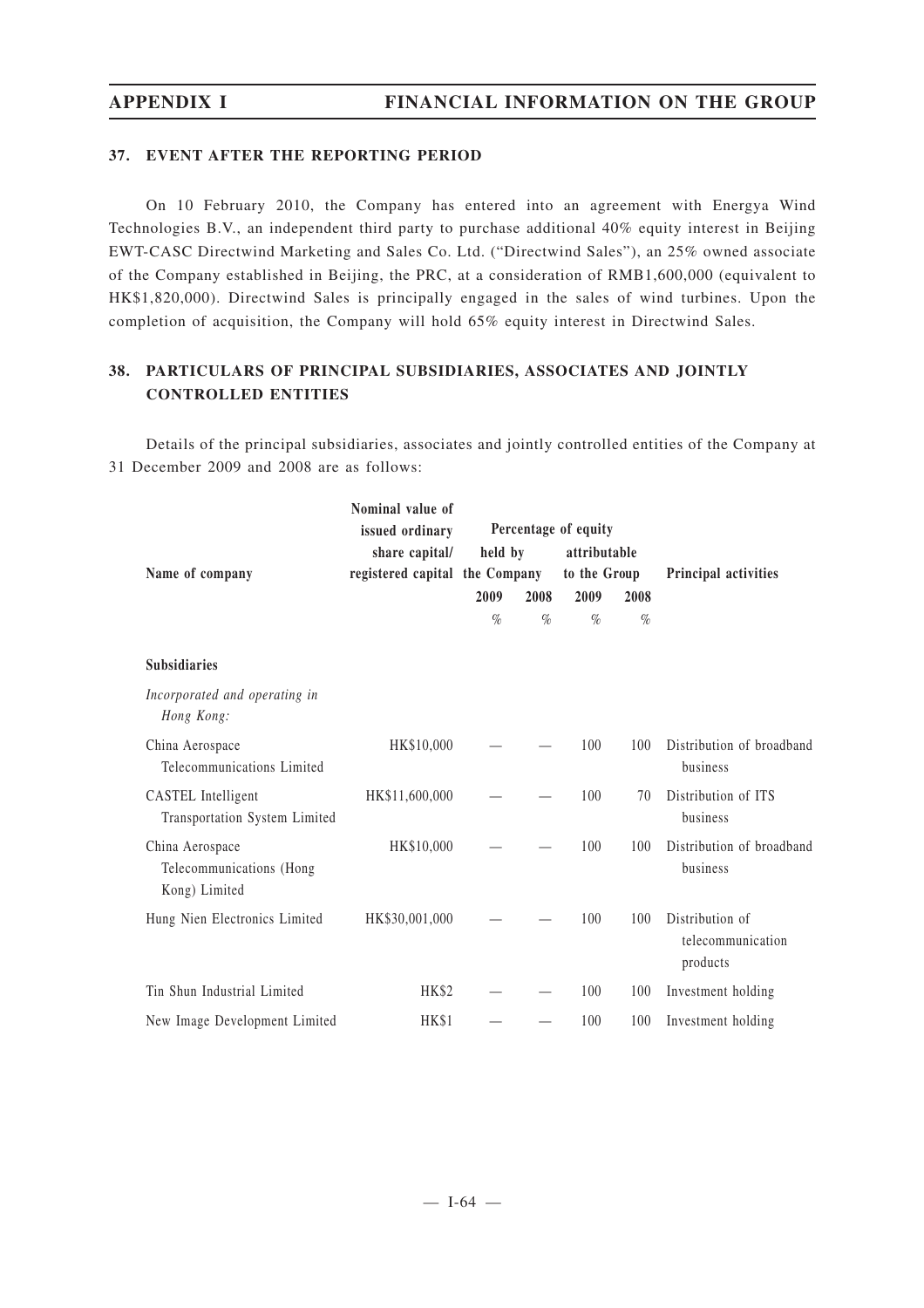|                                                                          | Nominal value of<br>issued ordinary |         |      | Percentage of equity |      |                                                                     |  |
|--------------------------------------------------------------------------|-------------------------------------|---------|------|----------------------|------|---------------------------------------------------------------------|--|
|                                                                          | share capital/                      | held by |      | attributable         |      |                                                                     |  |
| Name of company                                                          | registered capital the Company      |         |      | to the Group         |      | Principal activities                                                |  |
|                                                                          |                                     | 2009    | 2008 | 2009                 | 2008 |                                                                     |  |
|                                                                          |                                     | $\%$    | $\%$ | $\%$                 | $\%$ |                                                                     |  |
| Incorporated and operating in<br>British Virgin Islands:                 |                                     |         |      |                      |      |                                                                     |  |
| Advanced Grade Holdings<br>Limited                                       | <b>US\$1</b>                        | 100     | 100  |                      |      | Investment holding                                                  |  |
| Crownplus International Limited                                          | <b>US\$1</b>                        |         |      | 100                  | 100  | Investment holding                                                  |  |
| Registered and operating in the<br>PRC:                                  |                                     |         |      |                      |      |                                                                     |  |
| Beijing Qihua Communications<br>Co., Ltd. <sup>#</sup>                   | US\$1,239,000                       |         |      | 78                   | 55   | GPS applications services                                           |  |
| Beijing Energine Industry Co.,<br>$Ltd.$ ##                              | RMB118,251,000                      |         |      | 100                  | 100  | Investment holding                                                  |  |
| Jiangsu Aerospace WanYuan<br>REPM Motor Co., Ltd.#                       | RMB50,000,000                       |         |      | 52                   | 49   | Manufacture and<br>distribution of elevator<br>products             |  |
| 航天航通科技(北京)有限公司##                                                         | RMB15,000,000                       |         |      | 100                  | 100  | Distribution of broadband<br>business                               |  |
| Aerospace Long Yuan (Benxi)<br>Wind Power Co., Ltd. <sup>#</sup>         | RMB93,800,000                       |         |      | 55                   | 55   | Operation of wind farm                                              |  |
| 航天萬源商貿(深圳)有限公司##<br>(previously known as "航天科<br>技通信(深圳)有限公司")           | HK\$20,000,000                      |         |      | 100                  | 100  | Distribution of broadband<br>business                               |  |
| Inner Mongolia Energine New<br>Energy Development Co. Ltd.##             | RMB80,000,000                       |         |      | 100                  |      | 100 Manufacture and<br>distribution of wind<br>turbine generators   |  |
| Inner Mongolia CASC Energine<br>Wind Turbine Manufacture Co.<br>Ltd. $#$ | RMB50,000,000                       |         |      | 95                   | 95   | Manufacture and<br>distribution of wind<br>turbines and blades      |  |
| Inner Mongolia CASC Energine<br>Composite Material Co. Ltd. <sup>#</sup> | RMB80,000,000                       |         |      | 56                   | 55   | Manufacture of wind<br>turbine blades                               |  |
| 航天科技通信設備製造(深圳)有限<br>公司##                                                 | RMB20,000,000                       |         |      | 100                  | 100  | Manufacture and<br>distribution of<br>telecommunication<br>products |  |

 $- I - 65 -$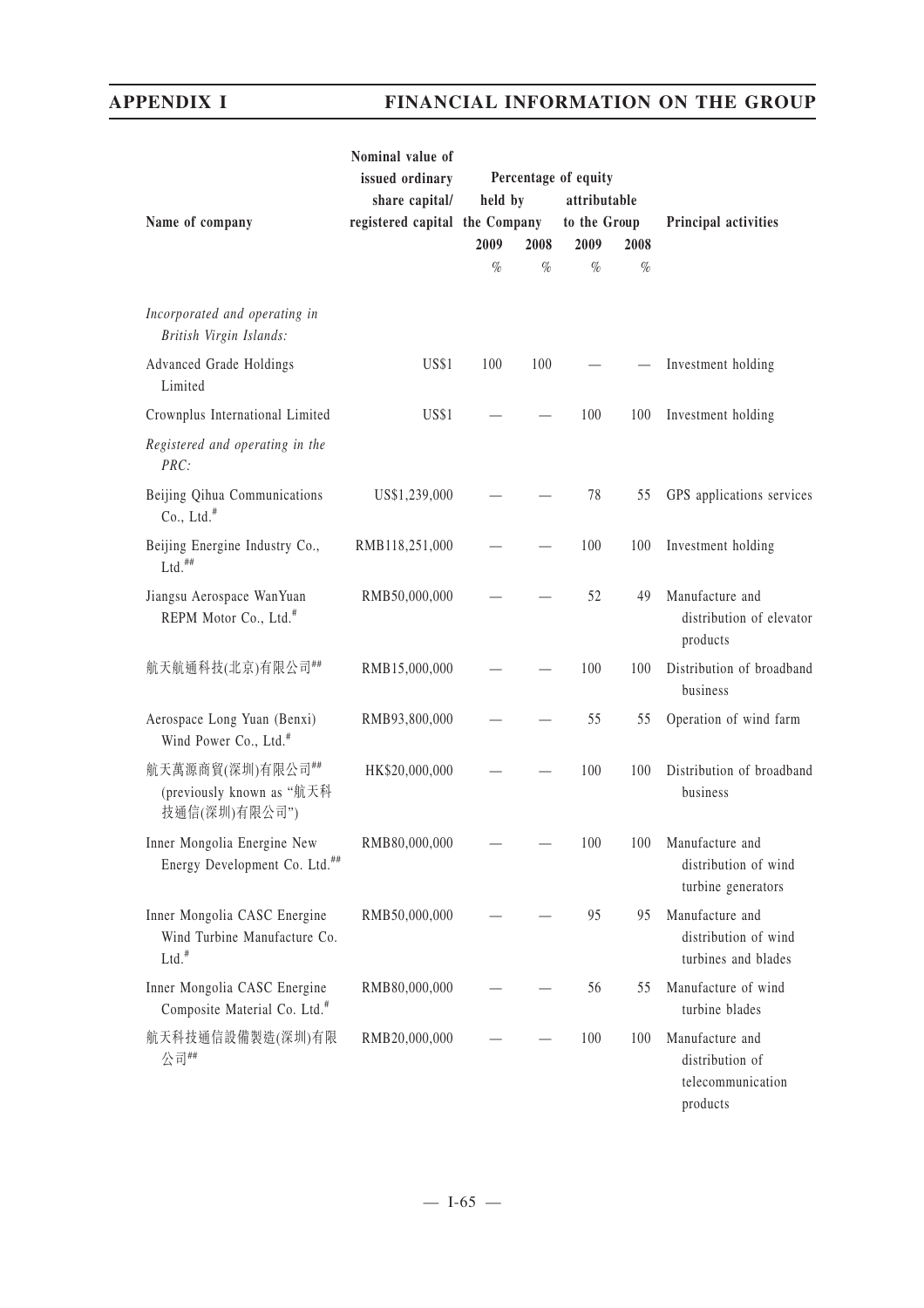|                                                                                           | Nominal value of<br>issued ordinary |         |      | Percentage of equity |      |                                                                                |  |
|-------------------------------------------------------------------------------------------|-------------------------------------|---------|------|----------------------|------|--------------------------------------------------------------------------------|--|
|                                                                                           | share capital/                      | held by |      | attributable         |      |                                                                                |  |
| Name of company                                                                           | registered capital the Company      |         |      | to the Group         |      | Principal activities                                                           |  |
|                                                                                           |                                     | 2009    | 2008 | 2009                 | 2008 |                                                                                |  |
|                                                                                           |                                     | $\%$    | $\%$ | $\%$                 | $\%$ |                                                                                |  |
| Associates                                                                                |                                     |         |      |                      |      |                                                                                |  |
| Registered and operating in the<br>$PRC$ :                                                |                                     |         |      |                      |      |                                                                                |  |
| <b>CASIL Telecommunications</b><br>(Shenzhen) Co., Ltd.##                                 | HK\$13,000,000                      |         |      | 33                   | 33   | Manufacture and<br>distribution of<br>telecommunication<br>products            |  |
| Jiangsu Longyuan Wind Power<br>Co., Ltd. <sup>#</sup>                                     | RMB333,320,000                      |         |      | 25                   | 25   | Operation of wind farm                                                         |  |
| Jilin Longyuan Wind Power Corp.<br>$\mathrm{Ltd.}^{\text{\#}\text{\#}\text{\#}}$          | RMB438,200,000                      |         |      | 15                   | 15   | Operation of wind farm                                                         |  |
| Beijing EWT-CASC Directwind<br>Marketing and Sales Co., Ltd. <sup>#</sup>                 | RMB10,000,000                       | 25      | 25   |                      |      | Distribution of wind<br>turbine products                                       |  |
| 深圳市航通智能交通有限公司                                                                             | RMB20,000,000                       |         |      | 25                   | 25   | Development of computer<br>software and GPS                                    |  |
| 深圳市航天無線通信技術有限公司                                                                           | RMB20,000,000                       |         |      | 25                   | 100  | Manufacture and<br>distribution of GPS<br>product                              |  |
| Jointly controlled entities                                                               |                                     |         |      |                      |      |                                                                                |  |
| Registered and operating in the<br>$PRC$ :                                                |                                     |         |      |                      |      |                                                                                |  |
| Beijing Delphi Wan Yuan Engine<br>Management Systems Co.,<br>$Ltd.$ <sup>#</sup>          | US\$16,000,000                      |         |      | 49                   |      | 49 Manufacture of<br>automotive engine<br>management systems<br>and components |  |
| Beijing Wanyuan-Henniges<br>Sealing Systems Co., Ltd. <sup>#</sup>                        | RMB100,000,000                      |         |      | 40                   | 40   | Manufacture of<br>automotive sealing<br>systems                                |  |
| Nantong CASC Wanyuan Acciona<br>Wind Turbine Manufacture<br>Corporation Ltd. <sup>#</sup> | RMB100,000,000                      |         |      | 45                   | 45   | Manufacture of wind<br>turbine                                                 |  |
| 內蒙古大唐萬源新能源<br>七 阴 八 ヨ#                                                                    | RMB92,610,000                       |         |      | 49                   |      | Operation of wind farm                                                         |  |

有限公司#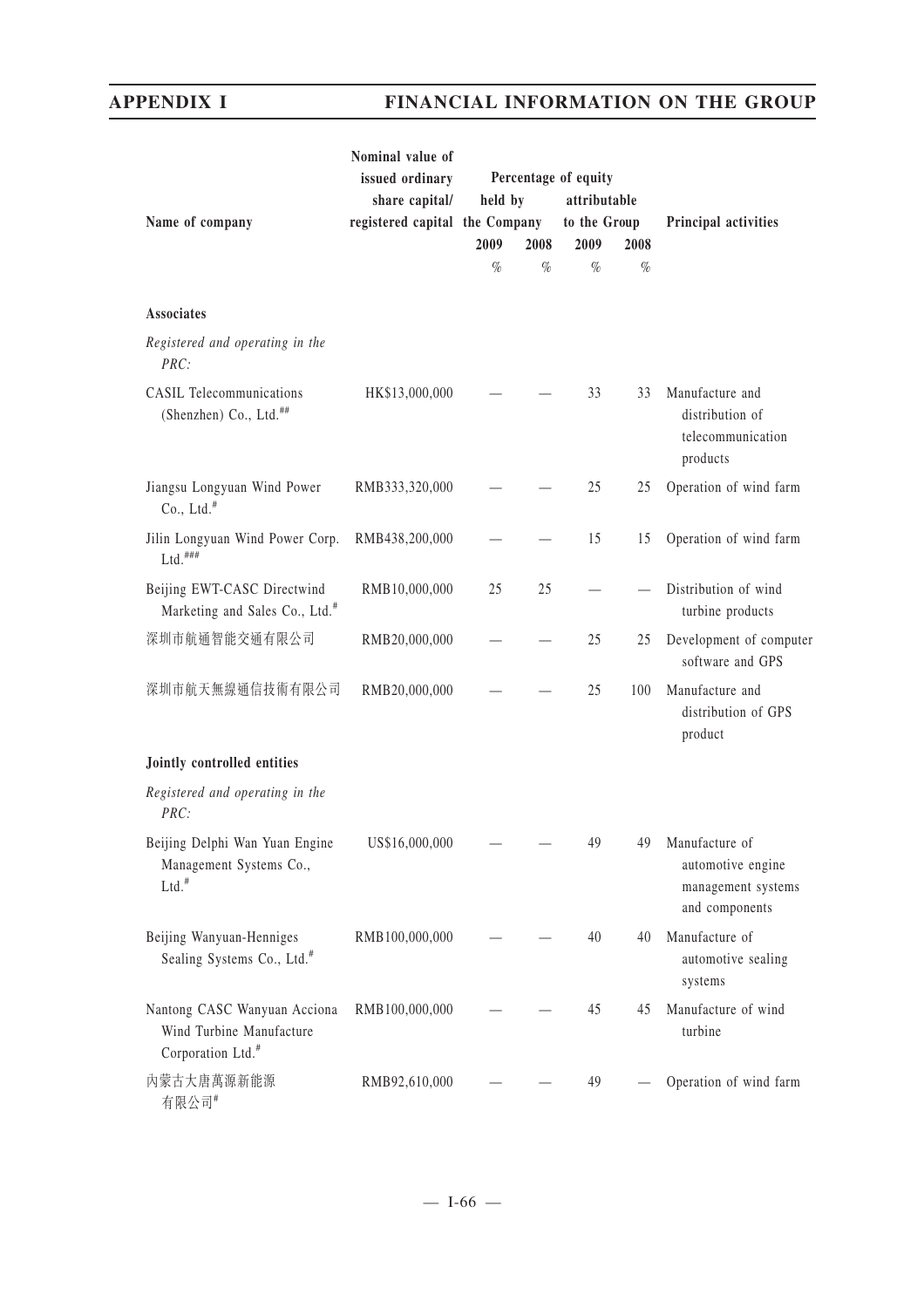- # Sino-foreign joint entity enterprise registered in the PRC.
- ## Wholly foreign-owned enterprises registered in the PRC.
- ### The Group is entitled to appoint up to two out of seven directors to the board of directors of this company. Hence, in the opinion of the directors of the Company, the Group has significant influence over the company. Accordingly, the company is accounted for as a 15% owned associate of the Group.

Except for the companies established in the PRC, the classes of shares held by the Group in the above companies are ordinary shares issued by those companies.

The above table lists the subsidiaries, associates and jointly controlled entities of the Company which, in the opinion of the directors, principally affected the results or assets or form a substantial portion of the net assets of the Group. To give details of other subsidiaries and associates would, in the opinion of the directors, result in particulars of excessive length.

None of the subsidiaries had issued any debt securities at the end of the reporting period.

#### **3. INDEBTEDNESS**

At the close of business on 28 February 2010, being the latest practicable date prior to the printing of this circular, the Enlarged Group had outstanding loans of approximately HK\$768 million from shareholder of CALT, a loan of approximately HK\$93 million from a minority shareholder of a subsidiary and a bank borrowing of HK\$285 million.

Save as aforesaid and apart from intra-group liabilities and normal trade payables, the Enlarged Group did not have any loan capital issued and outstanding or agreed to be issued, bank overdrafts, loans or other similar indebtedness, liabilities under acceptances or acceptable credits, debentures, mortgages, charges, hire purchase commitments, guarantees or other material contingent liabilities at the close of business on 28 February 2010.

Foreign currency amounts have been translated at the approximate exchange rates prevailing at the close of business on 28 February 2010.

The Directors are not aware of any material adverse change in the indebtedness, contingent liabilities and commitments of the Enlarged Group since 28 February 2010.

### **4. WORKING CAPITAL**

On 10 February 2010, the Company and EWT entered into an equity transfer agreement, pursuant to which the Company agreed to purchase, and EWT agreed to sell, a 40% equity of Directwind Sales for a consideration of RMB1.60 million (HK\$1.82 million) in cash. The cash consideration will be financed by the internal resources of the Group.

The Directors are of the opinion that after taking into account the present available banking facilities, the Enlarged Group has sufficient working capital for its present requirements in the absence of unforeseen circumstances.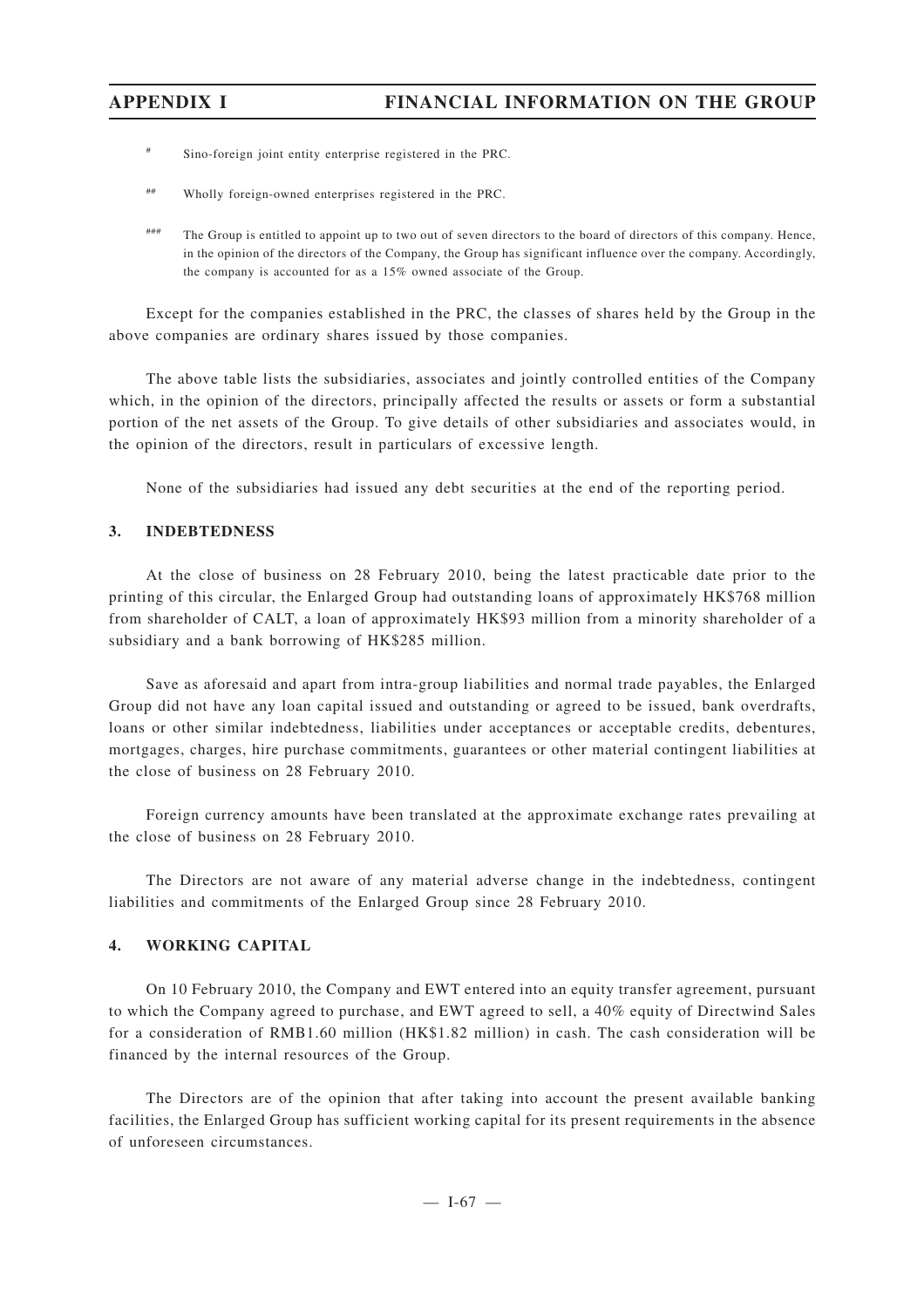#### **5. MATERIAL ADVERSE CHANGE**

The Directors were not aware of any material adverse change in the financial or trading position of the Group since 31 December 2009, the date to which the latest audited consolidated financial statements of the Group were made up.

## **6. MANAGEMENT DISCUSSION AND ANALYSIS OF THE PERFORMANCE OF THE GROUP**

#### **(1) For the year ended 31 December 2009**

#### **RESULTS SUMMARY**

As of 31 December 2009, the Group's turnover for the year 2009 amounted to HK\$663.37 million with a profit for the year of HK\$70.80 million in contrast to those for the year 2008 of HK\$184.21 million with a loss for the year of HK\$495.93 million respectively. The turnover for the year comprised sale of wind energy related products of HK\$314.57 million, sale of electricity generated from wind farm of HK\$31.54 million, sale of chemical materials of HK\$170.84 million, sale of rare-earth permanent-magnet motor products of HK\$56.14 million and sales of HK\$90.28 million related to telecommunication business whereas the turnover in 2008 comprised sale of chemical materials of HK\$47.77 million, sale of electricity of HK\$3.99 million, sale of rare-earth permanent-magnet motor products of HK\$35.18 million and sales of HK\$97.26 million related to telecommunication business. The profit for the year was mainly attributable to profit contribution of jointly controlled entities relating to automotive component business of HK\$89.07 million.

### **BUSINESS REVIEW**

#### **Internal Management System**

In 2009, the Group has enhanced the internal management system substantially in order to well prepare the Group to capture high capital return in the course of applying the abundant undeveloped wind resources in various regions of China, especially Inner Mongolia.

#### **Group Financing**

In November 2009, the Group completed a placing and top-up subscription of 345 million shares at the placing price of HK\$0.8 per share. The net proceeds of HK\$266 million was primarily used for developing wind energy projects, improving the capital structure of the Group as well as enhancing market capitalisation. As a result, the shareholding of the controlling shareholder, China Academy of Launch Vehicle Technology, was diluted from 73.1% to 66.75%.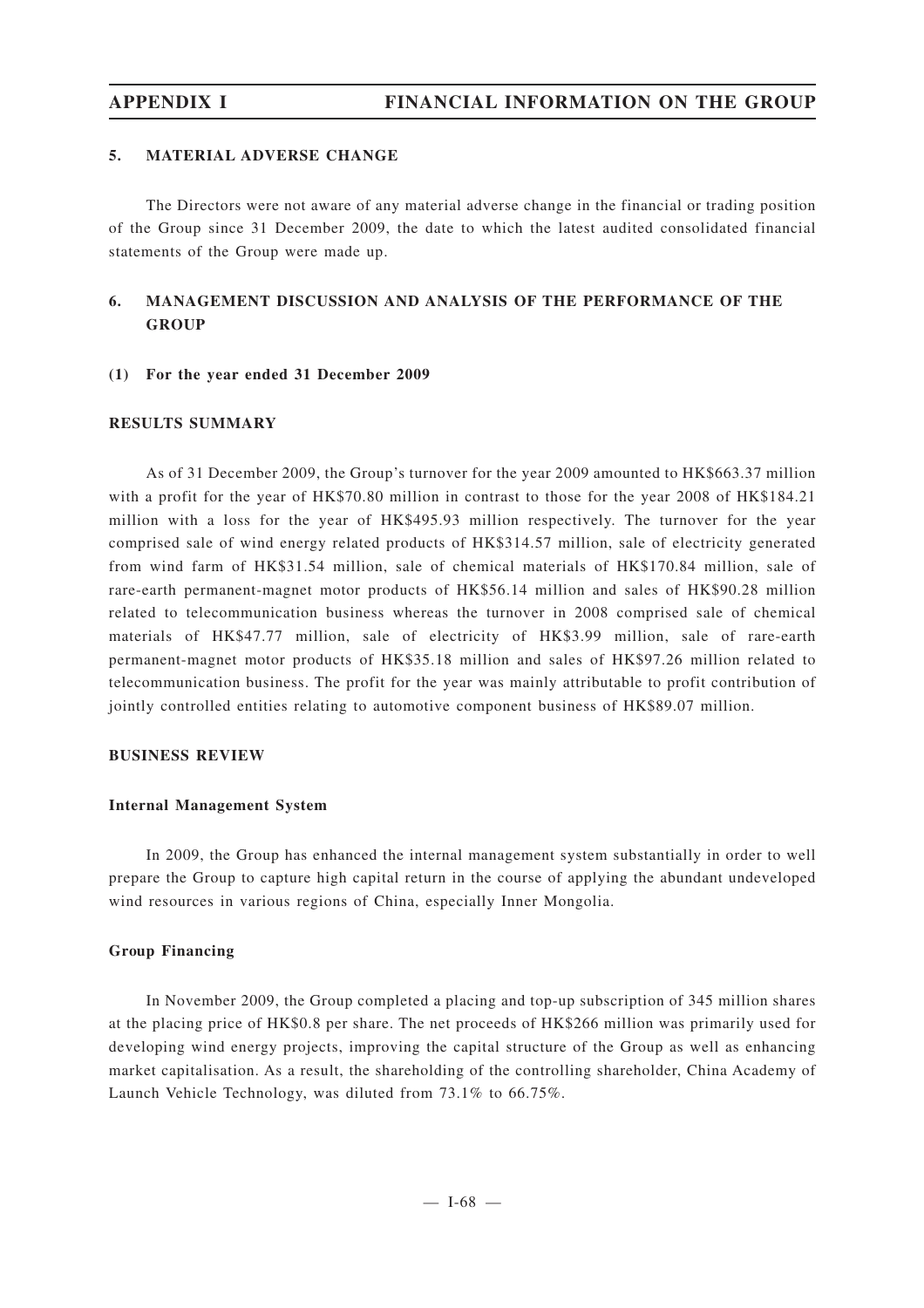### **Business of Wind Energy Project**

### *Development of wind farm in Jiuquan, Gansu Province*

In October 2009, Gansu Industries and Information Management Committee, Jiuquan City People's Government ("Jiuquan Government"), the Company and China Huadian New Energy Development Co. Ltd. ("Huadian New Energy") entered into a strategic framework agreement, which provides, inter alia, that Jiuquan Government of Gansu Province will plan to grant wind resource development rights as to 200,000KW in the "eleventh five" period and 200,000KW each year in the "twelfth five" period to Huadian New Energy for its development and construction of wind farm in Jiuquan area; Huadian New Energy will apply the 900KW and 2MW direct-wind turbines of the Group to develop the said wind farm.

The wind energy inherent resources in Gansu Province rank the fifth in the whole China, mainly concentrated in Jiuquan area. The wind energy intensity in Jiuquan area amounts to more than 30 million KW, of which more than 20 million KW can be utilized. The construction of wind farm of tens of million KW wind power represents an important demonstrative leading function of the development of wind energy industry in Gansu.

#### *Four platforms of direct-drive wind turbine project under steady development*

In 2009, according to the development strategy of the Group, the Group actively worked together with Emergya Wind Technologies B.V. ("EWT") with four platforms of "Research and Development, Manufacture, Testing and Service" under steady development.

### *Inner Mongolia Wind Turbine General Assembling Plant*

Inner Mongolia CASC Energine Wind Turbine Manufacture Co. Ltd. (the "Wind Turbine General Assembling Plant"), a joint venture between Beijing Energine Industry Co. Ltd. ("BEI", a wholly-owned subsidiary of the Group) and EWT with shareholding of 95% and 5% respectively, is primarily engaged in component purchase, general assembling, installation and testing, and technical service of large to medium direct-drive wind turbines. Equipped with advanced technical equipment and sophisticated manufacturing technicians, it has an annual production capacity of 400 900KW direct-drive wind turbines and 200 2MW permanent-magnet direct-drive wind turbines.

The aerospace direct-drive wind turbines manufactured by Wind Turbine General Assembling Plant has the following technological advantages over traditional gearbox-driven wind turbines: high transmission efficiency, which increases power generation by about 5%; less time and costs used for equipment maintenance; favorably assists in breaking through the bottleneck in manufacturing of components, thereby speeding up development in manufacturing of wind turbines; and high start-up torque of direct-drive wind turbines, especially permanent-magnet direct-drive wind turbines, being in the future development direction for large-sized wind turbines.

A number of management policies were established in 2009 and the Wind Turbine General Assembling Plant operated smoothly in that procurements of components were improved and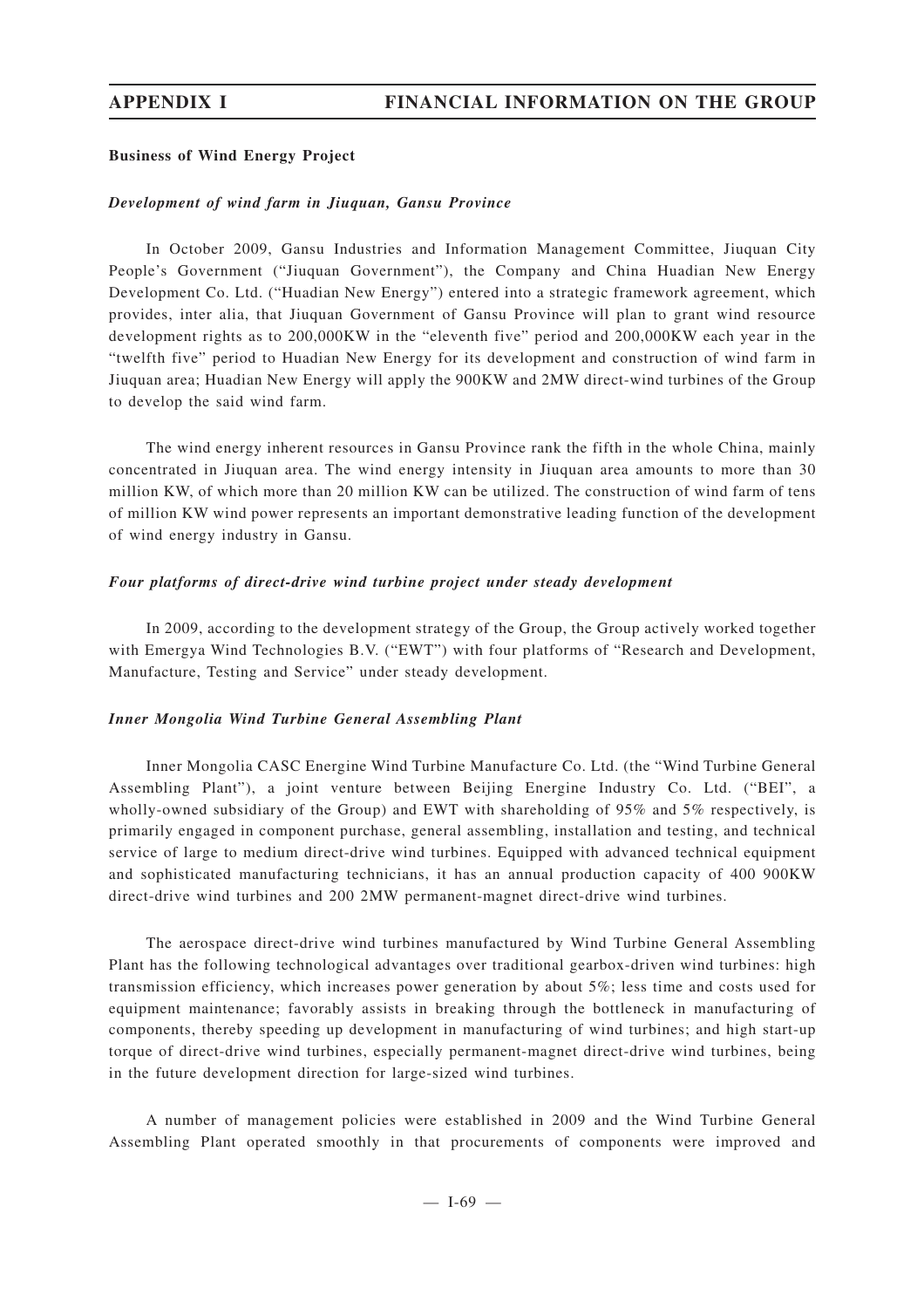comprehensive quality control was carried out, including in-factory supervision and ex-factory acceptance, process inspection and delivery inspection, while delivery issues were resolved. Besides, domestic production progressed smoothly, 55 direct-drive wind turbines were successfully produced and sold for carrying out related tuning and testing, thereby making profit contribution.

#### *Inner Mongolia Wind Turbine Blade Plant*

Inner Mongolia CASC Energine Composite Material Co. Ltd. (the "Blade Plant"), a joint venture between BEI (as to 35.9% shareholding), New Image Development Ltd. (a wholly-owned subsidiary of the Group) (as to 20.5% shareholding), Aerospace Research Institute of Materials & Processing Technology and EWT is primarily engaged in research and development, design, production and service of large structural composite material products with an annual production capacity of 400 900KW direct-drive wind turbine blades and 200 2MW permanent-magnet direct-drive wind turbine blades.

During the production process, the Blade Plant uses an advanced vacuum infusion technology, which avoids drawbacks such as uneven water absorption, lamination and resin content during the complex formation and solidification of the composite materials and which rather makes use of simple crafts and allows a clean production environment that produces products of higher stability, facilitating batch production and mass production.

In 2009, the Blade Plant finished a series of work such as corporate system establishment, staff recruitment and production material preparation. Two sets of moulds were smoothly installed, tested and adjusted, thus achieving a production schedule of a blade a day. A total of 186 pieces of 900KW direct-drive wind turbine blades were produced. Smooth purchase of blade materials and steady progress in domestic production of materials contributed to reduced costs, consolidating the market competitiveness edge of the Group.

#### *China Energine Wind Power Industrial Park*

Inner Mongolia Energine New Energy Development Co. Ltd., a wholly-owned subsidiary of the Group, occupied a site of 500 acres as an operating platform for the Inner Mongolia wind turbine base. It has constructed plants, offices and warehouses for the Wind Turbine General Assembling Plant and the Blade Plant in the Inner Mongolia Wind Power Industrial Park and started to provide them with property leasing and management service.

#### *Research and development of technology*

Wind power technology research and development center is responsible for absorption and adaptation work as to technologies of 900KW direct-drive wind turbine. It has completed the design of low-temperature 900KW direct-drive wind turbine and coped with the production of the Wind Turbine General Assembling Plant. Meanwhile, the research and development center in its best endeavour commenced domestic production of core components. Localisation of domestic productions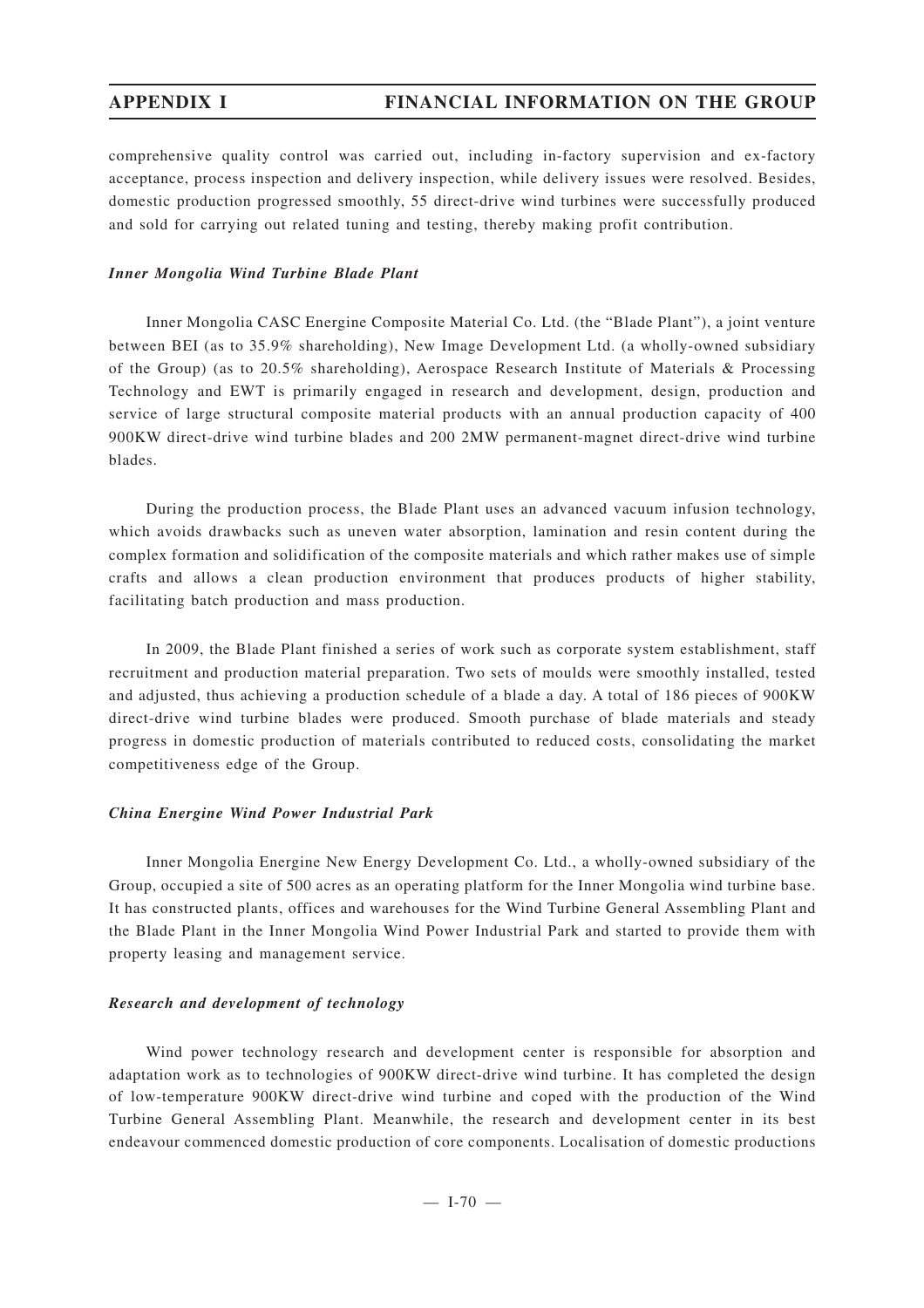of blades and wind turbines have been completed. Localization of domestic production of control systems and inverters are being implemented now. For the purpose of future development, the current focused tasks also include the research, development and innovation of high-power permanent-magnet direct-drive wind turbines, and the technological research of offshore high-power wind turbines.

#### *Sales of wind turbines*

Beijing EWT-CASC Directwind Marketing and Sales Co. Ltd., a joint venture between the Company, EWT and Beijing Direct Energy Corp. with shareholding of 25%, 60% and 15% respectively, is engaged in domestic and global market development and sales of wind turbines produced from the Wind Turbine General Assembling Plant. In February 2010, the Company entered into an Equity Transfer Agreement with EWT, pursuant to which the Company will acquire 40% of the sales company from EWT for a consideration of HK\$1.82 million. After the acquisition, the sales company will become a 65% subsidiary of the Company, consummating the Company's strategy of controlling all the entities in the supply-chain of the wind turbines sales and production business. With respect to the whole process in the sales and production of wind turbines and wind blades utilising of the advanced direct-drive technology of the EWT direct-drive wind turbines, this enables the Group to benefit from the whole of the supply-chain, instead of only accounting for the share of profit of the sales company in the supply-chain through equity accounting.

#### *Trading of materials*

Since October 2008, BEI started carrying on trading business on pure terephthalic acid ("PTA"). PTA is an important organic raw material refined from crude oil. It can be used to produce polyester products, including synthetic fiber such as polyester fiber, while the main material used for the production of wind turbine blades is a variety of polyester fiber.

Given the rapid development of the polyester application industry in China, there were huge demands for PTA in China. In 2009, this business realised sales of HK\$171 million, representing a stable increase of HK\$123 million compared to 2008. In 2010, this business will further expand by building on this foundation to explore new customers.

#### *Nantong Acciona*

Nantong Acciona suffered from the intense competition in the domestic wind turbine market and sluggish progress made on domestic production of wind turbine. In order to bail Nantong Acciona out, BEI and International Commercial E Industria S.A. ("ICI") (replacing Chook Bo Group as stated in September 2009) acquired from Acciona Energia Internacional S.A. ("Acciona") its entire 45% interest (5% and 40% by BEI and ICI respectively) in Nantong Acciona in December 2009 at a consideration of 45% of the net asset value of Nantong Acciona as at 30 June 2009. As a result, BEI had to pay RMB2.766 million to increase its interest in Nantong Acciona from 45% to 50% for joint control of Nantong Acciona with ICI. Acciona bought all the inventory and dedicated equipment other than those required by the after-sale service at their book value and provided technical support to the sold wind turbines. Upon acquisition, the Group will be engaged in independent research and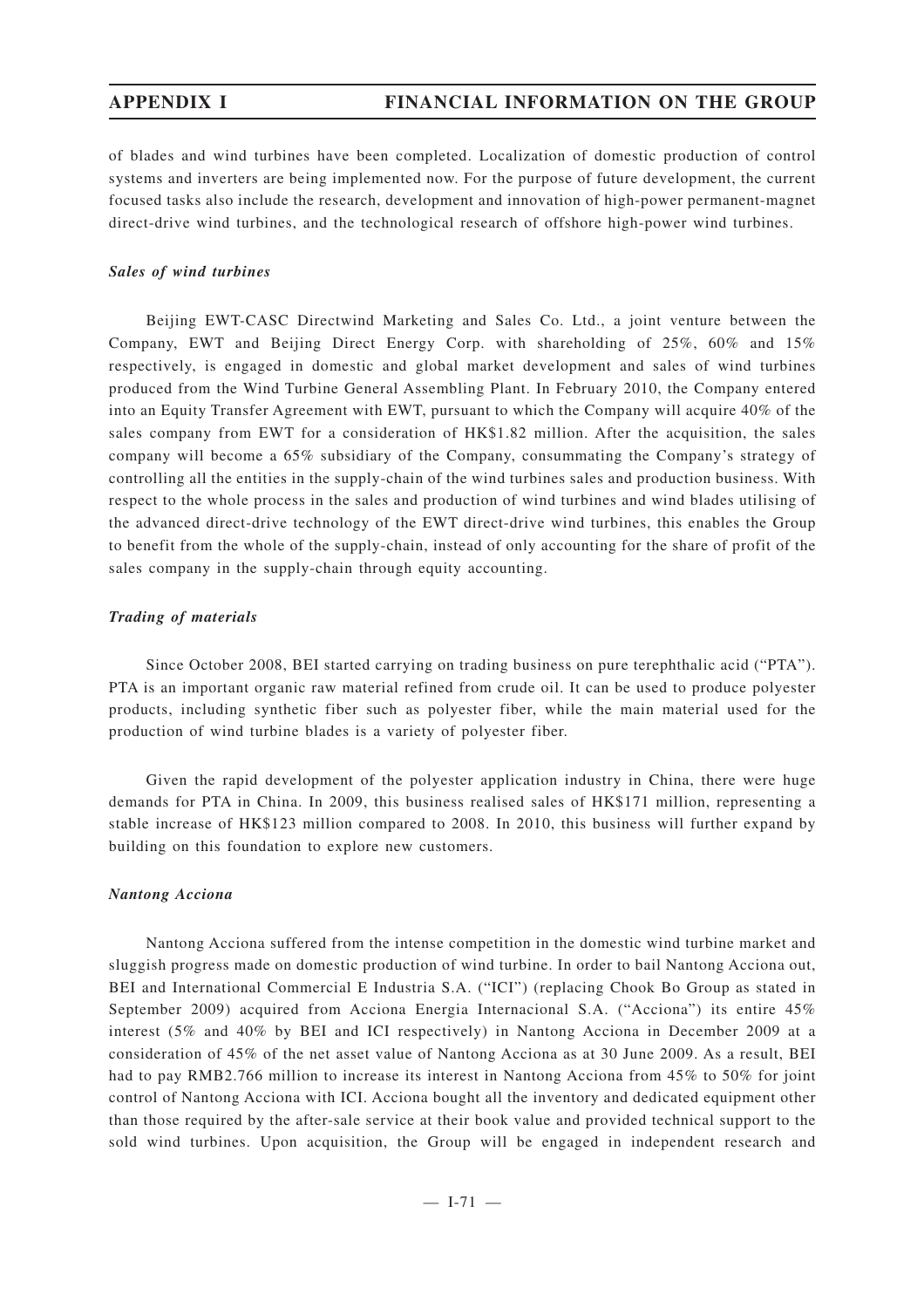development of self-developed wind turbines, especially those high-power direct-drive wind turbines, in utilizing the comprehensive hardware facilities of Nantong Acciona and concentration of plants in Nantong, expecting Nantong Acciona will develop into a manufacture base of Energine wind turbines in Jiangsu province in the future.

#### **Wind Farm Operations**

#### *Liaoning Benxi*

The Aerospace Long Yuan (Benxi) wind farm project, controlled and operated by the Group, is installed with 29 sets of 850KW wind turbines with a capacity of 24,650KW in total.

An electricity level of 55.07 million kwh was realized during 2009, increased by 0.03 million kwh over last year. On-grid power generation amounted to 53.06 million kwh with realized income from principal activity of HK\$31.54 million, increased by HK\$0.19 million over last year, realizing a profit amounting to HK\$14.87 million.

#### *Jilin Longyuan*

Jilin Tongyu wind farm, invested and constructed by the Group, is installed with 236 sets of 850KW wind turbines with a capacity of 200,000KW.

An electricity level of 344.51 million kwh was realized during 2009, increased by 29.51 million kwh over last year. On-grid power generation amounted to 207.21 million kwh with realized income from principal activity of HK\$181.41 million, increased by HK\$10.97 million over last year, realizing a profit amounting to HK\$74.78 million.

#### *Jiangsu Longyuan*

The Jiangsu Yudong wind power field project, invested and constructed by the Group, is installed with 100 1.5MW wind turbines with a capacity of 150,000KW.

An electricity level of 344.37 million kwh was realized during 2009, decreased by 4.64 million kwh over last year. On-grid power generation amounted to 337.17 million kwh with realized income from principal activity of HK\$184.96 million, decreased by HK\$2.40 million over last year, realizing a profit amounting to HK\$71.10 million.

#### *Inner Mongolia Xinghe Energine Wind Farm*

The total investment of the Inner Mongolia Xinghe Energine wind farm project, which is under investment and construction, amounts to HK\$528 million with an installed capacity of 49,500KW. The first 55 900KW direct-drive wind turbines, which were installed in 2009, not only provide circumstances for technological upgrade of 900KW direct-drive wind turbines, but also a testing base for research and development of 2MW direct-drive wind turbines.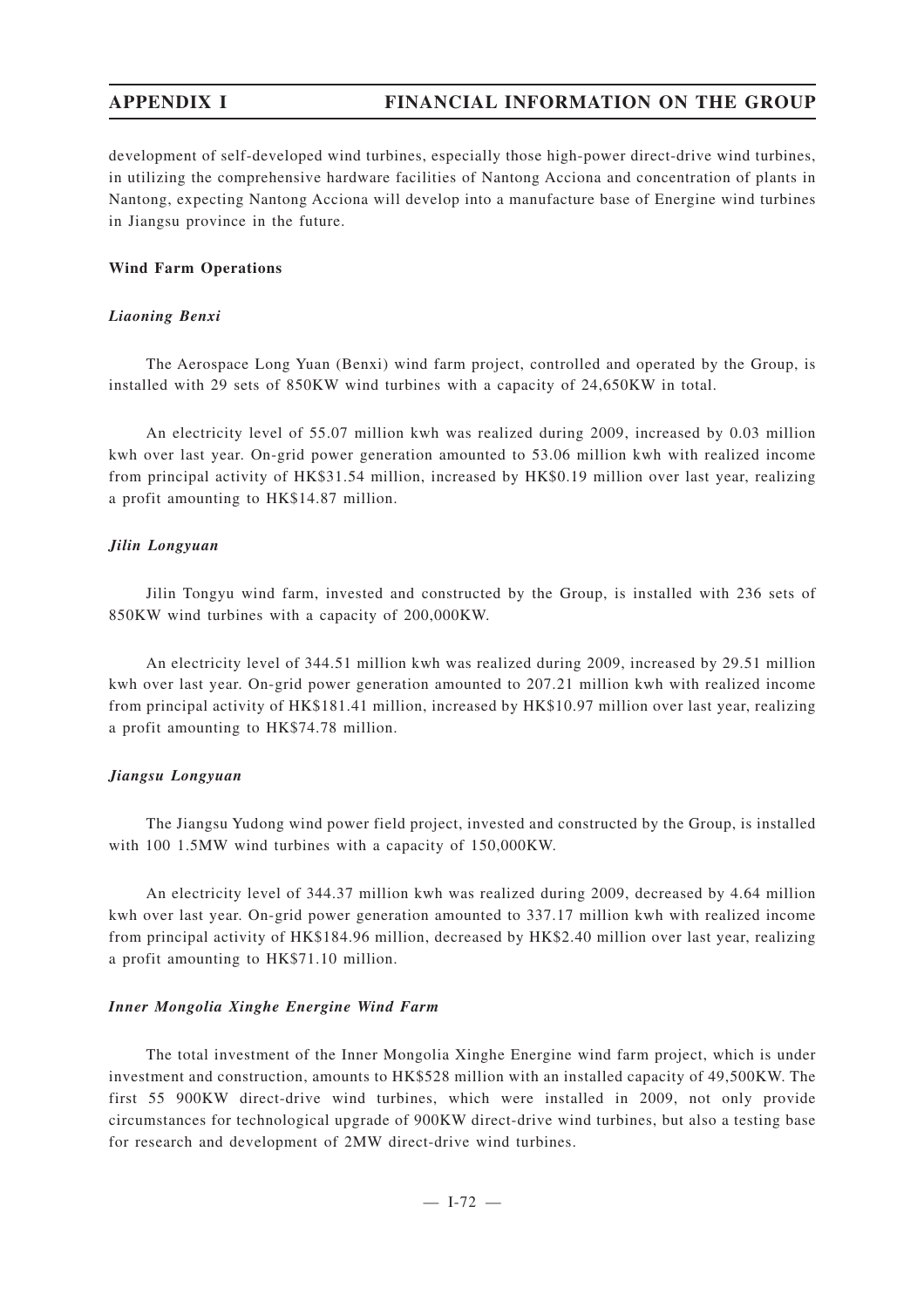In May 2009, BEI and China Datong Corporation Renewable Power Co., Ltd. entered into a joint venture agreement to establish a jointly controlled entity, Inner Mongolia Datang Wanyuan New Energy Co. Ltd. (內蒙古大唐萬源新能源有限公司), with shareholding of 49% and 51% respectively. Its registered capital was HK\$105.58 million, of which HK\$51.73 million was to be contributed by BEI. It had completed its company registration. Its tenders in relation to major equipment, construction and supervision had completed and construction works had also completed. At the beginning of 2010, wind turbine installation and testing and on-grid power generation were carried out.

### **Business of New Materials**

It is the plan of the Group to extensively use rare-earth materials in four areas: high-power rare-earth permanent-magnet synchronous generator and variable-flow drive system applied in wind turbines, rare-earth permanent-magnet gearless traction machines for elevators, special rare-earth permanent-magnet motor for dual military plus civil application and its drive system and permanent-magnet direct-drive electrical products.

Jiangsu Aerospace Wan Yuan REPM Motor Co., Ltd., controlled and operated by the Group, is a high-tech enterprise which specializes in research and development, manufacture, and sales of rare-earth permanent-magnet gearless traction machines for elevators, with a registered capital of HK\$57 million. The "航天萬源" branded rare-earth permanent-magnet gearless traction machines for elevators, and its driving control system, whose independent research and development had filled up the technological gap of the domestic gearless elevator sector, realized external sales of HK\$55.62 million in 2009.

As the company responsible for the oversea market of rare-earth permanent-magnet motor products, Tin Shun Industrial Ltd. (a wholly-owned subsidiary of the Group, "Tin Shun") aggressively expanded its oversea market with continuously strengthening product promotion.

In November 2009, Tin Shun entered into a joint venture contract with Wuxi New Great Power Electromotor Co., Ltd. to establish Wuxi CASC Energine Xindali Electricity Co. Ltd. as a subsidiary as to 62.5% and 37.5% shareholding by the parties respectively, with registered capital of HK\$91.20 million, of which Tin Shun contributed HK\$57 million. The total investment amount was HK\$187 million and the subsidiary will be engaged in development and production of generators, rare-earth permanent-magnet motors and their drive systems customised for application in MW direct-drive wind turbines, with the purpose of self-producing custom-made generators for application in the 900KW and 2MW wind turbines manufactured by Wind Turbine General Assembly Plant, thereby exercising product cost control through reduction in reliance on upstream suppliers in the wind turbine supply-chain.

#### **Business of Automotive Component Parts**

#### *Automotive engine management systems*

Beijing Delphi Wan Yuan Engine Management Systems Co., Ltd, a jointly controlled entity, is a leading provider in the domestic automotive electronic fuel injection market with a stable market share, ranking the second nationwide. Its products are sold to automobile manufacturers in Europe and North America and supplied to almost all of the domestic leading automobile manufacturers.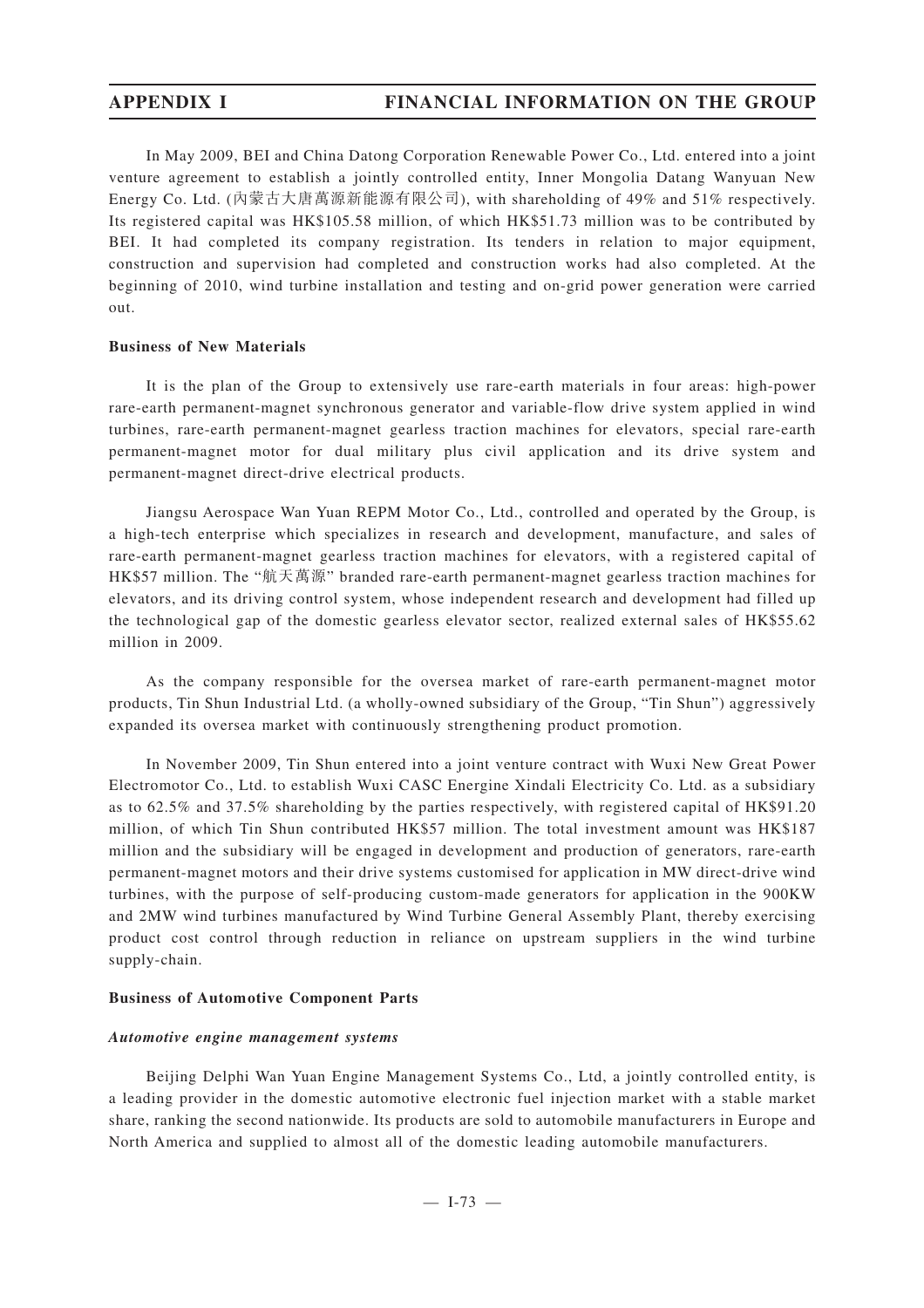As a result of the PRC government's implementation of the auto industry rejuvenation plan in 2009, the company's development of new models and some Euro 4-compliance old models for various customers as well as an increasing number of orders from new customers procured in recent years, the jointly controlled entity recorded better-than-budgeted sales revenue of HK\$2,066.43 million with realized profit of HK\$247.08 million in 2009. The company will further speed up its development on new models and ensure prompt production to boost sales, whilst committing to enhance collection of accounts receivable to maintain a healthy cash flow and further reducing its costs to keep its profit ratio.

### *Automotive sealing systems*

Beijing Wanyuan-Henniges Sealing Systems Co., Ltd., a jointly controlled entity, is a company which specializes in manufacture of medium-to-high class automotive sealing products in the domestic market. Its quality control converges with those of international advanced level. The jointly controlled entity not only realizes the development on and complement to the medium-to-high class model in the domestic market, but also attain the standards applicable to Germany, France, the United States, Japan and South Korea with its products.

The jointly controlled entity recorded better-than-budgeted sales revenue of HK\$343.67 million with realized profit of HK\$12.65 million in 2009. The company will continuously take measures to enhance production efficiency by controlling its purchasing cost for materials, integrating logistics management, reducing its reject rate and keeping its expenses down and through technological innovation, Toyota Production System ("TPS") and Value Analysis/Value Engineering ("VAVE") in order to consistently realize profit.

### **Telecommunication Business**

The telecommunication products of the Group fully cover various categories such as GPS mobile terminals, intelligent transport, wireless communication, television conference and image transmission, GPS automotive information service platform, bone-conduction hearing aid telephone products. The Group has become a provider of professional electronic equipment, communication products and system integration with extensive influence in the domestic market.

### **PROSPECTS**

In looking forward, the Group will continue to actively build up its core component production system and accelerate the progress of domestic production of wind turbines. By exploiting wind resources of good quality both onshore and offshore, the Group will step on in pursuit of co-operation opportunities with other large power generation groups, and improve the batch production of rare-earth permanent-magnet motors. It will also appropriately arrange financing for the Group and take steps to strengthen its internal management, in order to ensure the sustainable development of the Group with greater return to its shareholders.

### **HUMAN RESOURCES AND REMUNERATION POLICY**

As at 31 December 2009, the Group had 49 employees (2008: 43 employees) in the Hong Kong head office and 752 employees (2008: 417 employees) in the Mainland China offices. Remuneration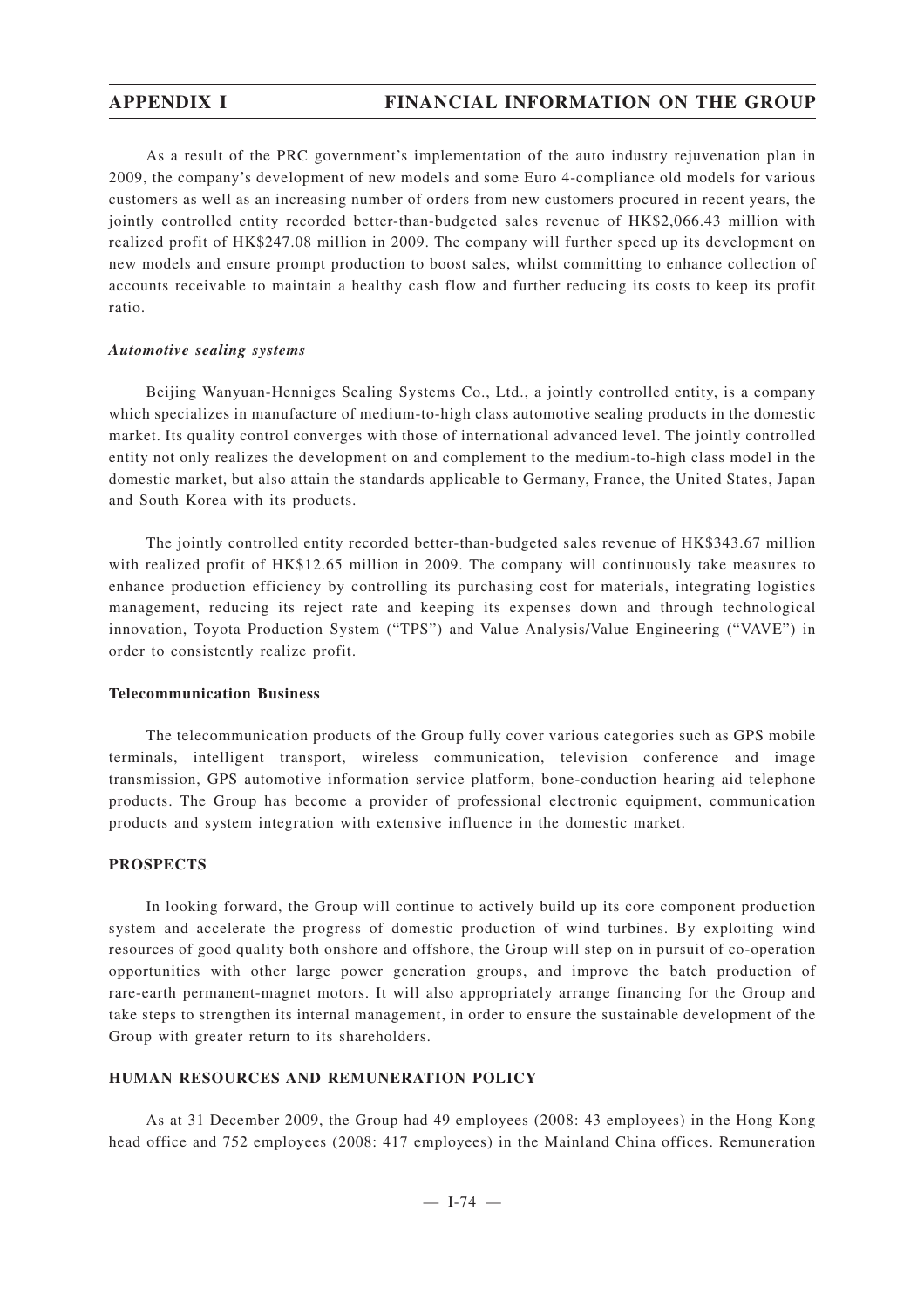of employee is determined according to individual employee's performance and the prevailing trends in different areas and reviewed on an annual basis. The Group also provides Mandatory Provident Fund and medical insurance to its employees. In addition, discretionary performance bonus is available at the discretion of the Directors.

## **FINANCIAL REVIEW**

#### **Liquidity and Financial Resources**

Total borrowings of the Group as at 31 December 2009 were HK\$1,277,410,000 (2008: HK\$761,690,000), of which HK\$130,000,000 (2008: Nil) was floating-rate borrowings and the remaining was fixed-rate. All borrowings of the Group were determined at market interest rate. The Group has not issued any financial instruments for hedging or other purposes.

Please refer to note 26 to the Consolidated Financial Statements included in Section 2 of this Appendix I for the details of the borrowings as of 31 December 2009.

Gearing ratio (total borrowings over shareholders' equity) as at 31 December 2009 was 83% (2008: 64%).

#### **Pledge of Assets**

As at 31 December 2009, certain assets of the Group of HK\$97,851,000 (2008: HK\$95,010,000) have been pledged to secure bank facility.

### **Capital Risk Management**

The Group manages its capital to ensure that entities in the Group will be able to continue as a going concern while maximising the return to shareholders through the optimisation of the debt and equity balance. The Group's overall strategy remains unchanged from prior years.

The capital structure of the Group consists of debt, which includes the borrowings as disclosed herein and equity attributable to owners of the Company, comprising issued share capital, reserves and accumulated losses.

The management of the Group reviews the capital structure regularly. The management considers the cost of capital and the risks associated with each class of capital, and will balance its overall capital structure.

#### **Exchange and Other Exposures**

Most of the Group's business transactions were conducted in Renminbi. The Group expected that the exposure to exchange rates fluctuation was not significant and therefore has not engaged in any hedging activities.

The Group did not have any contingent liabilities as at 31 December 2009.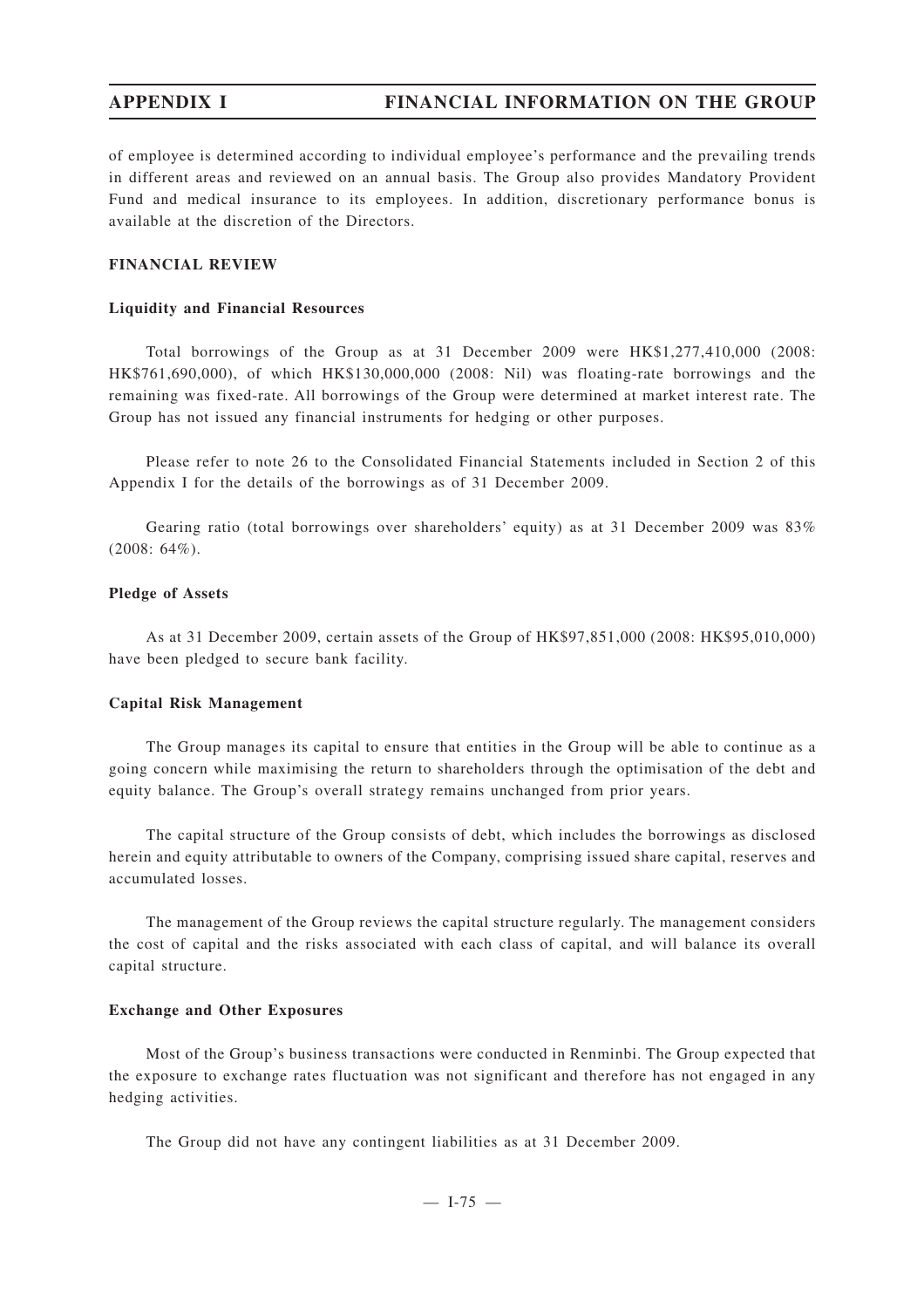#### **(2) For the year ended 31 December 2008**

#### **RESULTS SUMMARY**

As of 31 December 2008, the Group's turnover for the year 2008 amounted to HK\$184.21 million with a loss of HK\$495.93 million in contrast to those for the year 2007 of HK\$178.76 million with a loss of HK\$572.03 million respectively. The turnover for the year comprised that related to telecommunications of HK\$97.26 million, sales of wind energy related products of HK\$47.77 million, sales of rare-earth permanent magnetic motor products of HK\$35.18 million and sales of electricity of HK\$3.99 million whereas that of 2007 wholly related to telecommunications, reflecting the Group's diversification of businesses. The loss for the year was primarily attributable to total impairment loss of HK\$424.17 million on interests in jointly controlled entities mainly comprising the goodwill of HK\$385.18 million included in the interest in Nantong CASC Wanyuan Acciona Wind Turbine Manufacture Corp. Ltd. ("Nantong Acciona"), and interests on loans regarding finances on wind energy projects of HK\$34.07 million, allowances related to telecommunications business totaling HK\$42.02 million comprising that for due from associates of HK\$17.84 million, obsolete inventories of HK\$12.74 million and doubtful debts of HK\$11.44 million albeit shares of profits from businesses of automotive component parts amounting to HK\$47.12 million and of wind energy projects amounting to HK\$34.38 million.

#### **BUSINESS REVIEW**

#### **Restructuring of the Group**

The Company changed its name to China Energine International (Holdings) Ltd. from CASIL Telecommunications Holdings Ltd. on 15 May 2008, marking the milestone in stepping into a new era with diversification of business to businesses in respect of wind energy, new material application, automotive component parts and telecommunications. The new name with the word "Energine" therein signifies energy plus engine and energized engine with the close association with aerospace science and technology. In this connection, the Company published its new logo on the announcement thereon, conveying a new brand image blending windmill, energy, cooperation and from engine to new energy with attribute of environment conservation.

In this direction, Beijing Energine Industry Co. Ltd. ("BEI"), a wholly-owned subsidiary of the Group, acquired an additional 20% registered capital in Jiangsu Aerospace Wanyuan REPM Motor Co. Ltd. (formerly Hangzhou Aerospace Wan Yuan REPM Motor Application Co. Ltd.), turning the company into a subsidiary of 49% shareholding such that the company's business of development of prominent effective energy-saving rare-earth permanent magnetic motor project, which is not only an energy-saving project but also a new material application project, became one of the main businesses of the Group from July 2008. Further, BEI acquired an additional 15% registered capital in Aerospace Long Yuan (Benxi) Wind Power Co. Ltd., turning the company into a subsidiary of 55% shareholding such that the company's business of production and sales of electricity became another main business of the Group from December 2008. For details of the acquisitions, please refer to the Company's circulars of 11 June 2008 and 14 November 2008 respectively.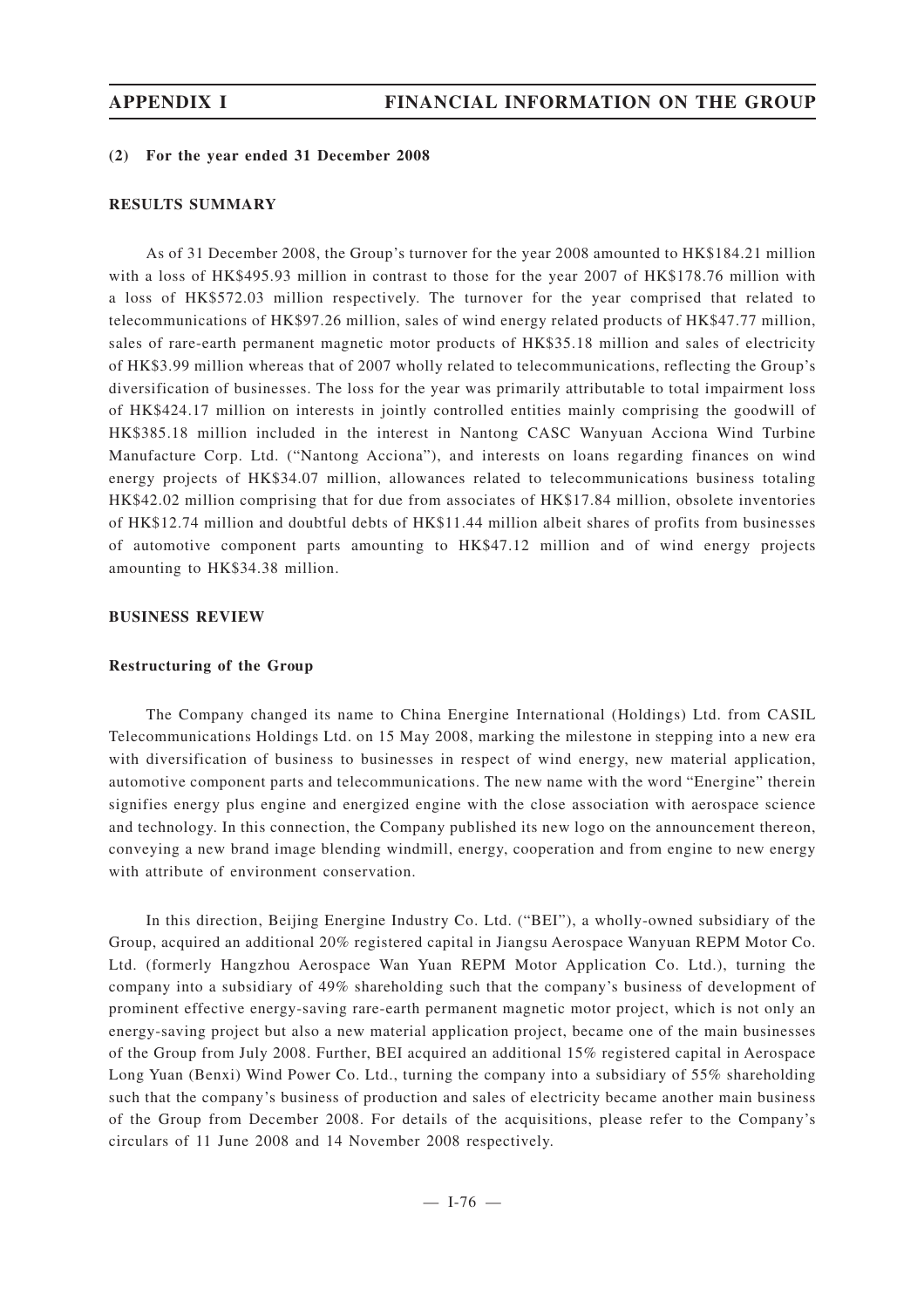### **Business of Wind Energy Project**

#### *Further development on wind energy projects*

In grasping the precious opportunity arising from the state policy propositioning on development of wind energy projects in China and leveraging the bright prospect of tremendous demand of energy whose production is hence required to be renewable and of environment conservation in the course of continuing economic growth of China in creating long-term income streams, the Group has set up an Inner Mongolia windmill general assembling plant company, an Inner Mongolia blade plant company, and a distribution company and is to set up an after-sales service company in development of direct-drive windmill project of advanced energy intensively, which comprises parts of manufacture of windmill equipment, research and development of technology, 50MW testing wind field and windmill distribution with strategic investors including Emergya Wind Technologies B.V. ("EWT") from Netherlands, Beijing Direct Energy Corp. ("BDE") and Aerospace Research Institute of Materials & Processing Technology ("Aerospace Materials").

EWT is a Netherlands' company incorporated in February 2004 that is the second largest direct-drive windmill manufacturer possessing the comprehensive and advanced direct-drive techniques as to capacities of 750KW and 900KW on production of windmill and its main components such as turbine generators and windmill blades. BDE is engaged in business of distribution of wind measuring equipment and instruments, possessing the capacity of development of early phase of wind energy generation field and of market of distribution of windmills. Aerospace Materials which is a wholly-owned subsidiary of CALT, hence a fellow subsidiary of the Group, is the leading research centre engaging research on aerospace material application and processing as well as fibers, fabric and composite material, with possession of material and art testing workshop and research centre of national class level.

#### *Inner Mongolia Windmill General Assembly Plant*

Inner Mongolia CASC Energine Directwind Turbine Manufacture Co. Ltd. ("IM Turbine Manufacture") is a joint venture between BEI and EWT with shareholding of 95% and 5% respectively, engaged in the manufacture and delivery of the wind turbine generators as to 750-1,000KW and 2MW, blade and other components thereof in the PRC under the joint venture agreement of 29 May 2008. It was planned that the capacity of the annual production of the plant with area of about 150 hectares in one of the richest wind resources territories, Xinghe County, Wulanchabu City, Inner Mongolia will reach 400 sets of 900KW direct-wind windmill turbines and 200 sets of 2 MW direct-drive windmill turbines. The registered capital and total investment of this company amount to RMB50 million and RMB100 million respectively. The Group's share of capital contribution amounts to RMB47.5 million. The subsidiary was established in September 2008. Thereafter, it proceeded the pre-production work in preparation for the commencement of production and sales in 2009.

#### *Inner Mongolia Windmill Blade Plant*

Inner Mongolia CASC Energine Composite Material Co. Ltd. ("IM Composite Material") is a joint venture between the Group (BEI's 35% and New Image Development Ltd.'s 20%), Aerospace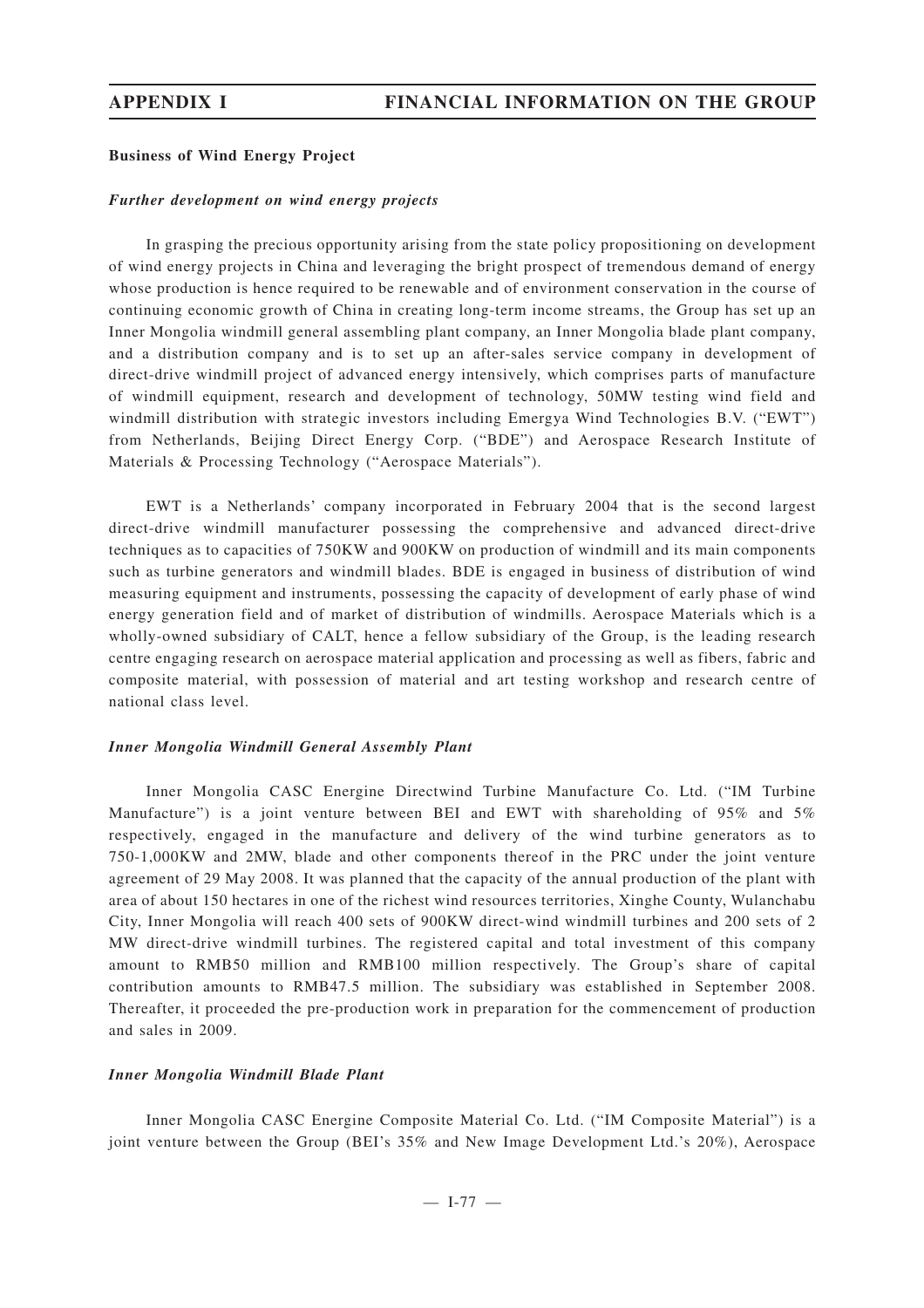Material and EWT with shareholding of 55%, 40%, and 5% respectively, engaged in the businesses of production of tailored-made blades for IM Turbine Manufacture and other windmill manufacturers and of undergoing research and developments and quality recognition of blades with the technology research and development center under the joint venture agreement of 1 December 2008. It was planned that the capacity of the annual production of the plant with area of about 180 hectares to be established in one of the richest wind resources territories (adjacent to windmill general assembly plant), in Xinghe County, Wulanchabu City, Inner Mongolia by the company will reach 400 sets of 900KW direct-drive windmill blades and 250 sets of 2MW direct-drive windmill blades. The registered capital and total investment of this company amount to RMB80 million and RMB100 million respectively. The Group's share of capital contribution amounts to RMB44 million.

#### *Inner Mongolia Windmill Property Park Development Company*

Inner Mongolia CASC Energine New Energy Development Co. Ltd., the wholly-owned subsidiary of the Group, engaged in development of Inner Mongolia windmill property park, has commenced the construction works of plants, offices, warehouses of direct-drive windmill composite material plant and direct-drive windmill turbine plant regarding the said park in relation to rendering of the property management service to IM Turbine Manufacture and IM Composite Material.

#### *Research and development of technology*

Wind energy research and development center is to handle the technical issues on local mass production of direct-drive windmills as to 750 to 1,000KW and core parts such as techniques on windmill general assembling, blade and generator as well as issues on local production in China.

### *Sales of windmills*

Beijing EWT-CASC Direct Wind Marketing and Sales Co. Ltd. is a joint venture associate between the Company and EWT and BDE with their respective shareholding of 25%, 60% and 15%, engaged in business of market exploitation and distribution of windmills produced from windmill general assembling subsidiary domestically and globally and coordination of sales support services to be provided by direct wind service company. The registered capital and total investment as to this company amount to RMB10 million and RMB14 million respectively. The Company's share of capital contribution amounts to RMB2.5 million. The associate was established in August 2008 and started its business thereafter in preparation of sales made in 2009.

#### *Nantong Acciona*

Nantong Acciona (established in June 2005 between BEI, Acciona Energina Internacional S.A. ("Acciona") and International Commercial E. Industria with their respective shareholding of 45%, 45% and 10%) commenced its production of 1.5MW wind turbine from June 2006. In 2008, it manufactured and delivered 68 wind turbines, contributing share of profit before amortisation of intangible asset of HK\$1.79 million.

The Group acquired 100% interest in BEI which held 45% equity of Nantong Acciona on 16 October 2007, in which time the global wind turbine market was in the phase of demand well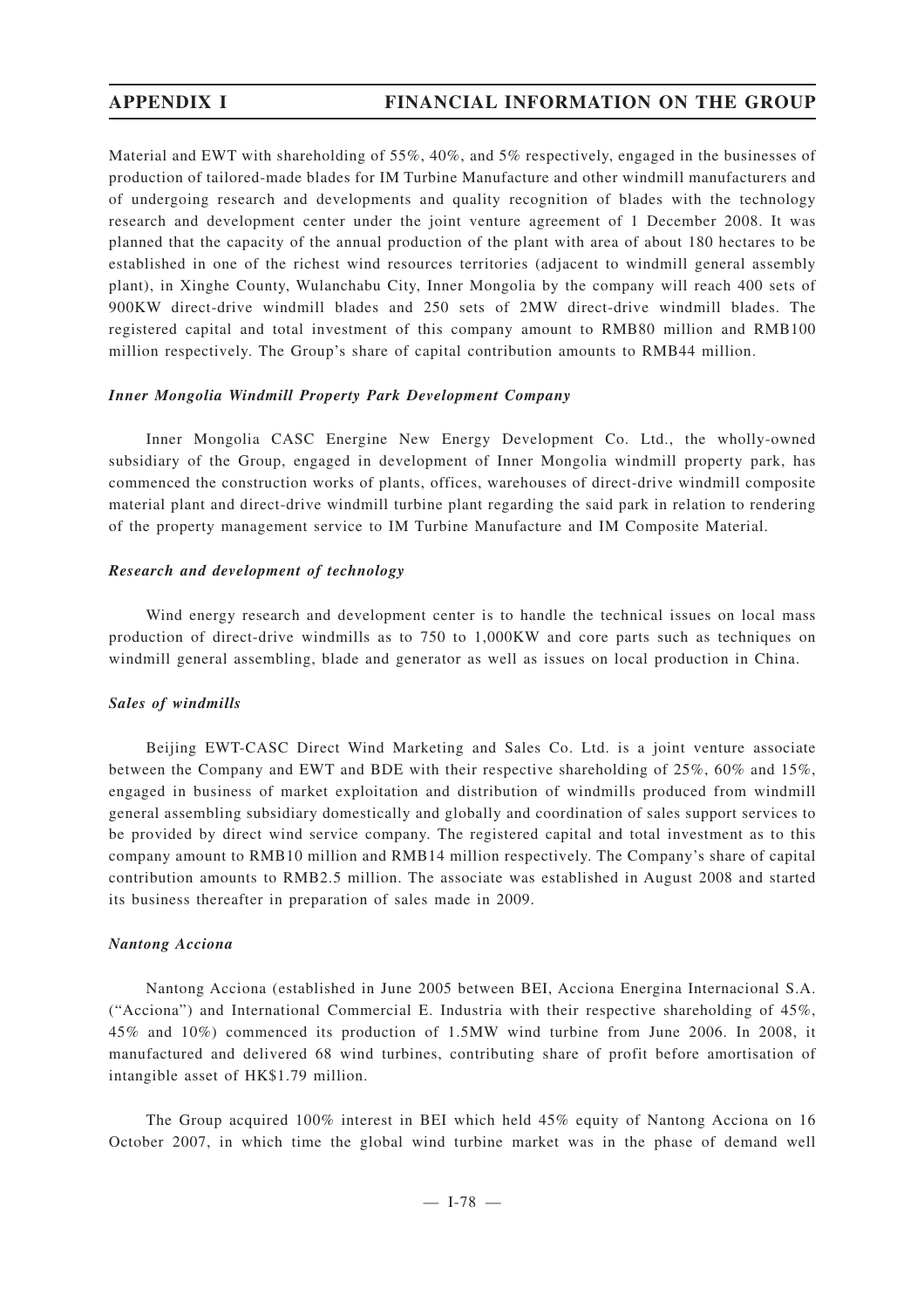exceeding supply such that the sale orders made to Nantong Acciona were plentiful in such peak season of production with very promising future. In light of this, the attributable value of HK\$448.10 million relating to Nantong Acciona out of the final consideration value of HK\$2.044 billion (where the 2.2 billion consideration shares were valued at market price of HK\$0.87 each at the acquisition date in applying HKFRS 3 Business Combinations) was arrived at based on their then estimated future cash flows as opposed to the claimed attributable value of HK\$44.93 million incorporated in the original HK\$900 million consideration (where the consideration share was agreed at HK\$0.35) at the time of entering into the acquisition in February 2007. This gave rise of variance of fair value attributable to Nantong Acciona amounting to HK\$403.17 million in terms of goodwill.

Yet from mid 2008, mass production of domestic wind turbines of MW class in meeting the market demand began, changing the scenario of demand exceeding supply. Despite the quality of certain domestic wind turbines yet to be stable, they started to be the mainstream wind turbines thanks to their low selling prices. Due to the demanding technical conditions of the main components of the Nantong Acciona's wind turbines, the process of localization of their production was sluggish and the main components were still required to be imported from Europe, leading to the high cost and persistent high price as opposed to those of domestic wind turbines, resulting in reduction of competitiveness albeit of assured high quality.

The three joint venture parties underwent several discussions on handling the issues of accelerating the speed of localisation of supply of components and procuring sales by lowering selling price, but with no solutions thereof derived. Currently, the three joint venture parties are continuing discussions. The Group has consideration of selling of its equity in effort to reduce loss.

## **Wind Field Operations**

### *Jilin Longyuan*

Jilin Longyuan had sold electricity generated of 320 million kwh from 235 windmills installed with the total capacity of 200.6 MW in Tongyu County, giving the share of profit amounting to HK\$13.27 million. There were additions of 59 windmills installed during the year, bringing the capacity to 200.6 MW from its original 100.3 MW.

## *Jiangsu Longyuan*

Following further investment of RMB30.43 million to Jiangsu Longyuan for development of Phase II of the project with capacity 50 MW, the project company installed 100 1.5MW windmills with capacity of 150 MW in total, becoming the first and biggest windmill field of megawatt level in PRC known as Yudong wind power field with 3 sub-fields, namely, Huangang wind power field, Dongling wind power field and Lingyang wind power field. By selling 342 million kwh through that capacity, the company had achieved revenue of HK\$187.36 million, contributing the share of profit of HK\$17.26 million.

## *Liaoning Benxi*

Liaoning Benxi had a capacity 24.65 MW wind power field and achieved sales of electricity of 53 million kwh, contributing share of profits of HK\$3.85 million for the eleven months to November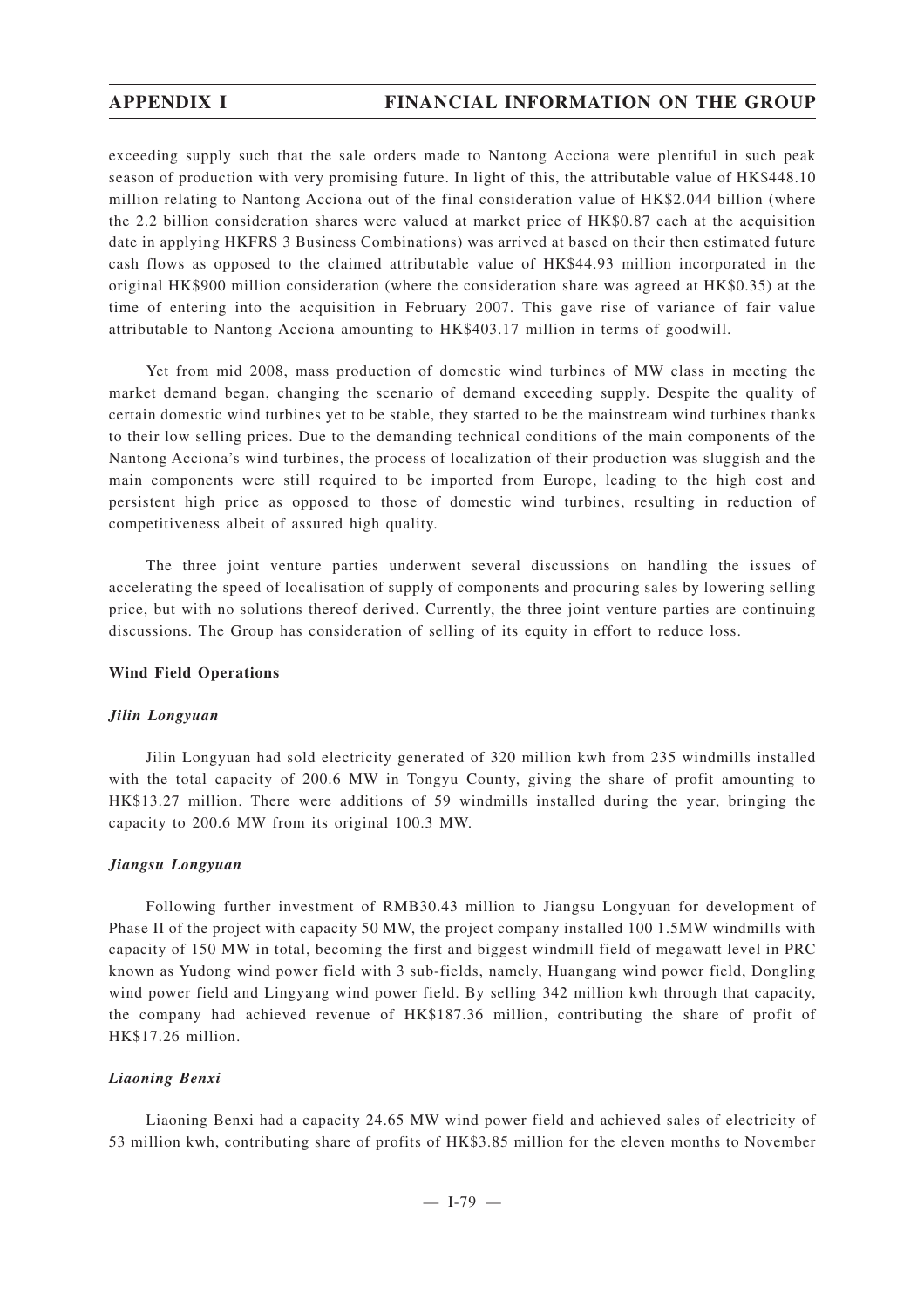2008. This company became our Group's subsidiary from 1 December 2008, making the first move in turning wind power generation as one of our main businesses, bringing the first HK\$3.99 million revenue and HK\$4.49 million profit in December 2008 to the Group.

### *50MW testing wind field*

The testing wind field part of Wind Energy Project will comprise an associate to be engaged in generation of electricity from 55 windmills of 900KW being installed in a windmill electricity generation field of total capacity of 49.5MW in Xinghe County, Inner Mongolia in provision of electricity to the public at large at more than 110 million kwh per annum in northern China. Currently, all of the approvals issued by state authorities were obtained; and the strategic investors are being sought.

### **Business of New Materials**

Jiangsu REPM (formerly Hangzhou REPM) became the Group's subsidiary on 1 July 2008 when the Group took effective control thereon in wake of entering into an equity assignment contract with Shanghai STEP Electric Co. Ltd. ("Shanghai Electric") on 27 May 2008 whereby BEI acquired a 20% registered capital of Jiangsu REPM from Shanghai Electric at consideration of RMB10.5 million so as to take effective control of the board of Jiangsu REPM through its new shareholding of 49%. During the year, the company achieved revenue of HK\$46.01 million and made a profit of HK\$0.91 million ie successful in turning this company to profit making from loss incurring since taking up of the operation of the subsidiary in Liyang County, Jiangsu.

### **Business of Automotive Component Parts**

The jointly controlled entities, Beijing Delphi and Wanyuan Henniges (formerly Wanyuan GDX) performed well as expected, contributing share of profits before amortisation of intangible asset amounting to HK\$64.40 million in total. In tackling the automotive petrol price rise and high-emission car acquisition tax and the decrease in automotive manufacturing leading to sales decrease, Beijing Delphi further reinforces its capacity of design and of engineering research and development so as to maintain its market competitiveness and its cost control in maintaining profitability in maintaining the sales levels to its customers including Shanghai GM, and Brilliance. Wanyuan Henniges has always been positioning as the leading distinguished supplier supplying sealing systems to key customers of medium to high end sedan market such as FAW-VW, Shanghai VW and Shanghai GM with leading edge of engineering techniques, realizing various tailored-made sealing systems to them in facing the said issues of automotive industry.

### **Telecommunication Business**

The Group continued the sales of communication equipment of high capacity to price value and those rendering the application services of global positioning system to our customers with good after-sales service. Having said that, the telecommunication business under the circumstances of financial tsunami is facing keen competition in the market, reducing the competitive edge gradually, leading to making various allowances.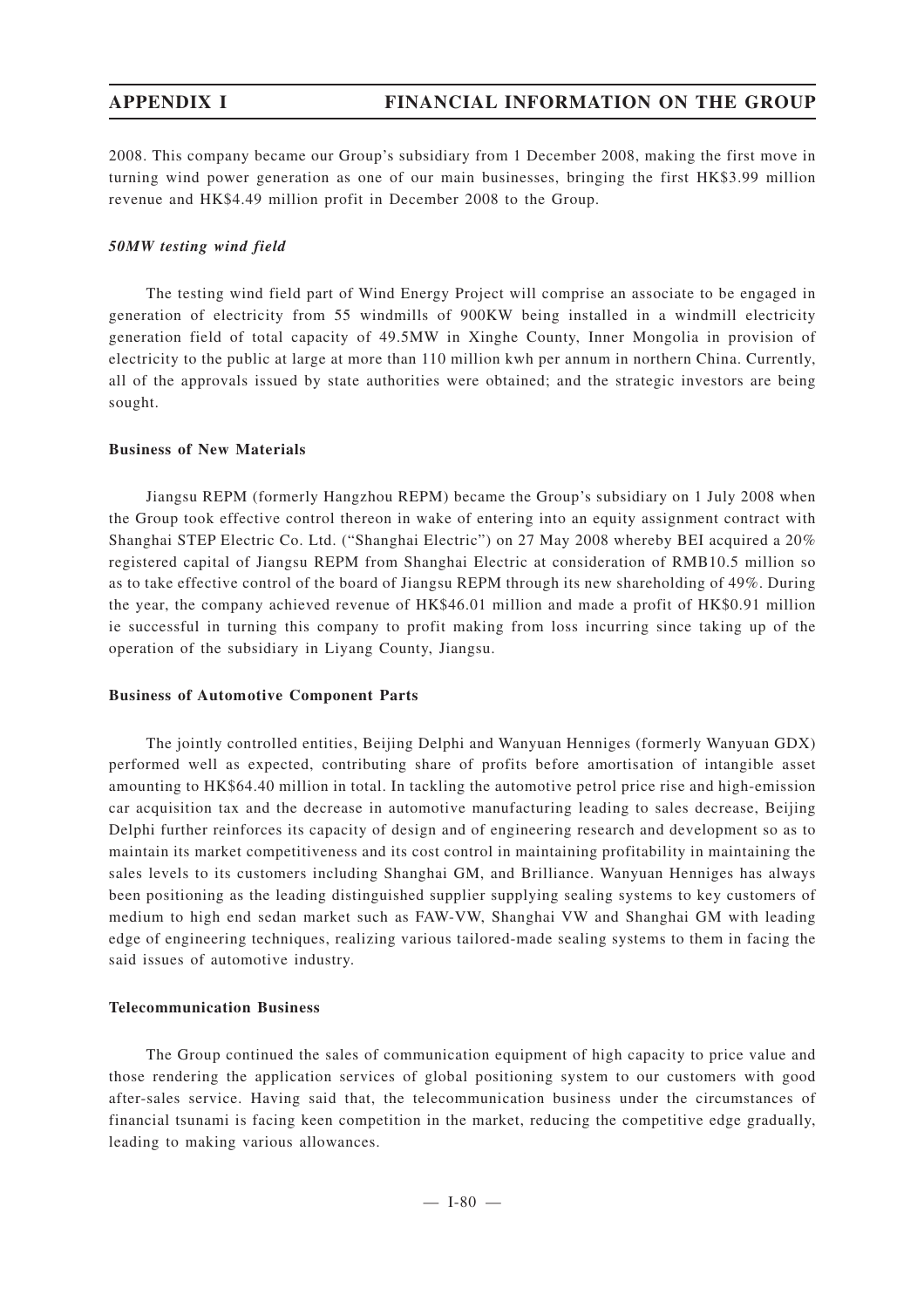#### **PROSPECTS**

The global financial tsunami as triggered by the sub-prime loan crisis in U.S. has brought the Group lower pace of growth in light of decrease in the overall demands decrease, price rise of raw materials, rise of labour wages and appreciation of RMB, reducing the profitability of enterprises in general. Nevertheless, the group's diversification strategy does render the Group a cornerstone in standing against such wave. As such, the Group is to speed up the process of development of the wind energy projects as well as energy-saving and new material project in terms of rare-earth magnetic motor application in the year 2009.

### **Other developments**

In the meantime, the Group is also exploring other opportunities in the diversified businesses for our Group's further development thereon.

## **HUMAN RESOURCES AND REMUNERATION POLICY**

As at 31 December 2008, the Group had 43 employees (2007: 43 employees) in the Hong Kong head office and 417 employees (2007: 362 employees) in the Mainland China offices. Remuneration of employee is determined according to individual employee's performance and the prevailing trends in different areas and reviewed on an annual basis. The Group also provides Mandatory Provident Fund and medical insurance to its employees. In addition, discretionary performance bonus is available at the discretion of the Directors.

### **FINANCIAL REVIEW**

#### **Liquidity and Financial Resources**

Total borrowings of the Group as at 31 December 2008 were HK\$761,690,000 (2007: HK\$583,005,000), which were fixed rate borrowings. All borrowings of the Group were determined at market interest rate. The Group has not issued any financial instruments for hedging or other purposes.

Please refer to note 26 to the Consolidated Financial Statements included in Section 2 of this Appendix I for the details of the borrowings as of 31 December 2008.

Gearing ratio (total borrowings over shareholders' equity) as at 31 December 2008 was 64% (2007: 37%).

#### **Pledge of Assets**

As at 31 December 2008, certain assets of the Group of HK\$95,010,000 (2007: HK\$1,400,000) have been pledged to secure bank facility.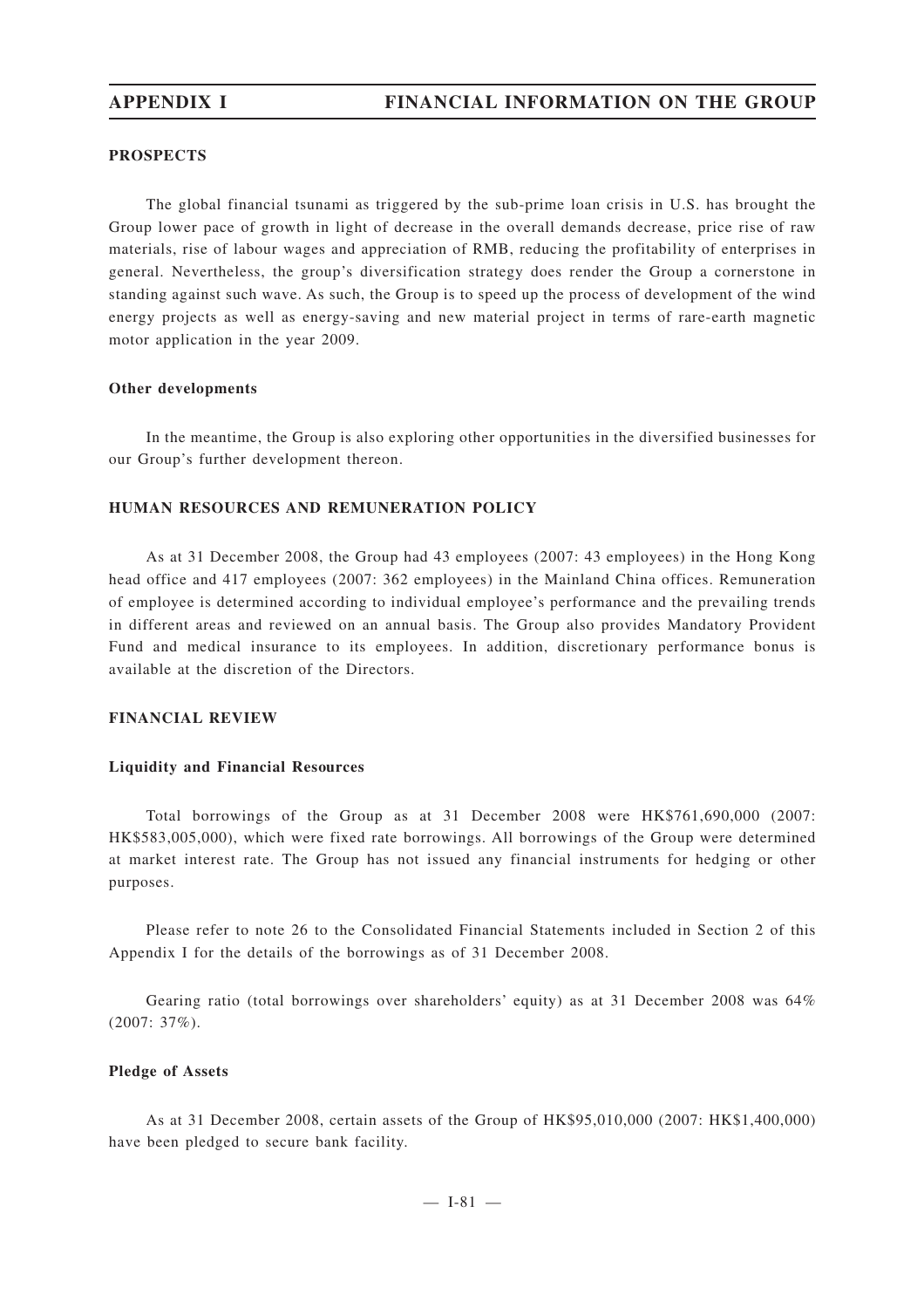#### **Exchange and Other Exposures**

Most of the Group's business transactions were conducted in Renminbi. The Group expected that the exposure to exchange rates fluctuation was not significant and therefore has not engaged in any hedging activities.

#### **Capital Risk Management**

Please refer to the above corresponding paragraph of the year 2009 relating to policy on the capital risk management which remains unchanged for the 3 years to 31 December 2009.

The Group did not have any contingent liabilities as at 31 December 2008.

#### **(3) For the year ended 31 December 2007**

#### **RESULTS SUMMARY**

As of 31 December 2007, the Group¡¦s turnover for the year 2007 amounted to HK\$178.8 million with a loss of HK\$572.0 million in contrast to those for the year 2006 of HK\$156.2 million and HK\$65.2 million respectively. The loss for the year was primarily attributable to impairment losses recognised in respect of interest in an associate and jointly controlled entities arising on acquisition of Advanced Grade Holdings Ltd. ("Advanced Grade" amounting to HK\$484.0 million and various allowances relating to the telecommunication business made. The impairment loss recognised represented the difference of carrying amounts of an associate and jointly controlled entities and their recoverable amounts. In applying HKFRS 3 Business Combinations, the basis for computing the fair value of 2.2 billion consideration shares be the market price of the shares at the acquisition date of HK\$0.87 albeit the value of HK\$0.35 as agreed during the course of negotiation. This gave rise of variance of fair value of net assets acquired amounting to HK\$1.16 billion in terms of goodwill which is subject to impairment test annually though. The HK\$484.0 million impairment was in effect an adjustment of the portion of fair value of the business acquired attributable to the rise of share price as aforesaid in the context. The allowances made included allowances for doubtful debts of HK\$26.3 million and for aged inventory of HK\$38.7 million.

#### **BUSINESS REVIEW AND PROSPECTS**

In continuing the sales of communication equipment, and the application services of Global Positioning System for 2007, the Group was pursuing the acquisition of different businesses with the aim of exploring diversified operations and diversified earning sources for its future development in the years ahead. On 15 February 2007 and 27 March 2007, the Group entered into agreements whereby the Group was to acquire from CALT businesses comprising three segments, namely, the automotive component parts, rare-earth permanent magnetic motor business and alternate energy through acquisition of Advanced Grade and its wholly-owned subsidiary, Beijing Wan Yuan Industry Corporation ("Wan Yuan Industry") at a purchase consideration of HK\$900 million which was satisfied by cash of HK\$130 million and allotment and issue of 2.2 billion consideration shares at HK\$0.35 per share. Wan Yuan Industry holds a 49% equity interest in Beijing Delphi Wan Yuan Engine Management Systems Co., Ltd. ("Beijing Delphi"), a 40% equity interest in Beijing Wanyuan GDX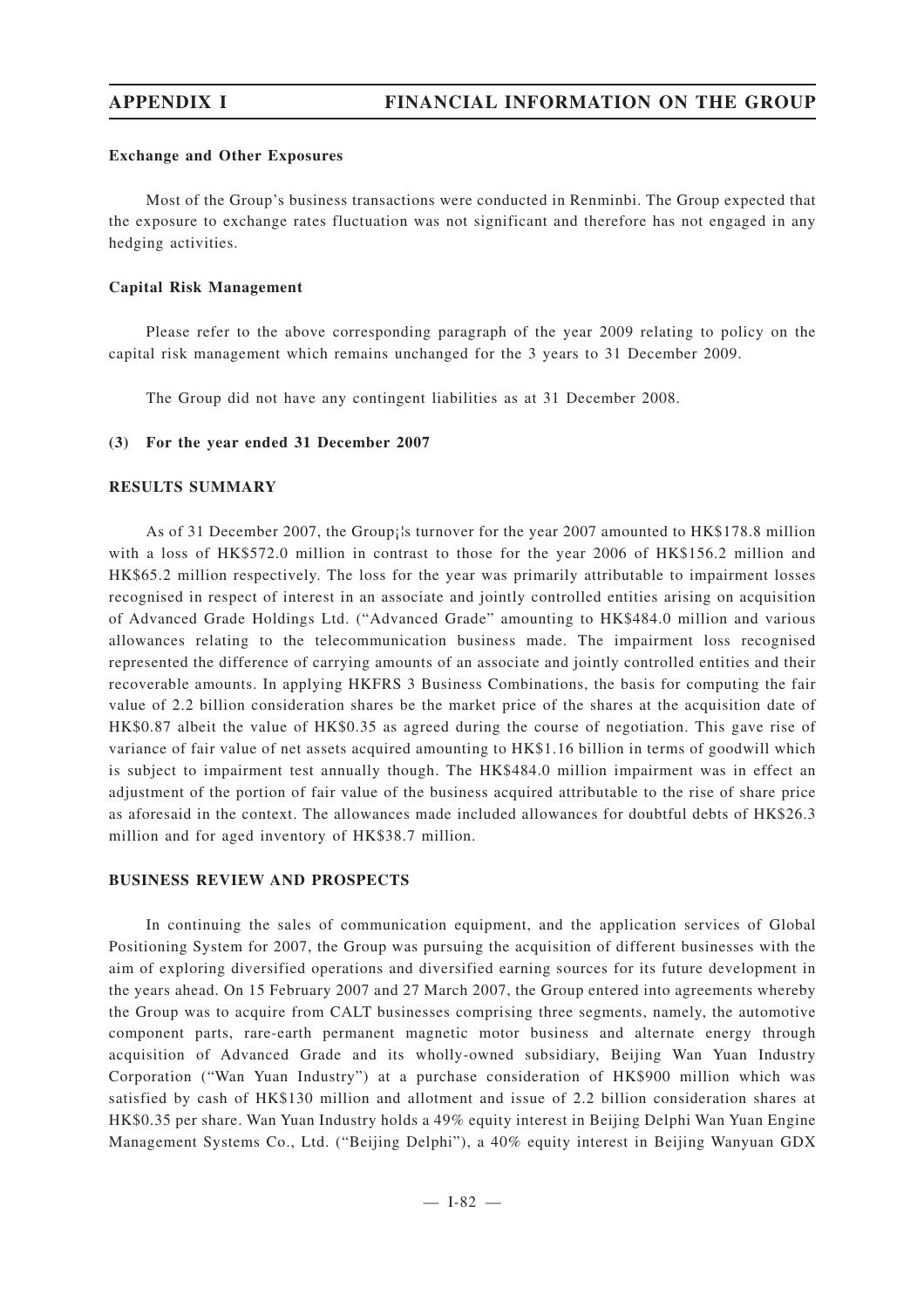Automotive Sealing Products Co. Ltd. ("Wanyuan GDX"), a 29% equity interest in Hangzhou Aerospace Wan Yuan REPM Motor Application Technology Co., Ltd. ("Hangzhou REPM"), a 45% equity interest in Nantong CASC Wanyuan Accoina Wind Turbine Manufacture Corp. Ltd. (" Nantong Accoina") and a 45% equity interest in Beijing CASC Wanyuan Accoina Renewable Energy Corp. Ltd. ("Beijing Accoina") (the entities engaging the acquired businesses). The said cash consideration was raised by an open offer in issuing 406,855,905 offer shares at a price of HK\$0.35 per offer share on the basis of 4 offer shares for every 10 existing shares in issue on 18 September 2007.

#### **The business of automotive component parts**

The automotive component parts comprise a wide range of components of automobiles such as brakes, clutch, fuel tank, muffler and tires. The automotive engine management systems and components manufactured by Beijing Delphi and the car body sealing system, vessel sealing system and accessories manufactured by Wanyuan GDX are also classified as automotive component parts.

Beijing Delphi is principally engaged in the manufacture and sale of automotive engine management systems and components for mini-vehicles and vehicles. Beijing Delphi has captured a market share of one fifth of the domestic market of passenger vehicle engine management systems. The customers of Beijing Delphi are primarily domestic automobile manufacturers in the PRC, two of which were ranked among the top ten PRC automobile manufacturers in 2006 by the China Association of Automobile Manufacturers. Delphi is also the second largest automotive parts suppliers in the world.

Wanyuan GDX is principally engaged in the manufacture and sale of car body sealing system, vessel sealing system and accessories. Its car body sealing systems, which target the medium to high end sedan market, have been widely adopted by the major automobile manufacturers in the PRC in a wide range of brands such as Volkswagen, General Motors, Audi, Toyota, BMW, Mazda, Peugeot, Citrogen and other domestic brands such as 紅旗. Six customers of Wanyuan GDX were ranked among the top ten PRC automobile manufacturers in 2006 by the China Association of Automobile Manufacturers. Wanyuan GDX was also awarded, among others, by FAW-VW Automobile Co., Ltd. (一汽大), FAW Car Co., Ltd.(一汽轎車) and China FAW Group Corporation (一汽集團) as one of the "Ten Best Suppliers" in 2005 and by Shanghai Volkswagen as "Distinguished Supplier".

#### **The business of rare-earth permanent magnetic motors**

Rare earth of contemporary science and technology, when added to materials, either improves the quality of the materials, or creates totally new materials. The rare-earth permanent magnetic motors manufactured by Hangzhou REPM are considered innovative products to the market and the business is at its incubation stage with many rooms of growth. With their weight and size generally of more than 50% lighter and smaller than those of conventional motors, rare-earth permanent magnetic motors offer high performance in terms of high precision, low noise, high stability and heavy load as well as their significant energy saving. Yet their prices are of that level comparable to those of the conventional motors such that rare-earth-permanent magnetic motors will have the potential to tap into the conventional motors market.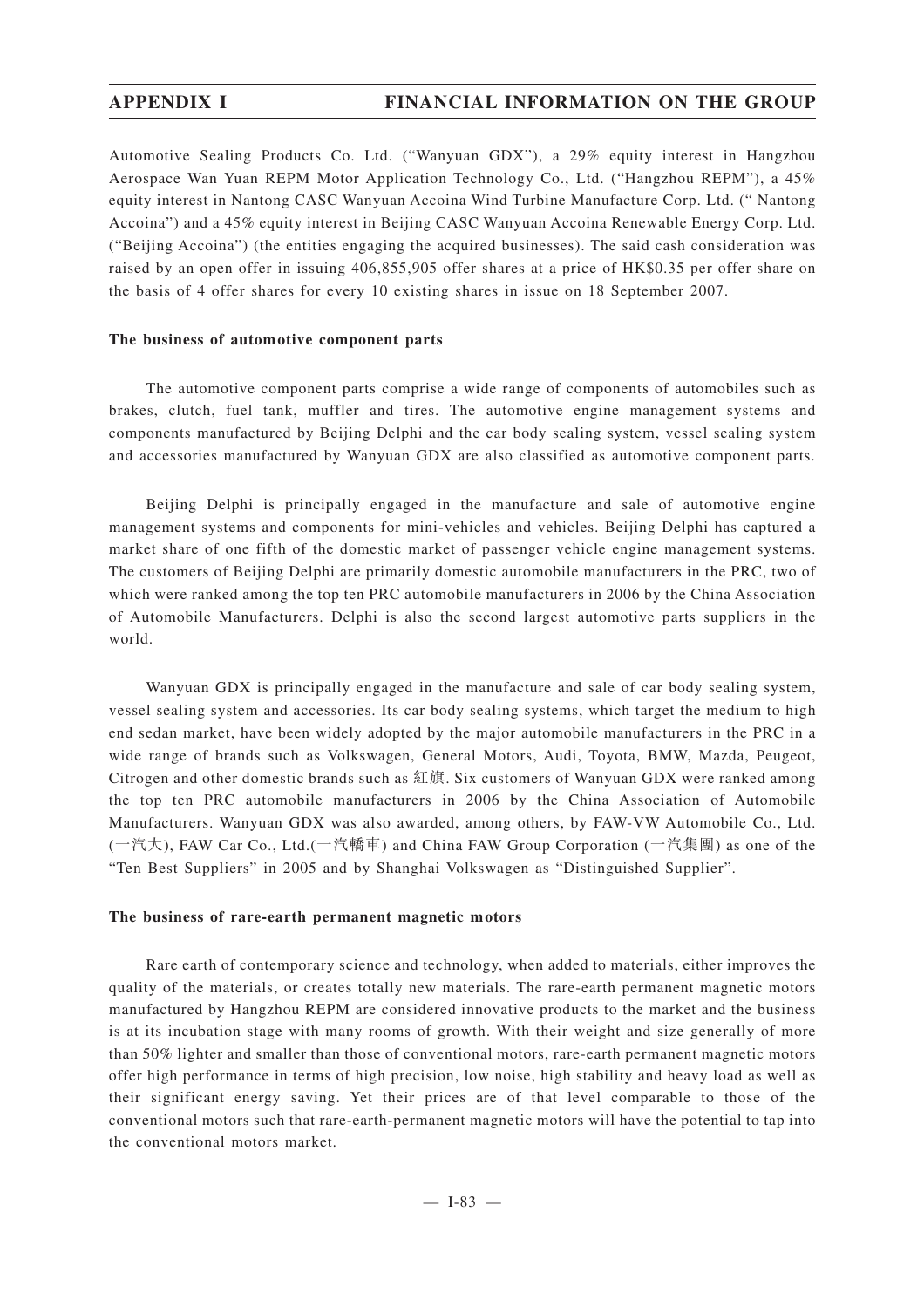#### **The business of alternate energy**

The market of alternate energy in the PRC was boosted by the new Renewable Energy Law coming into force on 1 January 2006, which was promulgated with a view to (i) promoting the development and utilization of renewable energy (including non-fossil energy of wind energy, solar energy, water energy, biomass energy, geothermal energy, and ocean energy), (ii) improving the energy structure, (iii) diversifying energy supplies, (iv) safeguarding energy security, (v) protecting the environment, and (vi) realizing the sustainable development of the economy and society. The Law covers areas such as (i) economic incentives and supervisory measures, (ii) price management and fee sharing, and (iii) industry guidance and technology support.

The acquisitions were made on 16 October 2007 when the Group took over control of Advanced Grade and the acquired businesses started to make profit contribution to the Group therefrom.

The details of the acquisitions are set out in a circular thereon of 1 June 2007 and a prospectus on open offer of 406,855,905 offer shares in relation thereto of 20 September 2007. After the acquisitions, the Group is to further develop these businesses intensively for bringing better future on the foundation of the businesses acquired. The first move in this regard is to set up a production base in Liyang County, Changzhou City, Jiangsu for production and distribution of rare-earth permanent motors of medium to small size in the strategic location of the county with ready availability of materials and labour.

### **Telecommunication business**

In keeping the Group' s edge on provision of communication equipment of high capability to price value, the Group maintains the sales made to our customers including telecommunication operators, government authorities and system engineering companies and other public organizations.

#### **Wind energy projects**

The wind energy projects of Jiangsu Longyuan project and Jilin Longyuan project in building, maintenance and operation of wind energy plants and facilities have started to generate profit contributions during the year whereas the Liaoning Benxi project completed its final phase of implementation in the first half of the year and has since started to generate revenue in preparation for making profit contribution.

Further, in penetrating these investments of conservation of environment, Crownplus International Ltd. ("Crownplus"), a wholly-owned subsidiary of the Company, on 21 January 2008, entered into agreement with the original joint-venture parties of Jiangsu Longyuan project to develop the Phase II thereof whose details are as follows:

| Operation period :                  | 25 years                                                                            |
|-------------------------------------|-------------------------------------------------------------------------------------|
| Production capacity : 49.5 megawatt |                                                                                     |
| Total investment :                  | RMB486.850.000                                                                      |
|                                     | Total registered capital : RMB121,710,000 (Crownplus' share : $25\%$ RMB30,427,500) |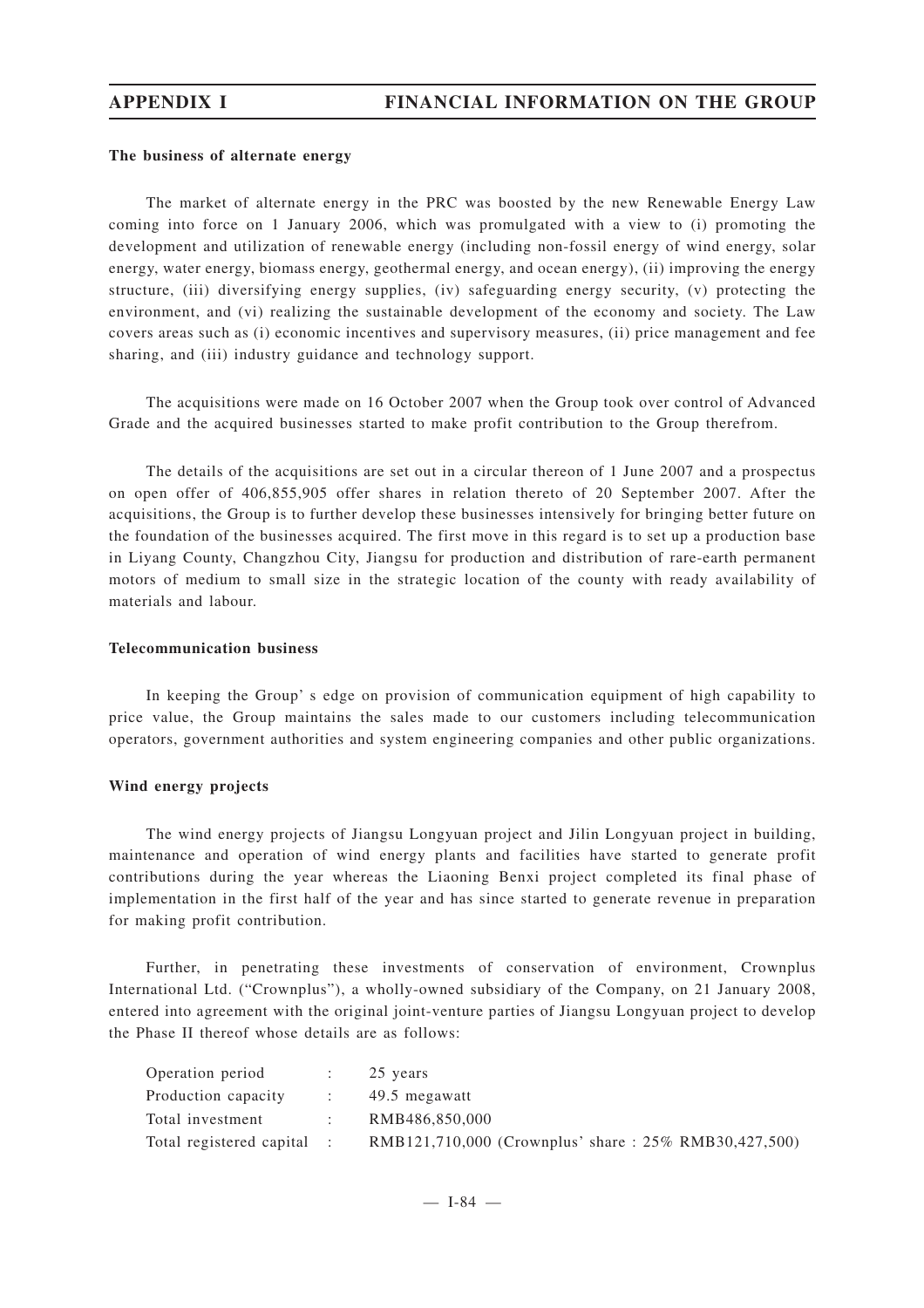In addition, before the acquisition of Advanced Grade, Wan Yuan Industry had entered into an agreement for purchase of 55 900KW wind energy units at RMB 326.7 million in establishing foundation for its future development of wind energy plant and facilities in Xinghe, Inner Mongolia. In November 2007, Wan Yuan Industry paid total deposits of RMB 100.5 million of the purchase. The Group will announce more on this development when the detailed plan for this development is formulated.

### **HUMAN RESOURCES AND REMUNERATION POLICY**

As at 31 December 2007, the Group had 43 employees (2006: 37 employees) in the Hong Kong head office and 362 employees (2006: 428 employees) in the Mainland China offices. Remuneration of employee is determined according to individual employee's performance and the prevailing trends in different areas and reviewed on an annual basis. The Group also provides Mandatory Provident Fund and medical insurance to its employees. In addition, discretionary performance bonus and share option schemes (expired on 23 July 2007) are available and are at the discretion of the Directors.

### **FINANCIAL REVIEW**

### **Liquidity and Financial Resources**

Total borrowings of the Group as at 31 December 2007 were HK\$583,005,000 (2006: HK\$265,667,000), which were fixed rate borrowings. All borrowings of the Group were determined at market interest rate. The Group has not issued any financial instruments for hedging or other purposes.

The total borrowings comprised short term shareholder 's loan of HK\$43,050,000 representing RMB41,000,000 from CALT through CASC's subsidiary, Aerospace Science and Technology Finance Co. Ltd ("ASTF"), as the trustee; short term other loans of HK\$92,130,000 comprising an advance from China Great Wall Industry Corporation, a subsidiary of CASC amounting to HK\$58,742,000 or US\$7,531,000, which included advances of HK\$46,800,000 or US\$6,000,000 and accrued interests of HK\$11,942,000 or US\$1,531,000, plus a loan from a third party of HK\$33,388,000 or US\$4,280,000; and long term shareholder's loans of HK\$447,825,000 representing two loans from CALT through ASTF as the trustee amounting to HK\$231,000,000 (RMB220,000,000) and HK\$216,825,000 (RMB206,500,000) repayable within 5 years.

Gearing ratio (total borrowings over shareholders' equity) as at 31 December 2007 was 37% (2006: 294%).

#### **Pledge of Assets**

As at 31 December 2007, certain assets of the Group of HK\$1,400,000 (2006: HK\$1,537,000) have been pledged to secure bank facility.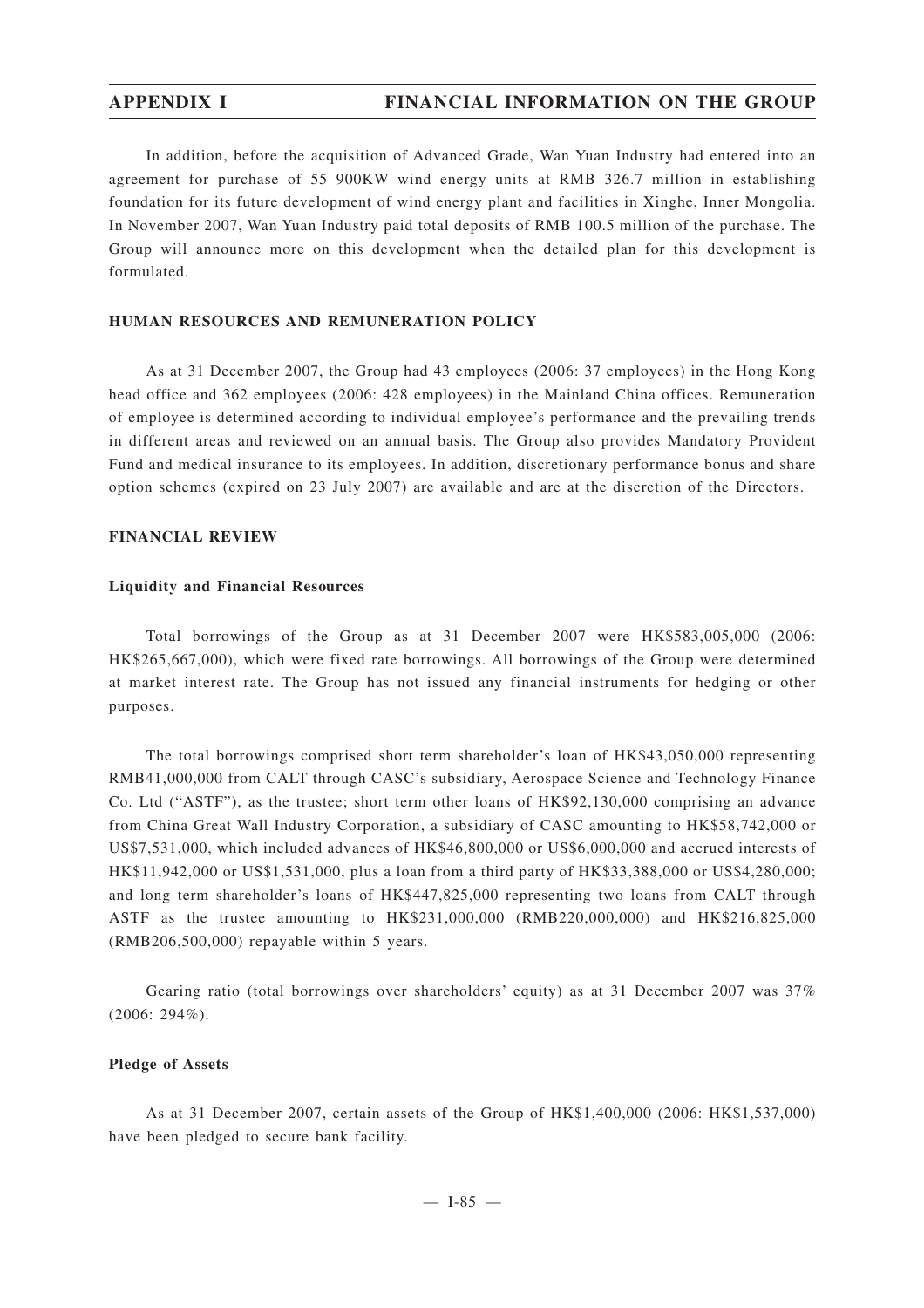## **Exchange and Other Exposures**

Most of the Group's business transactions were conducted in Hong Kong dollars, Renminbi and United States dollars. The Group expected that the exposure to exchange rates fluctuation was not significant and therefore has not engaged in any hedging activities

## **Capital Risk Management**

Please refer to the above corresponding paragraph of the year 2009 relating to policy on the capital risk management which remains unchanged for the 3 years to 31 December 2009.

The Group did not have any contingent liabilities as at 31 December 2007.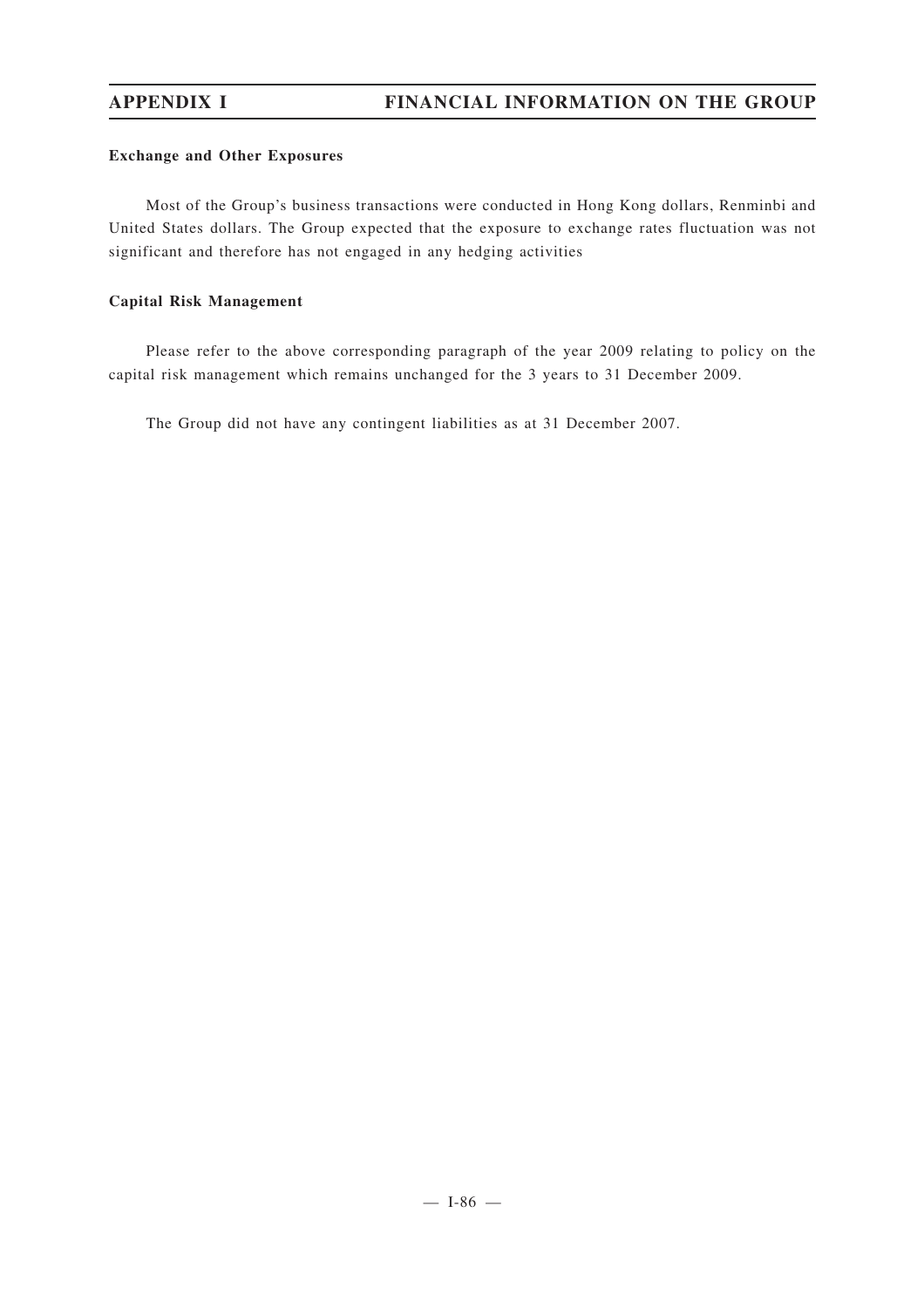*The following is the text of a report, prepared for the purpose of incorporation in this circular, received from Beijing EWT-CASC Directwind Marketing and Sales Co., Ltd.'s reporting accountants, KPMG, Certified Public Accountants, Hong Kong. As described in the section headed "Documents Available for Inspection" in Appendix IV to this circular, a copy of the following accountants' report is available for inspection.*



8th Floor Prince's Building 10 Chater Road Central Hong Kong

30 April 2010

The Board of Directors China Energine International (Holdings) Limited

Dear Sirs,

### **INTRODUCTION**

We set out below our report on the financial information relating to Beijing EWT-CASC Directwind Marketing and Sales Co., Ltd. ("Directwind Sales") including the statements of comprehensive income, the statements of changes in equity and the statements of cash flows of Directwind Sales, for the period from 4 August 2008 (date of establishment) to 31 December 2008 and for the year ended 31 December 2009 (the "Relevant Period"), and the statements of financial position of Directwind Sales as at 31 December 2008 and 2009, together with the notes thereto (the "Financial Information"), for inclusion in the circular of China Energine International (Holdings) Limited ("CEI") dated 30 April 2010 (the "Circular") in connection with the proposed acquisition of 40% equity interests in Directwind Sales (the "Proposed Acquisition").

Directwind Sales was established in the People's Republic of China (the "PRC") as a limited liability company with a business license issued by Beijing Administration of Industry and Commerce of the PRC on 4 August 2008.

Directwind Sales is principally engaged in the wholesale, import and export of the wind turbine generators and relevant spare parts, and the provision of supervision service for erection, installation and commissioning of the wind turbine generators, project management service as well as quality management service in the PRC.

The statutory financial statements of Directwind Sales for the Relevant Period were prepared in accordance with Accounting Standards for Business Enterprise (2006) issued by the Ministry of Finance of the PRC and were audited by its statutory auditors KPMG Huazhen for the period from 4 August 2008 (the date of establishment) to 31 December 2008 and Ascenda Certified Public Accountants ("天健正信會計師事務所") for the year ended 31 December 2009.

For the purpose of this report, the directors of Directwind Sales have prepared the financial statements of Directwind Sales for the Relevant Period (the "Underlying Financial Statements") in accordance with Hong Kong Financial Reporting Standards ("HKFRSs") issued by the Hong Kong Institute of Certified Public Accountants (the "HKICPA"). We have audited the Underlying Financial Statements for the Relevant Period in accordance with Hong Kong Standards on Auditing.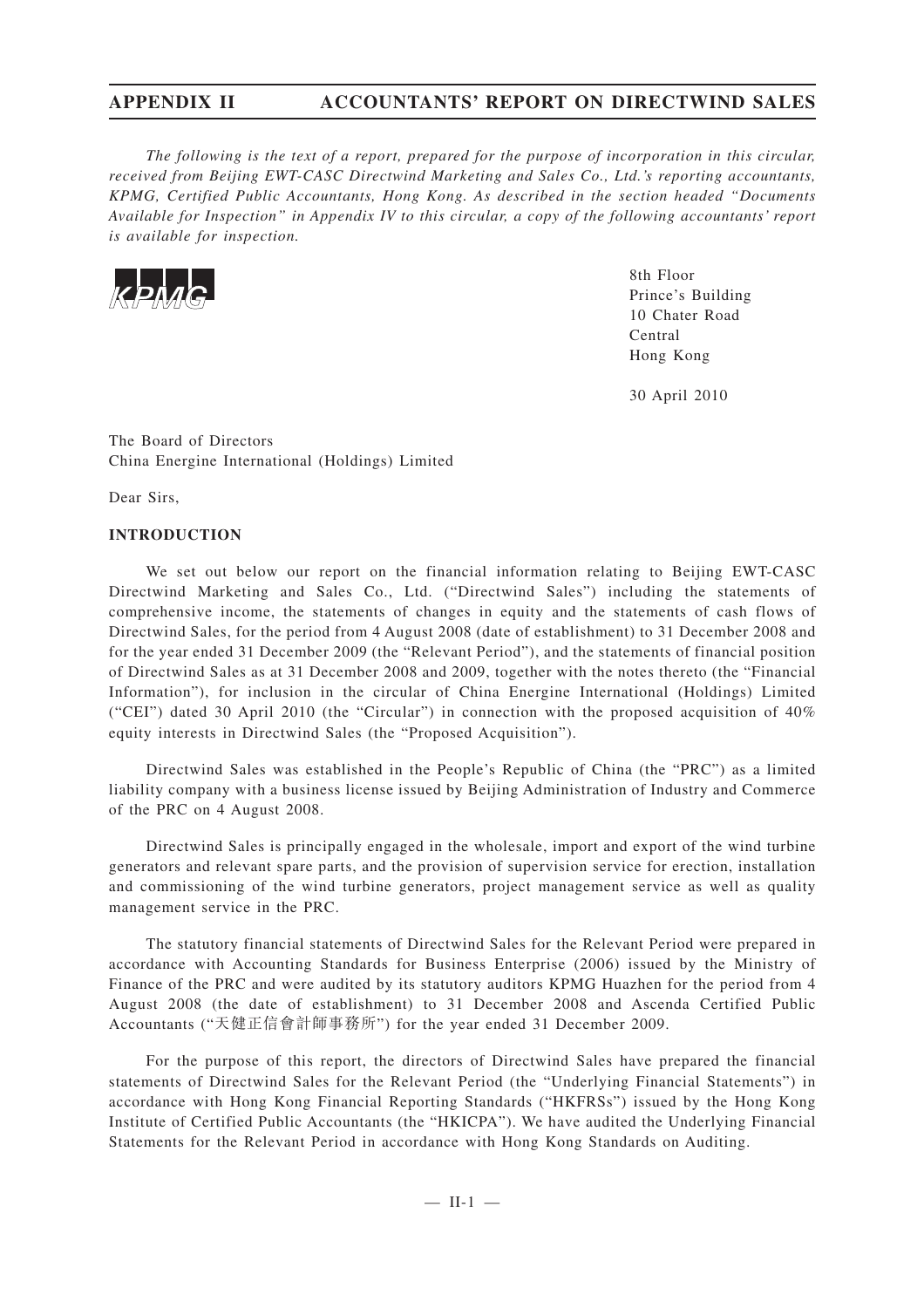The Financial Information has been prepared based on the Underlying Financial Statements of Directwind Sales with no adjustment made thereon and in accordance with the accounting policies as set out in Note 1 of Section B below.

### **RESPECTIVE RESPONSIBILITIES OF DIRECTORS AND REPORTING ACCOUNTANTS**

The directors of Directwind Sales are responsible for the preparation and true and fair presentation of the Financial Information in accordance with HKFRSs issued by the HKICPA, the disclosure requirements of the Hong Kong Companies Ordinance and the applicable disclosure provisions of the Rules Governing the Listing of Securities on The Stock Exchange of Hong Kong Limited. This responsibility includes designing, implementing and maintaining internal control relevant to the preparation and the true and fair presentation of the Financial Information that is free from material misstatement, whether due to fraud or error; selecting and applying appropriate accounting policies; and making accounting estimates that are reasonable in the circumstances.

Our responsibility is to form an opinion on the Financial Information based on our procedures.

### **BASIS OF OPINION**

As a basis for forming an opinion on the Financial Information, for the purpose of this report, we have examined the Underlying Financial Statements and have carried out such appropriate procedures as we considered necessary in accordance with Auditing Guideline "Prospectuses and the Reporting Accountant" (Statement 3.340) issued by the HKICPA.

#### **OPINION**

In our opinion, for the purpose of this report, the Financial Information, in accordance with the accounting policies set out in Note 1 of section B below, gives a true and fair view of Directwind Sales' results and cash flows for the Relevant Period, and the state of affairs of Directwind Sales as at 31 December 2008 and 2009.

#### **EMPHASIS OF MATTER**

Without qualifying our opinion, we draw attention to Note 1(b) of Section B to the Financial Information.

Directwind Sales incurred losses of RMB 4,944,471 and RMB 3,653,661, and net operating cash outflows of RMB 3,065,175 and RMB 683,876 for the period from 4 August 2008 (date of establishment) to 31 December 2008 and for the year ended 31 December 2009 respectively. As at 31 December 2008 and 2009, the accumulated losses of Directwind Sales amounted to RMB 4,944,471 and RMB 8,598,132 respectively. These conditions indicate the existence of a material uncertainty which may cast significant doubt on Directwind Sales' ability to continue as a going concern. After negotiating with Directwind Sales' major creditor, the directors of Directwind Sales believe that they can be granted extended credit term by its major creditor when necessary.

As disclosed in Note 1(b) of Section B, the Financial Information has been prepared on the going concern basis, the validity of which depends upon the extended credit term granted by Directwind Sales' major creditor. The Financial Information does not include any adjustments that would result from the failure of such measures.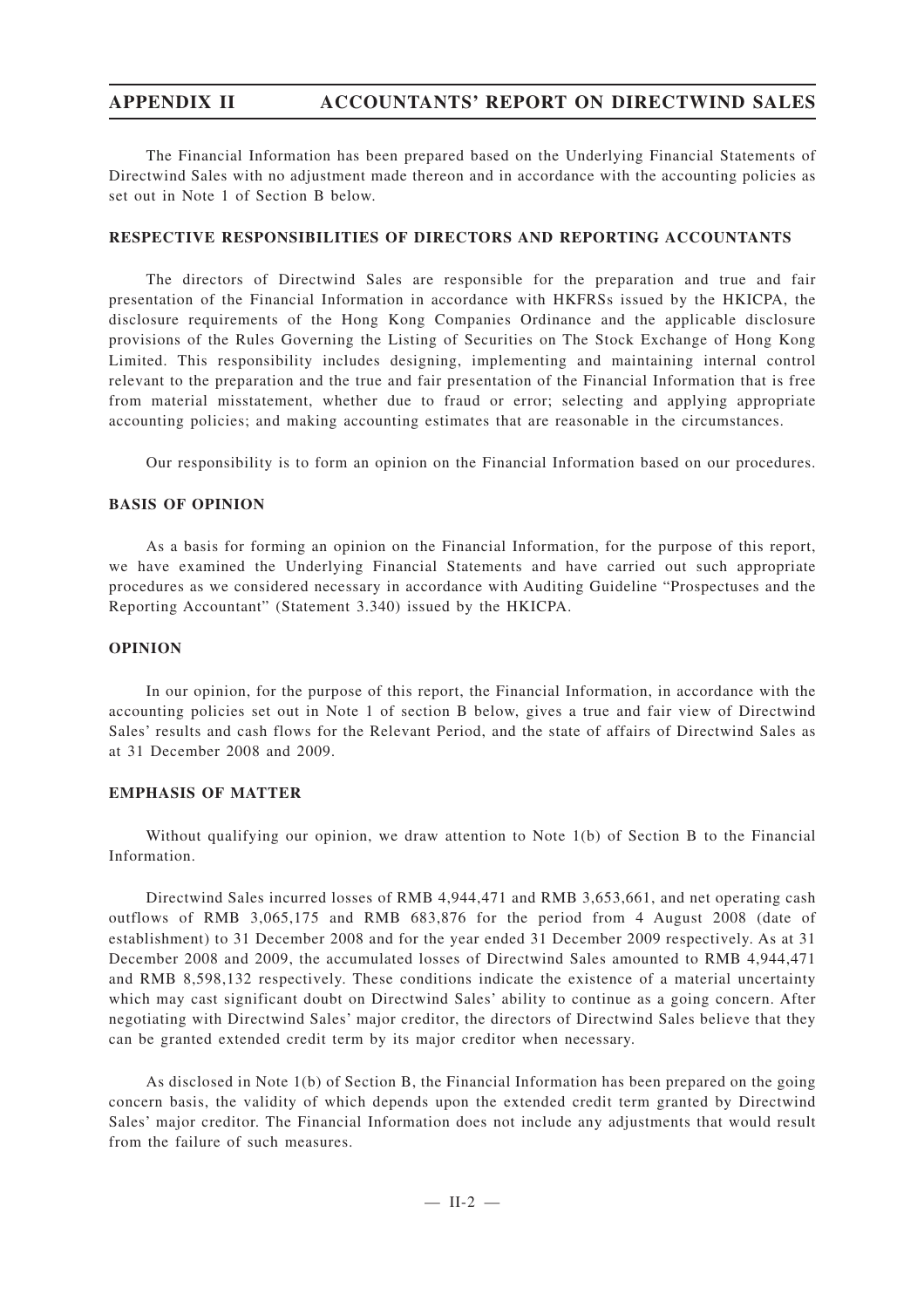## **A FINANCIAL INFORMATION**

# **STATEMENTS OF COMPREHENSIVE INCOME FOR THE PERIOD FROM 4 AUGUST 2008 (DATE OF ESTABLISHMENT) TO 31 DECEMBER 2008 AND FOR THE YEAR ENDED 31 DECEMBER 2009**

*(Expressed in Renminbi)*

|                                                |                | Period from<br>4 August 2008<br>(date of<br>establishment)<br>to 31 December<br>2008 | Year ended<br>31 December<br>2009 |
|------------------------------------------------|----------------|--------------------------------------------------------------------------------------|-----------------------------------|
|                                                | <b>Note</b>    | RMB                                                                                  | RMB                               |
| <b>Turnover</b>                                | $\overline{2}$ |                                                                                      | 285,021,855                       |
| Cost of sales                                  |                |                                                                                      | (282, 287, 433)                   |
| Gross profit                                   |                |                                                                                      | 2,734,422                         |
| Selling expenses                               |                | (1,505,319)                                                                          | (1,972,623)                       |
| Administrative expenses                        |                | (3,038,744)                                                                          | (4,972,157)                       |
| Other expenses                                 |                | (12,077)                                                                             | (42)                              |
| Loss from operations                           |                | (4, 556, 140)                                                                        | (4,210,400)                       |
| Finance income                                 | 3(a)           | 1,193                                                                                | 565,965                           |
| Finance costs                                  | 3(a)           | (389, 524)                                                                           | (9,226)                           |
| Loss before taxation                           | 3              | (4,944,471)                                                                          | (3,653,661)                       |
| Income tax                                     | $\overline{4}$ |                                                                                      |                                   |
| Loss for the period/year                       |                | (4,944,471)                                                                          | (3,653,661)                       |
| Other comprehensive income for the period/year |                |                                                                                      |                                   |
| Total comprehensive loss for the period/year   |                | (4,944,471)                                                                          | (3,653,661)                       |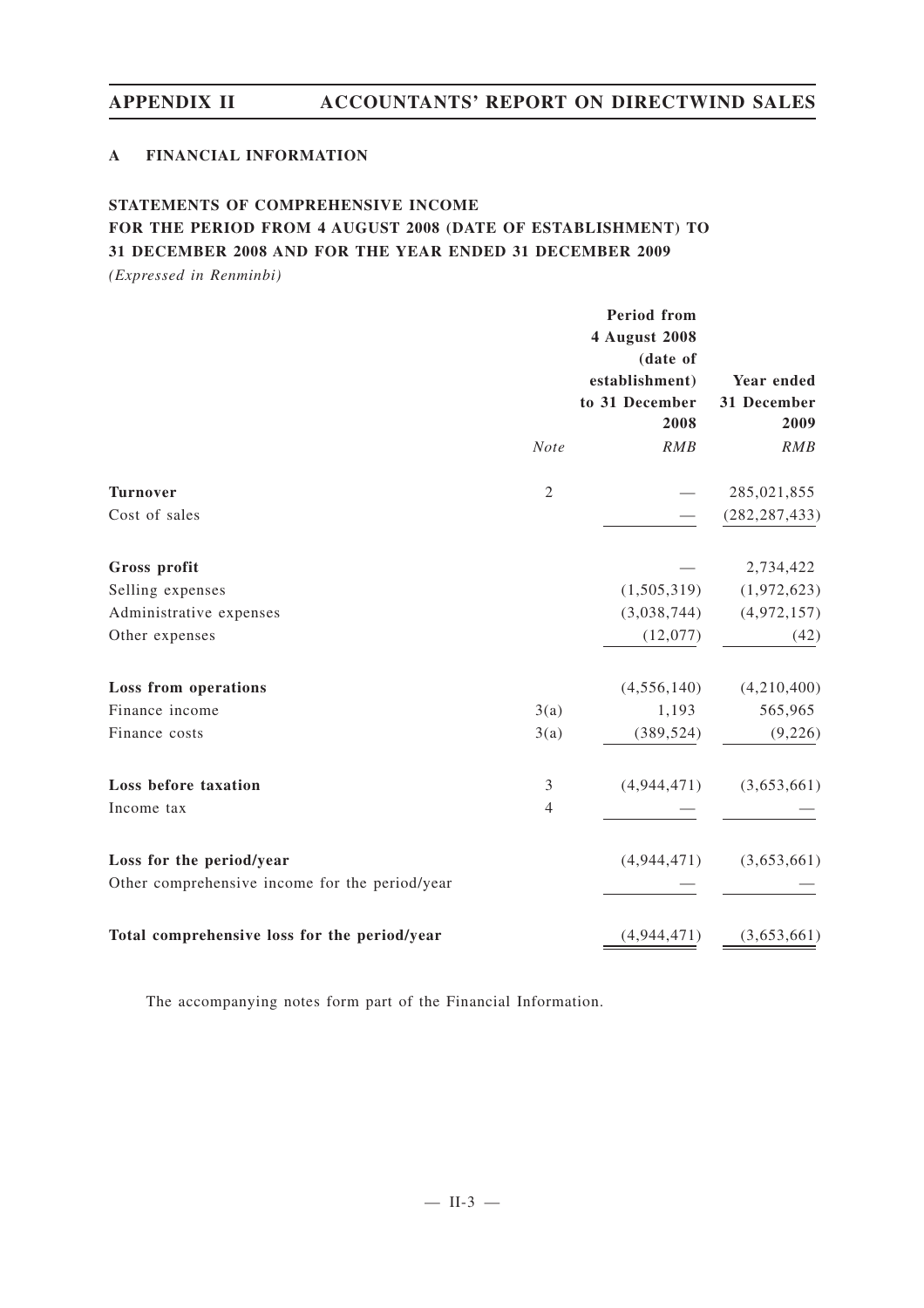## **STATEMENTS OF FINANCIAL POSITION AT 31 DECEMBER 2008 AND 2009**

*(Expressed in Renminbi)*

|                                       | Note        | 2008<br>RMB                   | 2009<br>RMB           |
|---------------------------------------|-------------|-------------------------------|-----------------------|
| Non-current assets                    |             |                               |                       |
| Property, plant and equipment, net    | $\,$ 8 $\,$ |                               | 219,802 1,120,194     |
| <b>Current</b> assets                 |             |                               |                       |
| Trade and other receivables           | 9           |                               | 4,558,912 189,637,693 |
| Cash and cash equivalents             | 10          | 2,691,178                     | 5,000,849             |
|                                       |             | 7,250,090                     | 194,638,542           |
| <b>Current liabilities</b>            |             |                               |                       |
| Trade and other payables              | 11          |                               | 2,411,944 194,004,283 |
| Provision                             | 12          |                               | 349,821               |
|                                       |             | 2,411,944                     | 194,354,104           |
| Net current assets                    |             | 4,838,146<br>---------------- | 284,438               |
| Total assets less current liabilities |             | 5,057,948                     | 1,404,632             |
| Net assets                            |             | 5,057,948                     | 1,404,632             |
| <b>Capital and reserves</b>           |             |                               |                       |
| Paid-in capital                       | 13          | 10,000,000                    | 10,000,000            |
| Reserves                              |             | (4,942,052)                   | (8,595,368)           |
| <b>Total equity</b>                   |             | 5,057,948                     | 1,404,632             |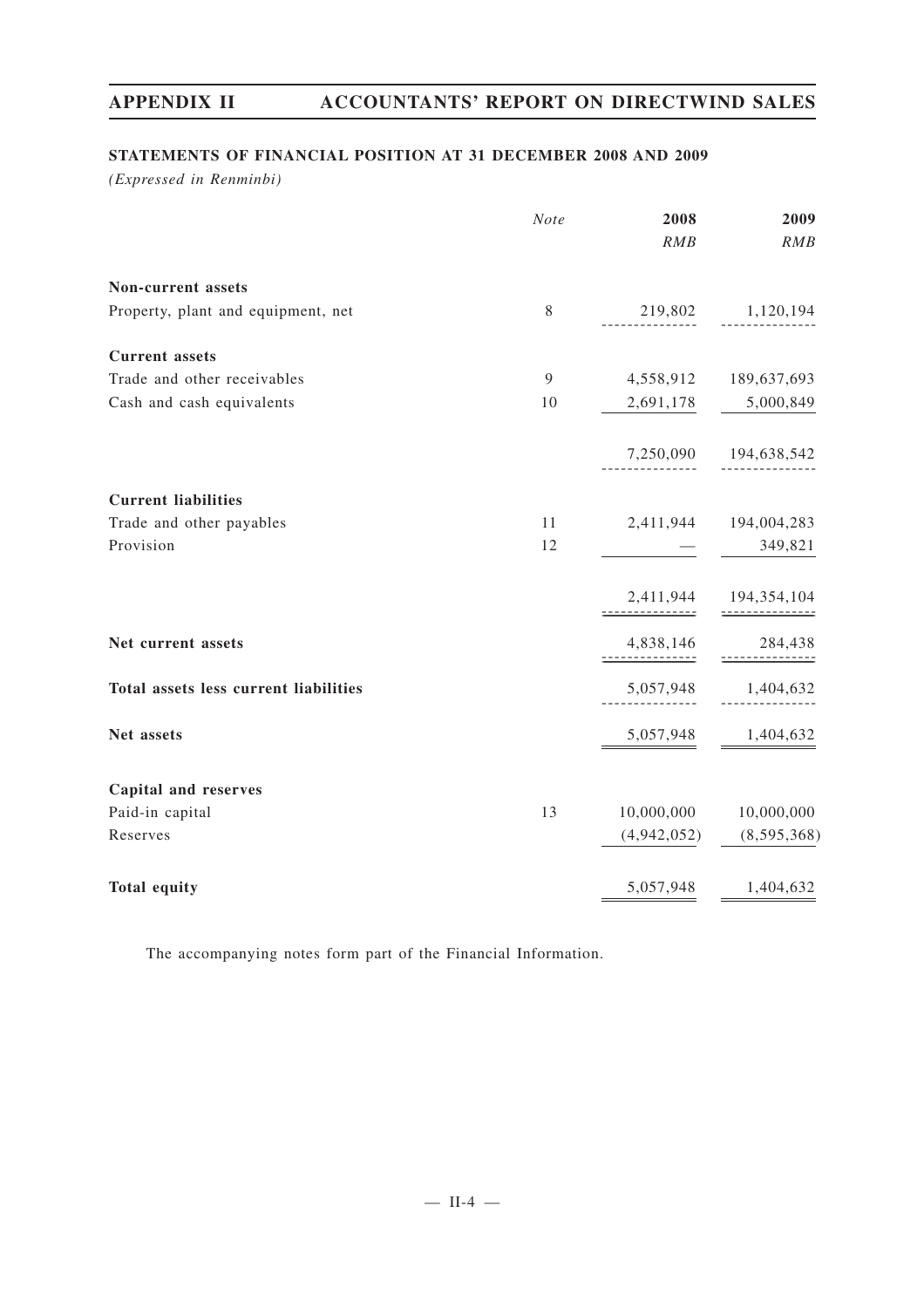## **STATEMENTS OF CHANGES IN EQUITY**

**FOR THE PERIOD FROM 4 AUGUST 2008 (DATE OF ESTABLISHMENT) TO**

**31 DECEMBER 2008 AND FOR THE YEAR ENDED 31 DECEMBER 2009**

*(Expressed in Renminbi)*

|                                                     |             | Paid-in    |         | <b>Capital Accumulated</b>  | <b>Total</b>  |
|-----------------------------------------------------|-------------|------------|---------|-----------------------------|---------------|
|                                                     | <b>Note</b> | capital    | reserve | losses                      | equity        |
| Balance at 4 August 2008 (date of<br>establishment) |             |            |         |                             |               |
| Capital contributions by owners                     | 13          | 10,000,000 | 2,419   |                             | $-10,002,419$ |
| Total comprehensive loss for the period             |             |            |         | $(4,944,471)$ $(4,944,471)$ |               |
| Balance at 31 December 2008 and                     |             |            |         |                             |               |
| 1 January 2009                                      |             | 10,000,000 | 2,419   | $(4,944,471)$ 5,057,948     |               |
| Total comprehensive loss for the year               |             |            |         | $(3,653,661)$ $(3,653,661)$ |               |
| Contribution by owners                              | 13          |            | 345     |                             | 345           |
| <b>Balance at 31 December 2009</b>                  |             | 10,000,000 | 2,764   | $(8,598,132)$ 1,404,632     |               |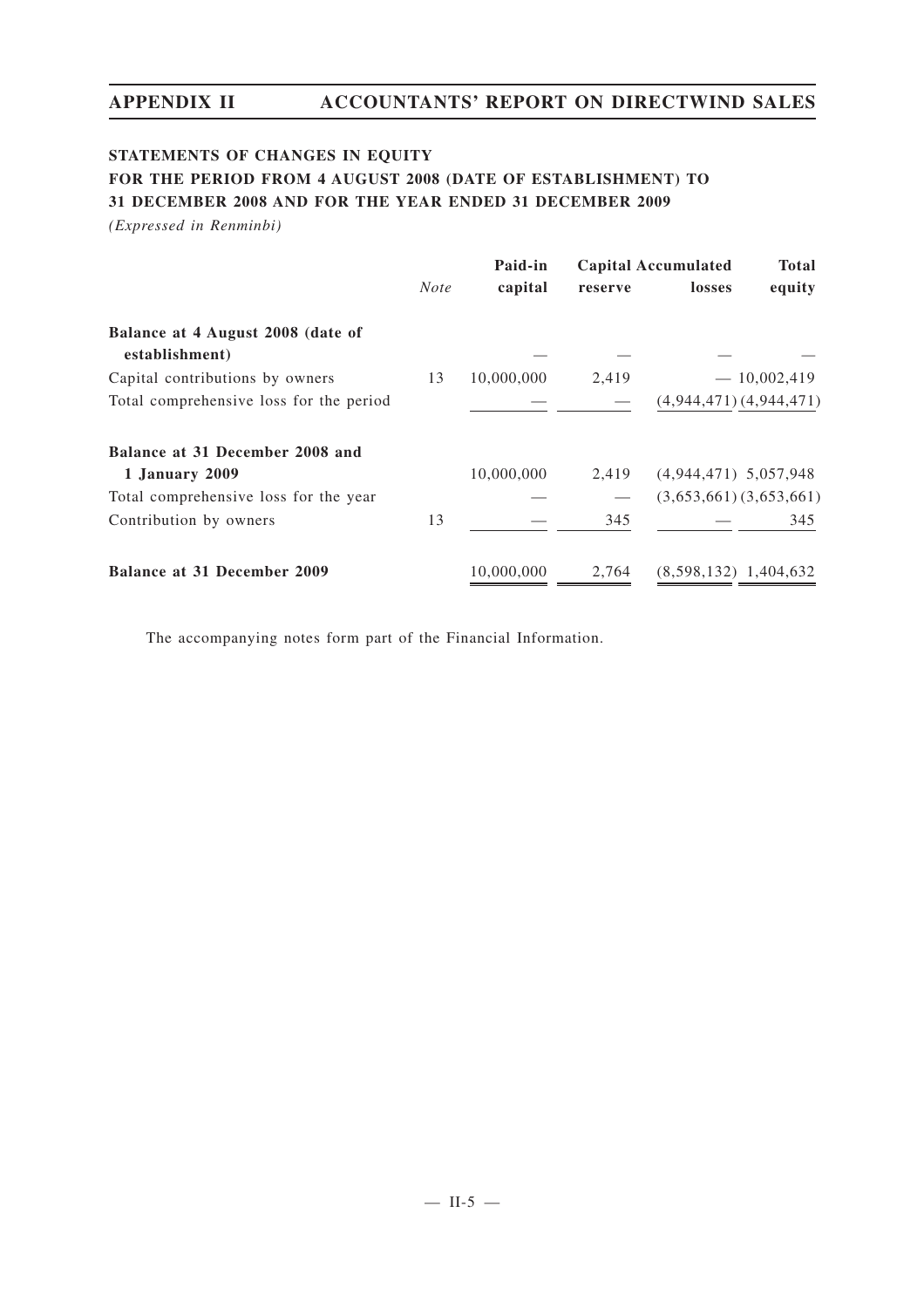## **STATEMENTS OF CASH FLOWS**

**FOR THE PERIOD FROM 4 AUGUST 2008 (DATE OF ESTABLISHMENT) TO 31 DECEMBER 2008 AND FOR THE YEAR ENDED 31 DECEMBER 2009**

*(Expressed in Renminbi)*

|                                                                                                   |             | <b>Period</b> from<br>4 August 2008<br>(date of<br>establishment)<br>to 31 December<br>2008 | Year ended<br>31 December<br>2009 |
|---------------------------------------------------------------------------------------------------|-------------|---------------------------------------------------------------------------------------------|-----------------------------------|
|                                                                                                   | <b>Note</b> | RMB                                                                                         | RMB                               |
| <b>Operating activities</b>                                                                       |             |                                                                                             |                                   |
| Loss before taxation                                                                              |             | (4,944,471)                                                                                 | (3,653,661)                       |
| Adjustments for:                                                                                  |             |                                                                                             |                                   |
| Depreciation                                                                                      |             | 18,903                                                                                      | 249,556                           |
| Interest income                                                                                   |             | (1, 193)                                                                                    | (264, 636)                        |
| Net foreign exchange losses/(gains)                                                               |             | 308,554                                                                                     | (178, 514)                        |
|                                                                                                   |             | (4,618,207)                                                                                 | (3,847,255)                       |
| Increase in trade and other receivables due from third                                            |             |                                                                                             |                                   |
| parties                                                                                           |             | (366, 459)                                                                                  | (6,348,502)                       |
| Increase in amounts due from related parties<br>Increase in trade and other payables due to third |             | (492, 453)                                                                                  | (182, 430, 279)                   |
| parties                                                                                           |             | 554,687                                                                                     | 8,308,313                         |
| Increase in amounts due to related parties                                                        |             | 1,857,257                                                                                   | 183,284,026                       |
| Increase in provisions                                                                            |             |                                                                                             | 349,821                           |
| Net cash used in operations                                                                       |             | (3,065,175)                                                                                 | (683, 876)                        |
| <b>Investing activities</b>                                                                       |             |                                                                                             |                                   |
| Interest received                                                                                 |             | 1,193                                                                                       | 264,636                           |
| Payments for purchase of property, plant and equipment                                            |             | (238, 705)                                                                                  | (1, 149, 948)                     |
| Net cash used in investing activities                                                             |             | (237,512)                                                                                   | (885,312)                         |
|                                                                                                   |             |                                                                                             |                                   |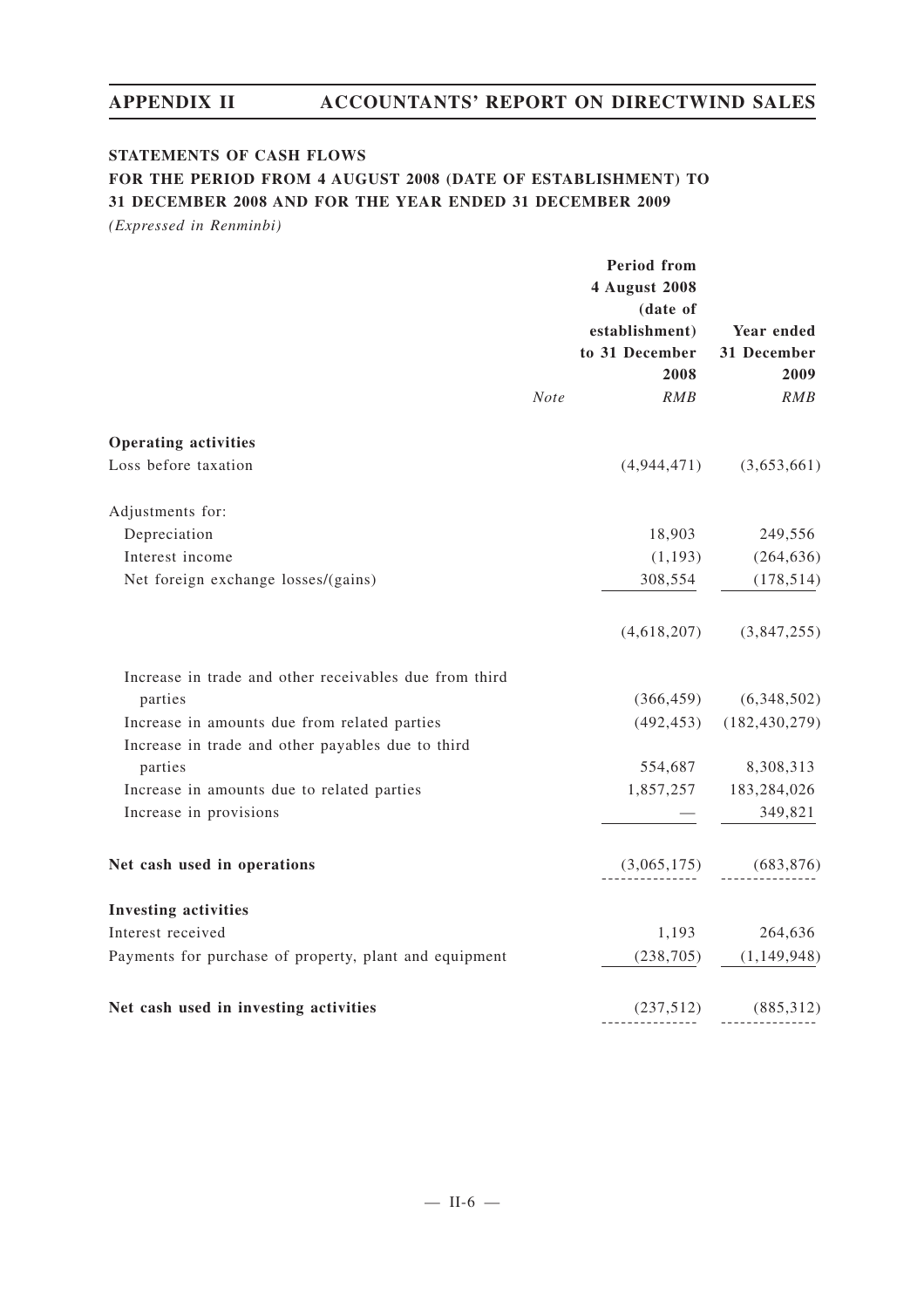|                                                                                      | <b>Note</b> | Period from<br>4 August 2008<br>(date of<br>establishment)<br>to 31 December<br>2008<br>RMB | Year ended<br>31 December<br>2009<br>RMB |
|--------------------------------------------------------------------------------------|-------------|---------------------------------------------------------------------------------------------|------------------------------------------|
| <b>Financing activities</b>                                                          |             |                                                                                             |                                          |
| Proceeds from capital contributions by owners                                        |             | 6,302,419                                                                                   | 3,700,345                                |
| Net cash generated from financing activities                                         |             | 6,302,419                                                                                   | 3,700,345                                |
| Net increase in cash and cash equivalents                                            |             | 2,999,732                                                                                   | 2, 131, 157                              |
| Cash and cash equivalents at 4 August 2008<br>(date of establishment)/1 January 2009 |             |                                                                                             | 2,691,178                                |
| Effect of foreign exchange rate changes                                              |             | (308, 554)                                                                                  | 178,514                                  |
| Cash and cash equivalents at 31 December                                             | 10          | 2,691,178                                                                                   | 5,000,849                                |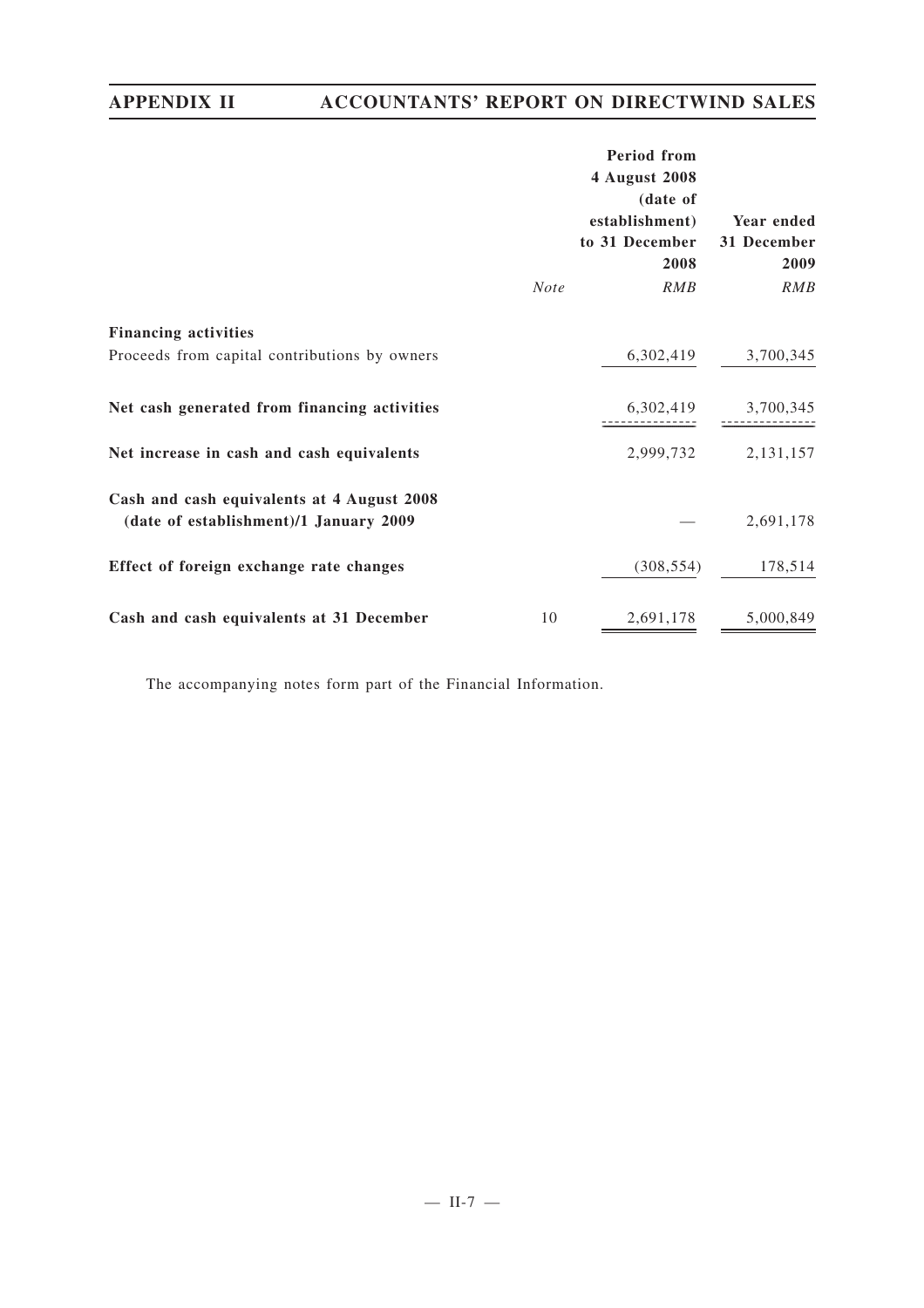**B NOTES TO THE FINANCIAL INFORMATION** *(Expressed in Renminbi unless otherwise indicated)*

#### **1 Significant accounting policies**

#### **(a)** *Statement of compliance*

The Financial Information set out in this report has been prepared in accordance with Hong Kong Financial Reporting Standards ("HKFRSs"), which collective term includes all applicable individual Hong Kong Financial Reporting Standards, Hong Kong Accounting Standards ("HKASs") and Interpretations issued by the Hong Kong Institute of Certified Public Accountants ("HKICPA"), accounting principles generally accepted in Hong Kong and the disclosure requirements of the Hong Kong Companies Ordinance. The Financial Information also complies with the applicable disclosure provisions of the Rules Governing the Listing of Securities on The Stock Exchange of Hong Kong Limited. A summary of the significant accounting policies adopted is set out below.

The HKICPA has issued a number of new and revised HKFRSs. For the purpose of preparing this Financial Information, Directwind Sales has adopted all these new and revised HKFRSs applicable to the Relevant Period, except for any new standards or interpretations that are not yet effective for the accounting year ended 31 December 2009. The revised and new accounting standards and interpretations issued but not yet effective for the accounting year ended 31 December 2009 are set out in Note 18.

#### **(b)** *Basis of measurement*

The Financial Information is presented in Renminbi ("RMB"), which is the functional currency of Directwind Sales.

The measurement basis used in the preparation of the Financial Information is the historical cost basis.

The Financial Information set out in this report is prepared on a going concern basis.

Directwind Sales incurred losses of RMB 4,944,471 and RMB 3,653,661, and net operating cash outflows of RMB 3,065,175 and RMB 683,876 for the period from 4 August 2008 (date of establishment) to 31 December 2008 and for the year ended 31 December 2009 respectively. As at 31 December 2008 and 2009, the accumulated losses of Directwind Sales amounted to RMB 4,944,471 and RMB 8,598,132 respectively. These conditions indicate the existence of a material uncertainty which may cast significant doubt on Directwind Sales' ability to continue as a going concern. After negoting with Directwind Sales' major creditor, the directors of Directwind Sales believe that they can be granted extended credit term by its major creditor when necessary.

Having regard to the above circumstances and events, the directors of Directwind Sales consider that Directwind Sales will be able to obtain the necessary funding to support the operations of Directwind Sales for the foreseeable future. The Financial Information has been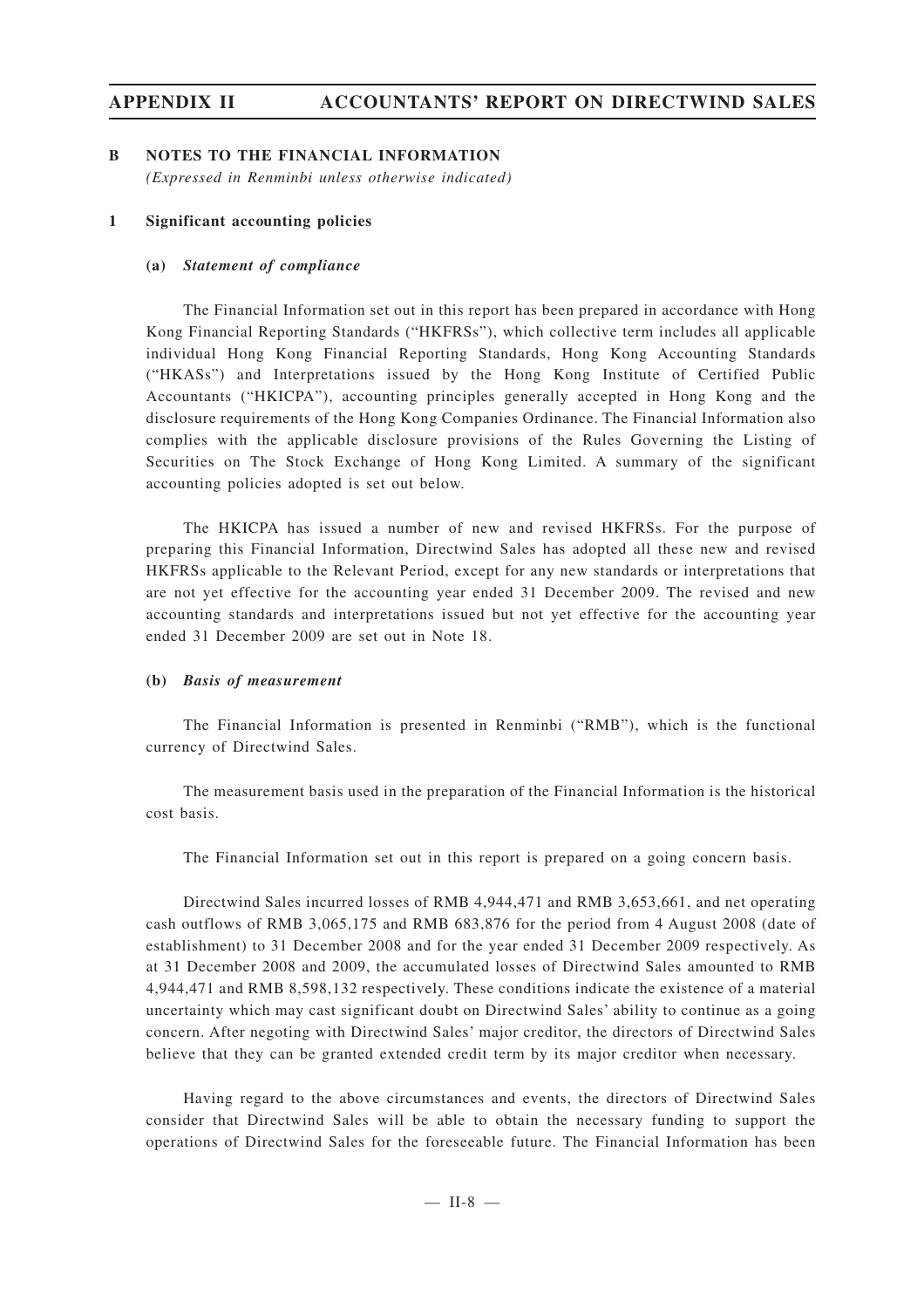prepared on the going concern basis, the validity of which depends upon the extended credit term granted by Directwind Sales' major creditor. However, uncertainties which could cast significant doubt on Directwind Sales' ability to operate as a going concern still exist. Should Directwind Sales be unable to continue as a going concern, adjustment would be made to restate the values of assets to their net recoverable values, to provide for any further liabilities which might arise and to reclassify non-current assets as current assets. The effects of these potential adjustments have not been reflected in the Financial Information.

#### **(c)** *Use of estimates and judgements*

The preparation of the Financial Information in conformity with HKFRSs requires management to make judgements, estimates and assumptions that affect the application of policies and reported amounts of assets, liabilities, income and expenses. The estimates and associated assumptions are based on historical experience and various other factors that are believed to be reasonable under the circumstances, the results of which form the basis of making the judgements about carrying values of assets and liabilities that are not readily apparent from other sources. Actual results may differ from these estimates.

The estimates and underlying assumptions are reviewed on an ongoing basis. Revisions to accounting estimates are recognised in the period in which the estimate is revised if the revision affects only that period, or in the period of the revision and future periods if the revision affects both current and future periods.

Judgements made by management in the application of HKFRSs that have a significant effect on the Financial Information and major sources of estimation uncertainty are discussed in Note 17.

#### **(d)** *Property, plant and equipment*

Property plant and equipment are stated in the balance sheets at cost less accumulated depreciation and impairment losses (see Note 1(f)).

Cost of an asset comprises its purchase price and any directly attributable costs of bringing the asset to working condition for its intended use. Expenditure incurred after the asset has been placed into operations is capitalised only when it increases the future economic benefits embodied in the item of property, plant and equipment. All other expenditures are charged to profit or loss in the period incurred.

Gains or losses arising from the retirement or disposal of an item of property, plant and equipment are determined as the difference between the net disposal proceeds and the carrying amount of the item and are recognised in profit or loss on the date of retirement or disposal.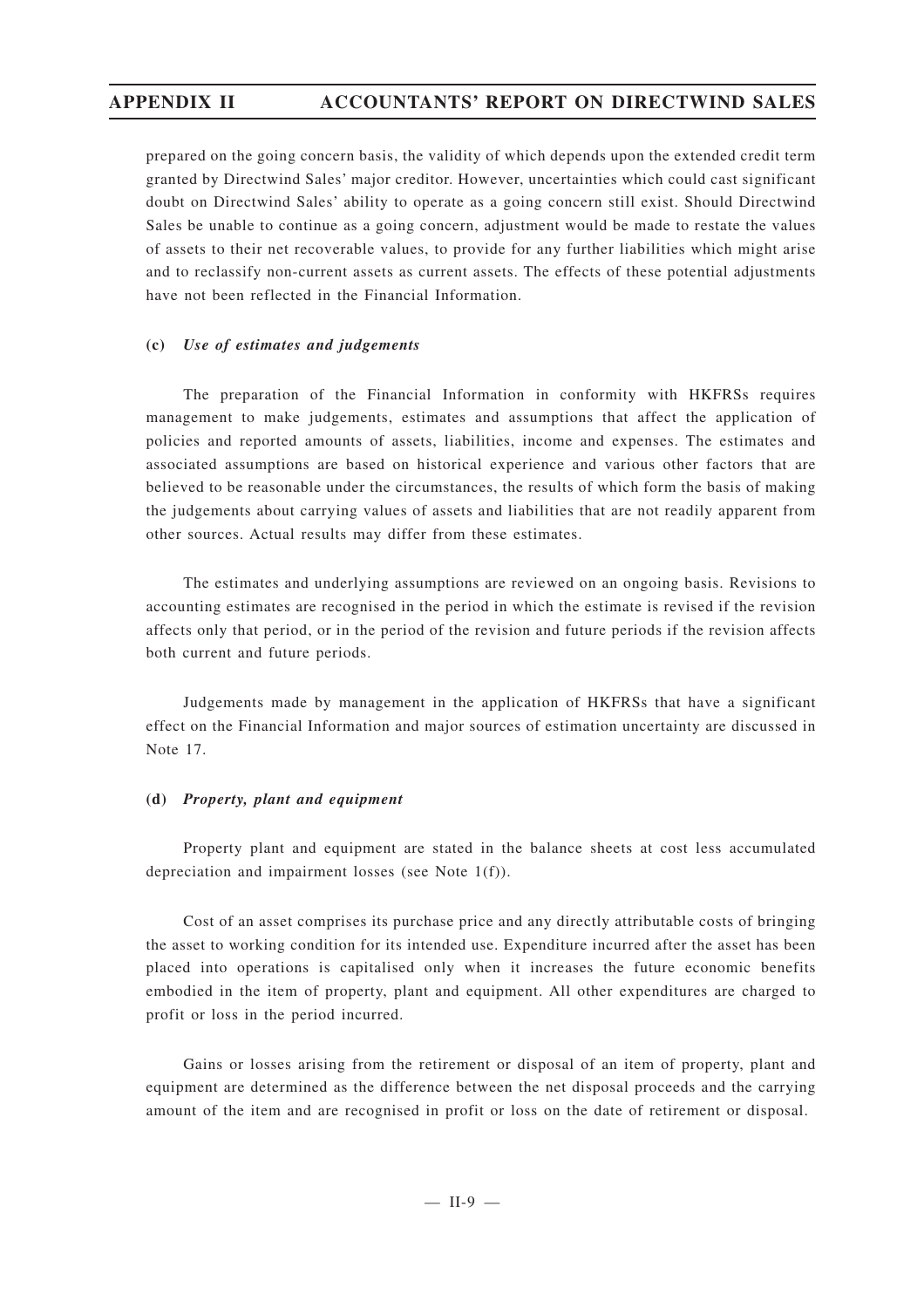Depreciation is calculated to write off the cost of items of property, plant and equipment, less their estimated residual value, if any, using the straight-line method over their estimated useful lives as follows:

| - Leasehold improvement | 3 years |
|-------------------------|---------|
| - Office equipment      | 5 years |

Where parts of an item of property, plant and equipment have different useful lives, the cost of the item is allocated on a reasonable basis between the parts and each part is depreciated separately. Both the useful life of an asset and its residual value, if any, are reviewed annually.

## **(e)** *Operating lease charges*

Leases which do not transfer substantially all the risks and rewards of ownership to Directwind Sales are classified as operating leases.

Where Directwind Sales has the use of assets held under operating leases, payments made under the leases are charged to profit or loss in equal instalments over the accounting periods covered by the lease term, except where an alternative basis is more representative of the pattern of benefits to be derived from the leased asset. Lease incentives received are recognised in profit or loss as an integral part of the aggregate net lease payments made. Contingent rentals are charged to profit or loss in the accounting period in which they are incurred.

The cost of rental payment under an operating lease is amortised on a straight-line basis over the period of the lease term.

## **(f)** *Impairment of assets*

## (i) *Impairment of trade and other receivables*

Trade and other receivables that are stated at cost or amortised cost are reviewed at each balance sheet date to determine whether there is objective evidence of impairment. Objective evidence of impairment includes observable data that comes to the attention of Directwind Sales about one or more of the following loss events:

- significant financial difficulty of the debtor;
- a breach of contract, such as a default or delinquency in interest or principal payments;
- it becoming probable that the debtor will enter bankruptcy or other financial reorganisation; and
- significant changes in the technological, market, economic or legal environment that have an adverse effect on the debtor.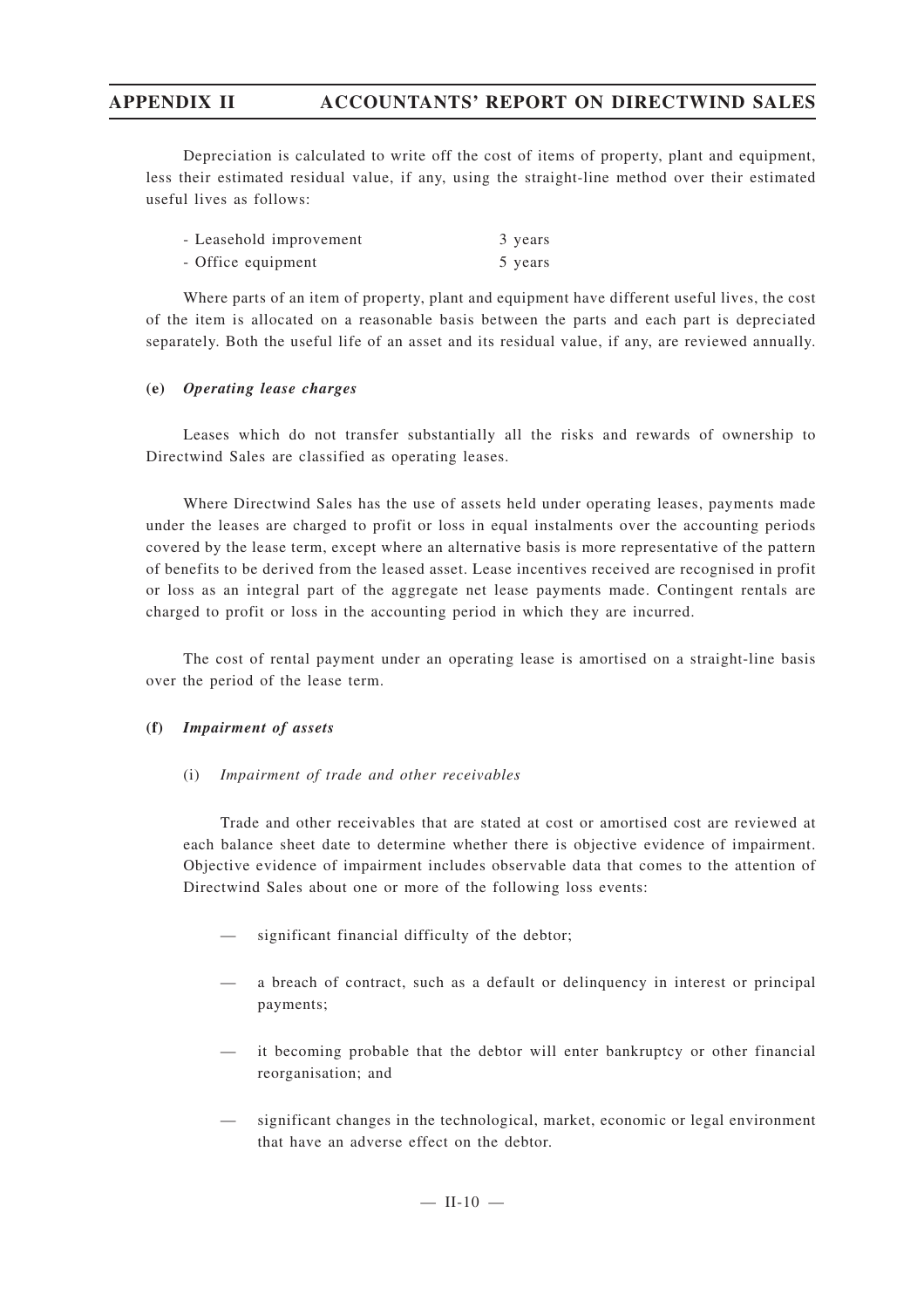If any such evidence exists, an impairment loss is determined and recognised as the difference between the asset's carrying amount and the present value of estimated future cash flows, discounted at the financial asset's original effective interest rate (i.e. the effective interest rate computed at initial recognition of these assets), where the effect of discounting is material.

If in a subsequent period the amount of an impairment loss decreases and the decrease can be linked objectively to an event occurring after the impairment loss was recognised, the impairment loss is reversed through profit or loss. A reversal of an impairment loss shall not result in the asset's carrying amount exceeding that which would have been determined had no impairment loss been recognised in prior years.

Impairment losses are written off against the corresponding assets directly, except for impairment losses recognised in respect of trade and other receivables included within trade and other receivables, whose recovery is considered doubtful but not remote. In this case, the impairment losses for doubtful debts are recorded using an allowance account. When Directwind Sales is satisfied that recovery is remote, the amount considered irrecoverable is written off against trade and other receivables directly and any amounts held in the allowance account relating to that debt are reversed. Subsequent recoveries of amounts previously charged to the allowance account are reversed against the allowance account. Other changes in the allowance account and subsequent recoveries of amounts previously written off directly are recognised in profit or loss.

#### (ii) *Impairment of other assets*

Internal and external sources of information are reviewed at each balance sheet date to identify indications that the following assets may be impaired or an impairment loss previously recognised no longer exists or may have decreased:

— property, plant and equipment

If any such indication exists, the asset's recoverable amount is estimated.

— Calculation of recoverable amount

The recoverable amount of an asset is the greater of its fair value less costs to sell and value in use. In assessing value in use, the estimated future cash flows are discounted to their present value using a pre-tax discount rate that reflects current market assessments of the time value of money and the risks specific to the asset. Where an asset does not generate cash inflows largely independent of those from other assets, the recoverable amount is determined for the smallest group of assets that generates cash inflows independently (i.e. cash-generating unit).

— Recognition of impairment losses

An impairment loss is recognised in profit or loss if the carrying amount of an asset, or the cash-generating unit to which it belongs, exceeds its recoverable amount.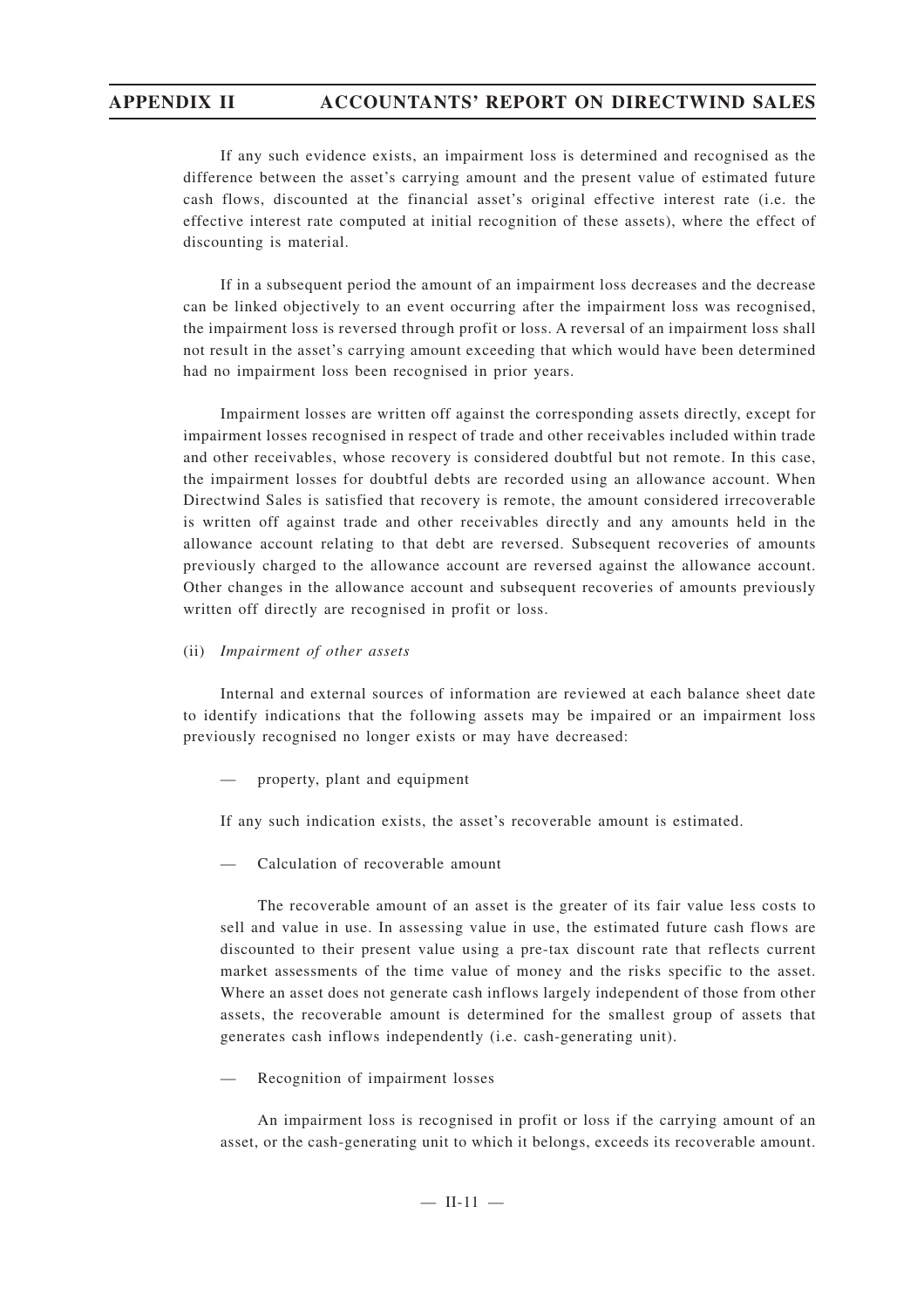Impairment losses recognised in respect of cash-generating units are allocated, to reduce the carrying amount of the assets in the cash generating unit (or group of units) on a pro-rata basis, except that the carrying value of an asset will not be reduced below its individual fair value less costs to sell, or value in use, if determinable.

— Reversals of impairment losses

An impairment loss is reversed if there has been a favourable change in the estimates used to determine the recoverable amount.

A reversal of impairment losses is limited to the asset's carrying amount that would have been determined had no impairment loss been recognised in prior years. Reversals of impairment losses are credited to profit or loss in the year in which the reversals are recognised.

## **(g)** *Inventories*

Inventories are carried at the lower of cost and net realisable value.

Cost is calculated using the weighted average cost formula and comprises all costs of purchase and other costs incurred in bringing the inventories to their present location and condition.

Net realisable value is the estimated selling price in the ordinary course of business less the estimated costs of completion and the estimated costs necessary to make the sale.

When inventories are sold, the carrying amount of those inventories is recognised as an expense in the period in which the related revenue is recognised. The amount of any write-down of inventories to net realisable value and all losses of inventories are recognised as an expense in the period the write-down or loss occurs. The amount of any reversal of any write-down of inventories is recognised as a reduction in the amount of inventories recognised as an expense in the period in which the reversal occurs.

## **(h)** *Trade and other receivables*

Trade and other receivables are initially recognised at fair value and thereafter stated at amortised cost less allowance for impairment of doubtful debts (see Note 1(f)), except where the receivables are interest-free loans made to related parties without any fixed repayment terms or the effect of discounting would be immaterial. In such cases, the receivables are stated at cost less allowance for impairment of doubtful debts.

## **(i)** *Trade and other payables*

Trade and other payables are initially recognised at fair value, and subsequently stated at amortised cost unless the effect of discounting would be immaterial, in which case they are stated at cost.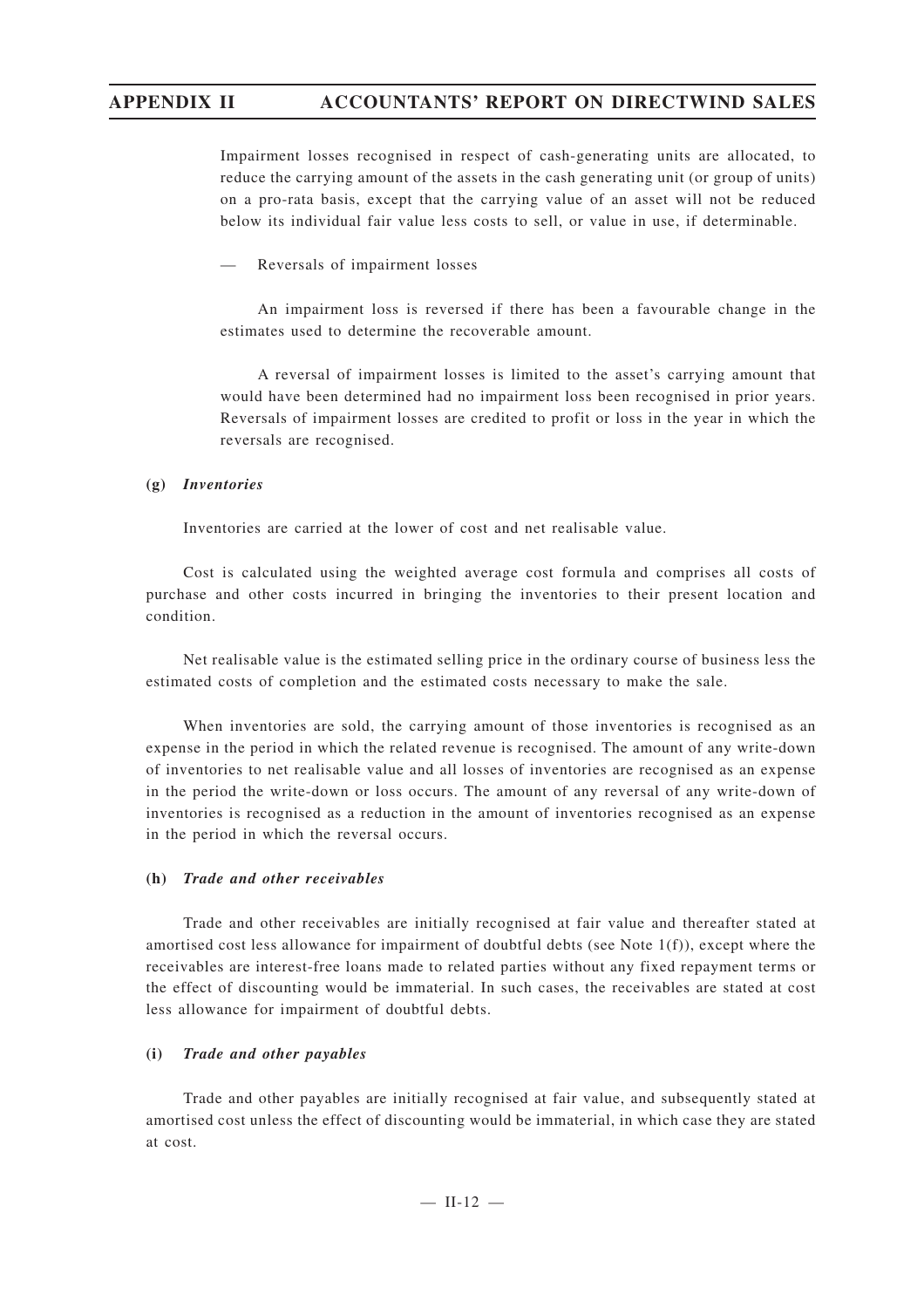## **(j)** *Cash and cash equivalents*

Cash and cash equivalents comprise cash at bank and on hand, demand deposit with banks and other financial institutions, and short-term, highly liquid investments that are readily convertible into known amounts of cash and which are subject to an insignificant risk of changes in value, having been within three months of maturity at acquisition.

## **(k)** *Employee benefits*

(i) *Short-term employee benefits and contributions to defined contribution retirement plans*

Salaries, annual bonuses, paid annual leave, contributions to defined contribution retirement plans and the cost of non-monetary benefits are accrued in the year in which the associated services are rendered by employees. Where payment or settlement is deferred and the effect would be material, these amounts are stated at their present values.

Contributions to defined contributions retirement scheme as required under relevant PRC laws and regulations are charged to profit or loss when incurred.

## (ii) *Termination benefits*

Termination benefits are recognised when, and only when, Directwind Sales demonstrably commits itself to terminate employment or to provide benefits as a result of voluntary redundancy by having a detailed formal plan which is without realistic possibility of withdrawal.

## **(l)** *Income tax*

Income tax comprises current tax and movements in deferred tax assets and liabilities. Current tax and movements in deferred tax assets and liabilities are recognised in profit or loss except to the extent that they relate to items recognised in other comprehensive income or directly in equity, in which case the relevant amounts of tax are recognised in other comprehensive income or directly in equity, respectively.

Current tax is the expected tax payable on the taxable income for the period/year, using tax rates enacted or substantively enacted at the balance sheet dates, and any adjustment to tax payable in respect of previous years.

Deferred tax assets and liabilities arise from deductible and taxable temporary differences respectively, being the differences between the carrying amounts of assets and liabilities for financial reporting purposes and their tax bases. Deferred tax assets also arise from unused tax losses and unused tax credits.

Apart from certain limited exceptions, all deferred tax liabilities, and all deferred tax assets to the extent that it is probable that future taxable profits will be available against which the asset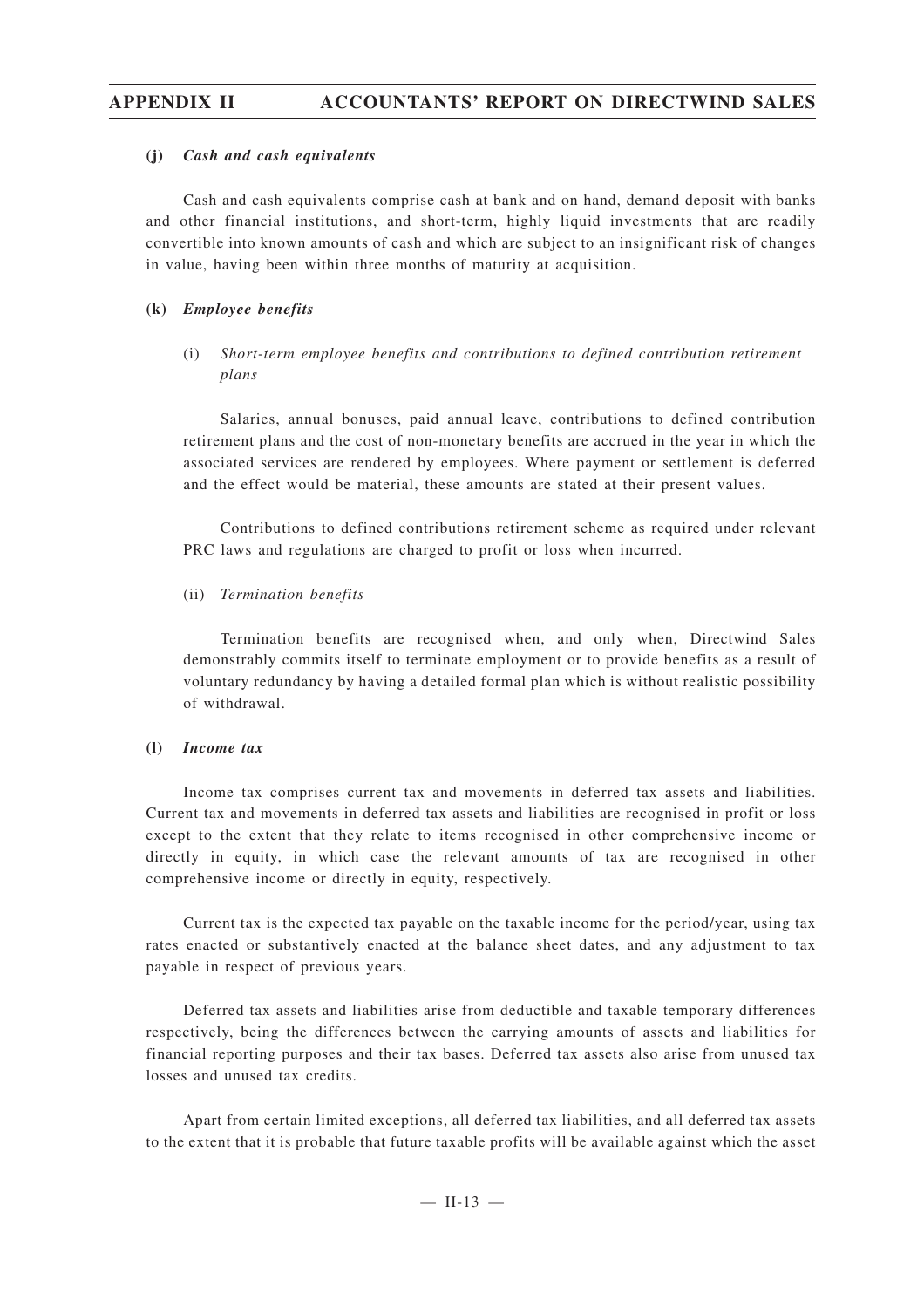can be utilised, are recognised. Future taxable profits that may support the recognition of deferred tax assets arising from deductible temporary differences include those that will arise from the reversal of existing taxable temporary differences, provided those differences are expected to reverse either in the same period as the expected reversal of the deductible temporary difference or in periods into which a tax loss arising from the deferred tax asset can be carried back or forward. The same criteria are adopted when determining whether existing taxable temporary differences support the recognition of deferred tax assets arising from unused tax losses and credits, that is, those differences are taken into account if they are expected to reverse in a period, or periods, in which the tax loss or credit can be utilised.

The limited exceptions to recognition of deferred tax assets and liabilities are the initial recognition of assets or liabilities that affect neither accounting nor taxable profit (provided they are not part of a business combination).

The amount of deferred tax recognised is measured based on the expected manner of realisation or settlement of the carrying amount of the assets and liabilities, using tax rates enacted or substantively enacted at the balance sheet dates. Deferred tax assets and liabilities are not discounted.

The carrying amount of a deferred tax asset is reviewed at each balance sheet date and is reduced to the extent that it is no longer probable that sufficient taxable profits will be available to allow the related tax benefit to be utilised. Any such reduction is reversed to the extent that it becomes probable that sufficient taxable profits will be available.

Current tax balances and deferred tax balances, and movements therein, are presented separately from each other and are not offset. Current tax assets are offset against current tax liabilities, and deferred tax assets against deferred tax liabilities if Directwind Sales has the legally enforceable right to set off current tax assets against current tax liabilities and Directwind Sales intends either to settle on a net basis, or to realise the asset and settle the liability simultaneously.

## **(m)** *Provisions and contingent liabilities*

Provisions are recognised for liabilities of uncertain timing or amount when Directwind Sales has a legal or constructive obligation arising as a result of a past event, it is probable that an outflow of economic benefits will be required to settle the obligation and a reliable estimate can be made. Where the time value of money is material, provisions are stated at the present value of the expenditure expected to settle the obligation.

Provisions are also recognised for the expected losses of onerous contracts where it is probable that total contract costs will exceed total contract revenue.

Where it is not probable that an outflow of economic benefits will be required, or the amount cannot be estimated reliably, the obligation is disclosed as a contingent liability, unless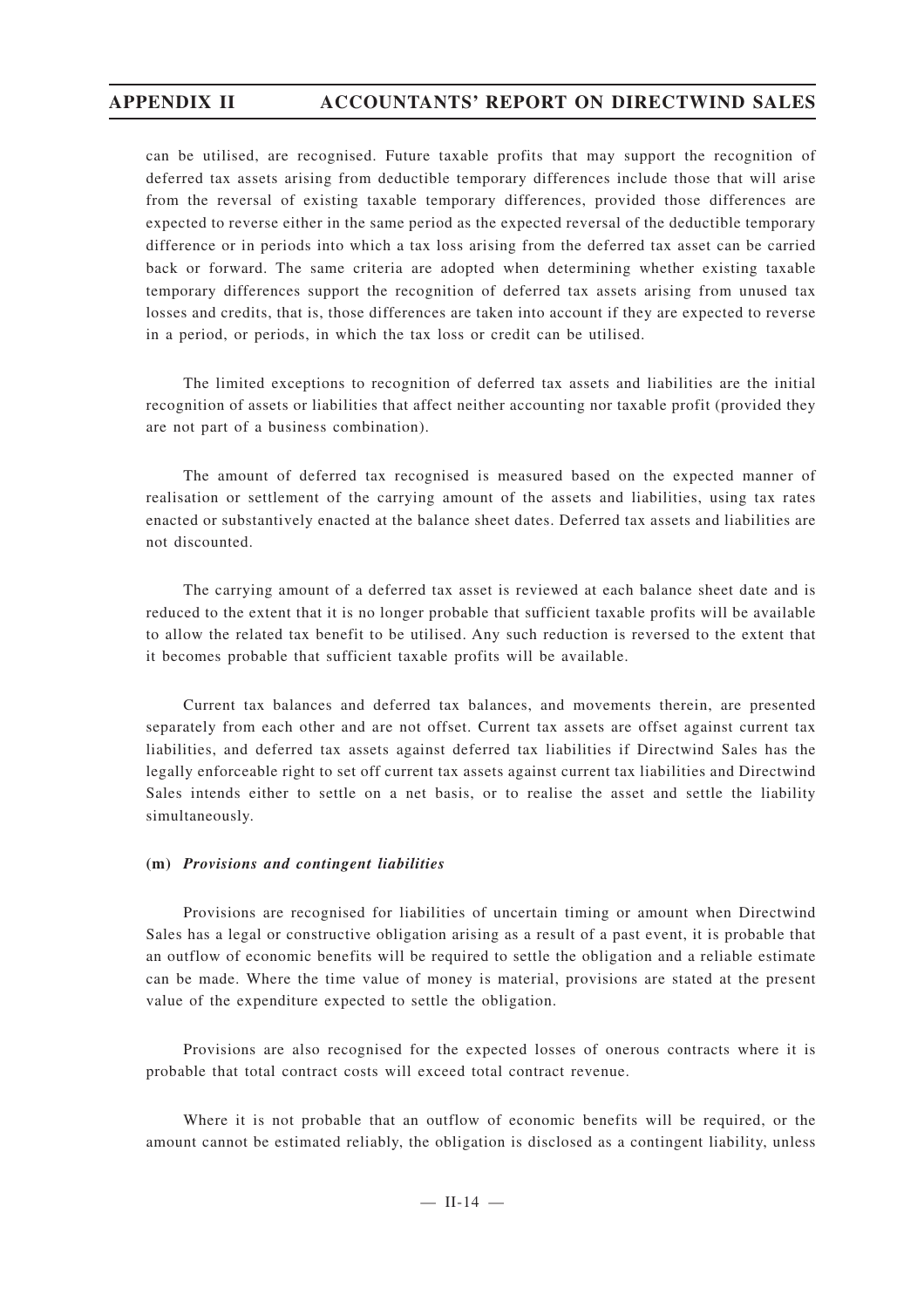the probability of outflow of economic benefits is remote. Possible obligations, whose existence will only be confirmed by the occurrence or non-occurrence of one or more future events, are also disclosed as contingent liabilities unless the probability of outflow of economic benefits is remote.

## **(n)** *Revenue recognition*

Revenue is measured at the fair value of the consideration received or receivable. Provided it is probable that the economic benefits will flow to Directwind Sales and the revenue and costs, if applicable, can be measured reliably, revenue is recognised in profit or loss as follows:

#### (i) *Sales of goods*

Revenue is recognised when goods are delivered at the customers' premises which are taken to be the point in time when the customer has accepted the goods and the related risks and rewards of ownership. Revenue excludes value added tax or other sales taxes and is after deduction of any trade discounts.

#### (ii) *Supervision and project management service income*

When the outcome of a transaction involving the rendering of services can be estimated reliably, revenue from the rendering of services is recognised in the income statement by reference to the stage of completion of the transaction based on the proportion of costs incurred to date to the estimated total costs.

Where the outcome of rendering of services cannot be estimated reliably, if the costs incurred are expected to be recoverable, revenues are recognised to the extent that the costs incurred that are expected to be recoverable.

#### (iii) *Interest income*

Interest income is recognised as it accrues using the effective interest method.

#### **(o)** *Translation of foreign currencies*

Foreign currency transactions during the period/year are translated at the foreign exchange rates ruling at the transaction dates. Monetary assets and liabilities denominated in foreign currencies are translated at the foreign exchange rates ruling at the balance sheet dates. Exchange gains and losses are recognised in profit or loss.

Non-monetary assets and liabilities that are measured in terms of historical cost in a foreign currency are translated using the foreign exchange rates ruling at the transaction dates.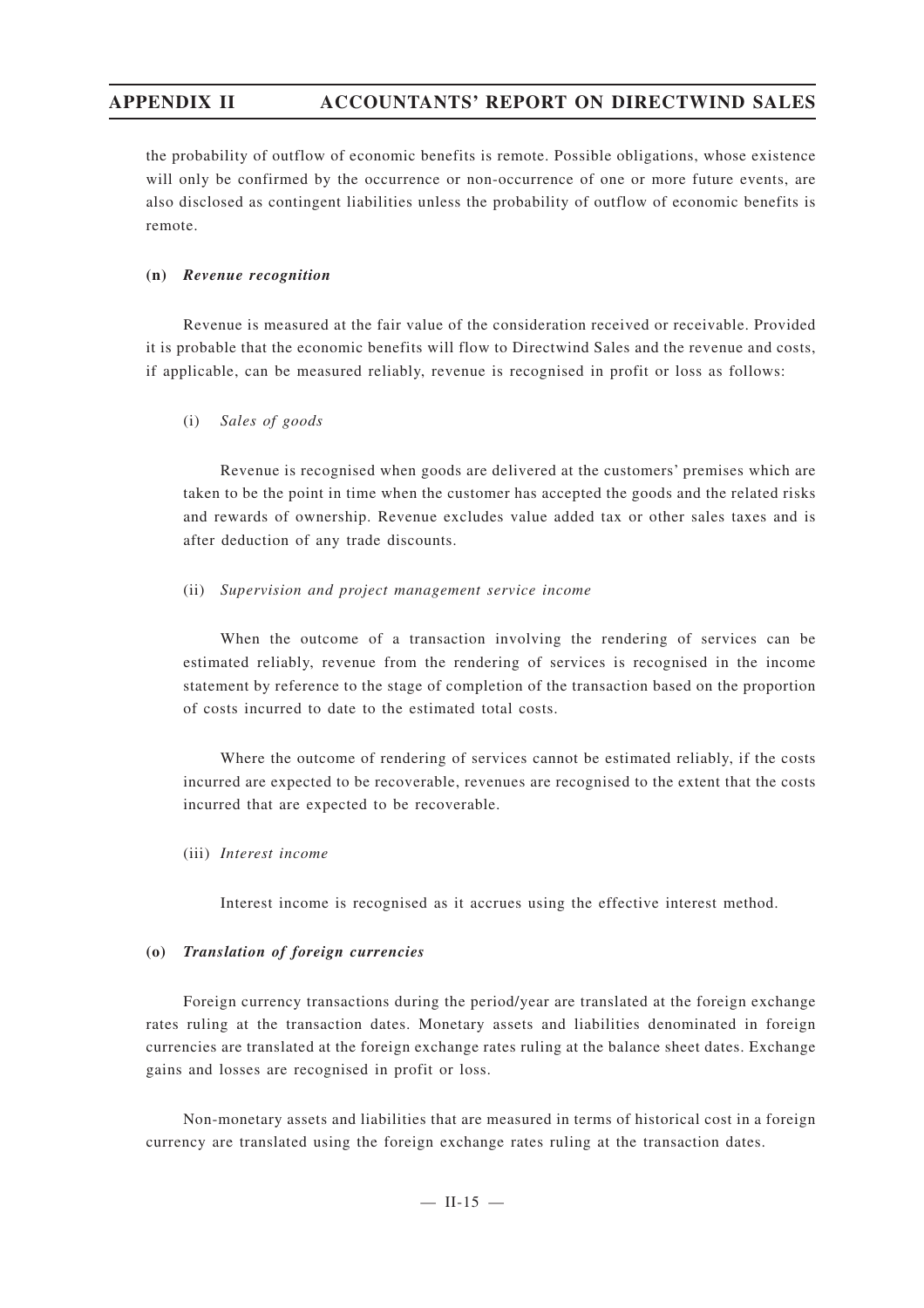## **(p)** *Related parties*

For the purposes of the Financial Information, a party is considered to be related to Directwind Sales if:

- (i) the party has the ability, directly or indirectly through one or more intermediaries, to control Directwind Sales or exercise significant influence over Directwind Sales in making financial and operating policy decisions, or has joint control over Directwind Sales;
- (ii) Directwind Sales and the party are subject to common control;
- (iii) the party is an associate of Directwind Sales or a joint venture in which Directwind Sales is a venturer;
- (iv) the party is a member of key management personnel of Directwind Sales or Directwind Sales' parent, or a close family member of such an individual, or is an entity under the control, joint control or significant influence of such individuals;
- (v) the party is a close family member of a party referred to in (i) or is an entity under the control, joint control or significant influence of such individuals; or
- (vi) the party is a post-employment benefit plan which is for the benefit of employees of Directwind Sales or of any entity that is a related party of Directwind Sales.

Close family members of an individual are those family members who may be expected to influence, or be influenced by, that individual in their dealings with the entity.

## **(q)** *Segment reporting*

Operating segments are identified based on the financial information provided regularly to Directwind Sales' most senior executive management for the purposes of allocating resources to, and assessing the performance of Directwind Sales' various lines of business and geographical locations.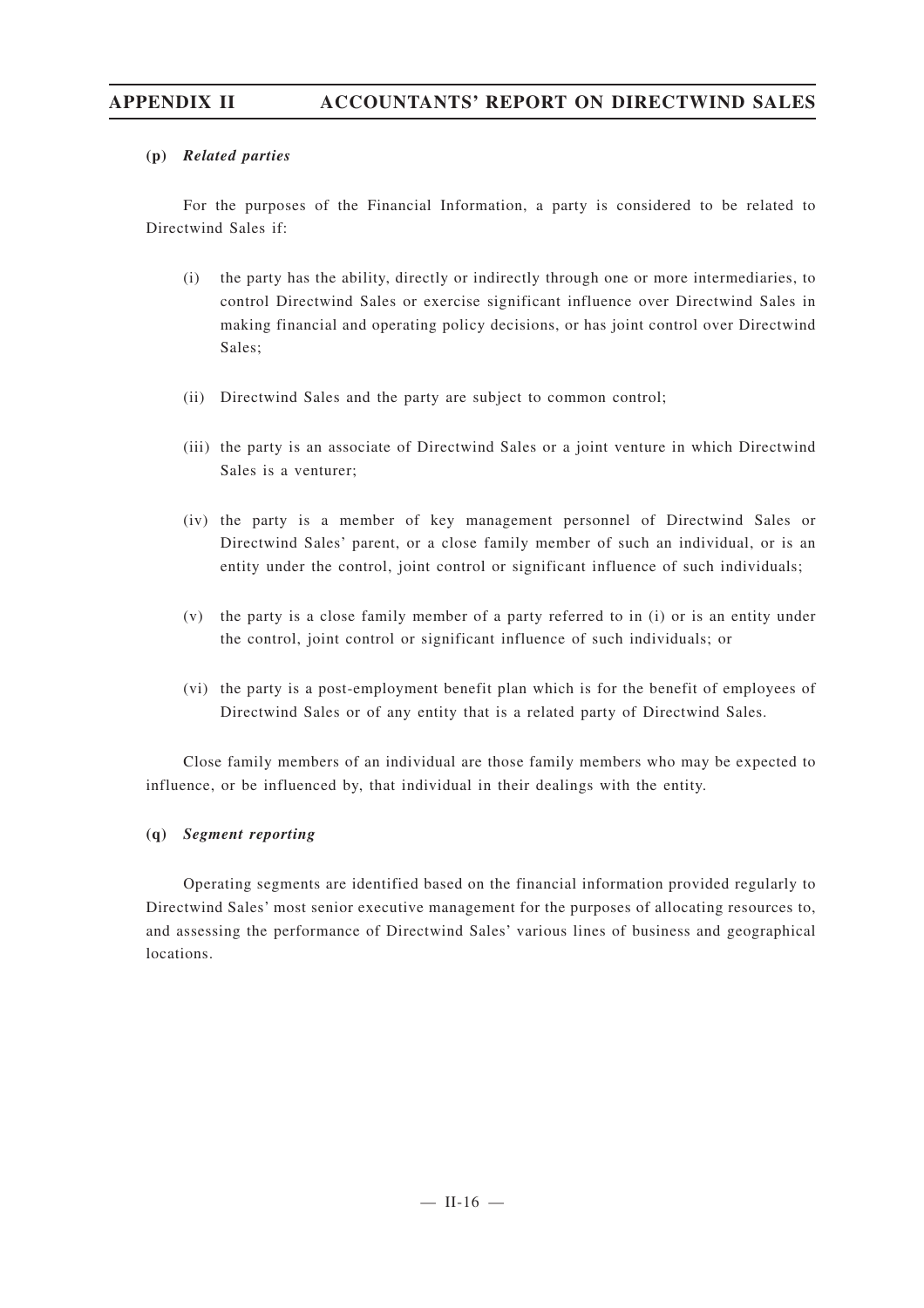## **2 Turnover**

The principal activities of Directwind Sales are wholesale, import and export of the wind turbine generators and relevant spare parts, and provision of supervision service for erection, installation and commissioning of the wind turbine generators, project management service as well as quality management service in the PRC.

| Period from    |             |
|----------------|-------------|
| 4 August 2008  |             |
| (date of       |             |
| establishment) |             |
| to 31          | Year ended  |
| December       | 31 December |
| 2008           | 2009        |
| RMB            | RMB         |
|                | 281,452,991 |
|                | 3,568,864   |
|                | 285,021,855 |
|                |             |

The revenue of Directwind Sales in 2009 comes from a single customer of Directwind Sales, Inner Mongolia Datang Wanyuan New Energy Co., Ltd. ("Datang Wanyuan"), which is owned by China Datang Corporation Renewable Power Co., Ltd. and CEI.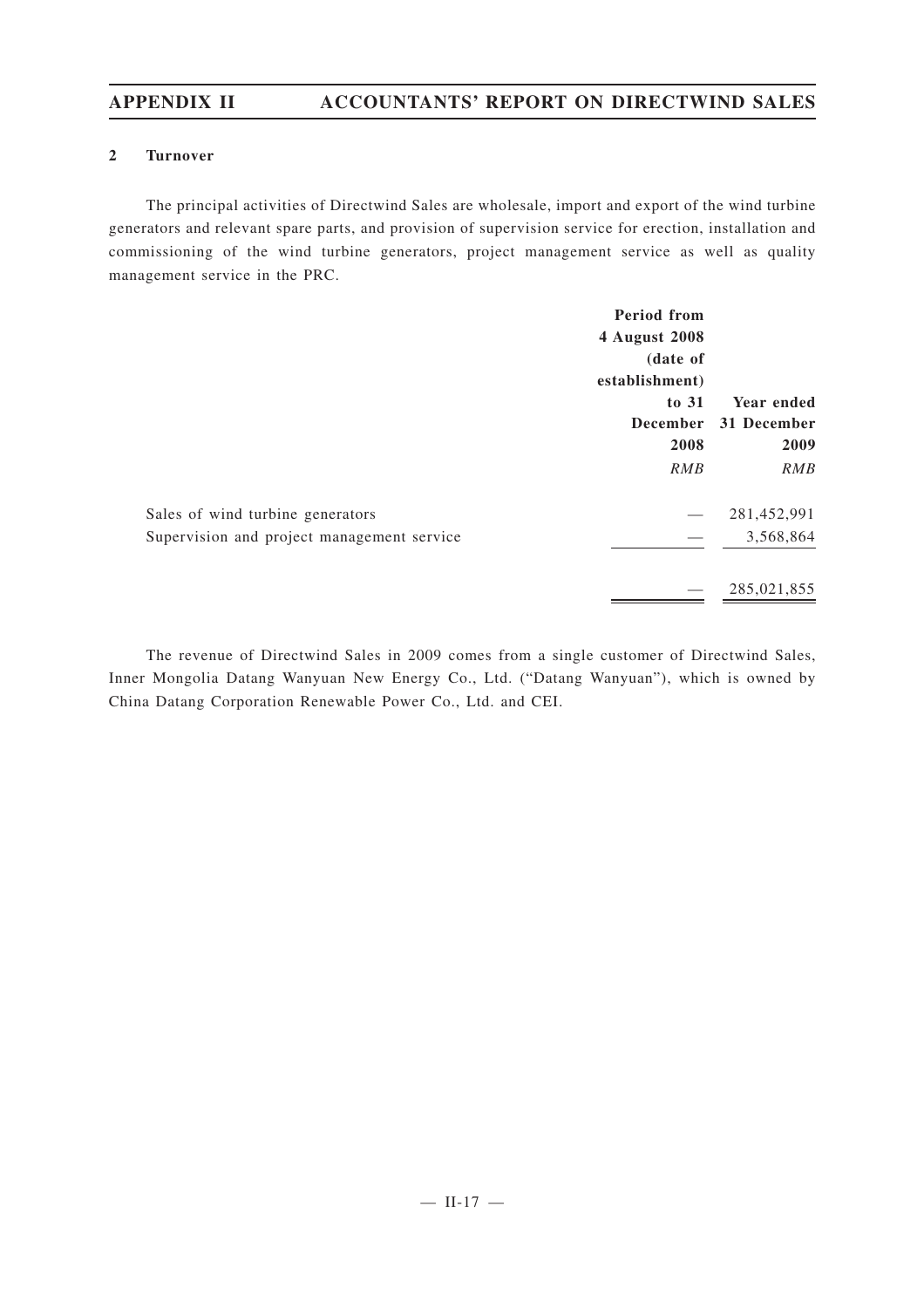## **3 Loss before taxation**

Loss before taxation is arrived at after charging/(crediting):

## **(a)** *Finance income and costs*

|                                               | Period from<br>4 August 2008<br>(date of<br>establishment)<br>to<br>31 December<br>2008<br>RMB | Year ended<br>31 December<br>2009<br>RMB |
|-----------------------------------------------|------------------------------------------------------------------------------------------------|------------------------------------------|
| <b>Finance income</b>                         |                                                                                                |                                          |
| Interest income<br>Net foreign exchange gains | (1,193)                                                                                        | (264, 636)<br>(301, 329)                 |
|                                               | (1,193)                                                                                        | (565, 965)                               |
| <b>Finance costs</b>                          |                                                                                                |                                          |
| Net foreign exchange losses<br>Bank charges   | 386,035<br>3,489                                                                               | 9,226                                    |
|                                               | 389,524                                                                                        | 9,226                                    |

## **(b)** *Staff costs*

|                                                                                             | <b>Period from</b><br>4 August 2008<br>(date of<br>establishment) |                           |
|---------------------------------------------------------------------------------------------|-------------------------------------------------------------------|---------------------------|
|                                                                                             | to<br>31 December                                                 | Year ended<br>31 December |
|                                                                                             | 2008<br>RMB                                                       | 2009<br>RMB               |
| Contributions to defined contribution retirement plan<br>Salaries, wages and other benefits | 27,566<br>1,959,130                                               | 170,058<br>3,732,433      |
|                                                                                             | 1.986.696                                                         | 3.902.491                 |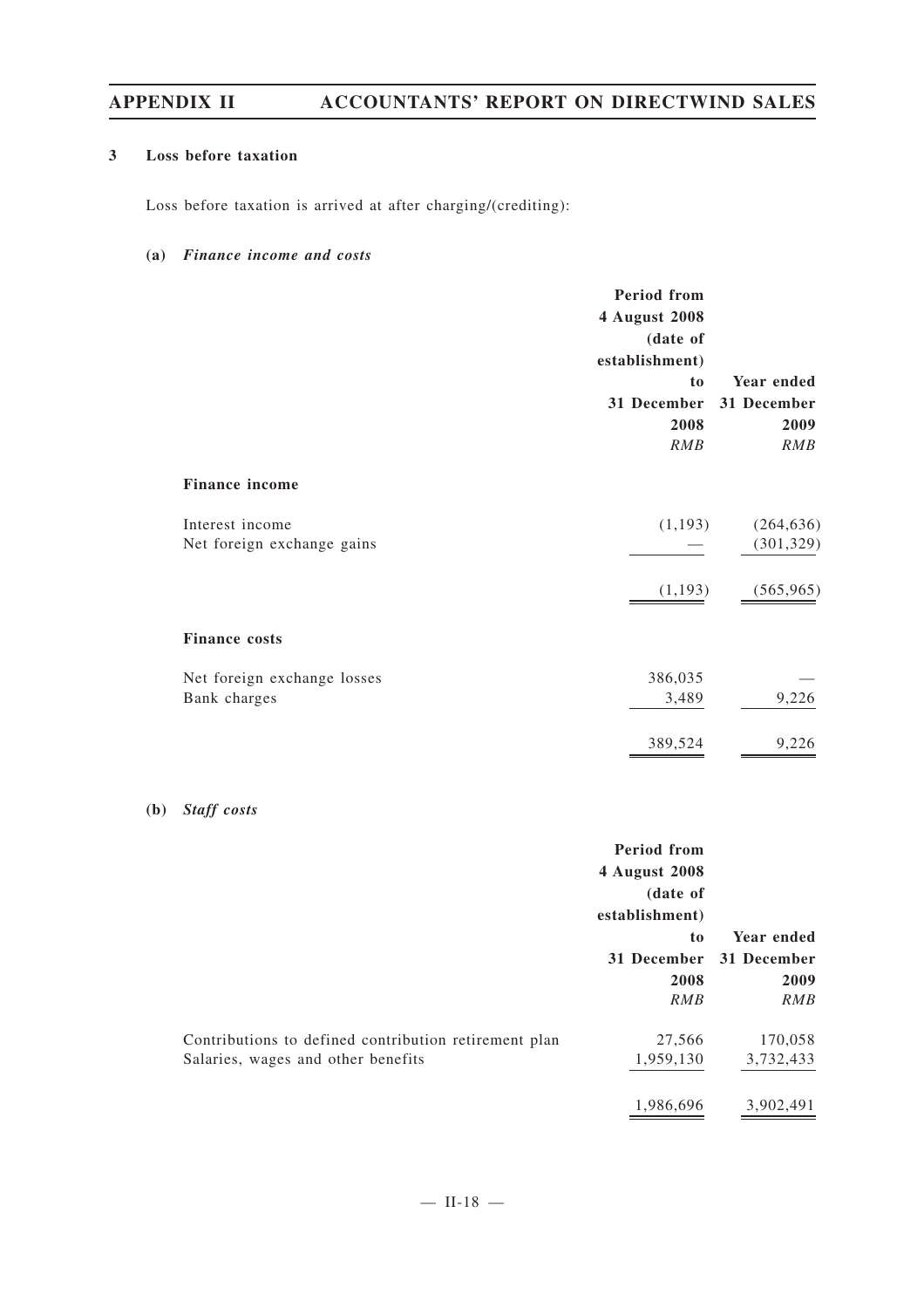Pursuant to the relevant labour rules and regulations in the PRC, Directwind Sales participates in a defined contribution retirement benefit scheme (the "Scheme") organised by the local government authorities whereby Directwind Sales is required to make contributions to the Schemes at 20% of the eligible employees' salaries during the period/year. The local government authorities are responsible for the entire retirement plan obligation payable to retired employees. For those forfeited contributions under the Scheme, the amounts could not be used by Directwind Sales to reduce the existing level of contributions.

## **(c)** *Other items*

|                         | <b>Period from</b> |             |
|-------------------------|--------------------|-------------|
|                         | 4 August 2008      |             |
|                         | (date of           |             |
|                         | establishment)     |             |
|                         | t <sub>o</sub>     | Year ended  |
|                         | 31 December        | 31 December |
|                         | 2008               | 2009        |
|                         | RMB                | RMB         |
| Depreciation            | 18,903             | 249,556     |
| Auditors' remuneration  |                    |             |
| — audit services        | 100,000            | 53,936      |
| — tax services          | 26,000             | 41,044      |
| Operating lease charges | 137,019            | 896,961     |
| Cost of inventories     |                    | 277,568,113 |

## **4 Income tax**

## **(a)** *Taxation in profit and loss*

In accordance with the Corporate Income Tax Law of the PRC, the income tax rate applicable to Directwind Sales is 25% for the Relevant Period. Directwind Sales incurred tax losses for the Relevant Period and accordingly, no income tax expenses were recorded.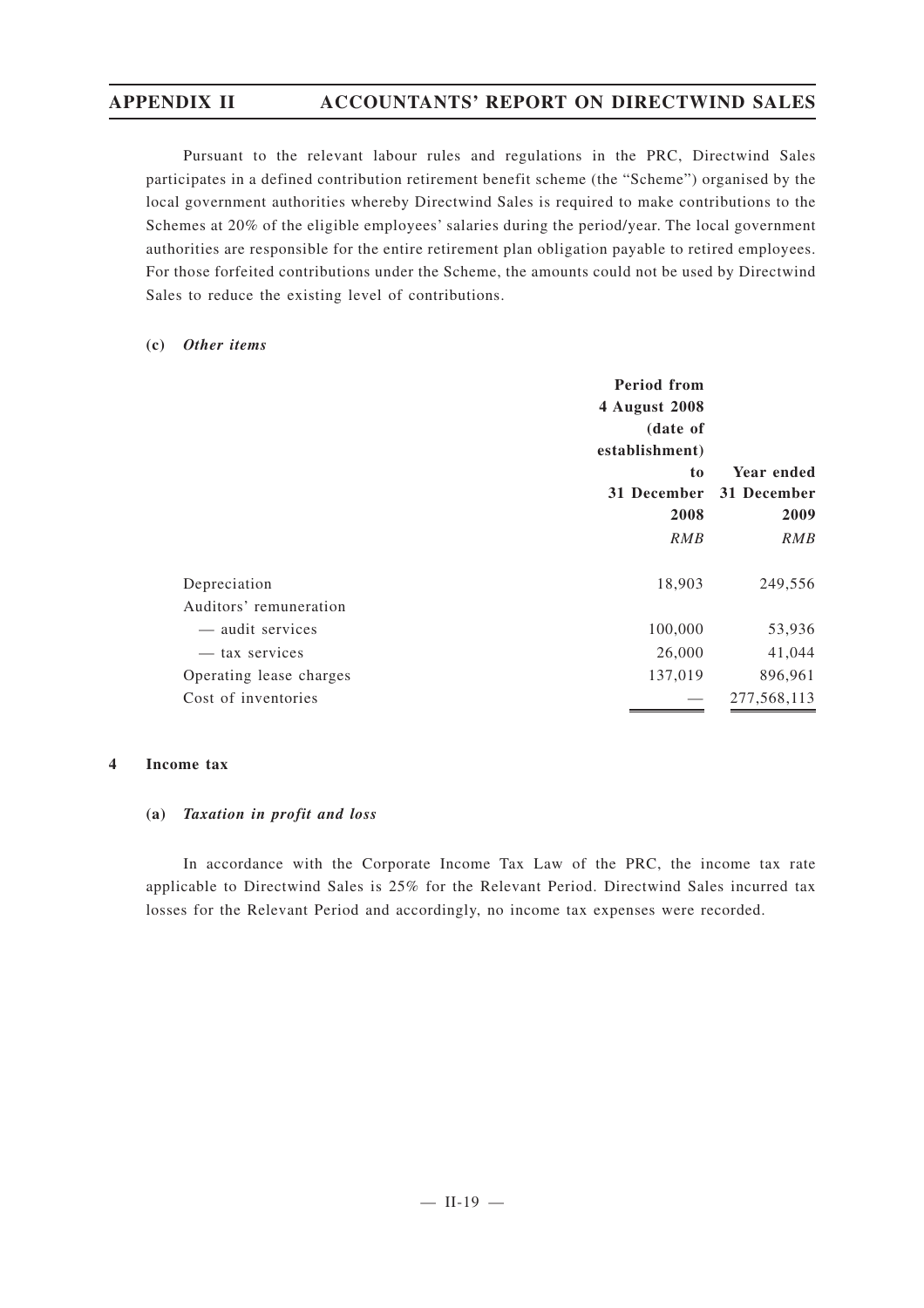|                                                                                                                                                                                      | <b>Period from</b><br>4 August 2008<br>(date of<br>establishment)<br>t <sub>o</sub><br>31 December<br>2008<br>RMB | Year ended<br>31 December<br>2009<br>RMB |
|--------------------------------------------------------------------------------------------------------------------------------------------------------------------------------------|-------------------------------------------------------------------------------------------------------------------|------------------------------------------|
| Loss before taxation                                                                                                                                                                 | (4,944,471)                                                                                                       | (3,653,661)                              |
| Income tax computed by applying the applicable tax<br>rate of 25% to loss before taxation<br>Tax effect of non-deductible expenses<br>Tax effect of unused tax losses not recognised | (1,236,118)<br>109,857<br>1,126,261                                                                               | (913, 415)<br>731,571<br>181,844         |
| Actual tax expenses                                                                                                                                                                  |                                                                                                                   |                                          |

#### **(b)** *Reconciliation between tax expense and accounting loss at applicable tax rate:*

## **(c)** *Deferred tax not recognised*

Directwind Sales has not recognised the deferred tax assets attributable to the cumulative tax losses of RMB 1,126,261 and RMB 1,308,105 as at 31 December 2008 and 2009 respectively as it is not probable that future taxable profits against which the losses can be utilised will be available.

The tax losses of Directwind Sales incurred in 2008 and 2009 expire in 2013 and 2014 respectively under current tax law.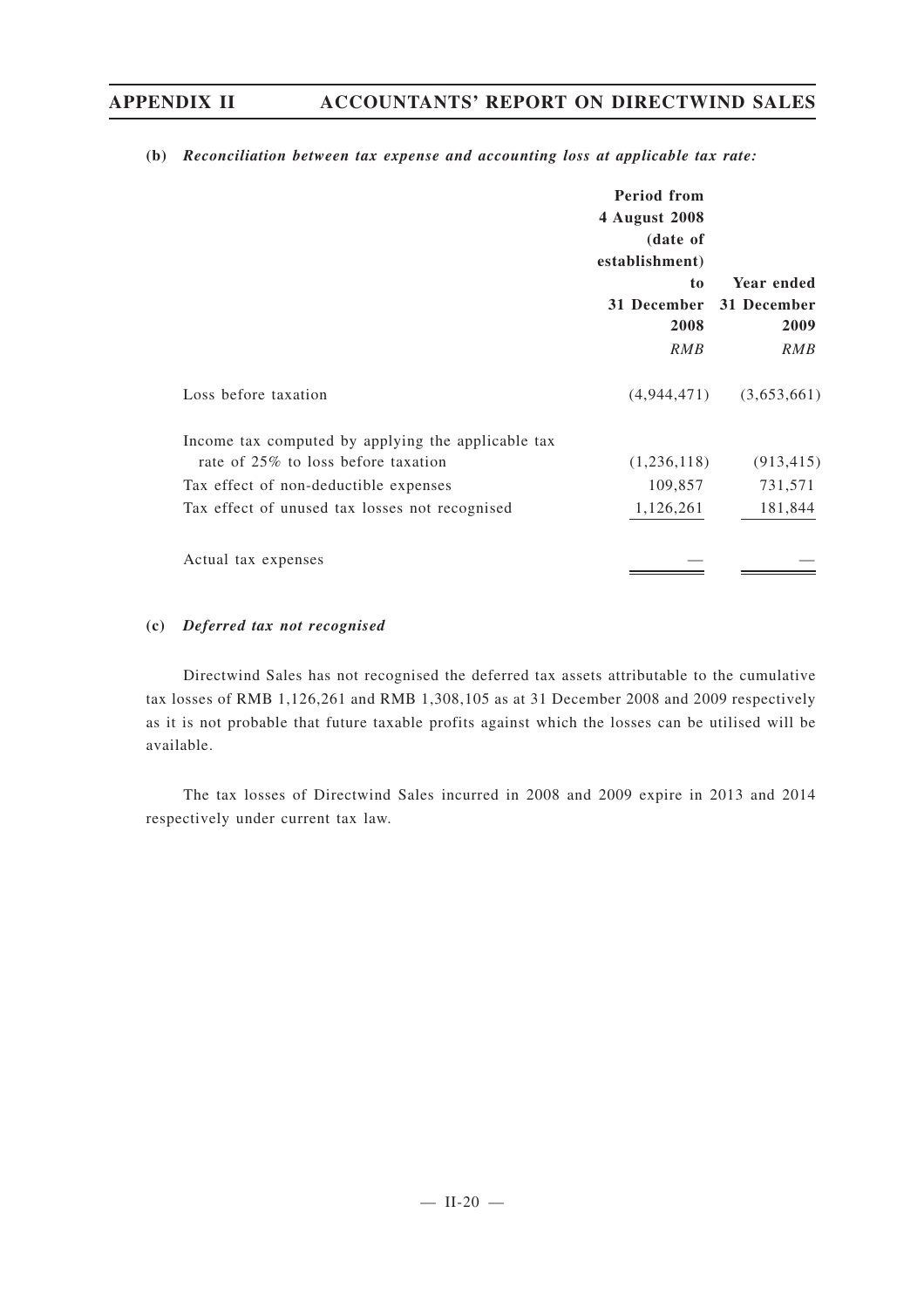## **5 Directors' remuneration**

Details of directors' remuneration are as follows:

|                 |            | Salaries,    |               | Year ended             |
|-----------------|------------|--------------|---------------|------------------------|
|                 |            | allowances   |               | Retirement 31 December |
|                 | Directors' | and benefits | scheme        | 2009                   |
|                 | fees       | in kind      | contributions | <b>Total</b>           |
|                 | RMB        | RMB          | RMB           | RMB                    |
| Chairman        |            |              |               |                        |
| G.van der Sluys |            |              |               |                        |
| Vice chairman   |            |              |               |                        |
| Wei Zhang       |            |              |               |                        |
| Other directors |            |              |               |                        |
| Peter Pronk     |            | 1,780,993    |               | 1,780,993              |
| Eric Bakker (i) |            |              |               |                        |
| Lin Hu          |            | 337,160      | 17,158        | 354,318                |
|                 |            | 2,118,153    | 17,158        | 2,135,311              |

|                     | Directors'<br>fees<br>RMB | Salaries,<br>allowances<br>and benefits<br>in kind<br>RMB | Retirement<br>scheme<br>contributions<br>RMB | Period from<br>4 August 2008<br>(date of<br>establishment)<br>to<br>31 December<br>2008 Total<br>RMB |
|---------------------|---------------------------|-----------------------------------------------------------|----------------------------------------------|------------------------------------------------------------------------------------------------------|
| Chairman            |                           |                                                           |                                              |                                                                                                      |
| G.van der Sluys     |                           |                                                           |                                              |                                                                                                      |
| Vice chairman       |                           |                                                           |                                              |                                                                                                      |
| Wei Zhang           |                           |                                                           |                                              |                                                                                                      |
| Other directors     |                           |                                                           |                                              |                                                                                                      |
| Peter Pronk         |                           | 1,582,824                                                 |                                              | 1,582,824                                                                                            |
| N.C.F.Bolleman (ii) |                           |                                                           |                                              |                                                                                                      |
| Lin Hu              |                           | 121,586                                                   | 1,993                                        | 123,579                                                                                              |
|                     |                           | 1,704,410                                                 | 1,993                                        | 1,706,403                                                                                            |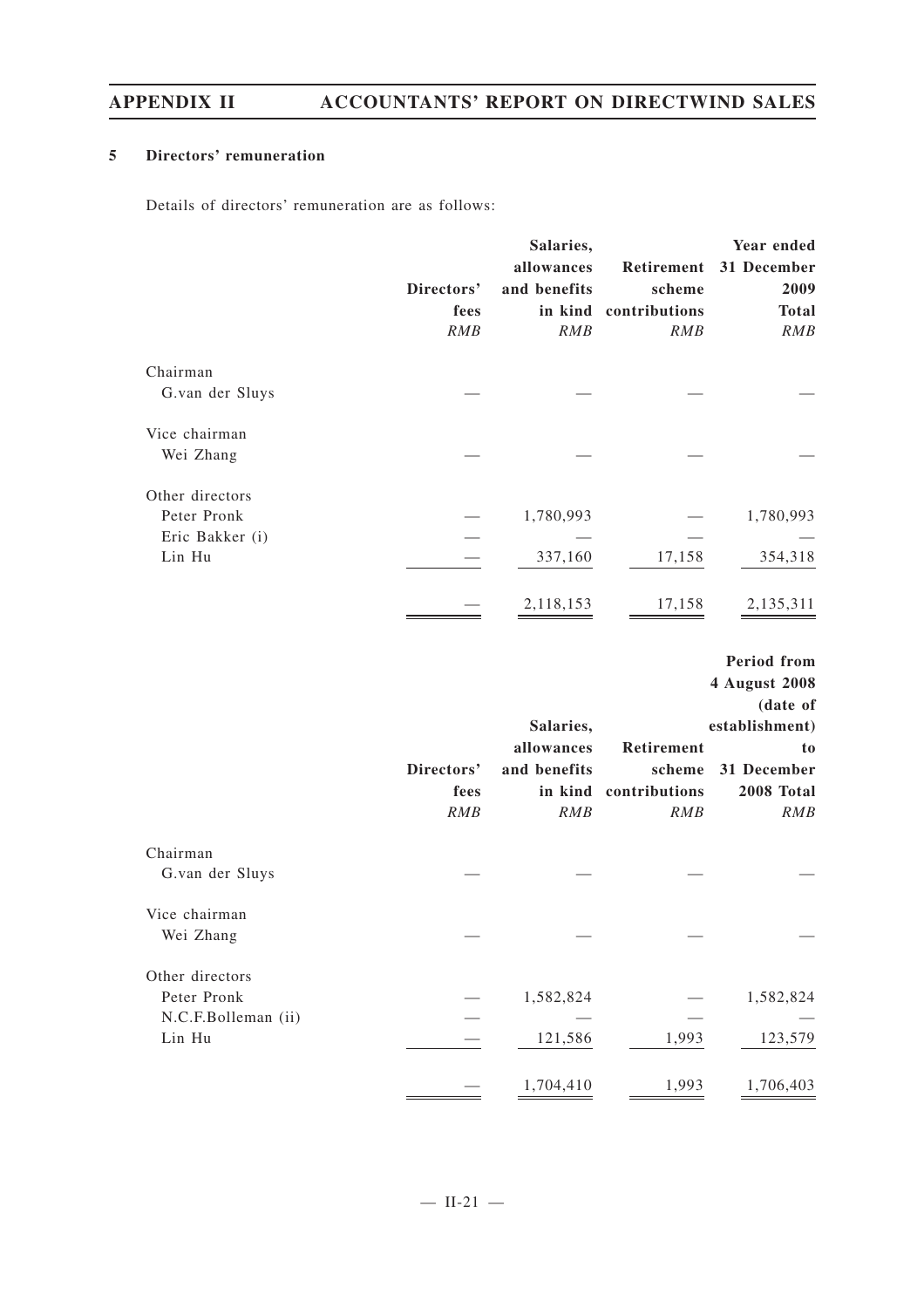- (i) Pursuant to the minutes of board of directors of Directwind Sales, Mr Eric Bakker was appointed as the director of Directwind Sales effective from 2 July 2009.
- (ii) Pursuant to the minutes of board of directors of Directwind Sales, Mr N.C.F. Bolleman resigned from the board of directors of Directwind Sales effective from 2 July 2009.

During the Relevant Period, no emoluments were paid by Directwind Sales to the directors as an inducement to join or upon joining Directwind Sales or as compensation for loss of office. No directors of Directwind Sales waived or agreed to waive any remuneration during the Relevant Period.

## **6 Individuals with highest emoluments**

Of the five individuals with the highest emoluments, two (2008: two) are directors whose emoluments are disclosed in Note 5. The aggregate of the emoluments in respect of the other three (2008: three) individuals are as follows:

|                                 | Period from    |             |
|---------------------------------|----------------|-------------|
|                                 | 4 August 2008  |             |
|                                 | (date of       |             |
|                                 | establishment) |             |
|                                 | t <sub>o</sub> | Year ended  |
|                                 | 31 December    | 31 December |
|                                 | 2008           | 2009        |
|                                 | RMB            | RMB         |
| Salaries and other emoluments   | 193,147        | 746,750     |
| Retirement scheme contributions | 22,373         | 71,400      |
|                                 | 215,520        | 818,150     |

The emoluments of the three (2008: three) individual with the highest emoluments are within the following bands:

| 4 August 2008<br>(date of<br>establishment)<br>Year ended<br>t <sub>0</sub><br>31 December 31 December<br>2009<br>2008<br>Number of<br>Number of | <b>Period from</b> |
|--------------------------------------------------------------------------------------------------------------------------------------------------|--------------------|
|                                                                                                                                                  |                    |
|                                                                                                                                                  |                    |
|                                                                                                                                                  |                    |
|                                                                                                                                                  |                    |
|                                                                                                                                                  |                    |
|                                                                                                                                                  |                    |
|                                                                                                                                                  |                    |
| individuals<br>individuals                                                                                                                       |                    |
| 3<br>κ                                                                                                                                           |                    |

Nil to HKD 1,000,000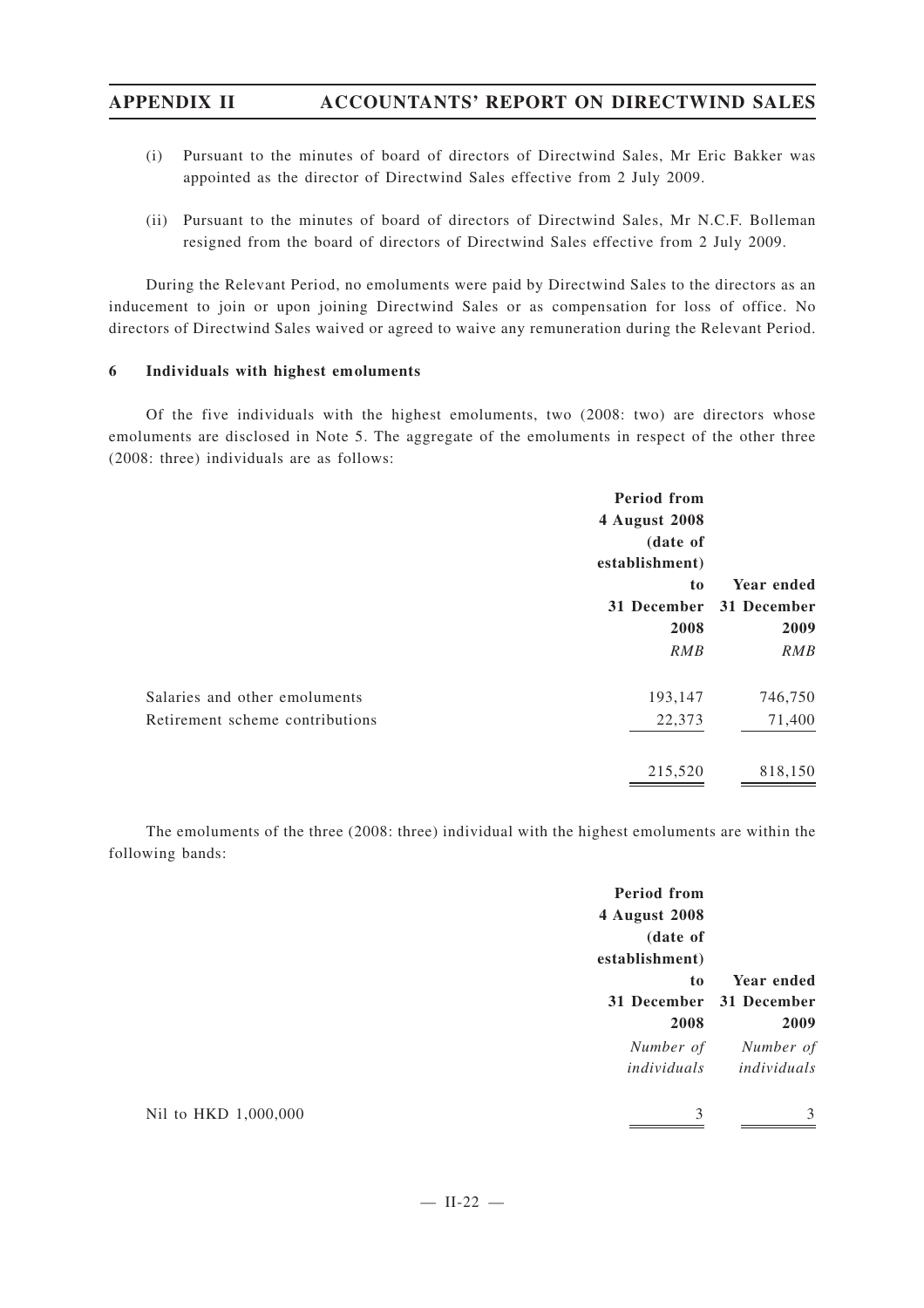During the Relevant Period, no emoluments were paid by Directwind Sales to the five highest paid individuals as an inducement to join or upon joining Directwind Sales or as compensation for loss of office.

## **7 Segment reporting**

For the Relevant Period, the senior executive management reviewed regularly the overall operating results of Directwind Sales to assess the performance. In addition, in 2009, all the revenue of Directwind Sales comes from its current single customer, Datang Wanyuan and the operations of Directwind Sales are all located in the PRC. Accordingly, no segment information is presented.

## **8 Property, plant and equipment, net**

|                                          | Leasehold<br>improvement | <b>Office</b><br>equipment | <b>Total</b> |
|------------------------------------------|--------------------------|----------------------------|--------------|
| Cost:                                    |                          |                            |              |
| At 4 August 2008 (date of establishment) |                          |                            |              |
| Additions                                |                          | 238,705                    | 238,705      |
| At 31 December 2008 and 1 January 2009   |                          | 238,705                    | 238,705      |
| Additions                                | 663,620                  | 486,328                    | 1,149,948    |
| At 31 December 2009                      | 663,620                  | 725,033                    | 1,388,653    |
|                                          |                          |                            |              |
| Accumulated depreciation:                |                          |                            |              |
| At 4 August 2008 (date of establishment) |                          |                            |              |
| Charge for the period                    |                          | (18,903)                   | (18,903)     |
| At 31 December 2008 and 1 January 2009   |                          | (18,903)                   | (18,903)     |
| Charge for the year                      | (156, 146)               | (93, 410)                  | (249, 556)   |
| At 31 December 2009                      | (156, 146)               | (112, 313)                 | (268, 459)   |
| Net book value:                          |                          |                            |              |
| At 31 December 2009                      | 507,474                  | 612,720                    | 1,120,194    |
| At 31 December 2008                      |                          | 219,802                    | 219,802      |
|                                          |                          |                            |              |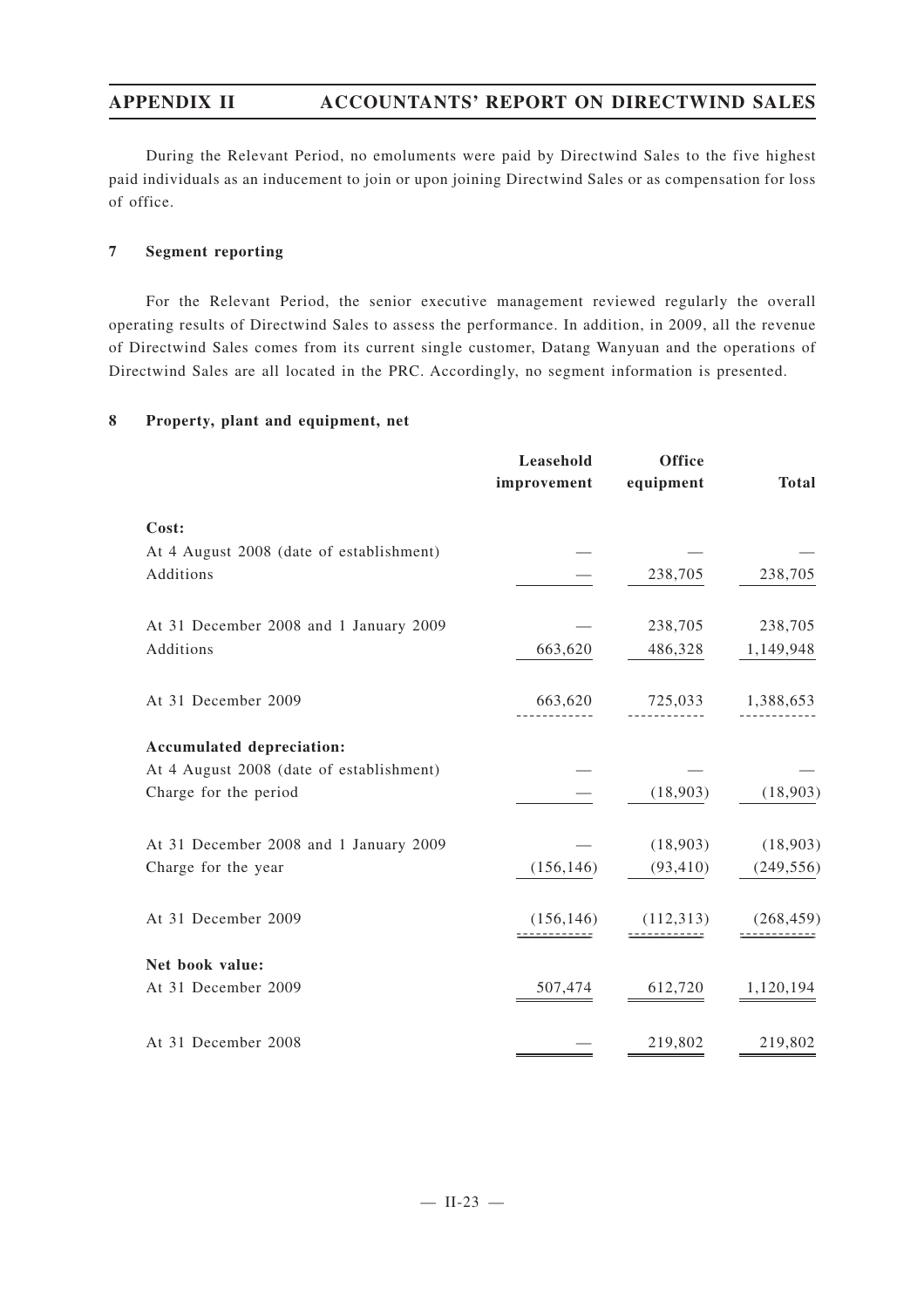## **9 Trade and other receivables**

|                                            | <b>Note</b> | 2008      | 2009        |
|--------------------------------------------|-------------|-----------|-------------|
|                                            |             | RMB       | RMB         |
| Trade receivables due from a related party | (a)         |           | 181,685,569 |
| Amounts due from related parties           |             | 4,192,453 | 1,237,163   |
| VAT deductible                             |             |           | 5,447,293   |
| Deposits                                   |             | 240,331   | 1,023,063   |
| Others                                     |             | 126,128   | 244,605     |
|                                            |             | 4,558,912 | 189,637,693 |
| Less: allowance for doubtful debts         | (b)         |           |             |
|                                            |             | 4,558,912 | 189,637,693 |

All the above receivables, except for deposits, are expected to be settled within one year.

## **(a)** *Ageing analysis*

The ageing analysis of trade receivables are as follows:

|         | 2008                     | 2009        |
|---------|--------------------------|-------------|
|         | RMB                      | RMB         |
| Current |                          | 32,930,000  |
| Overdue | $\hspace{0.05cm}$        | 148,755,569 |
|         | $\overline{\phantom{m}}$ | 181,685,569 |

## **(b)** *Impairment*

Impairment losses in respect of trade and other receivables are recorded using an allowance account unless Directwind Sales is satisfied that recovery of the amount is remote, in which case the impairment loss is written off against trade and other receivables.

According to the contract entered into by Datang Wanyuan and Directwind Sales, 30% of contract amount shall be paid within one week after signing the contract, 60% of contract amount shall be paid against the delivery of equipment on site and 10% of contract amount shall be paid after the 240-hour test of the wind turbine generators. According to these payment terms, RMB151,906,482 was overdue as at 31 December 2009, with RMB148,755,569 included in the trade receivables due from Datang Wanyuan as at 31 December 2009. Directwind Sales had been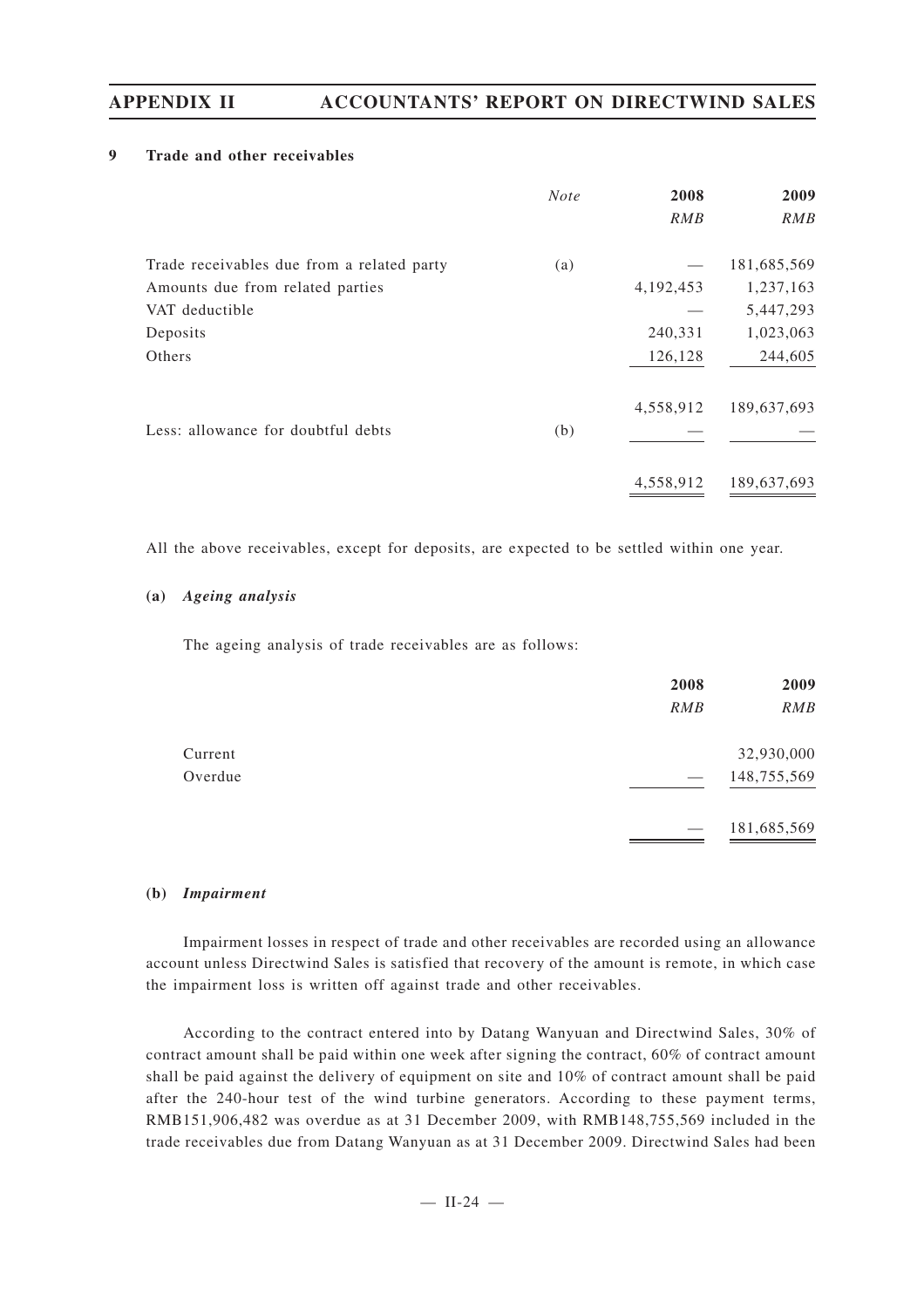advised by Datang Wanyuan that Datang Wanyuan would make the payment when its application for bank facilities was completed. Given the operation scale of Datang Wanyuan's owners, CEI and China Datang Corporation Renewable Power Co., Ltd., the management believed that no impairment was required for the receivable.

## **10 Cash and cash equivalents**

|                     | 2008<br>RMB | 2009<br>RMB |
|---------------------|-------------|-------------|
| Deposits with banks | 2,650,397   | 4,969,666   |
| Cash in hand        | 40,781      | 31,183      |
|                     | 2,691,178   | 5,000,849   |

All Directwind Sales' cash and bank balances were placed with banks in the PRC. RMB is not a freely convertible currency and the remittance of funds out of the PRC is subject to the exchange restriction imposed by the PRC government.

## **11 Trade and other payables**

|                                      | <b>Note</b> | 2008      | 2009        |
|--------------------------------------|-------------|-----------|-------------|
|                                      |             | RMB       | RMB         |
| Trade payables                       |             |           |             |
| - due to related parties             | (i)         |           | 184,053,855 |
| - due to third parties               | (i)         |           | 868,628     |
| Advances received                    |             |           | 963,241     |
| Other taxes payable                  | (ii)        | 282,574   | 6,756,315   |
| Other amounts due to related parties |             | 1,857,257 | 1,087,428   |
| Others                               |             | 272,113   | 274,816     |
|                                      |             | 2,411,944 | 194,004,283 |

All trade and other payables of Directwind Sales are expected to be settled within one year or are repayable on demand.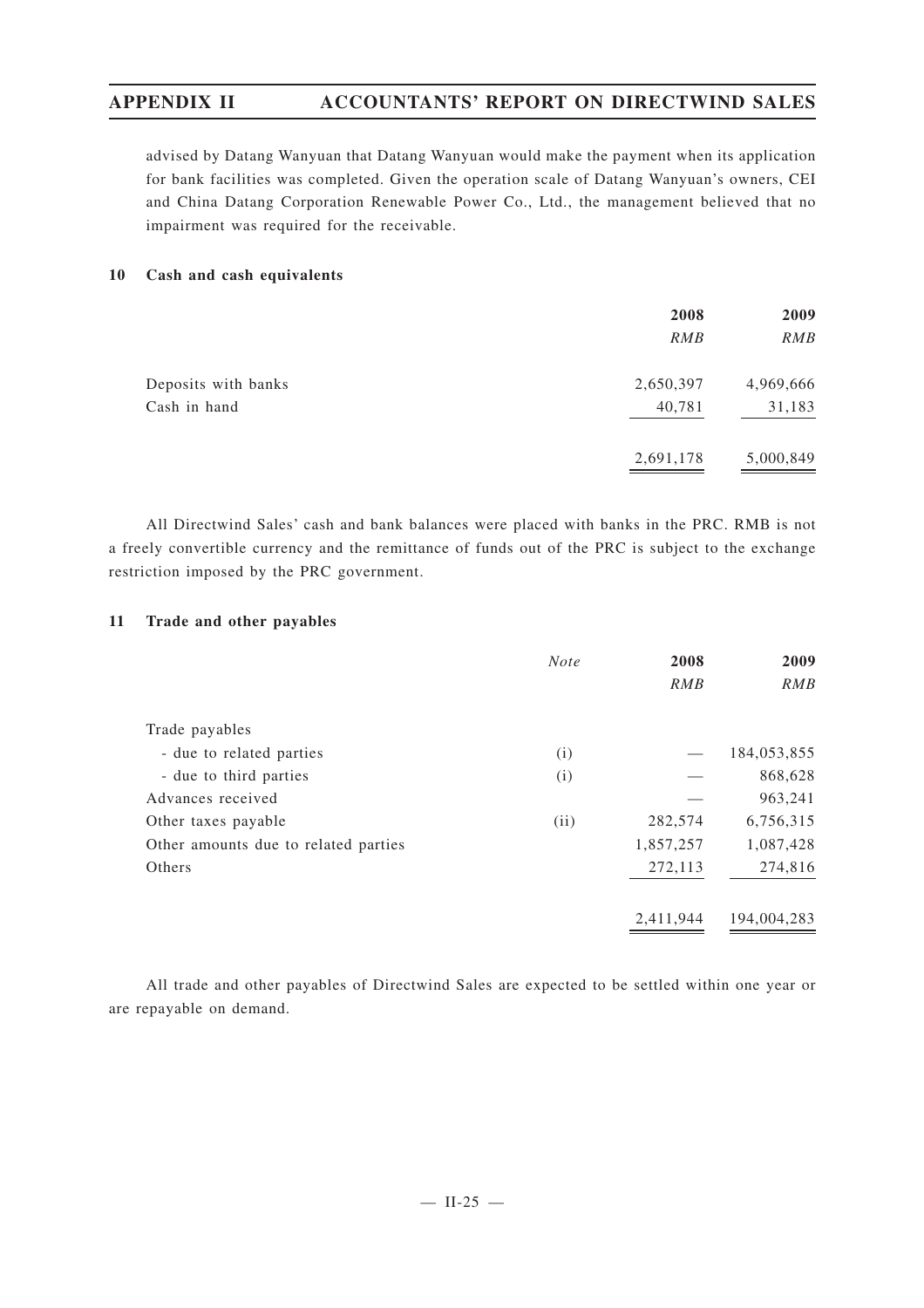(i) The ageing analysis of trade payables is as follows:

|                                 | <b>Note</b> | 2008              | 2009        |
|---------------------------------|-------------|-------------------|-------------|
|                                 |             | RMB               | RMB         |
| Due within 1 month or on demand | (a)         | $\hspace{0.05cm}$ | 184,922,483 |

- (a) As Directwind Sales' single customer, Datang Wanyuan, delayed its payment to Directwind Sales as mentioned in Note 9(b), Directwind Sales' major supplier, Inner Mongolia CASC Energine Wind Turbine Manufacture Co., Ltd. indicated to Directwind Sales that Directwind Sales could pay the above payable after receipt of payment from Datang Wanyuan.
- (ii) Other taxes payable mainly represent value added tax and withholding individual income tax payables.

## **12 Provision**

The balance of provision as at 31 December 2009 represents the expected losses recognised for a service contract where the management considers it is probable that total contract costs will exceed contract revenue. The contract revenue and the total contract costs estimated by the management are approximately RMB5,130,000 and RMB6,280,000 respectively.

## **13 Capital**

**(a)** *Paid-in capital*

*Registered capital*

|                        | <b>Note</b> | 2008       | 2009       |
|------------------------|-------------|------------|------------|
|                        |             | RMB        | RMB        |
| Paid                   |             | 6,300,000  | 10,000,000 |
| Confirmed but not paid | (i)         | 3,700,000  |            |
|                        |             | 10,000,000 | 10,000,000 |

(i) As at 31 December 2008, as the owners of Directwind Sales had confirmed the full payment of the 100% registered capital, the management considered that Directwind Sales had a contractual right to receive the amount in respect of an equity contribution of RMB 3,700,000 outstanding as at 31 December 2008. Therefore, a capital of RMB 3,700,000 and a corresponding receivable were recognised in the statement of financial position as at 31 December 2008.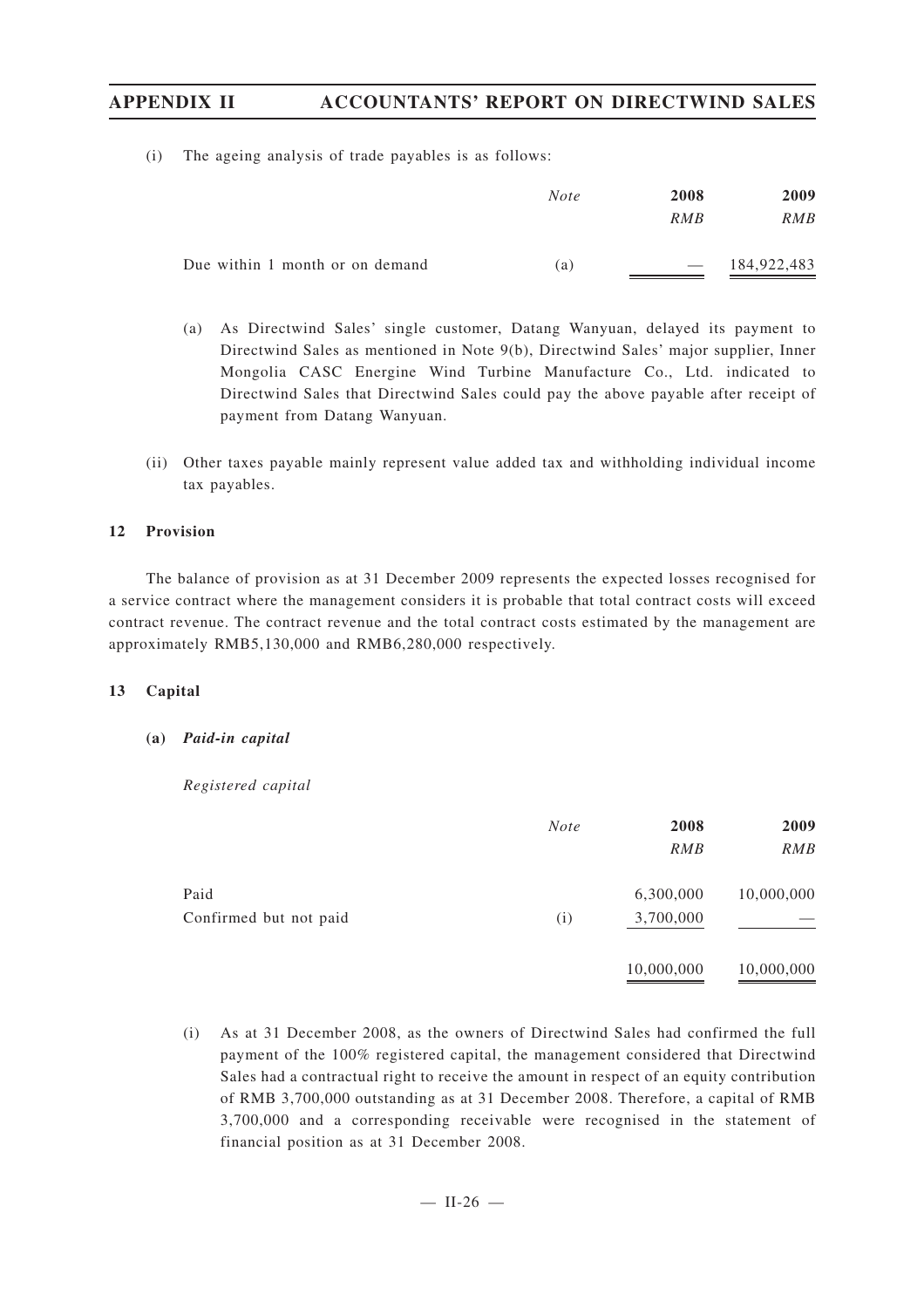Capital contributions in foreign currency have been translated into RMB at the exchange rates as quoted by the People's Bank of China prevailing at the dates of each contribution received. The foreign exchange differences resulted from the translated capital contributions and their corresponding registered capital were recorded in the reserves. Up to 31 December 2009, all registered capital had been paid up by the owners.

## **(b)** *Capital management*

Directwind Sales' primary objectives when managing capital are to safeguard Directwind Sales' ability to continue as a going concern, so that it can continue to provide returns for owners, access finance at a reasonable cost.

## **14 Financial risk management and fair values**

Directwind Sales has exposure to the following risks in the normal course of Directwind Sales' business:

- Credit risk
- Liquidity risk
- Foreign currency risk
- Concentration risk

Directwind Sales' exposure to these risks and the financial risk management policies and practices used by Directwind Sales to manage these risks are described below.

## **(a)** *Credit risk*

Directwind Sales' credit risk is primarily attributable to trade and other receivables. Exposure to these credit risks are monitored by management on an ongoing basis.

The trade receivables at 31 December 2009 represent the amount due from a single customer of Directwind Sales, Datang Wanyuan.

The details of the trade and other receivables as at 31 December 2008 and 2009 are set out in Note 9.

The maximum exposure to credit risk is represented by the carrying amount of trade and other receivables in the statements of financial position after deducting any impairment allowance. Directwind Sales does not provide any guarantees which would expose Directwind Sales to credit risk.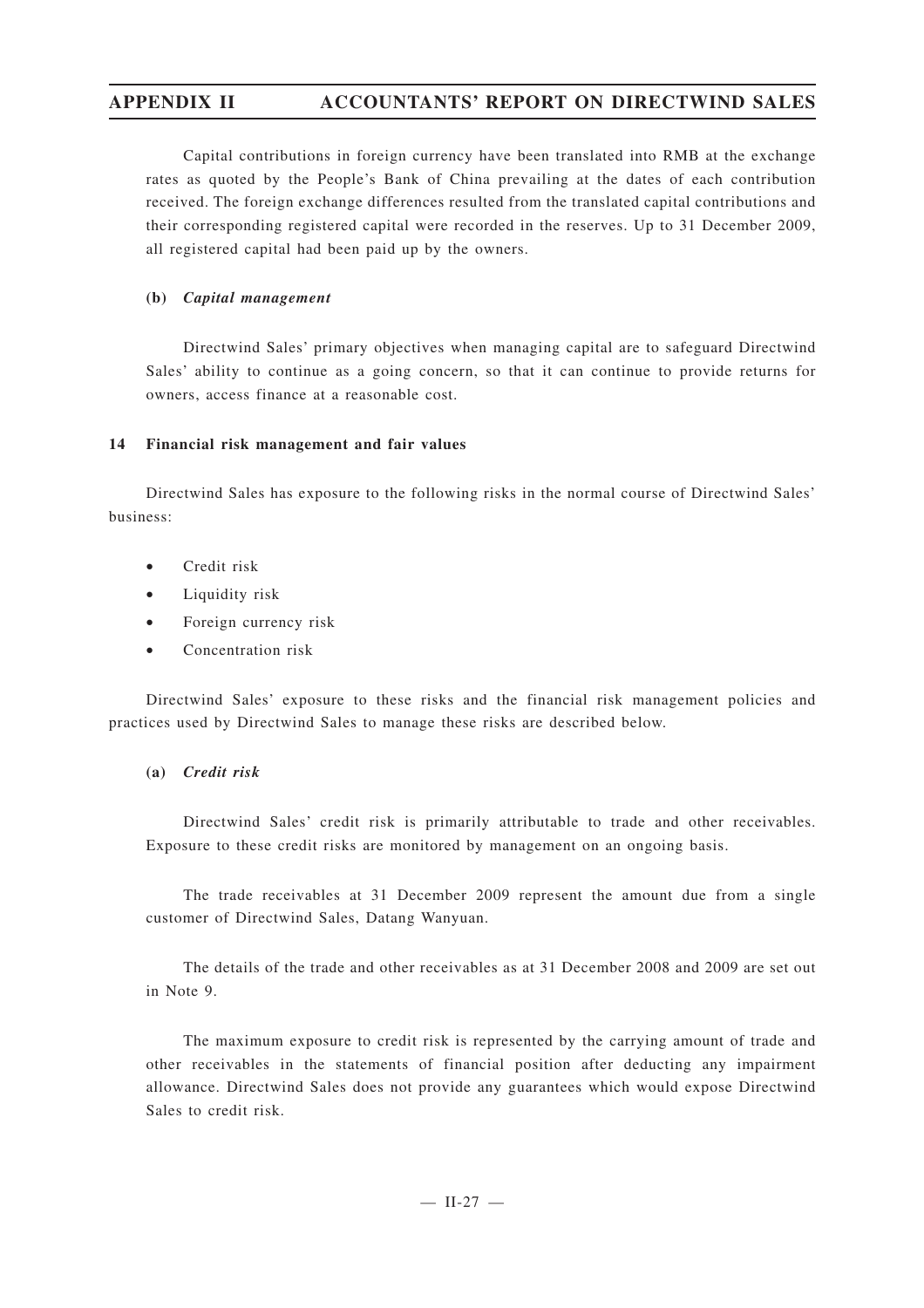## **(b)** *Liquidity risk*

Directwind Sales is responsible for its own cash management. Directwind Sales' policy is to forecast the cash flow from short term and long term view, regularly monitor its liquidity requirements and take financing measures when necessary to ensure adequate funding to meet its liquidity requirements in the short and longer term.

The details of the remaining contractual maturities of trade and other payables at the balance sheet dates are set out in Note 11.

## **(c)** *Foreign currency risk*

RMB is not freely convertible into foreign currencies. All foreign exchange transactions involving RMB must take place through the People's Bank of China ("PBOC") or other institutions authorised to buy and sell foreign exchange. The exchange rate adopted for the foreign exchange transactions are the rates of exchange quoted by the PBOC that would be based on market supply and demand with reference to a basket of currencies or subject to a managed float against an unspecified basket of currencies.

All the sales of Directwind Sales are transacted in RMB. Directwind Sales is exposed to currency risk through services received from foreign supplier and payments made by the related parties on behalf of Directwind Sales are denominated in foreign currencies. The currency giving rise to this risk is primarily Euros. Depreciation or appreciation of RMB against Euros can affect Directwind Sales' results. Directwind Sales did not hedge its foreign currency exposure during the Relevant Period.

The following table details Directwind Sales' exposure at the balance sheet dates to currency risk arising from recognised assets or liabilities denominated in currency other than the functional currency of Directwind Sales to which they relate.

|                             | 2008       | 2009       |
|-----------------------------|------------|------------|
|                             | <b>EUR</b> | <i>EUR</i> |
| Cash and cash equivalents   | 31,272     | 9,699      |
| Trade and other receivables |            | 1,000      |
| Trade and other payables    | (192, 282) | (323, 236) |
| Net exposure                | (161, 010) | (312, 537) |

A 5% increase or decrease in Euros exchange rate against RMB, assuming such change had occurred at the balance sheet date, would not have a significant impact on Directwind Sales' results of operation and financial position.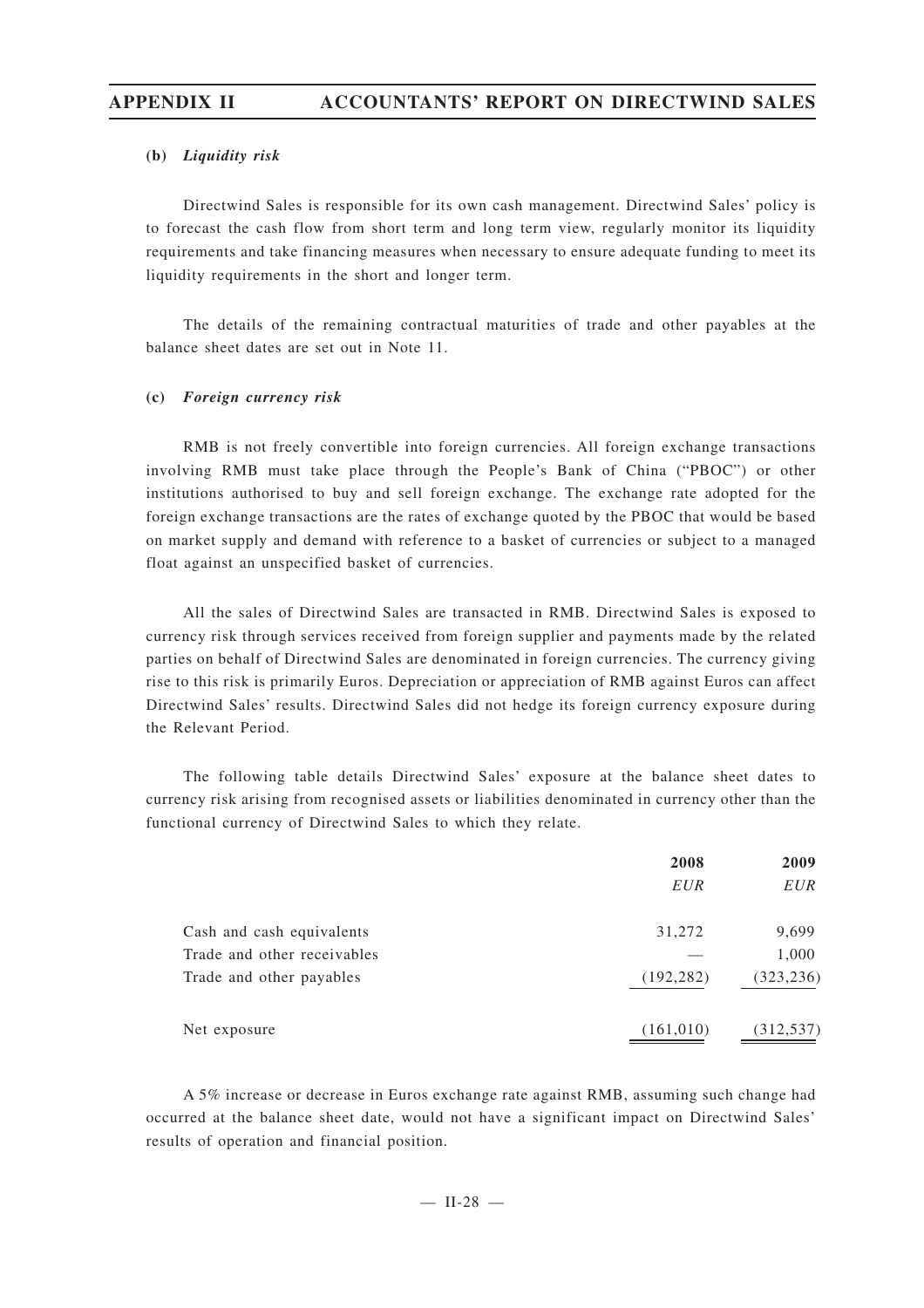## **(d)** *Concentration risk*

As Directwind Sales was established in 2008 and just commenced its operations, Directwind Sales' revenue for the year ended 31 December 2009 comes from a single customer, Datang Wanyuan.

## **(e)** *Fair values*

In respect of cash and cash equivalents, trade and other receivables, trade and other payables, the carrying amounts approximate fair value due to the relatively short-term nature of these financial instruments.

## **15 Commitments and contingent liabilities**

## **(a)** *Operating lease commitment*

As at 31 December, the total future minimum lease payments under non-cancellable operating leases of properties were payable as follows:

|                                 | 2008    | 2009      |
|---------------------------------|---------|-----------|
|                                 | RMB     | RMB       |
| Within 1 year                   | 227,360 | 1,529,899 |
| After 1 year but within 5 years |         | 1,955,317 |
|                                 | 227,360 | 3,485,216 |

## **(b)** *Warranty*

The generators purchased by the customer in 2009 are provided with warranty term of five years which are covered by back-to-back warranties provided by the relevant supplier, Inner Mongolia CASC Energine Directwind Turbine Manufacture Co., Ltd. Therefore, the management considered it not probable that an outflow of economic benefits in respect of Directwind Sales' obligations under the warranty term will be required.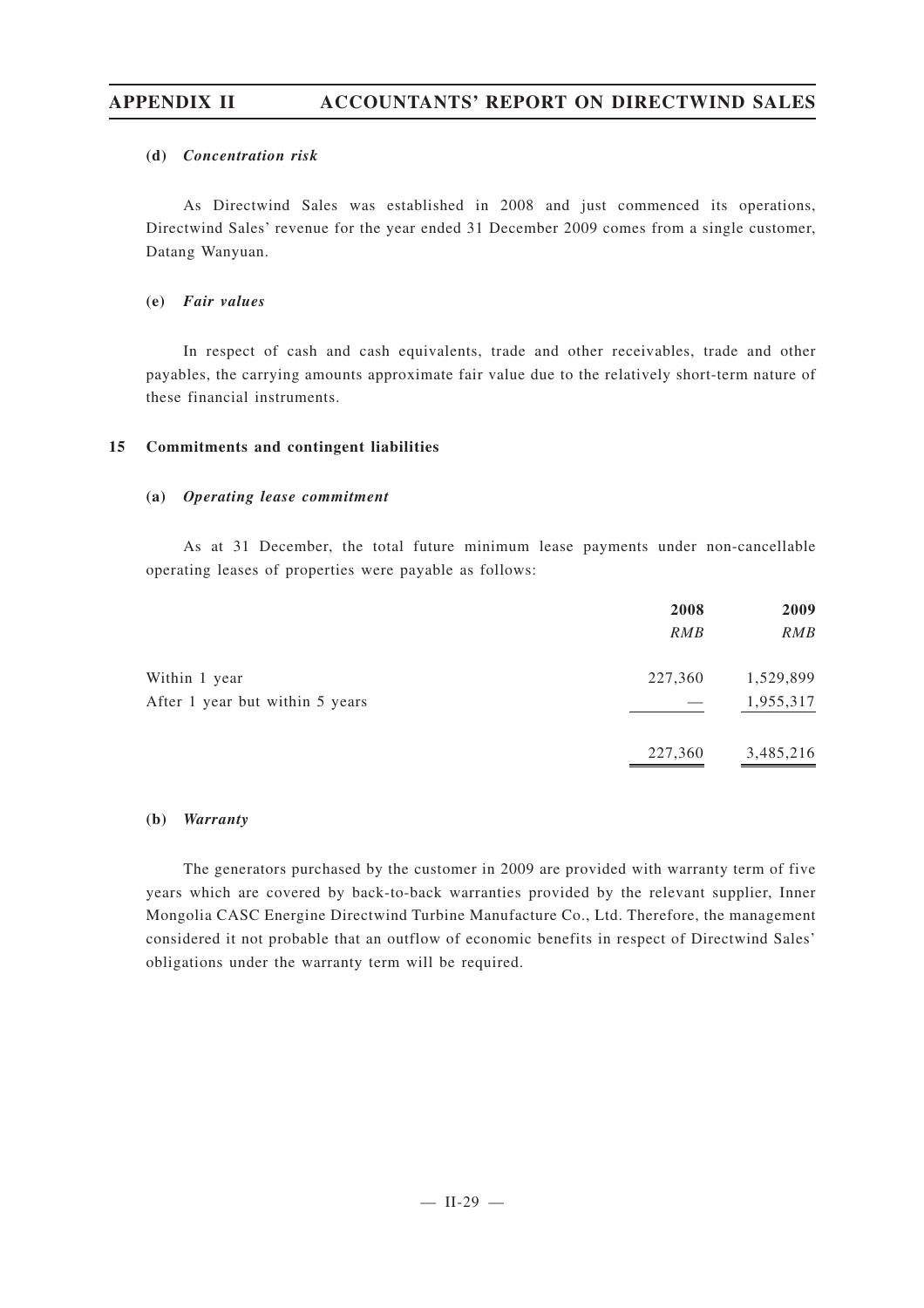## **16 Material related party transactions**

During the Relevant Period, the directors are of the view that related parties of Directwind Sales with transactions include the following companies:

| Name of party                                                      | Relationship                                                                  |
|--------------------------------------------------------------------|-------------------------------------------------------------------------------|
| Emergya Wind Technologies B.V. ("EWT")                             | Owner of Directwind Sales                                                     |
| China Energine International (Holdings)<br>Limited ("CEI")         | Owner of Directwind Sales                                                     |
| Beijing Direct Energy Corp.                                        | Owner of Directwind Sales                                                     |
| Inner Mongolia CASC Energine Wind<br>Turbine Manufacture Co., Ltd. | Entity controlled by CEI                                                      |
| Beijing IPPEC Corporation                                          | Entity controlled by the key management<br>personnel of Directwind Sales      |
| Inner Mongolia Datang Wanyuan New<br>Energy Co., Ltd.              | Entity owned by China Datang Corporation<br>Renewable Power Co., Ltd. and CEI |

## **(a)** *Key management personnel remuneration*

Remuneration for key management personnel of Directwind Sales, including amounts paid to Directwind Sales' directors as disclosed in Note 5 is as follows:

|                                                       | <b>Period from</b> |             |
|-------------------------------------------------------|--------------------|-------------|
|                                                       | 4 August 2008      |             |
|                                                       | (date of           |             |
|                                                       | establishment)     |             |
|                                                       | t <sub>o</sub>     | Year ended  |
|                                                       | 31 December        | 31 December |
|                                                       | 2008               | 2009        |
|                                                       | RMB                | RMB         |
| Contributions to defined contribution retirement plan | 1,993              | 17,158      |
| Salaries, wages and other benefits                    | 1,704,410          | 2,118,153   |
|                                                       | 1,706,403          | 2,135,311   |

Total remuneration is included in "Staff cost" (see Note 3(b)).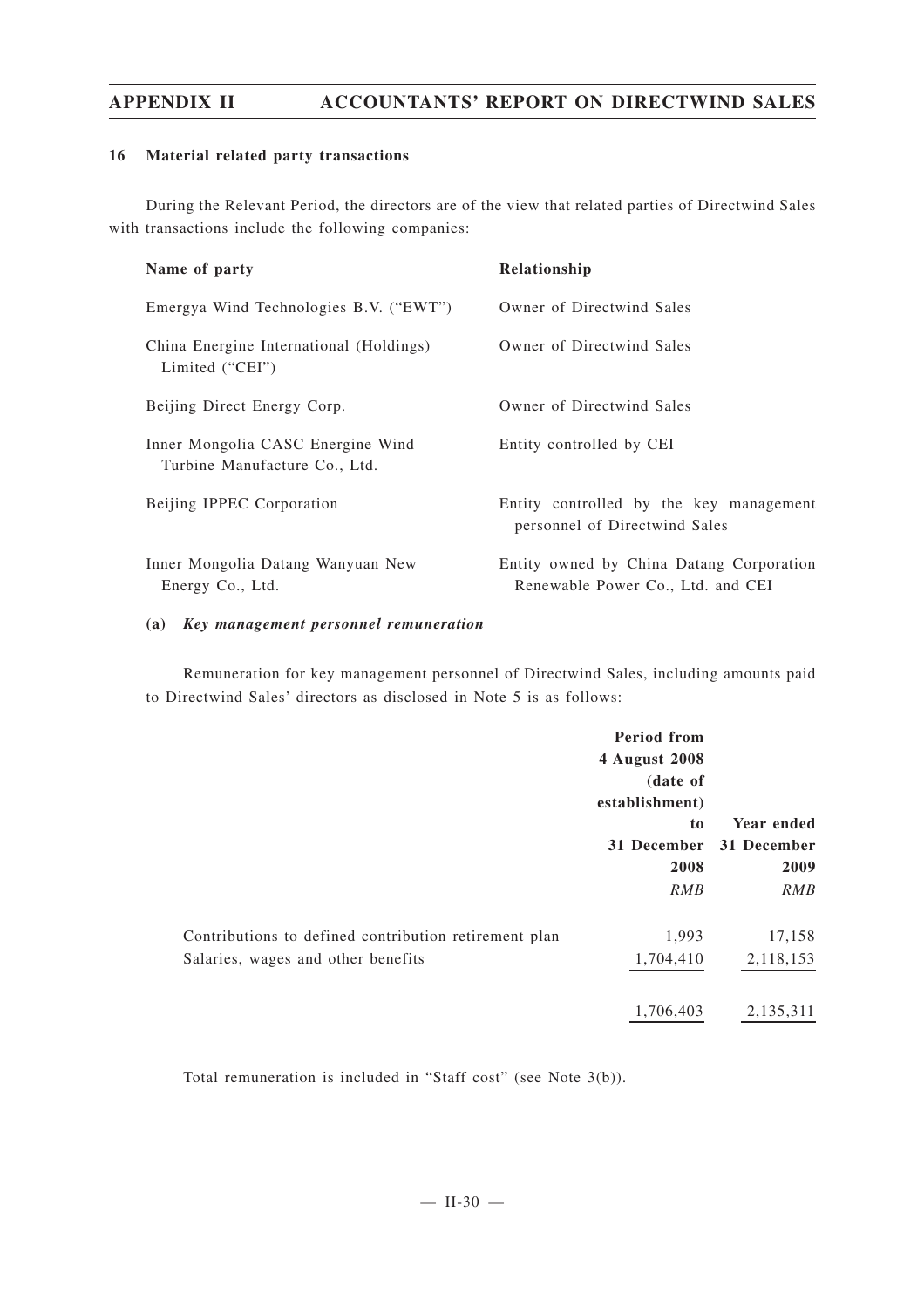## **(b)** *Transactions with related parties*

Particulars of significant transactions between Directwind Sales and the above related parties during the Relevant Period are as follows:

|                                                | Period from    |                         |
|------------------------------------------------|----------------|-------------------------|
|                                                | 4 August 2008  |                         |
|                                                | (date of       |                         |
|                                                | establishment) |                         |
|                                                | to.            | Year ended              |
|                                                |                | 31 December 31 December |
|                                                | 2008           | 2009                    |
|                                                | RMB            | RMB                     |
|                                                |                |                         |
| Sales of goods to a related party              |                | 281,452,991             |
| Service rendered to a related party            |                | 3,568,864               |
| Service received from a related party          | 1,319,715      | 2,005,900               |
| Purchase of goods                              |                | 275,934,305             |
| Payments made by related parties on behalf     |                |                         |
| of Directwind Sales                            | 2,531,235      | 848,334                 |
| Payments made by Directwind Sales on behalf of |                |                         |
| related parties                                | 504,036        | 992,357                 |

In the opinion of the directors of Directwind Sales, the above related party transactions were conducted in the ordinary and usual course of business and on normal commercial terms.

## **(c)** *Balances with related parties:*

At 31 December 2008 and 2009, Directwind Sales had the following balances with related parties:

|                             | 2008 | 2009                      |
|-----------------------------|------|---------------------------|
|                             | RMB  | <i>RMB</i>                |
| Trade and other receivables |      | 4, 192, 453 182, 922, 732 |
| Trade and other payables    |      | 1,857,257 185,141,283     |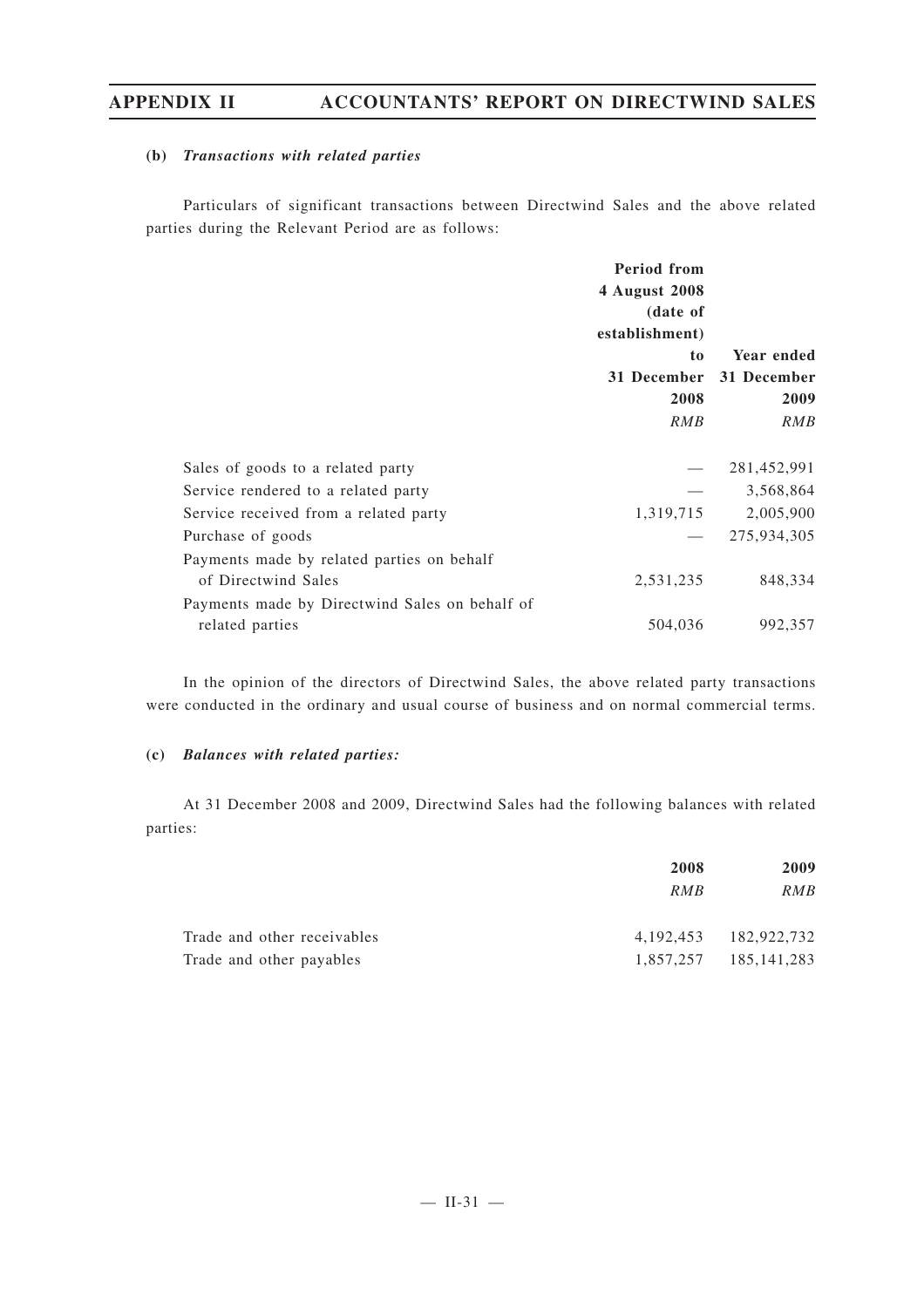## **17 Critical accounting judgements and estimates**

Information about the assumptions and their risk factors relating to financial instruments is included in Note 14. Other key sources of estimation uncertainty are as follows:

#### *Impairment of trade and other receivables*

As described in Note  $1(f)(i)$ , receivables are reviewed at each balance sheet date to determine whether there is objective evidence of impairment. If any such evidence exists, impairment loss is provided. Objective evidence of impairment includes observable data that comes to the attention of Directwind Sales about loss events such as a significant decline in the estimated future cash flow of an individual debtor or the portfolio of debtors, and significant changes in the financial condition that have an adverse effect on the debtor. If there is an indication that there has been a change in the factors used to determine the provision for impairment, impairment losses may be required to be made in the future.

#### *Deferred tax*

Directwind Sales has not recognised the deferred tax assets attributable to the cumulative tax losses as at 31 December 2008 and 2009 respectively as it is not probable that future taxable profits against which the losses can be utilised will be available. The deferred tax assets attributable to the cumulative tax losses as at 31 December 2008 and 2009 may be recognised if there are significant changes from previous estimates.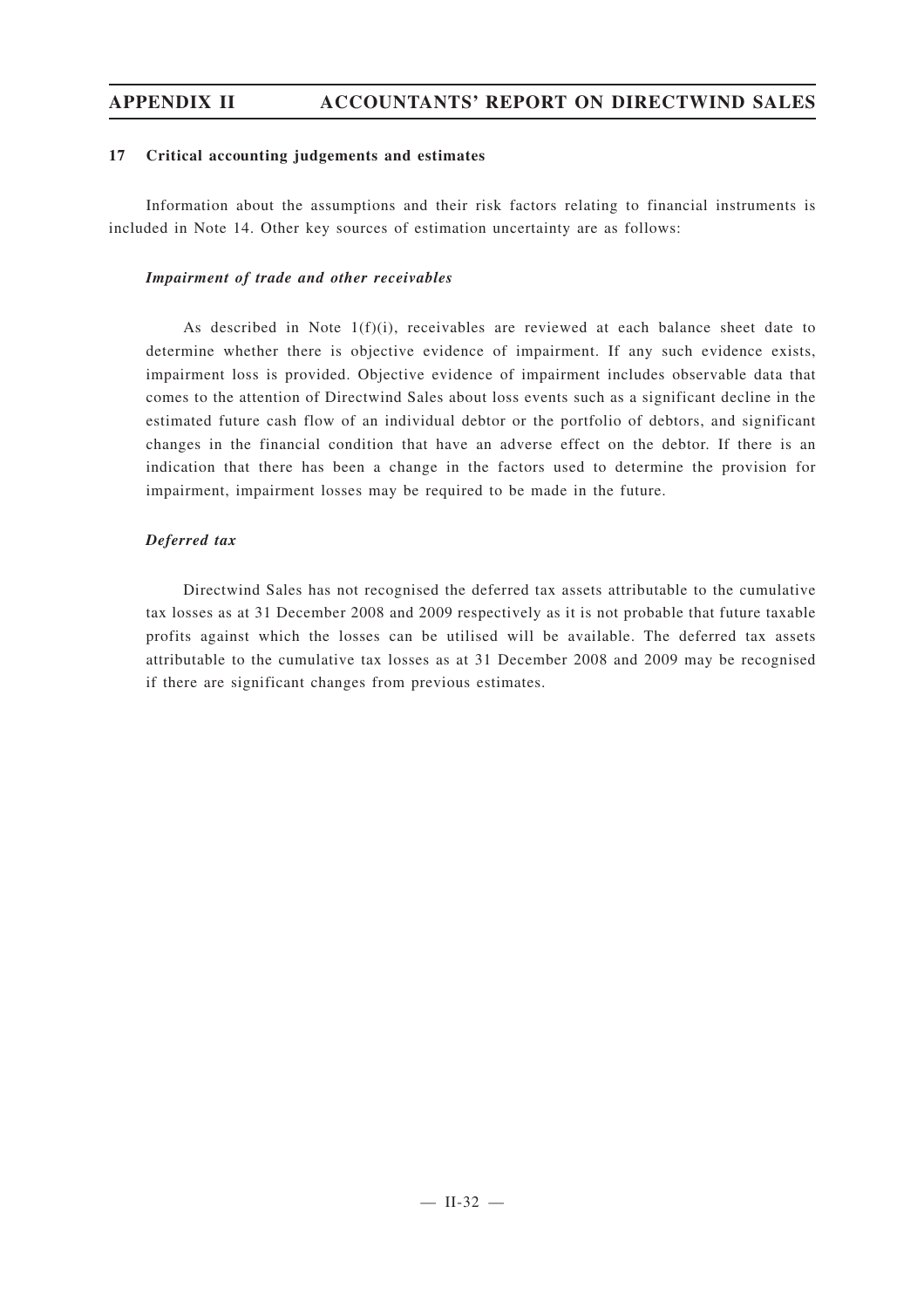## **18 Possible impact of amendments, new standards and interpretations issued but not yet effective for the year ended 31 December 2009**

Up to the date of issuance of the Financial Information, the HKICPA has issued a number of amendments, new standards and Interpretations which are not yet effective for the year ended 31 December 2009 and which have not been adopted in the Financial Information.

|                                                                                                                                                                                       | <b>Effective for</b>  |
|---------------------------------------------------------------------------------------------------------------------------------------------------------------------------------------|-----------------------|
|                                                                                                                                                                                       | accounting periods    |
|                                                                                                                                                                                       | beginning on or after |
| HKFRS 3, Business combinations (revised 2008)                                                                                                                                         | 1 July 2009           |
| HKAS 27, Consolidated and separate financial statements<br>(amended 2008)                                                                                                             | 1 July 2009           |
| Amendments to HKAS 39, Financial instrument: Recognition and<br>measurement — Eligible hedged items                                                                                   | 1 July 2009           |
| HK (IFRIC) 17, Distributions of non-cash assets to owners                                                                                                                             | 1 July 2009           |
| Improvements to HKFRSs 2009                                                                                                                                                           | 1 July 2009 or        |
|                                                                                                                                                                                       | 1 January 2010        |
| Amendments to HKFRS 2, Share-based payment — Group<br>cash-settled share-based payment transactions                                                                                   | 1 January 2010        |
| Amendments to HKAS 32, Financial instruments: Presentation -                                                                                                                          | 1 February 2010       |
| Classification of rights issues                                                                                                                                                       |                       |
| HK (IFRIC) 19, Extinguishing financial liabilities with equity<br>instruments                                                                                                         | 1 July 2010           |
| Amendments to HKFRS 1, First-time adoption of Hong Kong<br>Financial Reporting Standards - Limited exemption from<br>comparative HKFRS 7 disclosures for first-time adopters          | 1 July 2010           |
| HKAS 24, Related party disclosures (revised 2009)                                                                                                                                     | 1 January 2011        |
| Amendments to HK (IFRIC) 14, HKAS 19 - The limit on a<br>defined benefit assets, minimum funding requirements and their<br>interaction — Prepayments of a minimum funding requirement | 1 January 2011        |
| HKFRS 9, Financial instruments                                                                                                                                                        | 1 January 2013        |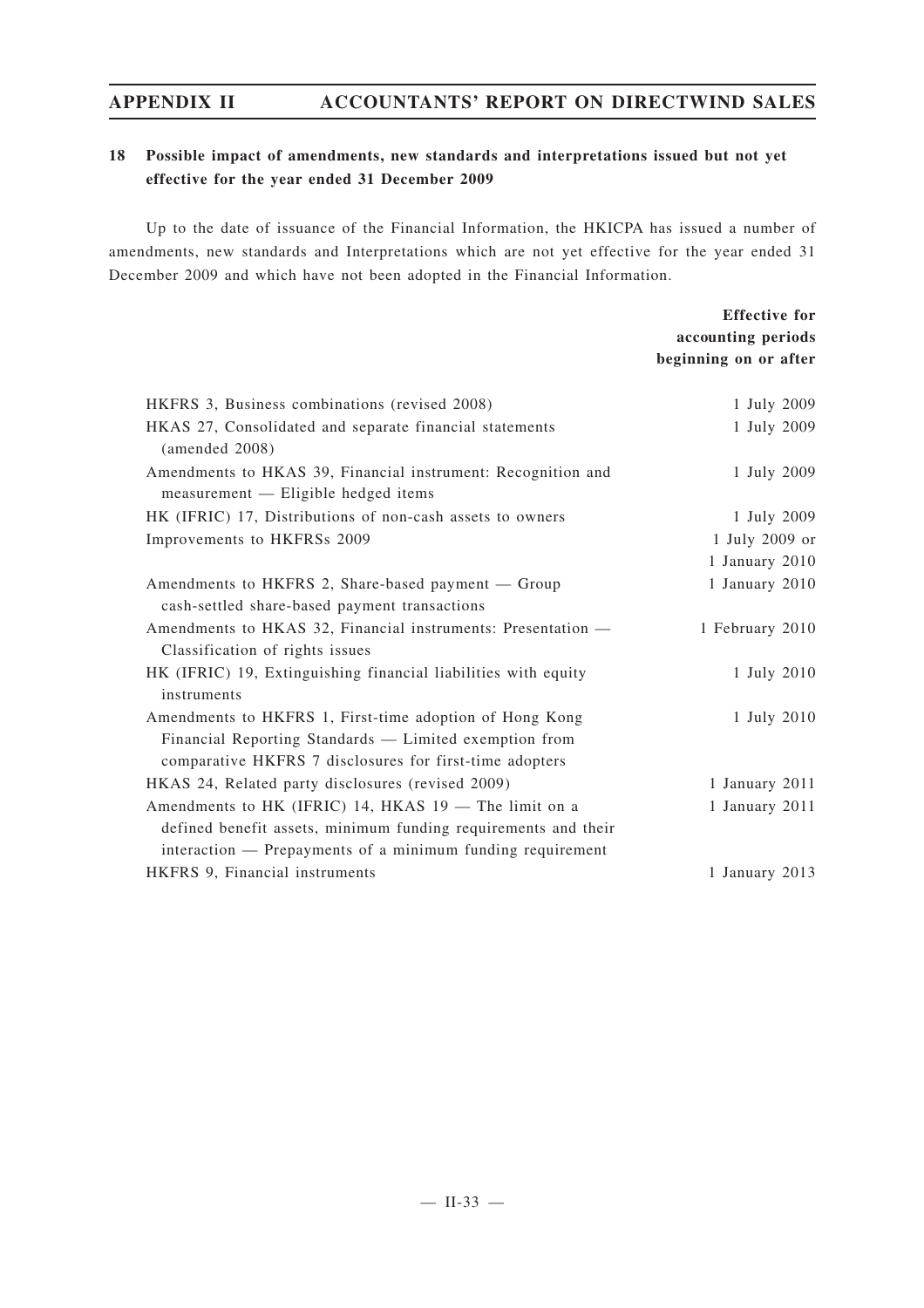Directwind Sales is in the process of making an assessment of what the impact of these amendments, new standards and Interpretations is expected to be in the period of initial application. So far it has concluded that the adoption of them is unlikely to have a significant impact on Directwind Sales' results of operations and financial position.

## **C SUBSEQUENT FINANCIAL STATEMENTS**

No audited financial statements of Directwind Sales have been prepared in respect of any period subsequent to 31 December 2009.

> Yours faithfully, **KPMG** *Certified Public Accountants* Hong Kong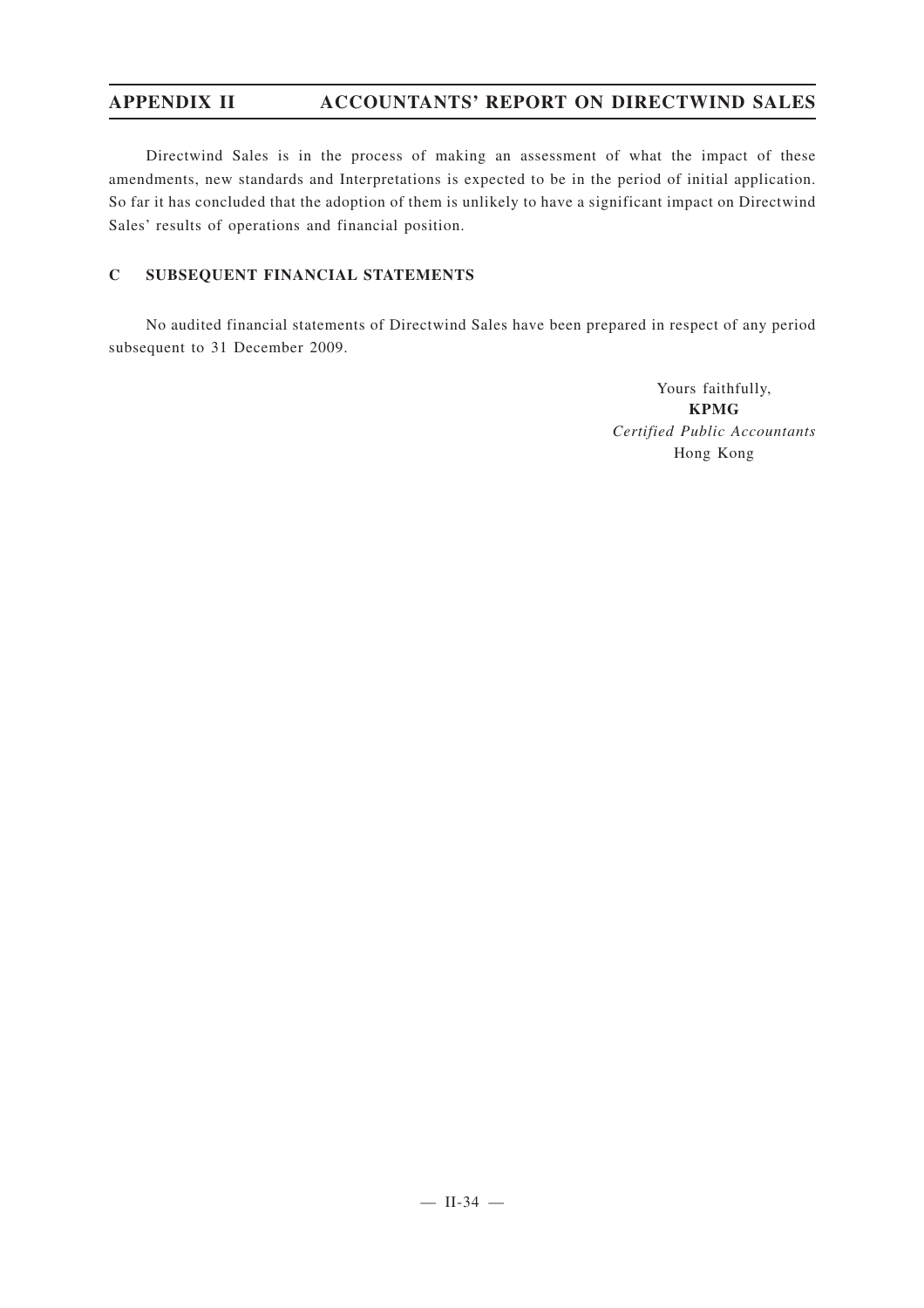The accompanying unaudited pro forma financial information of China Energine International (Holdings) Limited (the "Company") and its subsidiaries (hereinafter collectively referred to as the "Group") and Beijing EWT-CASC Directwind Marketing and Sales Co. Ltd. ("Directwind Sales") (together with the Group hereinafter collectively referred to as the "Enlarged Group") has been prepared in relation to the proposed acquisition of additional 40% equity interest in Directwind Sales from an independent third party, Emergya Wind Technologies B.V. ("EWT") (the "Acquisition"). Before the Acquisition, the Group has 25% equity interest in Directwind Sales that has been classified as an interest in an associate.

## **I. THE UNAUDITED PRO FORMA FINANCIAL INFORMATION OF THE ENLARGED GROUP**

## **1. Unaudited pro forma consolidated statement of financial position of the Enlarged Group**

The unaudited pro forma consolidated statement of financial position of the Enlarged Group is prepared in accordance with Rule 4.29 of the Listing Rules for the purposes of illustrating how the Acquisition might have affected the consolidated financial position of the Group had such transaction been completed on 31 December 2009.

The unaudited pro forma consolidated statement of financial position of the Enlarged Group is prepared by the directors based upon (i) the audited consolidated statement of financial position of the Group as at 31 December 2009, which has been extracted from the Company's annual report for the year ended 31 December 2009; and (ii) the audited statement of financial position of Directwind Sales, which has been extracted from the accountants' report on Directwind Sales for the year ended 31 December 2009 as set out in Appendix II to the Circular, after making pro forma adjustments relating to the Acquisition that are (i) directly attributable to the transaction; and (ii) factually supportable, as if the Acquisition had been completed on 31 December 2009.

The unaudited pro forma consolidated statement of financial position of the Enlarged Group is prepared by the directors to provide information of the Group upon completion of the Acquisition. As it is prepared for illustration purposes only, it does not purport to give a true picture of the consolidated financial position of the Group following completion of the Acquisition.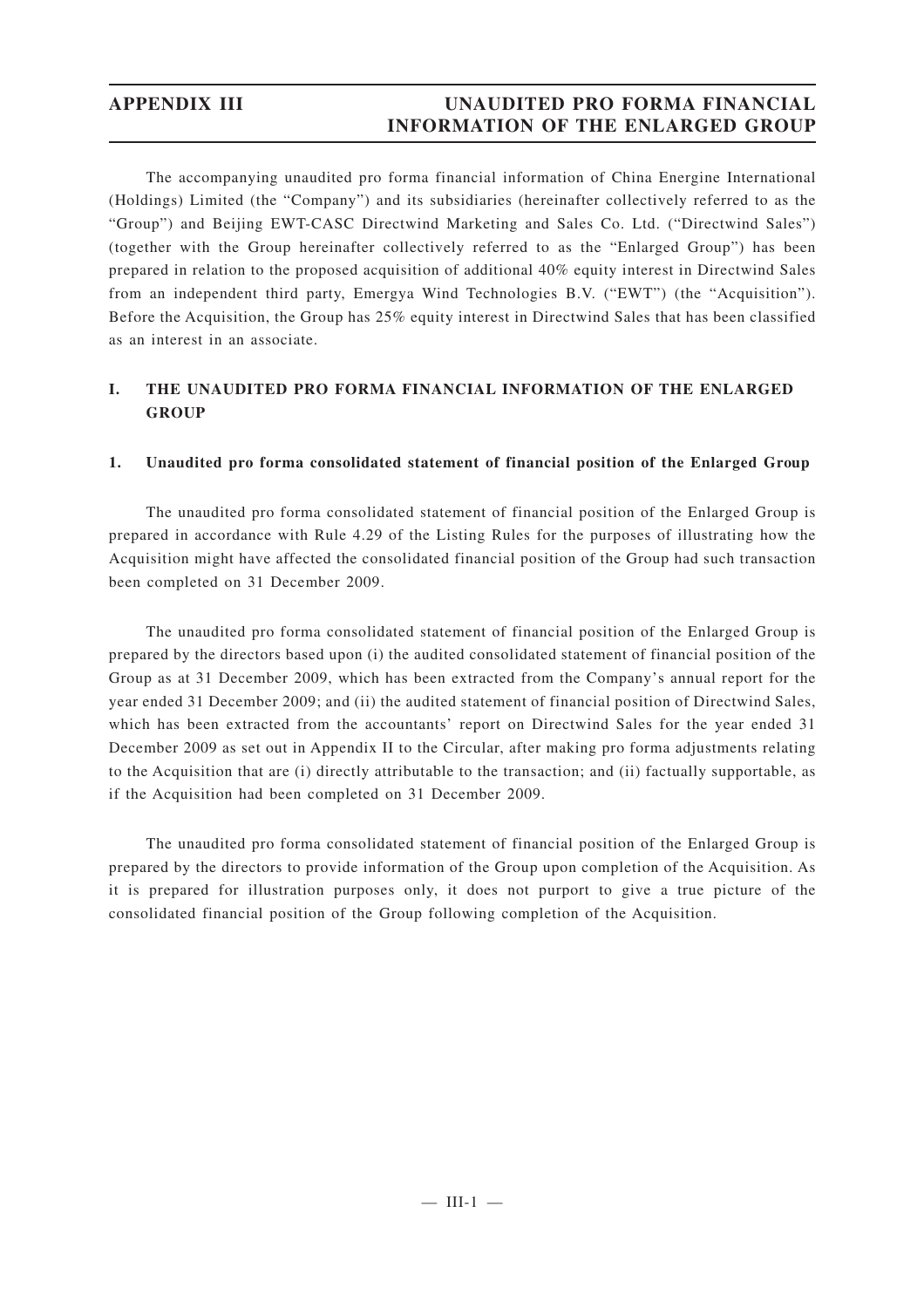|                                 |           |                          |                         |          |                       |                              | Pro forma     |  |
|---------------------------------|-----------|--------------------------|-------------------------|----------|-----------------------|------------------------------|---------------|--|
|                                 |           |                          |                         |          |                       |                              | total for the |  |
|                                 |           |                          | Directwind Total before |          |                       |                              | Enlarged      |  |
|                                 | The Group |                          | Sales adjustments       |          | Pro forma adjustments | Group                        |               |  |
|                                 | HK\$'000  | HK\$'000                 | HK\$'000                | HK\$'000 | HK\$'000              | HK\$'000                     | HK\$'000      |  |
|                                 |           |                          |                         | (Note a) |                       | (Note b) (Notes $c \& f$ )   |               |  |
| Non-current assets              |           |                          |                         |          |                       |                              |               |  |
| Investment property             | 23,940    |                          | 23,940                  |          |                       |                              | 23,940        |  |
| Property, plant and             |           |                          |                         |          |                       |                              |               |  |
| equipment                       | 388,690   | 1,277                    | 389,967                 |          |                       |                              | 389,967       |  |
| Deposits paid for acquisition   |           |                          |                         |          |                       |                              |               |  |
|                                 |           |                          |                         |          |                       |                              |               |  |
| of property, plant and          |           |                          |                         |          |                       |                              |               |  |
| equipment                       | 7,377     |                          | 7,377                   |          |                       |                              | 7,377         |  |
| Goodwill                        | 9,252     |                          | 9,252                   | 1,183    |                       |                              | 10,435        |  |
| Interests in associates         | 227,280   |                          | 227,280                 | (400)    |                       |                              | 226,880       |  |
| Interests in jointly controlled |           |                          |                         |          |                       |                              |               |  |
| entities                        | 1,054,117 |                          | 1,054,117               |          |                       | (1, 723)                     | 1,052,394     |  |
| Fixed bank deposits             | 91,200    |                          | 91,200                  |          |                       |                              | 91,200        |  |
|                                 | 1,801,856 | 1,277                    | 1,803,133               | 783      |                       | (1, 723)                     | 1,802,193     |  |
|                                 |           |                          |                         |          |                       |                              |               |  |
| <b>Current</b> assets           |           |                          |                         |          |                       |                              |               |  |
| Inventories                     | 76,828    |                          | 76,828                  |          |                       |                              | 76,828        |  |
| Trade and other receivables     | 239,448   | 214,776                  | 454,224                 |          | (207, 122)            |                              | 247,102       |  |
| Amounts due from related        |           |                          |                         |          |                       |                              |               |  |
| companies                       |           | 1,410                    | 1,410                   |          | (701)                 |                              | 709           |  |
| Amounts due from                |           |                          |                         |          |                       |                              |               |  |
| associates                      | 212,583   |                          | 212,583                 |          | (207, 728)            |                              | 4,855         |  |
| Amount due from a jointly       |           |                          |                         |          |                       |                              |               |  |
| controlled entity               |           |                          |                         |          | 207,122               |                              | 207,122       |  |
| Pledged bank deposits           | 97,851    |                          | 97,851                  |          |                       |                              | 97,851        |  |
| Fixed bank deposits             | 57,000    | $\overline{\phantom{0}}$ | 57,000                  |          |                       |                              | 57,000        |  |
| Bank balances and cash          | 643,613   | 5.701                    | 649,314                 | (1,824)  |                       | $\overbrace{\qquad \qquad }$ | 647,490       |  |
|                                 |           |                          |                         |          |                       |                              |               |  |
|                                 | 1,327,323 | 221,887                  | 1,549,210               | (1,824)  | (208, 429)            |                              | 1,338,957     |  |
| <b>Current liabilities</b>      |           |                          |                         |          |                       |                              |               |  |
| Trade and other payables        | 194,739   | 10,502                   | 205,241                 |          |                       |                              | 205,241       |  |
| Amounts due to related          |           |                          |                         |          |                       |                              |               |  |
| companies                       |           | 211,061                  | 211,061                 |          | (208, 429)            |                              | 2,632         |  |
| Amounts due to associates       | 1,856     |                          | 1,856                   |          |                       |                              | 1,856         |  |
| Taxation payable                | 350       |                          | 350                     |          |                       |                              | 350           |  |
|                                 |           |                          |                         |          |                       |                              |               |  |
| Borrowings - amount due         |           |                          |                         |          |                       |                              |               |  |
| within one year                 | 285,000   |                          | 285,000                 |          |                       |                              | 285,000       |  |
|                                 | 481,945   | 221,563                  | 703,508                 |          | (208, 429)            |                              | 495,079       |  |
| Net current assets              | 845,378   | 324                      | 845,702                 | (1,824)  |                       |                              | 843,878       |  |
|                                 |           |                          |                         |          |                       |                              |               |  |
| Total assets less current       |           |                          |                         |          |                       |                              |               |  |
| liabilities                     | 2,647,234 | 1,601                    | 2,648,835               | (1,041)  |                       | (1, 723)                     | 2,646,071     |  |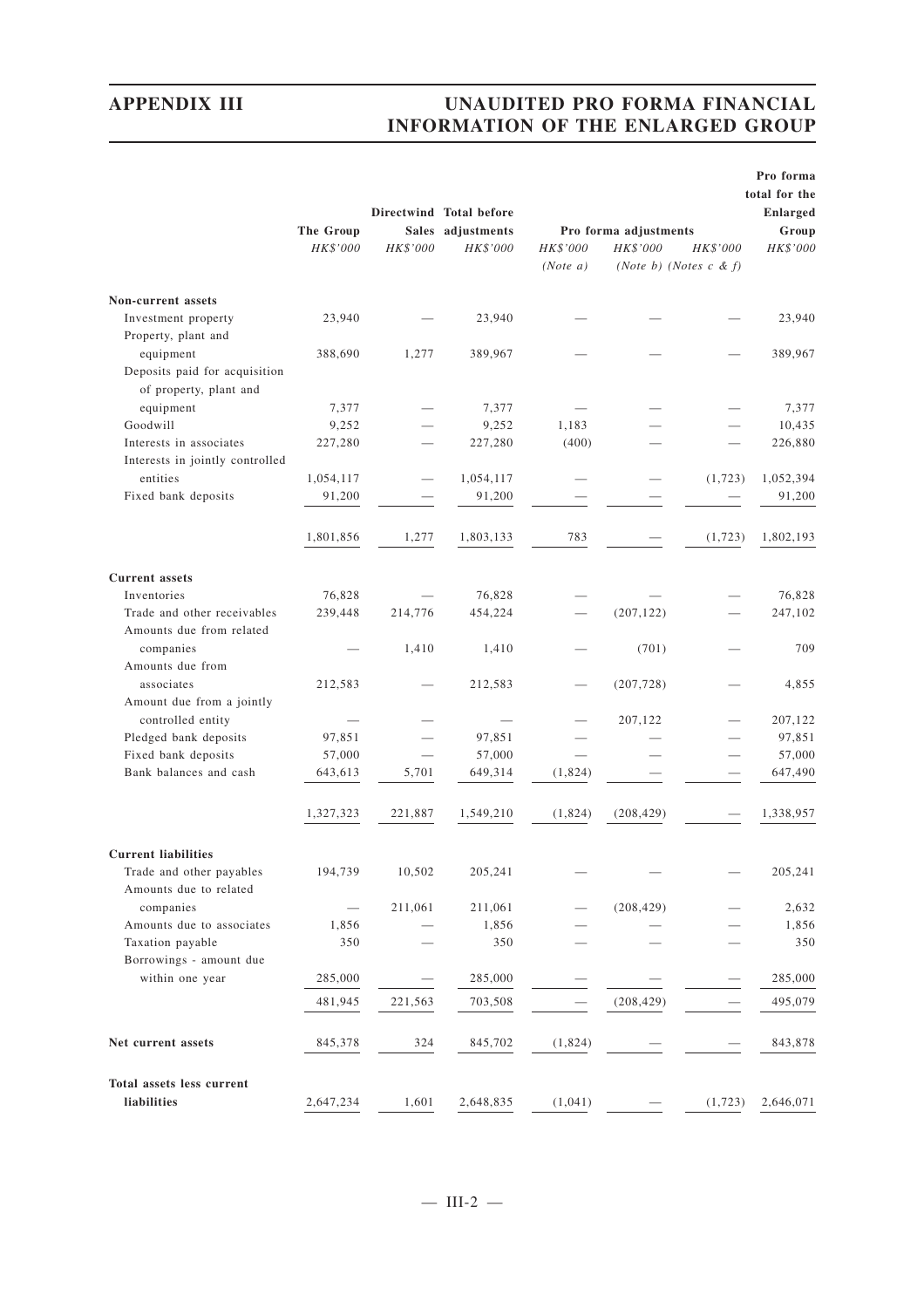| The Group<br>HK\$'000 | HK\$'000 | HK\$'000  | HK\$'000<br>(Note a)                                    | HK\$'000 | HK\$'000 | Pro forma<br>total for the<br>Enlarged<br>Group<br>HK\$'000 |
|-----------------------|----------|-----------|---------------------------------------------------------|----------|----------|-------------------------------------------------------------|
|                       |          |           |                                                         |          |          |                                                             |
|                       |          |           |                                                         |          |          |                                                             |
| 992,410               |          | 992,410   |                                                         |          |          | 992,410                                                     |
| 10,026                |          | 10,026    |                                                         |          |          | 10,026                                                      |
| 1,002,436             |          | 1,002,436 |                                                         |          |          | 1,002,436                                                   |
| 1,644,798             | 1,601    | 1,646,399 | (1,041)                                                 |          | (1, 723) | 1,643,635                                                   |
|                       |          |           |                                                         |          |          |                                                             |
| 396,900               | 11,400   | 408,300   | (11,400)                                                |          |          | 396,900                                                     |
| 1,135,832             |          | 1,126,033 | 9,799                                                   |          | (1,120)  | 1,134,712                                                   |
|                       |          |           |                                                         |          |          |                                                             |
| 1,532,732             | 1,601    | 1,534,333 | (1,601)                                                 |          | (1,120)  | 1,531,612                                                   |
| 112,066               |          | 112,066   | 560                                                     |          | (603)    | 112,023                                                     |
| 1.644.798             | 1,601    | 1,646,399 | (1,041)                                                 |          | (1, 723) | 1,643,635                                                   |
|                       |          |           | Directwind Total before<br>Sales adjustments<br>(9,799) |          |          | Pro forma adjustments<br>(Note b) (Notes $c \& f$ )         |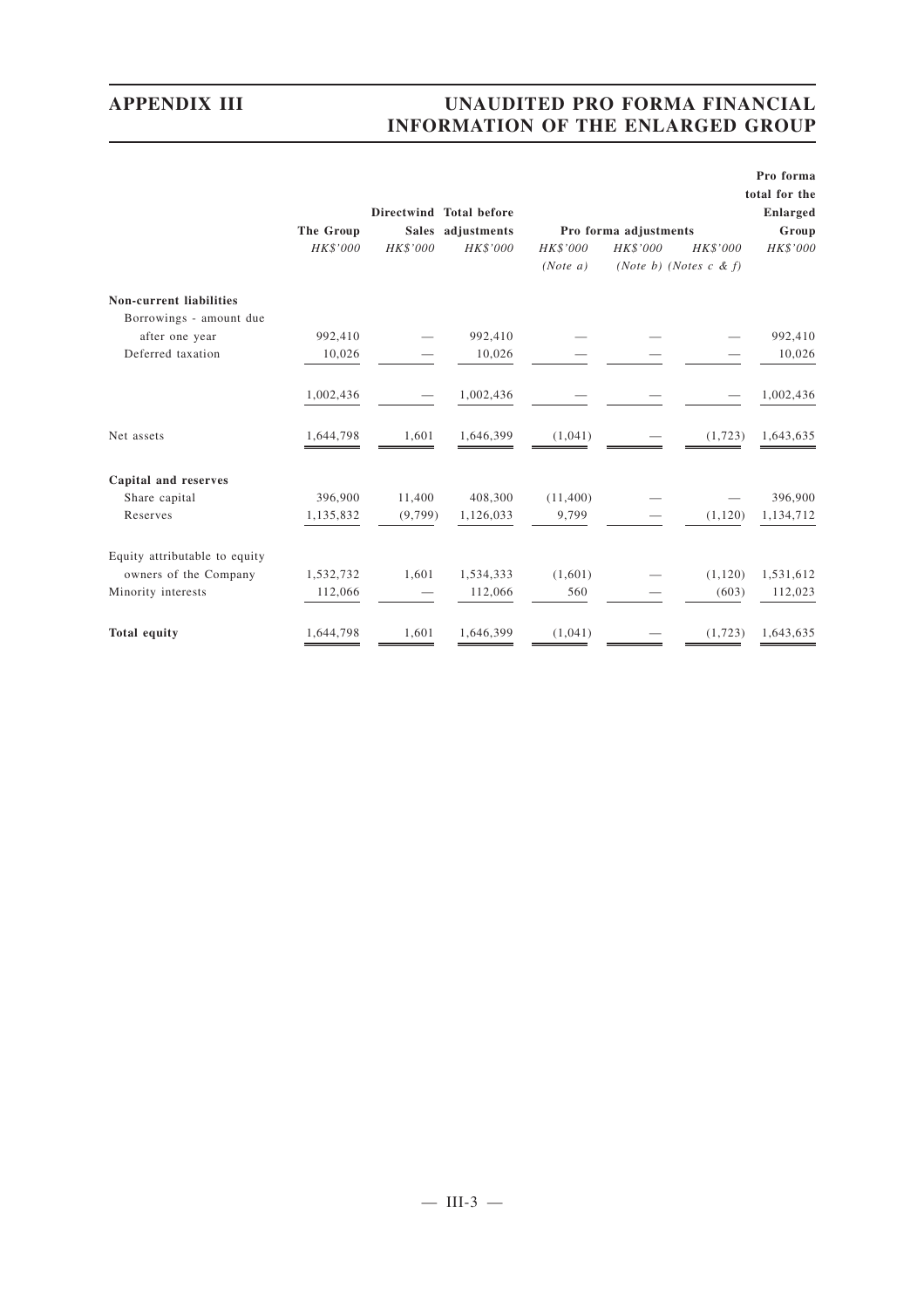## **2. Unaudited pro forma consolidated statement of comprehensive income and statement of cash flows of the Enlarged Group**

The unaudited pro forma consolidated statement of comprehensive income and statement of cash flows of the Enlarged Group are prepared in accordance with Rule 4.29 of the Listing Rules for the purposes of illustrating how the Acquisition might have affected the results and cash flows of the Group had such transaction been completed on 1 January 2009.

The unaudited pro forma consolidated statement of comprehensive income and statement of cash flows of the Enlarged Group are prepared by the directors based upon (i) the audited consolidated statement of comprehensive income and statement of cash flows of the Group as at 31 December 2009, which have been extracted from the Company's annual report for the year ended 31 December 2009; and (ii) the audited statement of comprehensive income and statement of cash flows of Directwind Sales, which have been extracted from the accountants' report on Directwind Sales for the year ended 31 December 2009 as set out in Appendix II to the Circular, after making pro forma adjustments relating to the Acquisition that are (i) directly attributable to the transaction; and (ii) factually supportable, as if the Acquisition had been completed on 31 January 2009.

The unaudited pro forma consolidated statement of comprehensive income and statement of cash flows are prepared by the directors to provide information of the Group upon completion of the Acquisition. As it is prepared for illustration purposes only, it does not purport to give a true picture of the results and cash flows of the Group following completion of the Acquisition.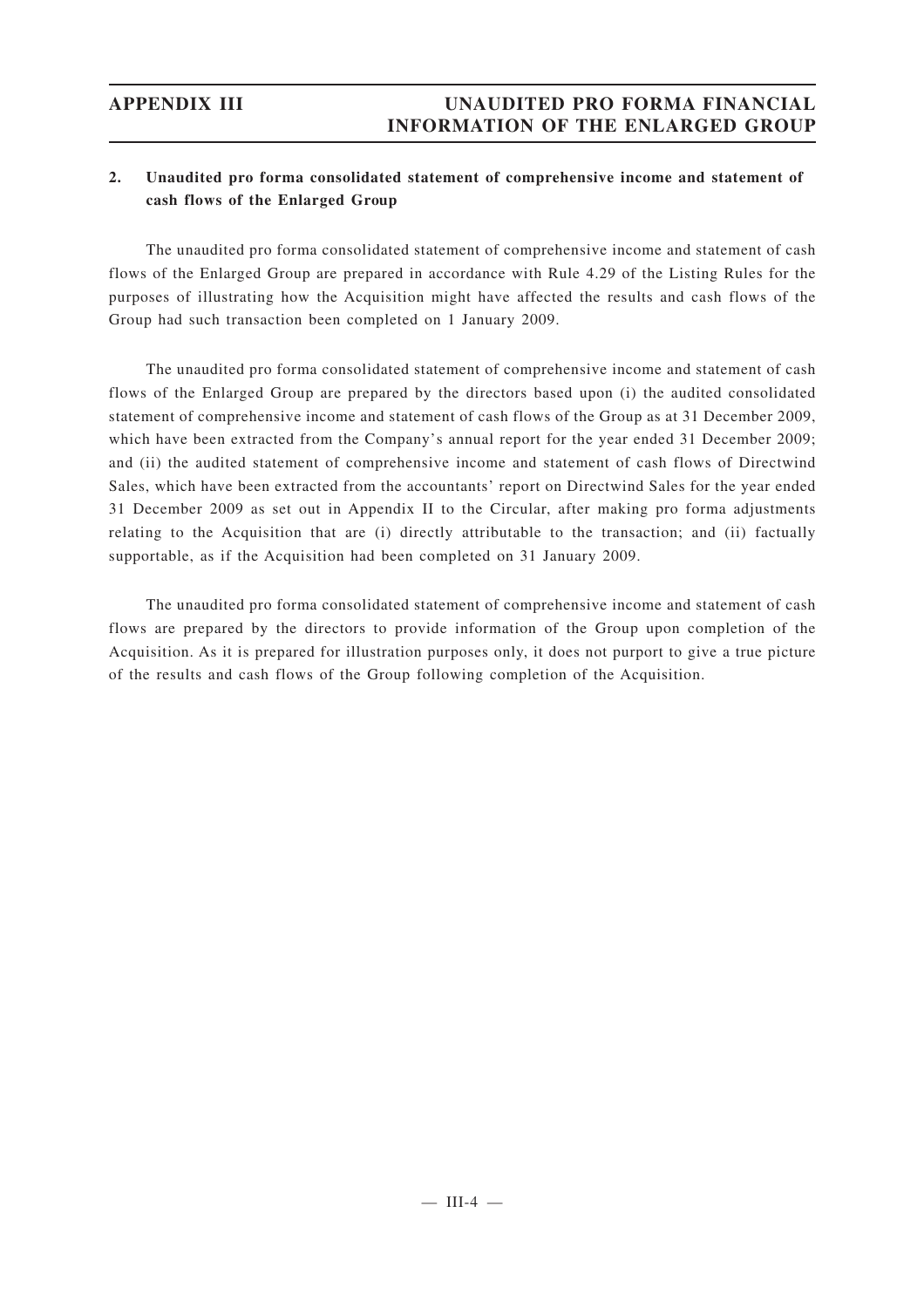## **A. Unaudited pro forma consolidated comprehensive income of the Enlarged Group**

|                                                                        | The Group<br>for the year Sales for the<br>ended | Directwind | year ended Total before |            |                       |                          | Pro forma<br>total for the<br><b>Enlarged</b> |  |
|------------------------------------------------------------------------|--------------------------------------------------|------------|-------------------------|------------|-----------------------|--------------------------|-----------------------------------------------|--|
|                                                                        | 31.12.2009                                       |            | 31.12.2009 adjustments  |            | Pro forma adjustments |                          | Group                                         |  |
|                                                                        | HK\$'000                                         | HK\$'000   | HK\$'000                | HK\$'000   | HK\$'000              | HK\$'000                 | HK\$'000                                      |  |
|                                                                        |                                                  |            |                         | (Note c)   | (Note d)              | (Note f)                 |                                               |  |
| Turnover                                                               | 663,373                                          | 324,925    | 988,298                 | (314, 565) |                       |                          | 673,733                                       |  |
| Cost of sales                                                          | (584, 259)                                       | (321, 808) | (906, 067)              | 312,842    |                       |                          | (593, 225)                                    |  |
| Gross profit                                                           | 79,114                                           | 3,117      | 82,231                  | (1, 723)   |                       |                          | 80,508                                        |  |
| Other income                                                           | 19,333                                           | 645        | 19,978                  |            |                       | $\overline{\phantom{0}}$ | 19,978                                        |  |
| Selling and distribution expenses                                      | (20, 437)                                        | (2, 249)   | (22, 686)               |            |                       |                          | (22, 686)                                     |  |
| Administrative expenses<br>Increase in fair value of                   | (117, 637)                                       | (5,679)    | (123, 316)              |            |                       |                          | (123, 316)                                    |  |
| investment property                                                    | 3,420                                            |            | 3,420                   |            |                       |                          | 3,420                                         |  |
| Recovery of fully impaired<br>receivable from an associate             | 11,952                                           |            | 11,952                  |            |                       |                          | 11,952                                        |  |
| Finance costs                                                          | (53, 051)                                        |            | (53, 051)               |            |                       |                          | (53, 051)                                     |  |
| Share of results of associates                                         | 25,379                                           |            | 25,379                  |            | 1,042                 |                          | 26,421                                        |  |
| Share of results of jointly<br>controlled entities                     | 74,630                                           |            | 74,630                  |            |                       |                          | 74,630                                        |  |
| Impairment loss reversed in<br>respect of interests in jointly         |                                                  |            |                         |            |                       |                          |                                               |  |
| controlled entities                                                    | 55,189                                           |            | 55,189                  |            |                       |                          | 55,189                                        |  |
| Profit (loss) before taxation                                          | 77,892                                           | (4,166)    | 73,726                  | (1, 723)   | 1,042                 |                          | 73,045                                        |  |
| Taxation                                                               | (7,091)                                          |            | (7,091)                 |            |                       |                          | (7,091)                                       |  |
| Profit and total comprehensive                                         |                                                  |            |                         |            |                       |                          |                                               |  |
| income (expense) for the year                                          | 70,801                                           | (4,166)    | 66,635                  | (1, 723)   | 1,042                 |                          | 65,954                                        |  |
| Profit and total comprehensive<br>income (expense)<br>attributable to: |                                                  |            |                         |            |                       |                          |                                               |  |
| Owners of the Company                                                  | 68,033                                           | (4,166)    | 63,867                  | (1, 723)   | 1,042                 | 2,061                    | 65,247                                        |  |
| Minority interests                                                     | 2,768                                            |            | 2,768                   |            |                       | (2,061)                  | 707                                           |  |
|                                                                        | 70,801                                           | (4,166)    | 66,635                  | (1, 723)   | 1,042                 |                          | 65,954                                        |  |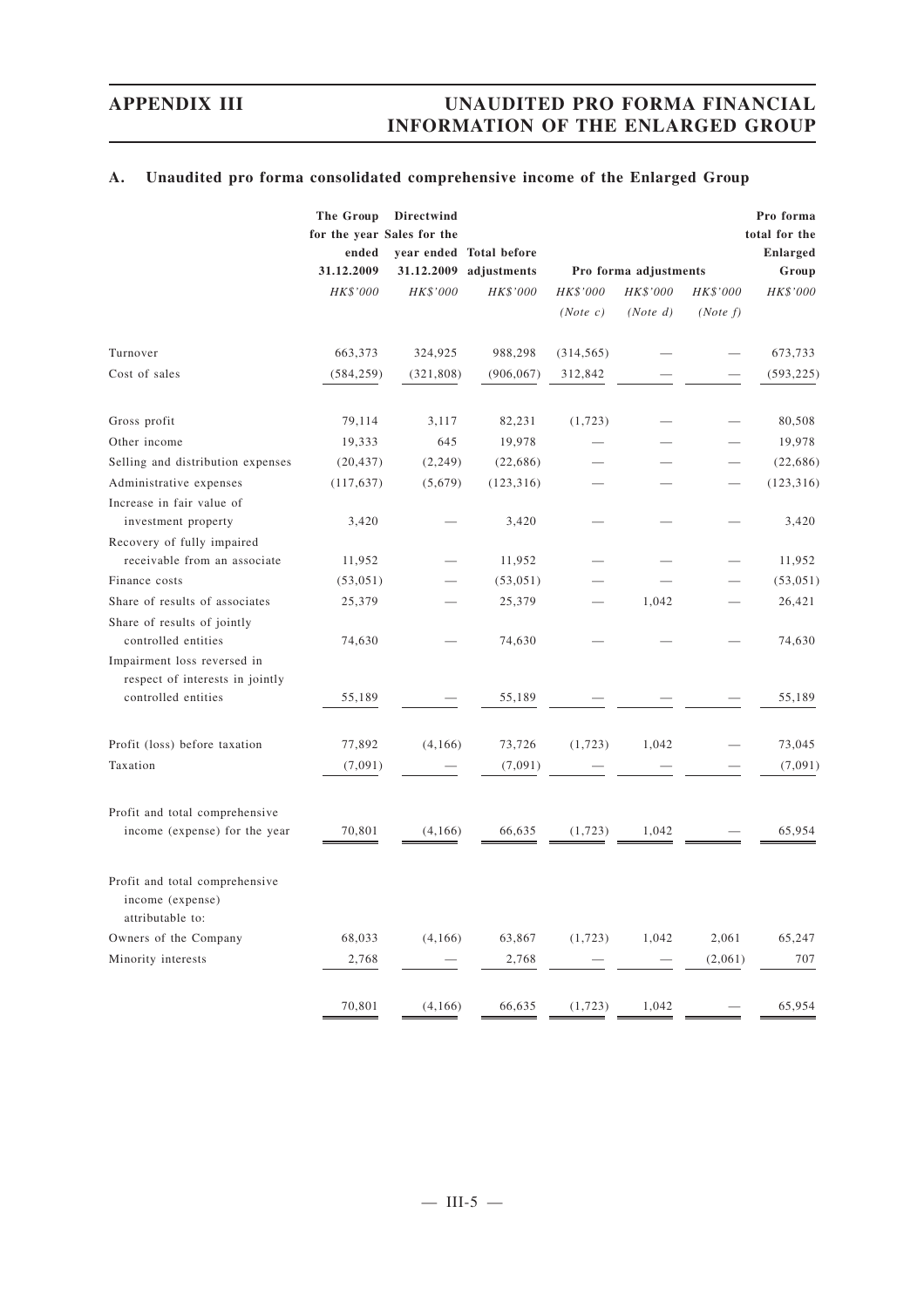## **B. Unaudited pro forma consolidated statement of cash flows of the Enlarged Group**

|                                                                  | The Group<br>ended<br>31.12.2009 | Directwind<br>for the year Sales for the | year ended Total before<br>31.12.2009 Adjustments |                                  | Pro forma adjustments |          |          | Pro forma<br>total for the<br><b>Enlarged</b><br>Group |
|------------------------------------------------------------------|----------------------------------|------------------------------------------|---------------------------------------------------|----------------------------------|-----------------------|----------|----------|--------------------------------------------------------|
|                                                                  | HK\$'000                         | HK\$'000                                 | HK\$'000                                          | HK\$'000<br>HK\$'000<br>HK\$'000 |                       |          | HK\$'000 | HK\$'000                                               |
|                                                                  |                                  |                                          |                                                   | (Note b)                         | (Note c)              | (Note d) | (Note e) |                                                        |
| Operating activities                                             |                                  |                                          |                                                   |                                  |                       |          |          |                                                        |
| Profit (loss) before taxation                                    | 77,892                           | (4,166)                                  | 73,726                                            |                                  | (1,723)               | 1,042    |          | 73,045                                                 |
| Adjustments for:                                                 |                                  |                                          |                                                   |                                  |                       |          |          |                                                        |
| Interest income                                                  | (3,288)                          | (302)                                    | (3,590)                                           |                                  |                       |          |          | (3,590)                                                |
| Interest expenses                                                | 53,051                           |                                          | 53,051                                            |                                  |                       |          |          | 53,051                                                 |
| Share of results of associates                                   | (25, 379)                        |                                          | (25,379)                                          |                                  |                       | (1,042)  |          | (26, 421)                                              |
| Share of results of jointly<br>controlled entities               | (74, 630)                        |                                          | (74, 630)                                         |                                  |                       |          |          | (74, 630)                                              |
| Depreciation of property, plant                                  |                                  |                                          |                                                   |                                  |                       |          |          |                                                        |
| and equipment<br>Impairment reversed recognised                  | 28,120                           | 284                                      | 28,404                                            |                                  |                       |          |          | 28,404                                                 |
| in respect of interests in<br>jointly controlled entities        | (55, 189)                        |                                          | (55, 189)                                         |                                  |                       |          |          | (55, 189)                                              |
| Recovery of fully impaired                                       |                                  |                                          |                                                   |                                  |                       |          |          |                                                        |
| receivable from an associate<br>Increase in fair value of        | (11, 952)                        |                                          | (11, 952)                                         |                                  |                       |          |          | (11, 952)                                              |
| investment property                                              | (3,420)                          |                                          | (3,420)                                           |                                  |                       |          |          | (3,420)                                                |
| Allowance for doubtful debts                                     | 5,538                            |                                          | 5,538                                             |                                  |                       |          |          | 5,538                                                  |
| Allowance for obsolete<br>inventories                            | 6,349                            |                                          | 6,349                                             |                                  |                       |          |          | 6,349                                                  |
| Loss on disposal of property,                                    |                                  |                                          |                                                   |                                  |                       |          |          |                                                        |
| plant and equipment                                              | 68                               |                                          | 68                                                |                                  |                       |          |          | 68                                                     |
| Unrealised profit eliminated on<br>sales to a jointly controlled |                                  |                                          |                                                   |                                  |                       |          |          |                                                        |
| entity                                                           |                                  |                                          |                                                   |                                  | 1,723                 |          |          | 1,723                                                  |
| Operating cash flows before                                      |                                  |                                          |                                                   |                                  |                       |          |          |                                                        |
| movements in working capital                                     | (2,840)                          | (4,184)                                  | (7,024)                                           |                                  |                       |          |          | (7,024)                                                |
| Increase in inventories                                          | (27, 937)                        |                                          | (27, 937)                                         |                                  |                       |          |          | (27, 937)                                              |
| (Increase) decrease in trade and<br>other receivables            | (74, 796)                        | (218, 577)                               | (293, 373)                                        | 207,122                          |                       |          |          | (86, 251)                                              |
| Increase in amounts due from                                     |                                  |                                          |                                                   |                                  |                       |          |          |                                                        |
| related companies                                                |                                  | 3,369                                    | 3,369                                             | 701                              |                       |          |          | 4,070                                                  |
| (Increase) decrease in amounts due                               |                                  |                                          |                                                   |                                  |                       |          |          |                                                        |
| from associates                                                  | (83, 641)                        |                                          | (83, 641)                                         | 207,728                          |                       |          |          | 124,087                                                |
| Increase in amount due from a                                    |                                  |                                          |                                                   |                                  |                       |          |          |                                                        |
| jointly controlled entity                                        |                                  |                                          |                                                   | (207, 122)                       |                       |          |          | (207, 122)                                             |
| Increase (decrease) in amounts due                               |                                  |                                          |                                                   |                                  |                       |          |          |                                                        |
| to related companies                                             |                                  | 208,944                                  | 208,944                                           | (208, 429)                       |                       |          |          | 515                                                    |
| Increase in trade and other<br>payables                          | 76,870                           | 9,871                                    | 86,741                                            |                                  |                       |          |          | 86,741                                                 |
| Increase in amounts due to                                       |                                  |                                          |                                                   |                                  |                       |          |          |                                                        |
| associates                                                       | 404                              |                                          | 404                                               |                                  |                       |          |          | 404                                                    |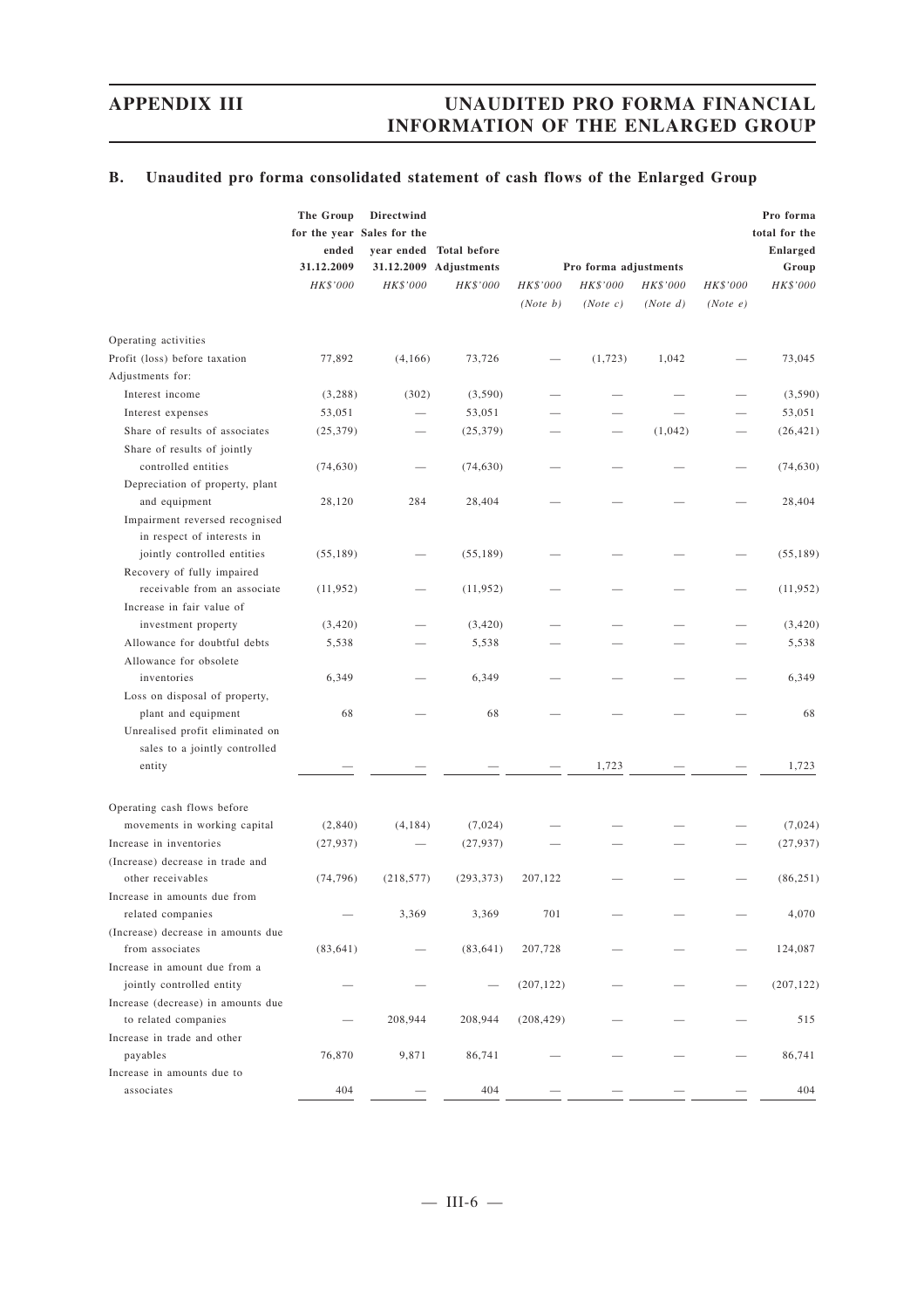|                                                         | The Group<br>ended<br>31.12.2009 | Directwind<br>for the year Sales for the<br>year ended | <b>Total before</b><br>31.12.2009 Adjustments |                 | Pro forma adjustments |          |          | Pro forma<br>total for the<br><b>Enlarged</b><br>Group |
|---------------------------------------------------------|----------------------------------|--------------------------------------------------------|-----------------------------------------------|-----------------|-----------------------|----------|----------|--------------------------------------------------------|
|                                                         | HK\$'000                         | HK\$'000                                               | HK\$'000                                      | <b>HK\$'000</b> | HK\$'000              | HK\$'000 | HK\$'000 | HK\$'000                                               |
|                                                         |                                  |                                                        |                                               | (Note b)        | (Note c)              | (Note d) | (Note e) |                                                        |
| Cash used in operations                                 | (111, 940)                       | (577)                                                  | (112, 517)                                    |                 |                       |          |          | (112, 517)                                             |
| Income taxes paid                                       | (4,104)                          |                                                        | (4,104)                                       |                 |                       |          |          | (4, 104)                                               |
| Net cash used in operating                              |                                  |                                                        |                                               |                 |                       |          |          |                                                        |
| activities                                              | (116, 044)                       | (577)                                                  | (116, 621)                                    |                 |                       |          |          | (116, 621)                                             |
| Investing activities                                    |                                  |                                                        |                                               |                 |                       |          |          |                                                        |
| Increase in fixed bank deposits                         | (148,200)                        |                                                        | (148,200)                                     |                 |                       |          |          | (148, 200)                                             |
| Increase in pledged bank<br>deposits                    | (97, 851)                        |                                                        | (97, 851)                                     |                 |                       |          |          | (97, 851)                                              |
| Purchase of property, plant and                         |                                  |                                                        |                                               |                 |                       |          |          |                                                        |
| equipment                                               | (74, 053)                        | (1,310)                                                | (75, 363)                                     |                 |                       |          |          | (75, 363)                                              |
| Capital injection in a jointly<br>controlled entity     | (51, 732)                        |                                                        | (51, 732)                                     |                 |                       |          |          | (51, 732)                                              |
| Investments in associates                               | (14, 820)                        |                                                        | (14, 820)                                     |                 |                       |          |          | (14, 820)                                              |
| Deposits paid for acquisition of<br>property, plant and |                                  |                                                        |                                               |                 |                       |          |          |                                                        |
| equipment                                               | (7, 377)                         |                                                        | (7, 377)                                      |                 |                       |          |          | (7, 377)                                               |
| Acquisition of additional                               |                                  |                                                        |                                               |                 |                       |          |          |                                                        |
| interest in a subsidiary                                | (1, 540)                         |                                                        | (1, 540)                                      |                 |                       |          |          | (1, 540)                                               |
| Dividend received from a                                | 112,453                          |                                                        | 112,453                                       |                 |                       |          |          | 112,453                                                |
| jointly controlled entity<br>Release of pledged bank    |                                  |                                                        |                                               |                 |                       |          |          |                                                        |
| deposits                                                | 41,599                           |                                                        | 41,599                                        |                 |                       |          |          | 41,599                                                 |
| Dividend received from                                  |                                  |                                                        |                                               |                 |                       |          |          |                                                        |
| associates                                              | 24,745                           |                                                        | 24,745                                        |                 |                       |          |          | 24,745                                                 |
| Interest received                                       | 3,288                            | 302                                                    | 3,590                                         |                 |                       |          |          | 3,590                                                  |
| Acquisition of a subsidiary, net                        |                                  |                                                        |                                               |                 |                       |          |          |                                                        |
| of cash and cash equivalents                            |                                  |                                                        |                                               |                 |                       |          | 1,244    | 1,244                                                  |
| acquired                                                |                                  |                                                        |                                               |                 |                       |          |          |                                                        |
| Proceeds from disposal of                               |                                  |                                                        |                                               |                 |                       |          |          |                                                        |
| property, plant and<br>equipment                        | 508                              |                                                        | 508                                           |                 |                       |          |          | 508                                                    |
|                                                         |                                  |                                                        |                                               |                 |                       |          |          |                                                        |
| Net cash (used in) from investing                       |                                  |                                                        |                                               |                 |                       |          |          |                                                        |
| activities                                              | (212,980)                        | (1,008)                                                | (213,988)                                     |                 |                       |          | 1,244    | (212, 744)                                             |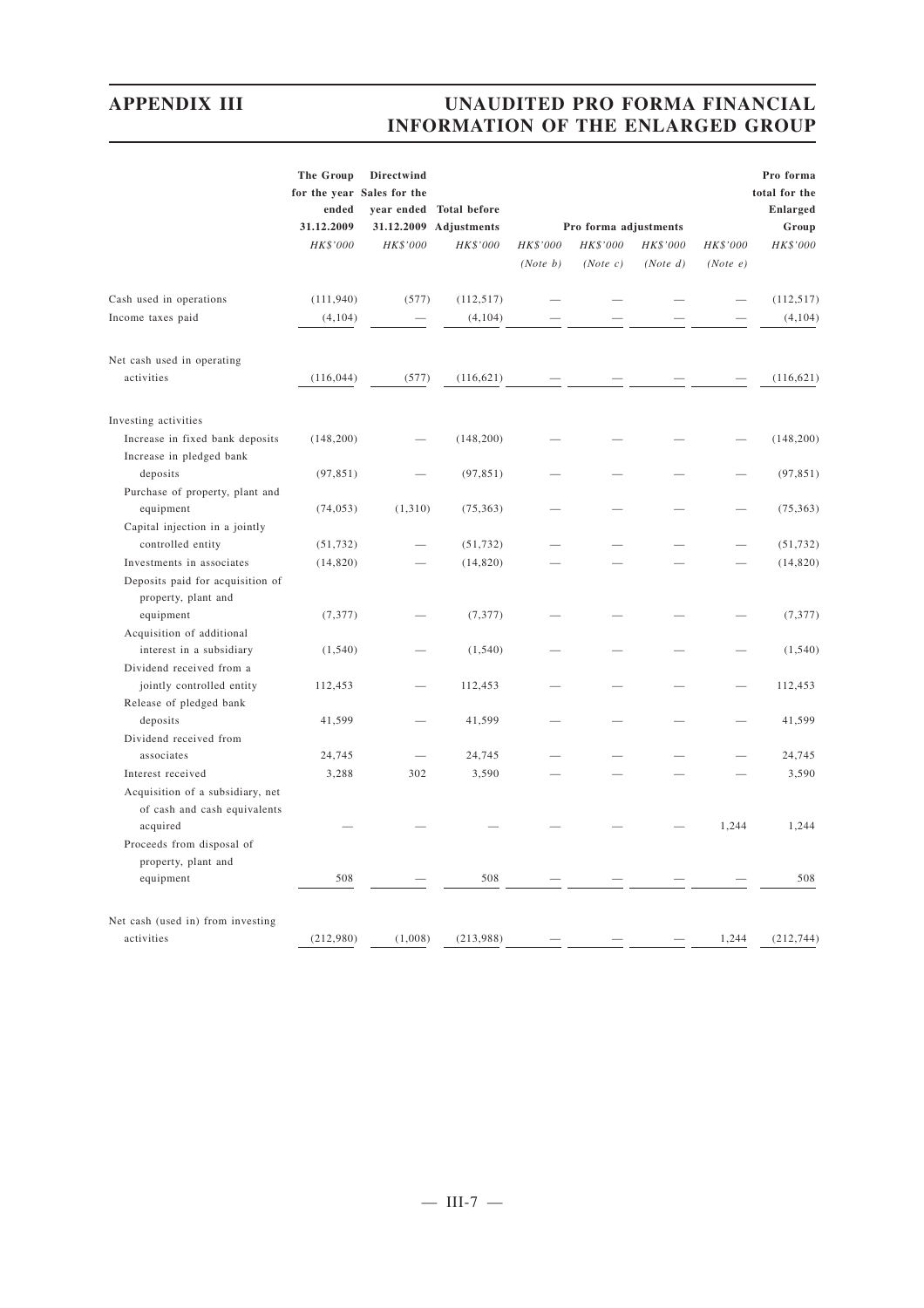|                                                                                         | The Group<br>ended<br>31.12.2009<br>HK\$'000 | <b>Directwind</b><br>for the year Sales for the<br>HK\$'000 | year ended Total before<br>31.12.2009 Adjustments<br><b>HK\$'000</b> | HK\$'000<br>(Note b) | Pro forma adjustments<br>HK\$'000<br>(Note c) | HK\$'000<br>(Note d) | <b>HK\$'000</b><br>(Note e) | Pro forma<br>total for the<br><b>Enlarged</b><br>Group<br>HK\$'000 |
|-----------------------------------------------------------------------------------------|----------------------------------------------|-------------------------------------------------------------|----------------------------------------------------------------------|----------------------|-----------------------------------------------|----------------------|-----------------------------|--------------------------------------------------------------------|
| Financing activities                                                                    |                                              |                                                             |                                                                      |                      |                                               |                      |                             |                                                                    |
| New loans raised                                                                        | 901,780                                      |                                                             | 901,780                                                              |                      |                                               |                      |                             | 901,780                                                            |
| Proceeds from issue of new                                                              |                                              |                                                             |                                                                      |                      |                                               |                      |                             |                                                                    |
| shares/ paid-in capital                                                                 | 276,000                                      | 4,218                                                       | 280,218                                                              |                      |                                               |                      |                             | 280,218                                                            |
| Capital contribution from<br>minority shareholders of a                                 |                                              |                                                             |                                                                      |                      |                                               |                      |                             |                                                                    |
| subsidiary                                                                              | 38,762                                       |                                                             | 38,762                                                               |                      |                                               |                      |                             | 38,762                                                             |
| Repayment of loans                                                                      | (386,060)                                    |                                                             | (386,060)                                                            |                      |                                               |                      |                             | (386,060)                                                          |
| Interest paid                                                                           | (54, 469)                                    |                                                             | (54, 469)                                                            |                      |                                               |                      |                             | (54, 469)                                                          |
| Expenses incurred in connection<br>with the issue of new shares                         | (10, 130)                                    |                                                             | (10, 130)                                                            |                      |                                               |                      |                             | (10, 130)                                                          |
| Dividend paid to minority                                                               |                                              |                                                             |                                                                      |                      |                                               |                      |                             |                                                                    |
| interests                                                                               | (5,711)                                      |                                                             | (5,711)                                                              |                      |                                               |                      |                             | (5,711)                                                            |
| Net cash from financing activities                                                      | 760,172                                      | 4,218                                                       | 764,390                                                              |                      |                                               |                      |                             | 764,390                                                            |
| Net increase in cash and cash<br>equivalents                                            | 431,148                                      | 2,633                                                       | 433,781                                                              |                      |                                               |                      | 1,244                       | 435,025                                                            |
| Cash and cash equivalents at                                                            |                                              |                                                             |                                                                      |                      |                                               |                      |                             |                                                                    |
| beginning of the year                                                                   | 212,465                                      | 3,068                                                       | 215,533                                                              |                      |                                               |                      | (3,068)                     | 212,465                                                            |
| Cash and cash equivalents at end<br>of the year, representing bank<br>balances and cash | 643,613                                      | 5,701                                                       | 649,314                                                              |                      |                                               |                      | (1,824)                     |                                                                    |
|                                                                                         |                                              |                                                             |                                                                      |                      |                                               |                      |                             | 647,490                                                            |

#### *Notes:*

(a) Directwind Sales is a 25% owned associate of the Group established in Beijing, the People's Republic of China since 2008 and is principally engaged in the sales of wind turbines. Pursuant to the conditional acquisition agreement dated 10 February 2010, the Group will purchase an additional 40% equity interest in Directwind Sales from EWT.

The adjustments below are to reflect the combined effect of the Acquisition in accordance with Hong Kong Financial Reporting Standard 3 (Revised) "Business Combination" ("HKFRS 3 (Revised)") as if the Acquisition had taken place on 31 December 2009.

HKFRS 3 (Revised) is effective for business combination for which the acquisition date is on or after the beginning of accounting periods beginning on or after 1 July 2009. The Acquisition will be completed in 2010 and hence for the purposes of the preparation of the unaudited pro forma consolidated statement of financial position, it is assumed that the Enlarged Group has adopted HKFRS 3 (Revised).

The adjustments reflect (i) the recognition of the cash consideration for the Acquisition of HK\$1,824,000; (ii) the transfer of interest in an associate amounting to HK\$400,000; and (iii) the elimination of the paid-in capital and pre-acquisition reserves of Directwind Sales.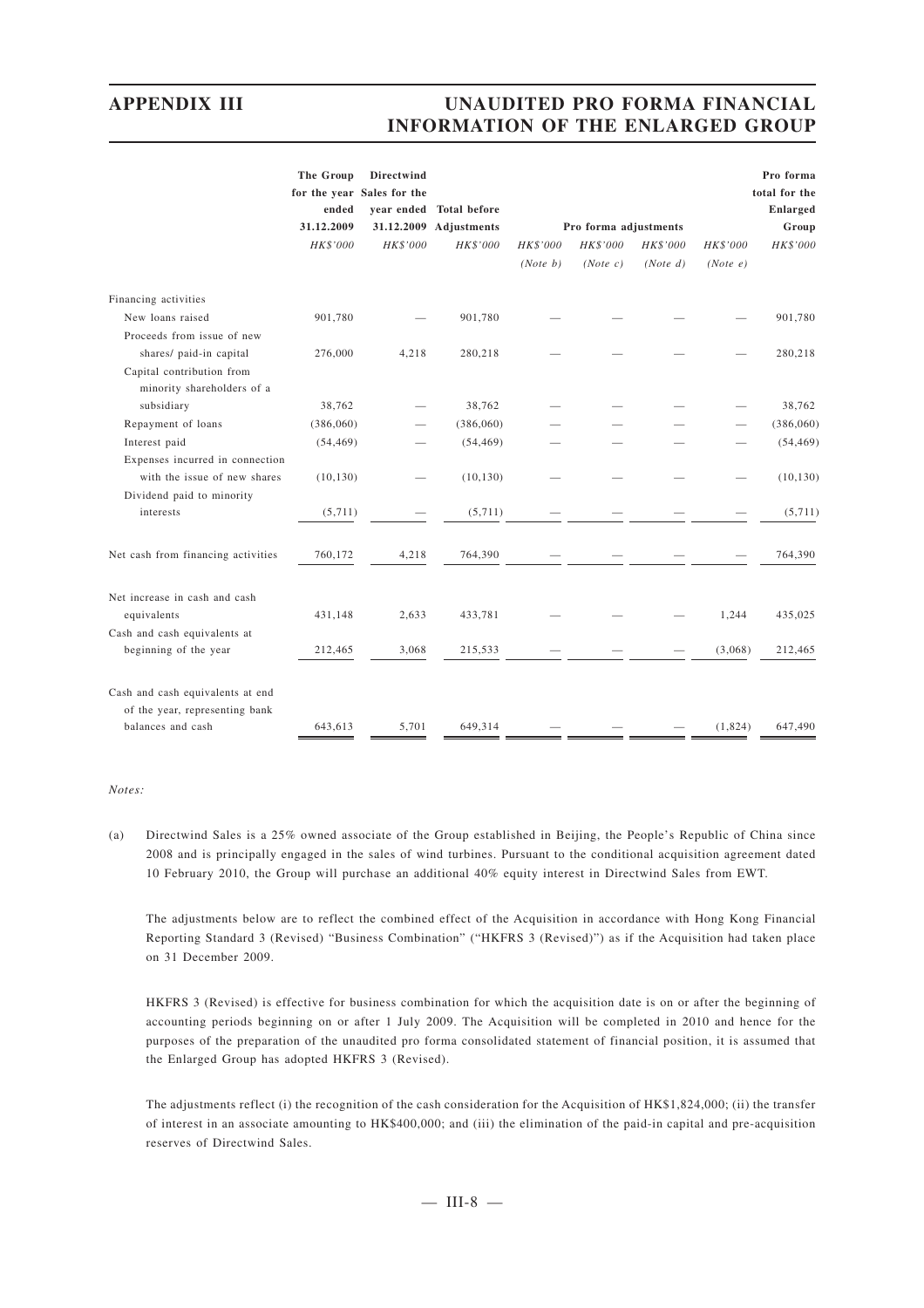The adjustment to goodwill represents the excess of (i) over (ii) below:

- (i) the aggregate of:
	- the cash consideration transferred measured at fair value at the date of the Acquisition;
	- the amount of the minority interest's proportionate share of the net identifiable assets of Directwind Sales; and
	- the fair value of previously held equity interest.
- (ii) the fair values of the identifiable assets acquired and the liabilities assumed at the date of the Acquisition.

For the purposes of the preparation of the unaudited pro forma financial information, the fair value of the 25% previously held equity interest is assumed to be equal to the carrying amount of the interest in the associate as at 31 December 2009 and the fair values of the identifiable net assets of Directwind Sales are assumed to be the same as their carrying amounts as at 31 December 2009.

On the completion date, the fair values of the identifiable net assets and contingent liabilities to be acquired and of the previously held equity interest will have to be determined in accordance with HKFRS 3 (Revised), and the amounts of adjustments are therefore subject to change. Accordingly, the actual goodwill at the completion date will also be different from the amount presented above.

The adjustment to minority interests of HK\$560,000 represents the minority interest's proportionate share of the net identifiable assets of Directwind Sales.

- (b) During the year ended 31 December 2009, the Group entered into sales transaction to sell wind turbines to Directwind Sales and these wind turbines were subsequently sold to a jointly controlled entity of the Group. The adjustments represent (i) the elimination of the current balances between the Group and Directwind Sales upon the completion of the Acquisition; (ii) the reclassification of trade and other receivables to amount due from a jointly controlled entity.
- (c) The adjustments represent (i) the elimination of sales made to Directwind Sales of HK\$314,565,000; and (ii) the elimination of unrealised profit arising from sales from Directwind Sales to a jointly controlled entity of the Group amounted to HK\$1,723,000.
- (d) For the purposes of the preparation of the pro forma consolidated statement of comprehensive income and statement of cash flows, adjustment was made to reverse the recognition of the share of result of an associate attributed from Directwind Sales as if the Acquisition had taken place on 1 January 2009.
- (e) For the purposes of the preparation of the pro forma consolidated statement of cash flows, the adjustments were made for (i) the cash outflow of HK\$1,824,000; and (ii) the cash inflow of HK\$3,068,000 arising on the Acquisition as if it had taken place on 1 January 2009.
- (f) The adjustment represents 35% minority interest in the profit of Directwind Sales after taking into account Note (c (ii)) as per above.
- (g) Basis of translation

Translation of Renminbi ("RMB") into HK\$ is made in the Unaudited Pro Forma Financial Information at the rate of  $HK$1 = RMR114$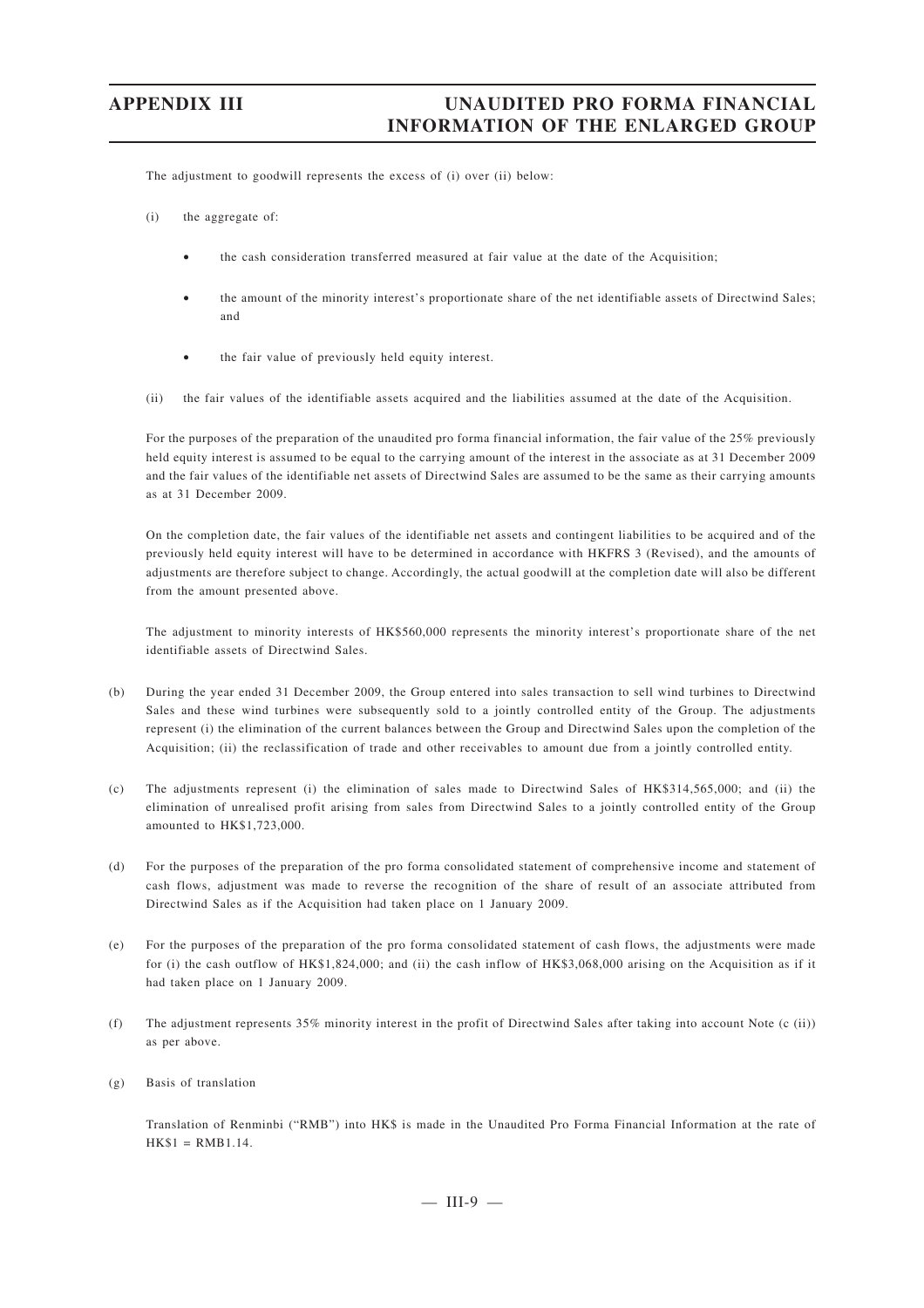## **II. ACCOUNTANTS' REPORT ON UNAUDITED PRO FORMA FINANCIAL INFORMATION**

The following is the text of an accountants' report received from Deloitte Touche Tohmatsu, Certified Public Accountants, Hong Kong, for inclusion in this Circular, in respect of the unaudited pro forma financial information of the Enlarged Group as set out in this Appendix III.

## **ACCOUNTANTS' REPORT ON UNAUDITED PRO FORMA FINANCIAL INFORMATION TO THE DIRECTORS OF CHINA ENERGINE INTERNATIONAL (HOLDINGS) LIMITED**

We report on the unaudited pro forma financial information of China Energine International (Holdings) Limited (the "Company") and its subsidiaries (hereinafter collectively referred to as the "Group") and Beijing EWT-CASC Directwind Marketing and Sales Co. Ltd. (together with the Group hereinafter collectively referred to as the "Enlarged Group"), which has been prepared by the directors of the Company for illustrative purposes only, to provide information about how the proposed acquisition might have affected the financial information presented, for inclusion in this Appendix of the circular dated 30 April 2010 (the "Circular"). The basis of preparation of the unaudited pro forma financial information is set out on pages III-1 and III-4 to the Circular.

## **Respective responsibilities of directors of the Company and reporting accountants**

It is the responsibility solely of the directors of the Company to prepare the unaudited pro forma financial information in accordance with paragraph 29 of Chapter 4 of the Rules Governing the Listing of Securities on The Stock Exchange of Hong Kong Limited (the "Listing Rules") and with reference to Accounting Guideline 7 "Preparation of Pro Forma Financial Information for Inclusion in Investment Circulars" issued by the Hong Kong Institute of Certified Public Accountants.

It is our responsibility to form an opinion, as required by paragraph 29(7) of Chapter 4 of the Listing Rules, on the unaudited pro forma financial information and to report our opinion to you. We do not accept any responsibility for any reports previously given by us on any financial information used in the compilation of the unaudited pro forma financial information beyond that owed to those to whom those reports were addressed by us at the dates of their issue.

## **Basis of opinion**

We conducted our engagement in accordance with Hong Kong Standard on Investment Circular Reporting Engagements 300 "Accountants' Reports on Pro Forma Financial Information in Investment Circulars" issued by the Hong Kong Institute of Certified Public Accountants. Our work consisted primarily of comparing the unadjusted financial information with source documents, considering the evidence supporting the adjustments and discussing the unaudited pro forma financial information with the directors of the Company. This engagement did not involve independent examination of any of the underlying financial information.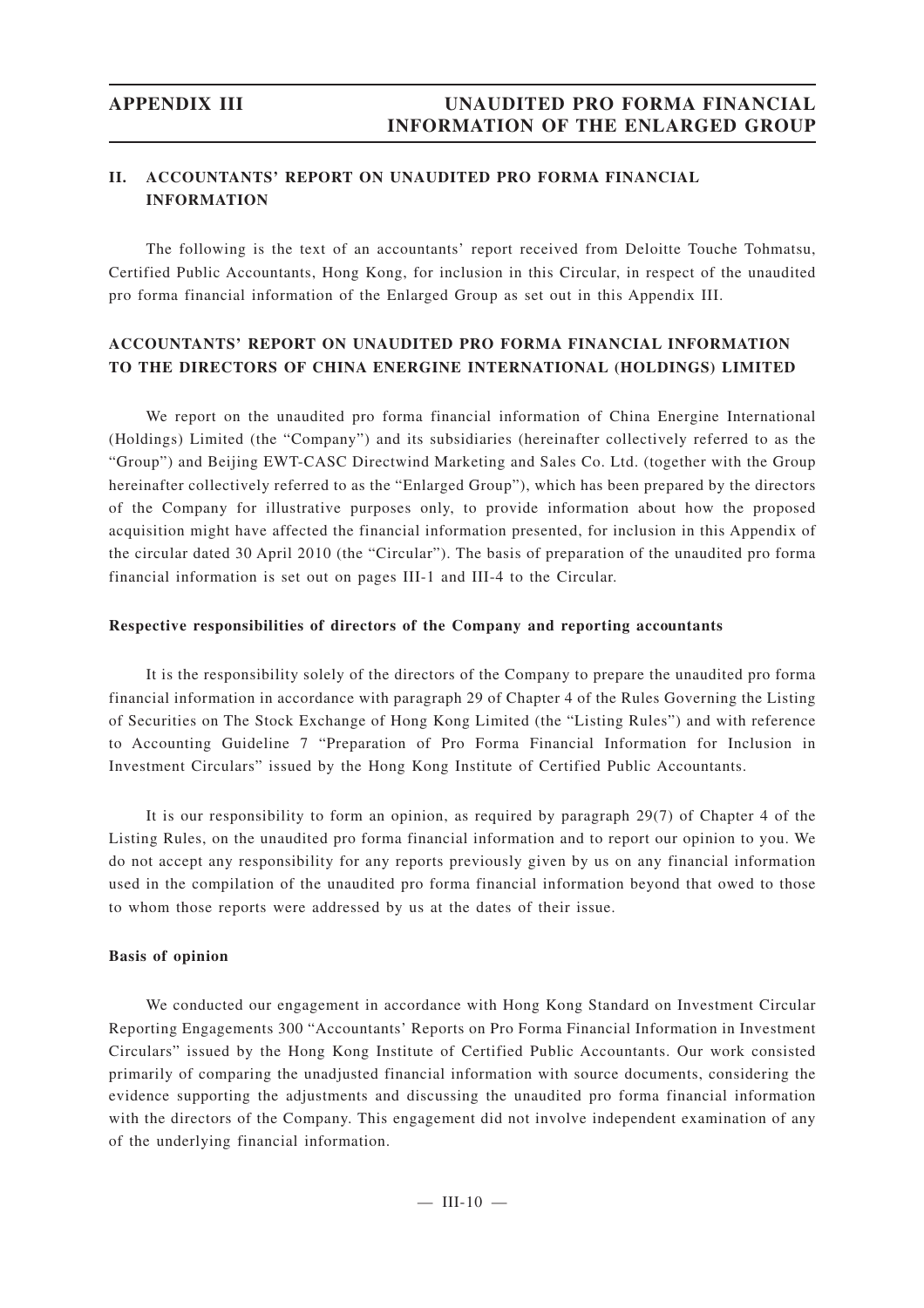We planned and performed our work so as to obtain the information and explanations we considered necessary in order to provide us with sufficient evidence to give reasonable assurance that the unaudited pro forma financial information has been properly compiled by the directors of the Company on the basis stated, that such basis is consistent with the accounting policies of the Group and that the adjustments are appropriate for the purpose of the unaudited pro forma financial information as disclosed pursuant to paragraph 29(1) of Chapter 4 of the Listing Rules.

The unaudited pro forma financial information is for illustrative purpose only, based on the judgements and assumptions of the directors of the Company, and, because of its hypothetical nature, does not provide any assurance or indication that any event will take place in future and may not be indicative of:

- the financial position of the Group as at 31 December 2009 or any future date; or
- the earnings per share, results and cash flows of the Group for the year ended 31 December 2009 or any future period.

## **Opinion**

In our opinion:

- the unaudited pro forma financial information has been properly compiled by the directors of the Company on the basis stated;
- such basis is consistent with the accounting policies of the Group to the extent that such accounting policies are applicable to transactions which occur on or after 1 January 2010; and
- the adjustments are appropriate for the purposes of the unaudited pro forma financial information as disclosed pursuant to paragraph 29(1) of Chapter 4 of the Listing Rules.

**Deloitte Touche Tohmatsu** *Certified Public Accountants*

Hong Kong 30 April 2010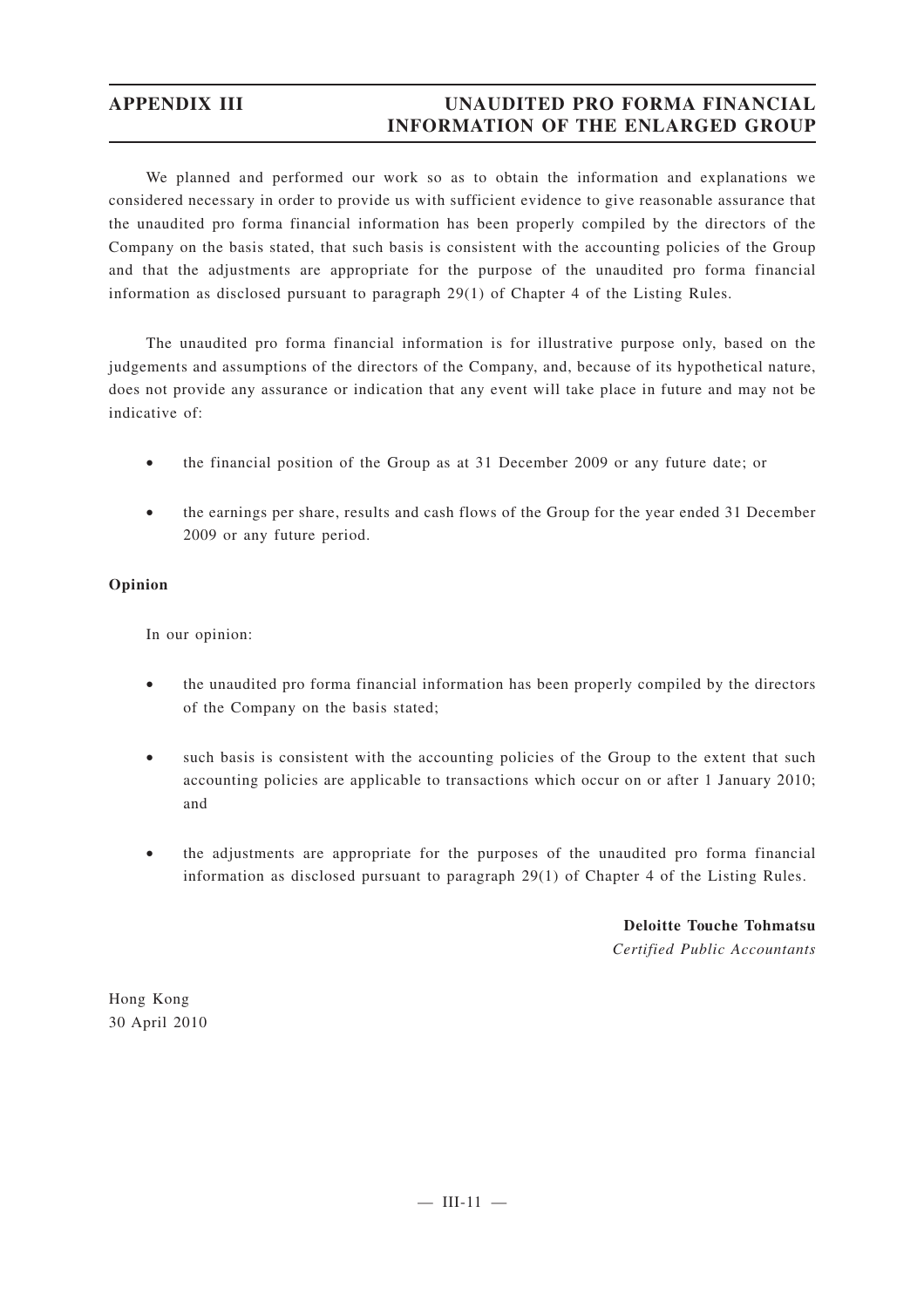### **1. RESPONSIBILITY STATEMENT**

This circular includes particulars given in compliance with the Listing Rules for the purpose of giving information with regard to the Company. The Directors collectively and individually accept full responsibility for the accuracy of the information contained in this circular and confirm, having made all reasonable enquiries, that to the best of their knowledge and belief, there are no other facts the omission of which would make any statement misleading.

### **2. DISCLOSURE OF INTERESTS OF DIRECTORS AND CHIEF EXECUTIVE**

- (a) As at the Latest Practicable Date, none of the Directors and chief executive of the Company or their respective associates had any interest or short positions in the Shares, underlying shares and debentures of the Company or any of its associated corporations (within the meaning of Part XV of the SFO) which are required to be notified to the Company and the Stock Exchange pursuant to Divisions 7 and 8 of Part XV of the SFO (including interests and short positions which they are taken or deemed to have under such provisions of the SFO), or to be recorded in the register required to be maintained pursuant to Section 352 of the SFO, or otherwise to be notified to the Company or the Stock Exchange pursuant to the Model Code for Securities Transaction by Directors of Listed Companies in the Listing Rules.
- (b) As at the Latest Practicable Date, none of the Directors had any direct or indirect interest in any assets which had been, since the date to which the latest published audited accounts of the Company was made up, acquired or disposed of by or leased to the Enlarged Group, or were proposed to be acquired or disposed of by or leased to the Enlarged Group.
- (c) None of the Directors is materially interested in any contract or arrangement entered into by any member of the Enlarged Group subsisting at the date of this circular which is significant in relation to the business of the Enlarged Group.
- (d) None of the Directors as at the Latest Practicable Date, had any interest or short position in the shares or underlying shares of the Company which would fall to be disclosed to the Company under Divisions 2 and 3 of Part XV of the SFO.

# **3. DIRECTORS' SERVICE CONTRACTS**

As at the Latest Practicable Date, none of the Directors had entered into, or was proposing to enter into any service contract with the Company or any member of the Group (except those expiring or determinable by the Company within a year without payment of compensation other than statutory compensation).

# **4. COMPETING INTEREST OF DIRECTORS AND ASSOCIATES**

As at the Latest Practicable Date, none of the Directors and their respective associates were considered to have interests in any business which competes or is likely to compete, either directly or indirectly, with the businesses of the Enlarged Group pursuant to the Listing Rules.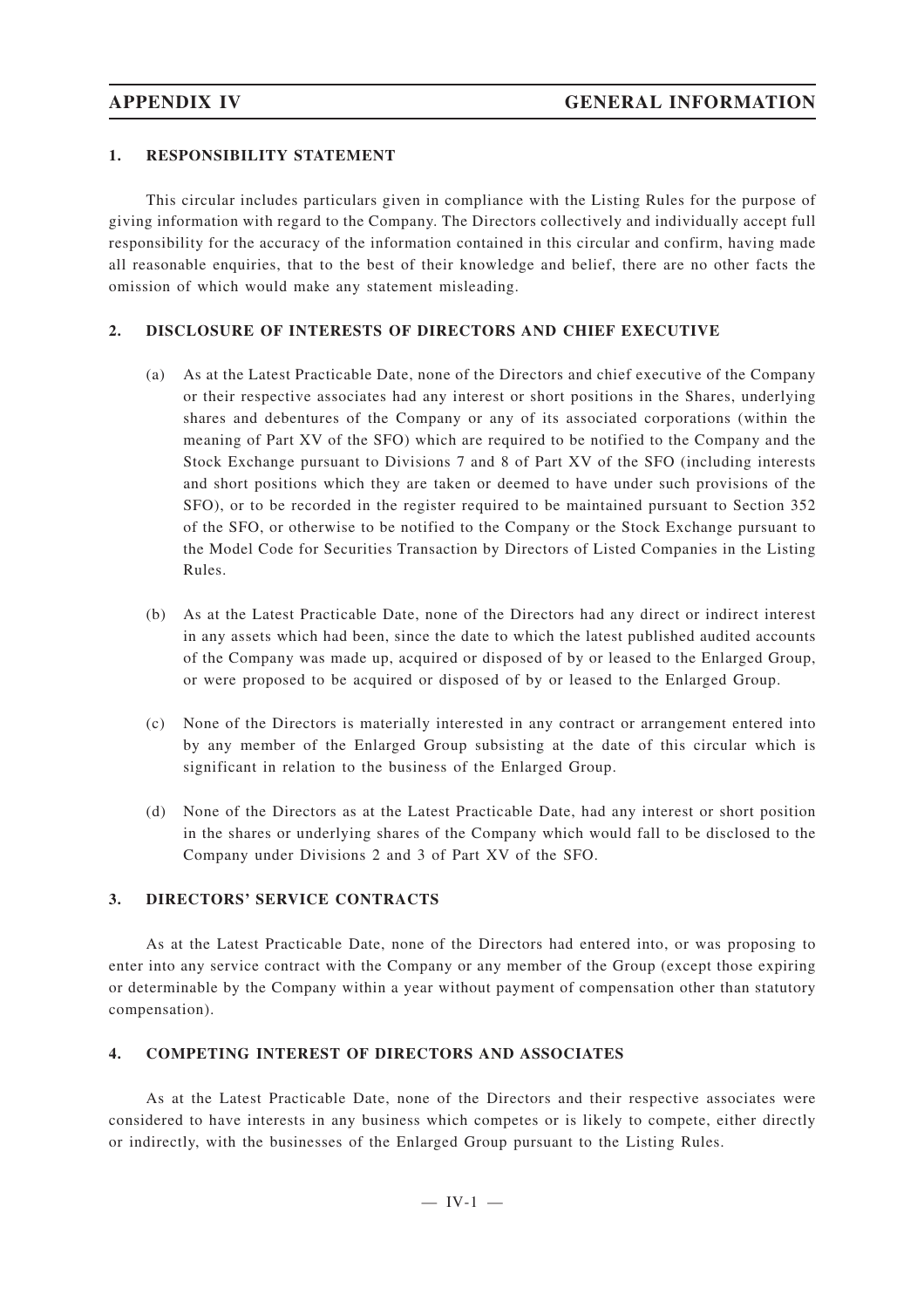### **5. MATERIAL CONTRACTS**

In addition to the Equity Transfer Agreement, the following contracts have been entered into by members of the Enlarged Group (otherwise than in the ordinary course of business) within the two years immediately preceding the Latest Practicable Date and are or may be material:

- (a) a joint venture agreement dated 22 May 2009 entered into between Beijing Energine Industry Co. Ltd. ("Beijing Energine") (a wholly-owned subsidiary of the Company), and China Datong Corporation Renewable Power Co. Ltd. in respect of establishment of a jointly controlled entity, Inner Mongolia Datang Wanyuan New Energy Co. Ltd. (內蒙古大唐萬源新能源有限公司), in relation to which Beijing Energine's 49% share of investment in registered capital of the joint venture company amounted to RMB45,380,000 out of the total capital of RMB92,610,000 for development of Inner Mongolia Xinghe Energine Wind Farm;
- (b) a trust loan contract entered into on 17 July 2009 of RMB130 million from CALT through the trustee, Aerospace Science & Technology Finance Co. Ltd ("Aerospace Finance") to Beijing Energine, being unsecured and bearing interest at 3.70% per annum;
- (c) a trust loan contract entered into on 17 July 2009 of RMB67 million from CALT through the trustee, Aerospace Finance to Beijing Energine, being unsecured and bearing interest at 3.70% per annum;
- (d) a loan contract entered into on 11 September 2009 of RMB300 million from Agricultural Bank of China to IM Turbine Manufacture being unsecured and bearing interest at 5.3% per annum.
- (e) A joint venture agreement of 11 November 2009 between Tin Shun Industrial Ltd ("Tin Shun") and Wuxi New Great Power Electromotor Co., Ltd. to establish Wuxi CASC Energine Xindali Electricity Co. Ltd. as a subsidiary with registered capital of RMB80 million of which Tin Shun contributed RMB50 million representing 62.5% thereof.

Save as aforesaid, no material contracts (not being contracts entered into in the ordinary course of business carried on by the Enlarged Group) have been entered into by any member of the Enlarged Group within the two years preceding the date of this circular.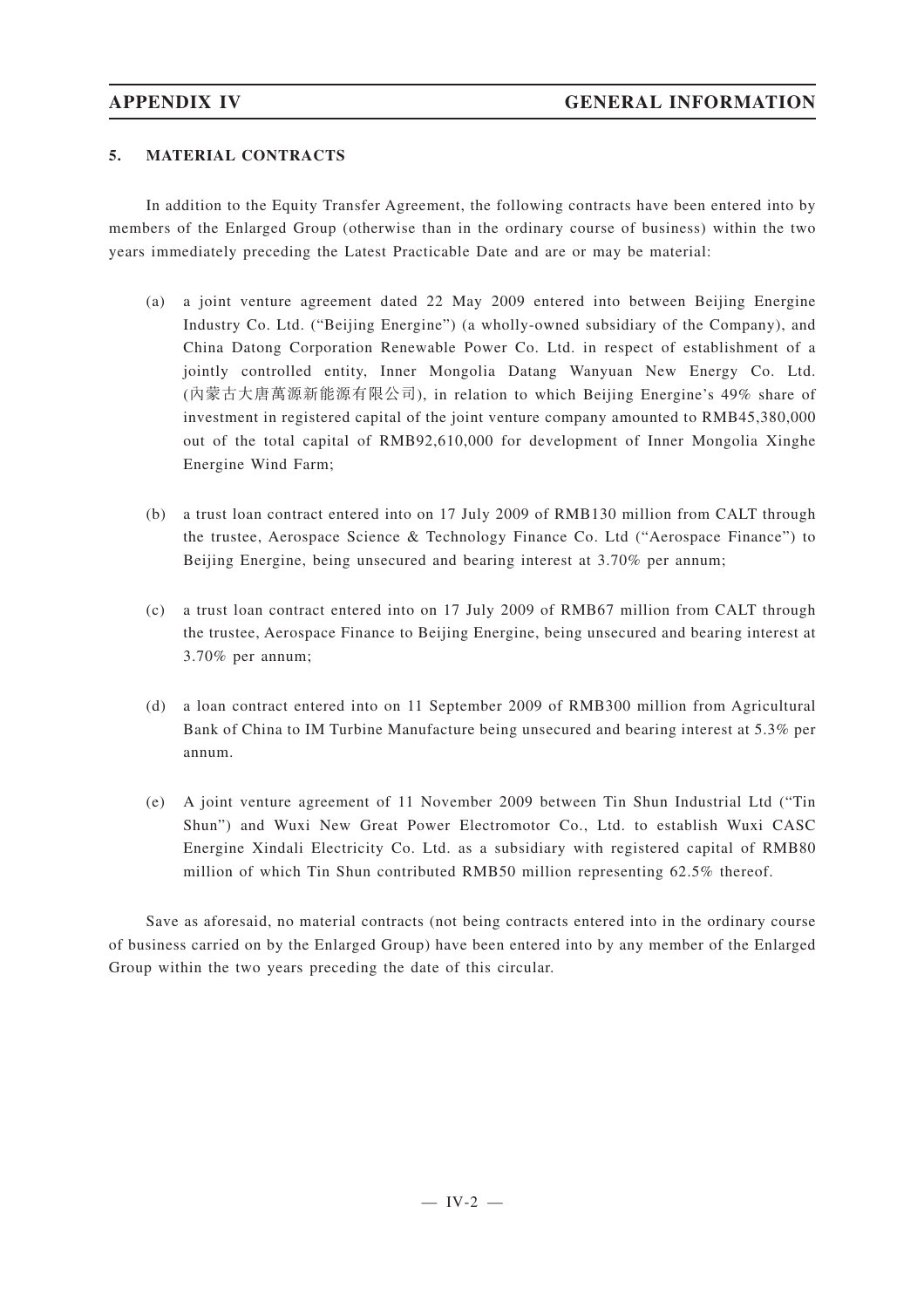#### **6. EXPERTS AND CONSENT**

(a) The qualification of the expert who have given opinion or advice of the date of this circular which are contained in this circular is as follows:

| <b>Name</b>                           | <b>Qualification</b>         |
|---------------------------------------|------------------------------|
| KPMG <sup>-</sup>                     | Certified Public Accountants |
| Deloitte Touche Tohmatsu ("Deloitte") | Certified Public Accountants |

- (b) As at the Latest Practicable Date, none of KPMG and Deloitte had any shareholding in the Enlarged Group or any right (whether legally enforceable or not) to subscribe for or to nominate persons to subscribe for securities in the Enlarged Group, nor did any of them have any interest, direct or indirect, in any assets which had been since the date to which the latest published audited financial statements of the Company was made up, acquired or disposed of by or leased to the Enlarged Group, or were proposed to be acquired or disposed of by or leased to the Enlarged Group.
- (c) Each of KPMG and Deloitte has given and has not withdrawn its written consent to the issue of this circular with the inclusion herein of its report and references to its name in the form and context in which they appear.

#### **7. LITIGATION**

As at the Latest Practicable Date, no member of the Enlarged Group was engaged in any litigation or arbitration of material importance and no litigation or claim of material importance was known to the Directors to be pending or threatened against any member of the Enlarged Group.

### **8. GENERAL**

- (a) The secretary of the Company is Mr. Au-Yeung Keung Steve LLB LLM, who is a fellow member of Hong Kong Institute of Certified Public Accountants and the Chartered Institute of Management Accountants.
- (b) The registered office of the Company is Cricket Square, Hutchins Drive, P.O. Box 2681, Grand Cayman, KY1-1111, Cayman Islands.
- (c) The principal place of business of the Company is Suite 4701, 47th Floor, Central Plaza, 18 Harbour Road, Wanchai, Hong Kong.
- (d) The English texts of this circular shall prevail over the Chinese texts.
- (e) So far as is known to the Directors, as at the Latest Practicable Date, there was (i) no voting trust or other agreement or arrangement or understanding entered into by or binding upon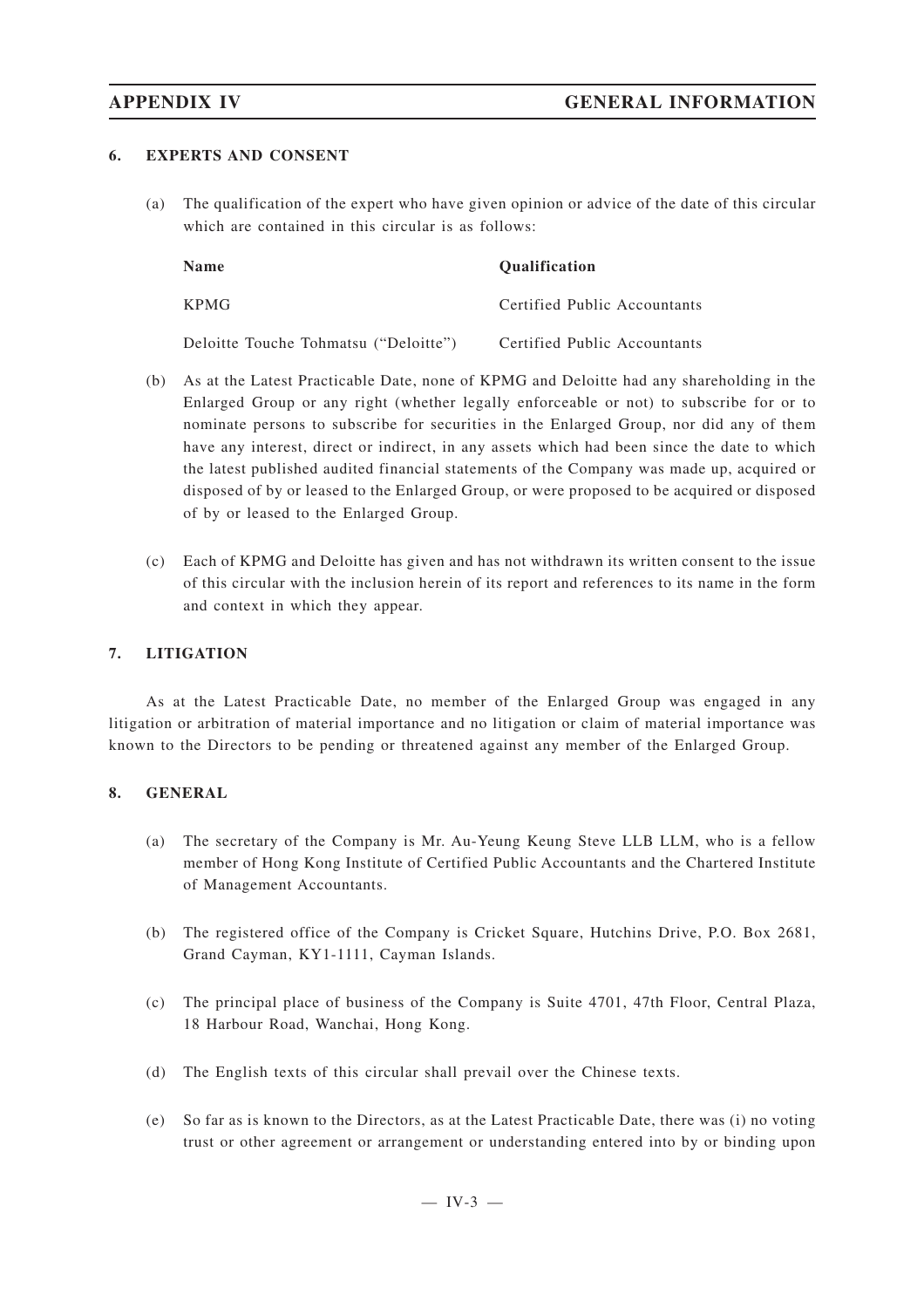any Shareholders; and (ii) no obligation or entitlement of any Shareholders, whereby he/she/it has or may have temporarily or permanently passed control over the exercise of the voting rights in respect of his/her/its Shares to a third party, either generally or on a case-by-case basis.

(f) So far as is known to the Directors, as at the Latest Practicable Date, there was no discrepancy between any Shareholder 's beneficial shareholding interest in the Company as disclosed in this circular and the number of Shares in respect of which it will control or will be entitled to exercise control over the voting rights at the EGM.

### **9. DOCUMENTS AVAILABLE FOR INSPECTION**

Copies of the following documents will be available for inspection during normal business hours at the principal place of business of the Company within 14 days from the date of this circular up to the date of the EGM (both dates inclusive):

- (a) this circular;
- (b) the memorandum and articles of association of the Company;
- (c) the annual reports of the Company for the two years ended 31 December 2009;
- (d) the accountants' reports on Directwind Sales from KPMG as set out in Appendix II to this circular;
- (e) the report from Deloitte on the unaudited pro forma financial information of the Enlarged Group as set out in Appendix III to this circular;
- (f) the letters of consents referred to under the paragraph headed "Experts and consents" in this Appendix;
- (g) the Equity Transfer Agreement;
- (h) the material contracts referred to the paragraph headed "Material Contracts" in this Appendix; and
- (i) the circular of 15 January 2010 on continuing connected transactions: framework agreement in relation to supply of wind turbine blades.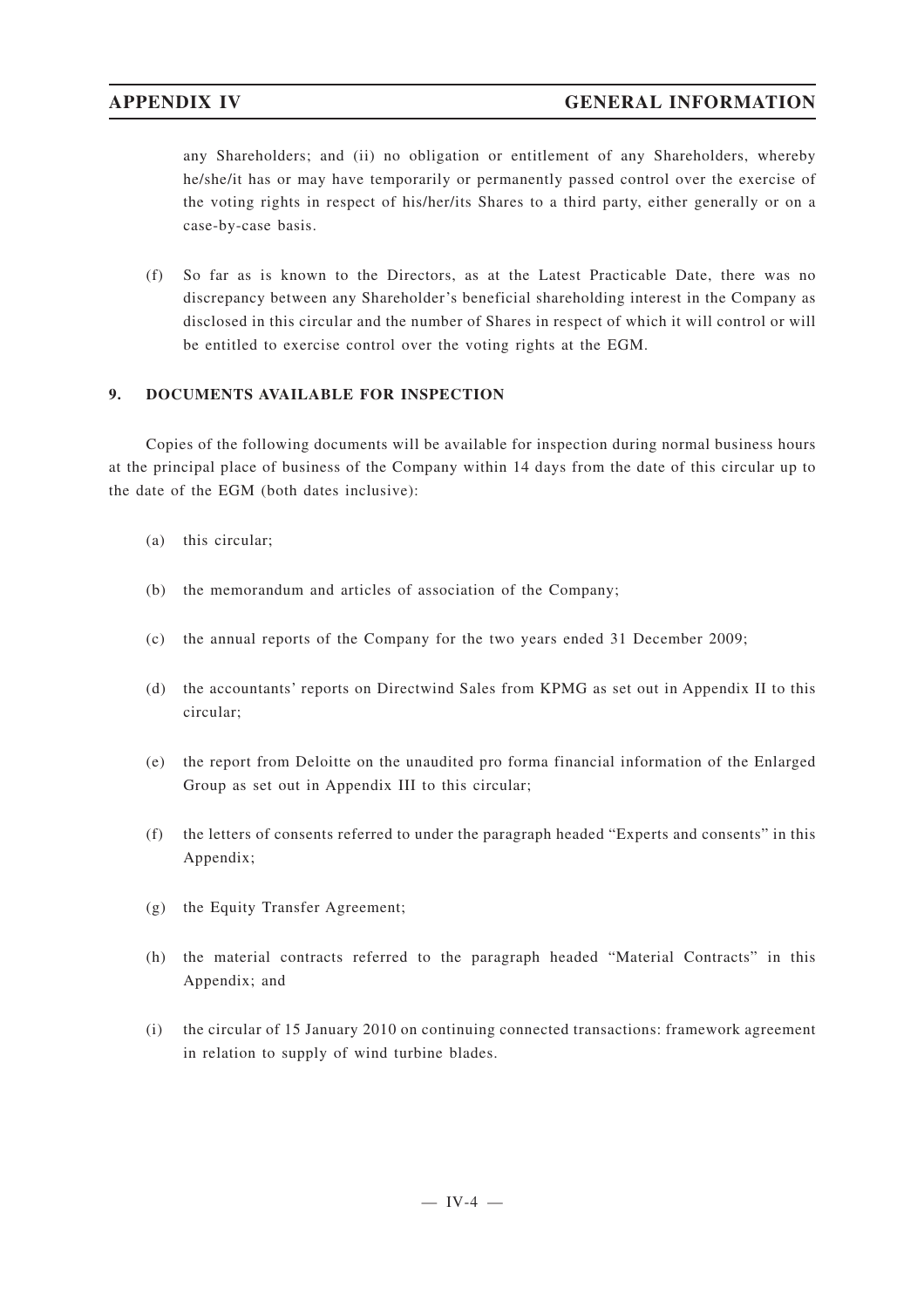# **NOTICE OF THE EGM**



# **CHINA ENERGINE INTERNATIONAL (HOLDINGS) LIMITED**

**中國航天萬源國際 (集 團) 有限公司\***

*(Incorporated in Cayman Islands with limited liability)* **(Stock Code: 1185)**

# **NOTICE OF EXTRAORDINARY GENERAL MEETING**

**NOTICE IS HEREBY GIVEN** that an EGM of China Energine International (Holdings) Limited (the "**Company**") will be held at Hall 1B, G/F., No.1 Science Park East Avenue, Hong Kong Science Park, Shatin, New Territories, Hong Kong on 24 May 2010 at 12:30 p.m. for the purposes of considering and, if thought fit, passing the ordinary resolution set out as follows:—

#### **ORDINARY RESOLUTION**

#### "**THAT:**

- (a) the equity transfer agreement dated 10 February 2010 (the "Equity Transfer Agreement") entered into between the Company and Emergya Wind Technologies B.V., ("EWT") (a copy of the Equity Transfer Agreement is tabled at the meeting and marked "A" and initialed by the chairman of the meeting for identification purposes) pursuant to which the Company will acquire from EWT a 40% registered capital of Beijing EWT-CASC Directwind Marketing and Sales Co. Ltd. be and is hereby approved, confirmed and ratified; and
- (b) the execution of the Equity Transfer Agreement be and is hereby confirmed and ratified and any one director of the Company or any two directors of the Company if the affixation of the common seal of the Company is necessary, be and is hereby authorised to do all such things and take all other steps which, in his/her opinion, may be necessary or desirable in connection with the matters contemplated in and for giving effect to the Equity Transfer Agreement."

By order of the board of directors of **China Energine International (Holdings) Limited Steve Au-Yeung** *Secretary*

Hong Kong, 30 April 2010

*<sup>\*</sup> For identification purpose only*